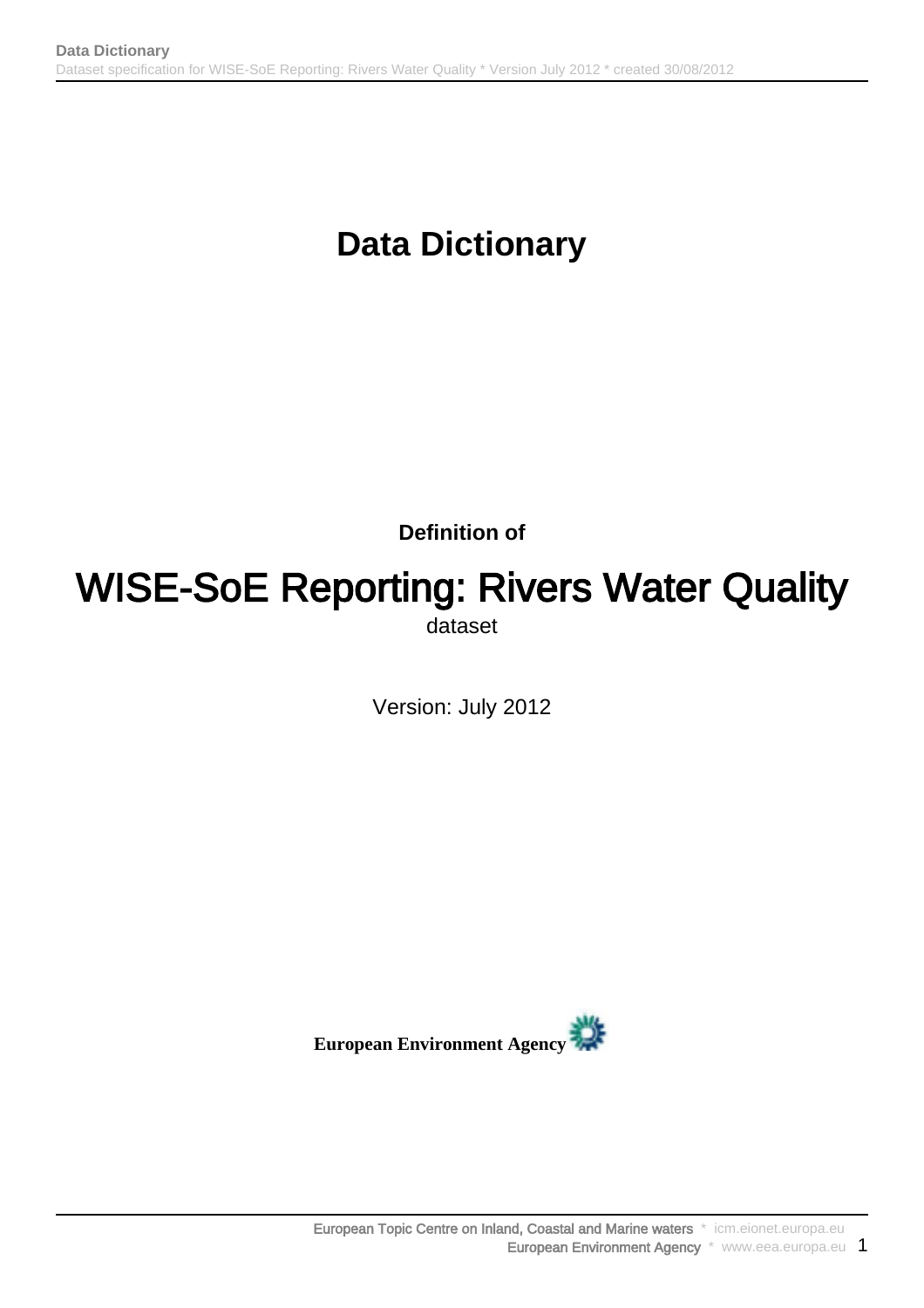# **About this document**

This document holds the technical specifications for a dataflow based on automatically generated output from the Data Dictionary application. The Data Dictionary is a central service for storing technical specifications for information requested in reporting obligations. The purpose of this document is to support countries in reporting good quality data. This document contains detailed specifications in a structured format for the data requested in a dataflow. Suggestions from users on how to improve the document are welcome.

# **Index**

- 1. General information for WISE-SoE Reporting: Rivers Water Quality dataset
- 2. Overview of WISE-SoE Reporting: Rivers Water Quality dataset tables
- 3. Tables
	- 3.1 Physical Characteristics of River Monitoring Stations table
	- 3.2 Proxy Pressures of Rivers table
	- 3.3 Nutrients, Organic Matter and General Physico-Chemical Determinands in Rivers Aggregated Data table
	- 3.4 Hazardous Substances and Other Chemical Determinands in Rivers Aggregated Data table
	- 3.5 Hazardous Substances and Other Chemical Determinands in Rivers Disaggregated Data table
	- 3.6 Hazardous Substances in Rivers Supportive Determinands table
	- 3.7 Biology in Rivers Aggregated data table
	- 3.8 Classification system for Ecological Status Classes in Rivers table
- 4. Codelists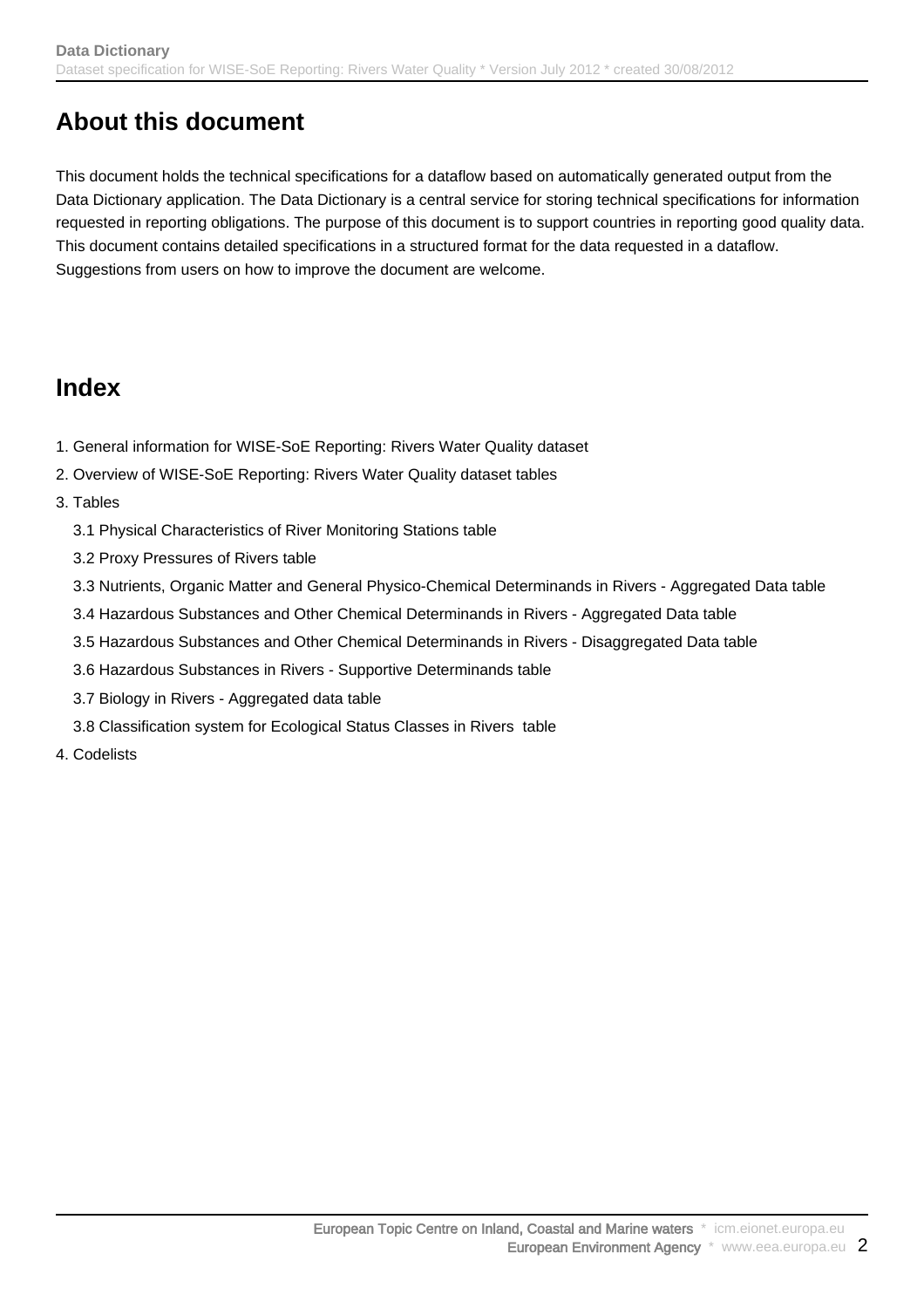# 1. General information for WISE-SoE Reporting: Rivers Water Quality dataset

| <b>Basic metadata:</b>                   |                                                                                                                                                                                                                                                                                                                                                                                                                                                                                                                                                                                                             |
|------------------------------------------|-------------------------------------------------------------------------------------------------------------------------------------------------------------------------------------------------------------------------------------------------------------------------------------------------------------------------------------------------------------------------------------------------------------------------------------------------------------------------------------------------------------------------------------------------------------------------------------------------------------|
|                                          | Short name WISE-SoE: Rivers                                                                                                                                                                                                                                                                                                                                                                                                                                                                                                                                                                                 |
|                                          | Version July 2012                                                                                                                                                                                                                                                                                                                                                                                                                                                                                                                                                                                           |
|                                          | Definition Data on rivers are collected annually through the WISE-SoE data collection process.<br>Data and information obtained through the process are primarily used to compile<br>indicator factsheets, associated with the EEA's Core Set Indicators, upon which EEA<br>assessment reports are based. Collected data are also published in Waterbase, a<br>series of water topic-specific databases and web pages, publicly accessible via the<br>EEA Data Service's web site. Data on the status and quantity of Europe's water<br>resources can be viewed, analyzed and downloaded from Waterbase at: |
|                                          | http://dataservice.eea.europa.eu/dataservice/available2.asp?type=findkeyword&theme=<br>waterbase.                                                                                                                                                                                                                                                                                                                                                                                                                                                                                                           |
|                                          | Full details of the data requested on rivers are presented in this specification by table,<br>and include the physical characteristics of the river monitoring stations, proxy pressures<br>on the upstream catchment areas, as well as chemical quality data on nutrients and<br>organic matter, and hazardous substances in rivers.                                                                                                                                                                                                                                                                       |
|                                          | Contact information European Topic Centre on Inland, Coastal and Marine waters                                                                                                                                                                                                                                                                                                                                                                                                                                                                                                                              |
|                                          | ETC/ICM                                                                                                                                                                                                                                                                                                                                                                                                                                                                                                                                                                                                     |
|                                          | Anita Künitzer                                                                                                                                                                                                                                                                                                                                                                                                                                                                                                                                                                                              |
|                                          | Anita.Kuenitzer@cenia.cz                                                                                                                                                                                                                                                                                                                                                                                                                                                                                                                                                                                    |
|                                          | icm.eionet.europa.eu                                                                                                                                                                                                                                                                                                                                                                                                                                                                                                                                                                                        |
| <b>Planned updating</b><br>frequency     | Annual                                                                                                                                                                                                                                                                                                                                                                                                                                                                                                                                                                                                      |
| <b>Methodology for</b><br>obtaining data |                                                                                                                                                                                                                                                                                                                                                                                                                                                                                                                                                                                                             |
|                                          | Summary of changes in 2012                                                                                                                                                                                                                                                                                                                                                                                                                                                                                                                                                                                  |
|                                          |                                                                                                                                                                                                                                                                                                                                                                                                                                                                                                                                                                                                             |
|                                          | <b>Table StationsRivers:</b>                                                                                                                                                                                                                                                                                                                                                                                                                                                                                                                                                                                |
|                                          | Identifier of the field RBD code was changed from RBD-code to RBDcode to become<br>identical with the Short name.                                                                                                                                                                                                                                                                                                                                                                                                                                                                                           |
|                                          | Table NutrientsRivers_Agg:                                                                                                                                                                                                                                                                                                                                                                                                                                                                                                                                                                                  |
|                                          | Methodology of the table was modified.                                                                                                                                                                                                                                                                                                                                                                                                                                                                                                                                                                      |
|                                          | Field Year: max. value was updated to 2011.                                                                                                                                                                                                                                                                                                                                                                                                                                                                                                                                                                 |
|                                          | Field AggregationPeriod: methodology was updated.                                                                                                                                                                                                                                                                                                                                                                                                                                                                                                                                                           |
|                                          | Tables HazSubstRivers_Agg and HazSubstRivers_Disagg:                                                                                                                                                                                                                                                                                                                                                                                                                                                                                                                                                        |
|                                          | Field Year: max. value was updated to 2011.                                                                                                                                                                                                                                                                                                                                                                                                                                                                                                                                                                 |
|                                          | Fields DeterminandHazSubsName and CASNumber: Codelist of hazardous substances<br>was updated; 64 substances were added, together 97 substances were specified as<br>Preferred SoE Hazardous substances for Lakes water quality reporting.                                                                                                                                                                                                                                                                                                                                                                   |
|                                          | Names of 5 hazardous substances available in the past were updated by expert:                                                                                                                                                                                                                                                                                                                                                                                                                                                                                                                               |
|                                          | CAS: 12002-48-1 Trichlorobenzene -> Trichlorobenzenes                                                                                                                                                                                                                                                                                                                                                                                                                                                                                                                                                       |
|                                          | CAS: 35694-08-7 PCB194 -> PCB194 (1,2,3,4-tetrachloro-5-(2,3,4,5-<br>tetrachlorophenyl)benzene)                                                                                                                                                                                                                                                                                                                                                                                                                                                                                                             |
|                                          | CAS: 100-02-7 4-nitrophenol -> Nitrophenol                                                                                                                                                                                                                                                                                                                                                                                                                                                                                                                                                                  |
|                                          | CAS: 57465-28-8 3,3',4,4',5 pentachlorobiphenyl (CB126) -> PCB126 (1,2,3-trichloro-<br>5-(3,4-dichlorophenyl)benzene)                                                                                                                                                                                                                                                                                                                                                                                                                                                                                       |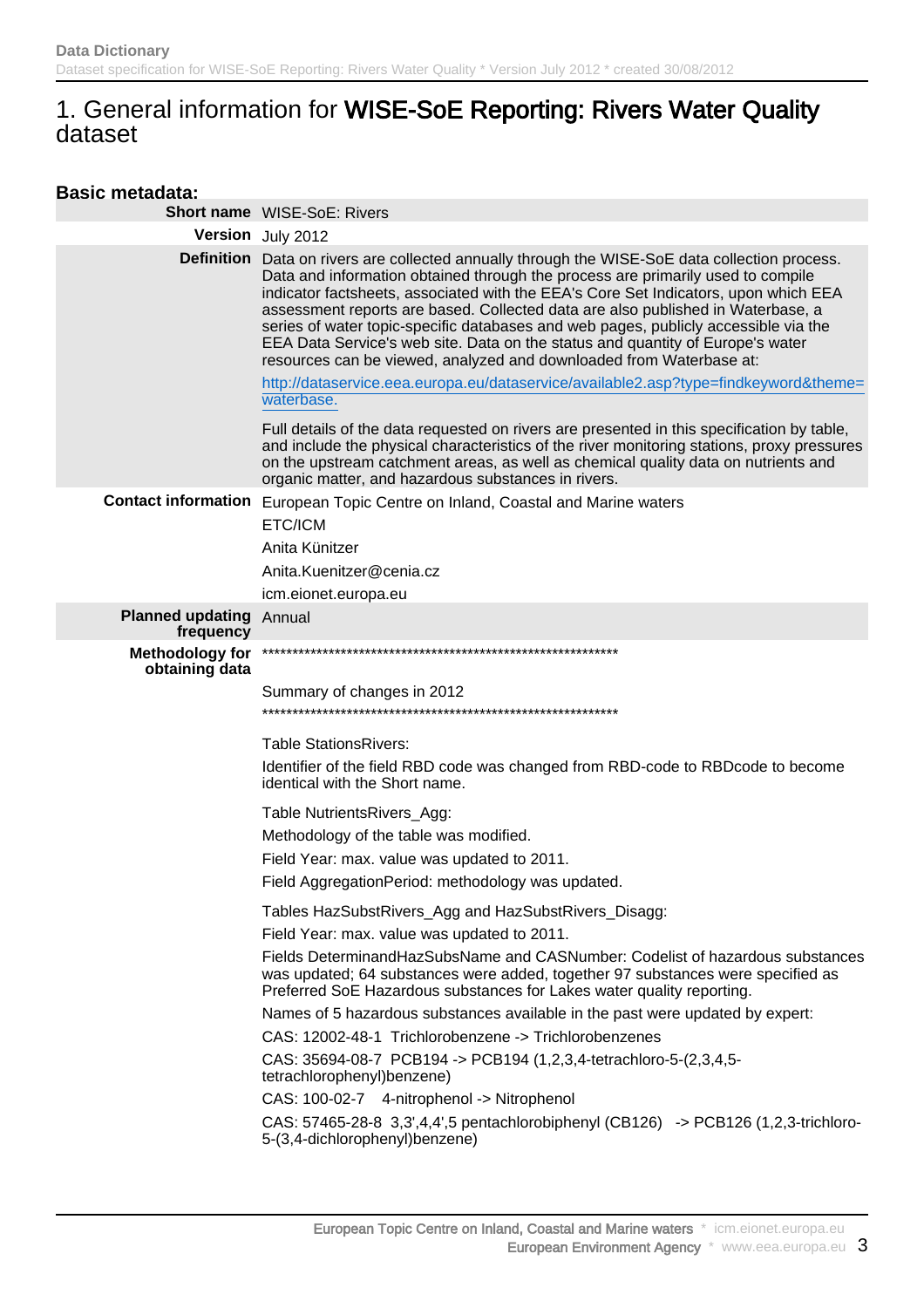CAS: 69782-90-7 2,3,3',4,4',5'-hexachlorobiphenyl (CB157) -> PCB157 (1,2,3-trichloro-5-(2,3,4-trichlorophenyl)benzene)

Table HazSubstRivers\_SuppDet:

Field Year: max. value was updated to 2011.

Field Remarks was added.

Table BiologyRivers\_Agg:

New table in Data dictionary for WISE-SoE Reporting: Rivers Water Quality.

Changes in comparison to the table BiologyRivers\_Agg in Data dictionary for 2011 WISE-SoE Reporting: Biology in Rivers and Lakes:

Field MeanValue was removed, fields MeanValueEQR and MeanValueNormEQR were added instead.

Field DeterminandBiology: codelist was updated.

Field DeterminandStatusClass: definition and codelist were updated.

Table ClassificationSystemRivers:

New table in Data dictionary for WISE-SoE Reporting: Rivers Water Quality.

No changes in comparison to the table ClassificationSystemRivers in Data dictionary for 2011 WISE-SoE Reporting: Biology in Rivers and Lakes.

Codelists of Nutrients and Hazardous substances (incl. specification of preferred SoE Hazardous substances) together with the Potentially high values of Mean for selected Nutrients are available on the public section of Forum in Excel table format:

[http://forum.eionet.europa.eu/nrc-eionet-freshwater/library/wise-soe-reporting-](http://forum.eionet.europa.eu/nrc-eionet-freshwater/library/wise-soe-reporting-2012/codelists-substances-water-quality-reporting)[2012/codelists-substances-water-quality-reporting](http://forum.eionet.europa.eu/nrc-eionet-freshwater/library/wise-soe-reporting-2012/codelists-substances-water-quality-reporting)

\*\*\*\*\*\*\*\*\*\*\*\*\*\*\*\*\*\*\*\*\*\*\*\*\*\*\*\*\*\*\*\*\*\*\*\*\*\*\*\*\*\*\*\*\*\*\*\*\*\*\*\*\*\*\*\*\*\*\*

\*\*\*\*\*\*\*\*\*\*\*\*\*\*\*\*\*\*\*\*\*\*\*\*\*\*\*\*\*\*\*\*\*\*\*\*\*\*\*\*\*\*\*\*\*\*\*\*\*\*\*\*\*\*\*\*\*\*\*

The data requested through the WISE-SoE data collection process should be derived from existing national and/or regional monitoring networks within each EEA Member Country. Member Countries are asked to provide data on nutrients and organic matter in rivers according to criteria described in the (Eurowaternet) technical guidelines (EEA Technical Report No. 7, 1998), and as detailed in this data request. Data on hazardous substances should be provided for all national stations. It is expected that these data should provide a general overview, based on truly comparable data, of water quality at a European level. The guidelines will be updated in the future to take into account the requirements of the Water Framework Directive and the EEA's need to develop data flows for biological and hydro-morphological quality elements.

Data processing rules described in the "EU Directive on technical specifications for chemical analysis and monitoring of water status 2009/90/EC"

(see [http://eur-](http://eur-lex.europa.eu/LexUriServ/LexUriServ.do?uri=OJ:L:2009:201:0036:0038:EN:PDF)

[lex.europa.eu/LexUriServ/LexUriServ.do?uri=OJ:L:2009:201:0036:0038:EN:PDF](http://eur-lex.europa.eu/LexUriServ/LexUriServ.do?uri=OJ:L:2009:201:0036:0038:EN:PDF) ) should be followed.

Please consider the following when compiling your data delivery:

1. Submit chemical quality data up to and including 2011. Do not supply any data for 2012.

2. Submit data on nutrients and organic matter in rivers, based on criteria described in the technical guidelines and this data request, statistically aggregated to annual values.

3. When providing AGGREGATED data, sample concentrations below the limits of detection or quantification should be treated in a harmonized way: sample concentration values recorded as below the limit of detection or quantification should be replaced with a value equivalent to HALF THE LIMIT OF DETECTION OR QUANTIFICATION before aggregation.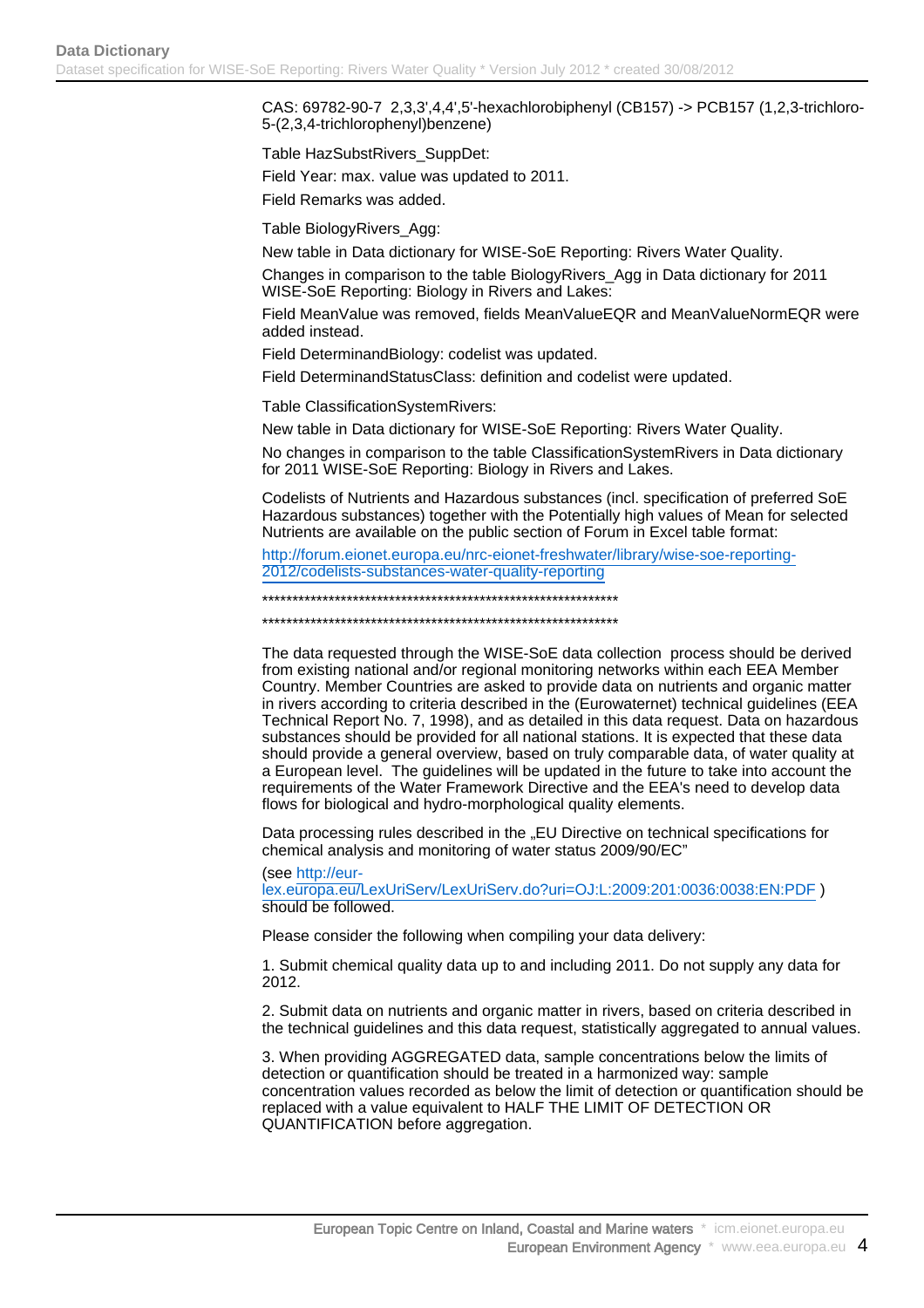4. When providing DISAGGREGATED data, sample concentrations below the limits of detection or quantification should be treated in a harmonized way: enter the limit of detection or quantification value itself into the Concentration field and fill the field LOD\_LOQ\_Flag with appropriate character ("[" or "<").

5. Negative concentration values should not be reported.

6. Selected hazardous substances are marked as "Preferred SoE Hazardous Substances" in the Hazardous Substances codelist. Please focus on these substances in your reporting above all.

7. Submit data on hazardous substances from all national river monitoring stations in temporally disaggregated format. Single sample quantifications are required as many values will be below the limits of detection or quantification and this will provide a more robust assessment of how the data should be statistically treated and presented. Data will be aggregated by the ETC/ICM before being published in Waterbase or used as the basis of assessment in the indicator factsheets or reports. In cases where a determinand concentration at a monitoring site for each sampling occasion is represented by the averaged concentration from a number of sub-sites, then the additional relevant information should be reported in appropriate fields.

8. In case of disaggregated data reporting for certain substances, monitoring station and period, DO NOT report the aggregated data resulting from identical disaggregated data anymore. Such data redundancy is not taken into account. THE DISAGGREGATED DATA ARE ALWAYS PREFERRED.

9. Provide as long a time series of chemical quality data, for as many determinands and as many stations as possible. Fill in any gaps in existing data.

10. Modify and add to the information on the physical characteristics of the river stations. Longitude and Latitude values must be provided for every monitoring station in decimal degrees format.

11. Include standard deviation values with the aggregated determinands where possible, in order to facilitate statistical analysis.

12. Use the templates (XML schemas, MS Excel or MS Access) and these specifications to guide you in formatting and collating your data delivery. All are available for download from the data dictionary.

13. Supply data in XML, MS Excel (preferred) or MS Access format. In the case of Excel format, xls files (= Excel 1997 – 2003) can be used only. Do not use xlsx files. Please do not use formulas in Excel template fields, fill values only. Ensure that dots (not commas) are used as decimal separators. For units containing the symbol "µ", make ensure that the proper "µ" character is used, and not symbol-font "m" (the formatting may be lost). In the case of MS Access format, it can be used for data delivery only in combination with XML or MS Excel format. The MS Access template has directly implemented functions for exporting data into these two formats.

14. Upload your data files to your nominated repository: the Central Data Repository at <http://cdr.eionet.europa.eu> or your national Eionet server.

The ETC/ICM contact persons for the WISE-SoE: Rivers water quality reporting category are:

- Marko Kovai, based at the TC vode company, Ljubljana, Slovenia (marko.kovacic@tcvode.si), for water quality data and for general issues about the format and structure of requested dataset.

- Jannicke Moe based at the NIVA, Oslo, Norway (jannicke.moe@niva.no), for biological quality elements data.

# 2. Overview of WISE-SoE Reporting: Rivers Water Quality dataset tables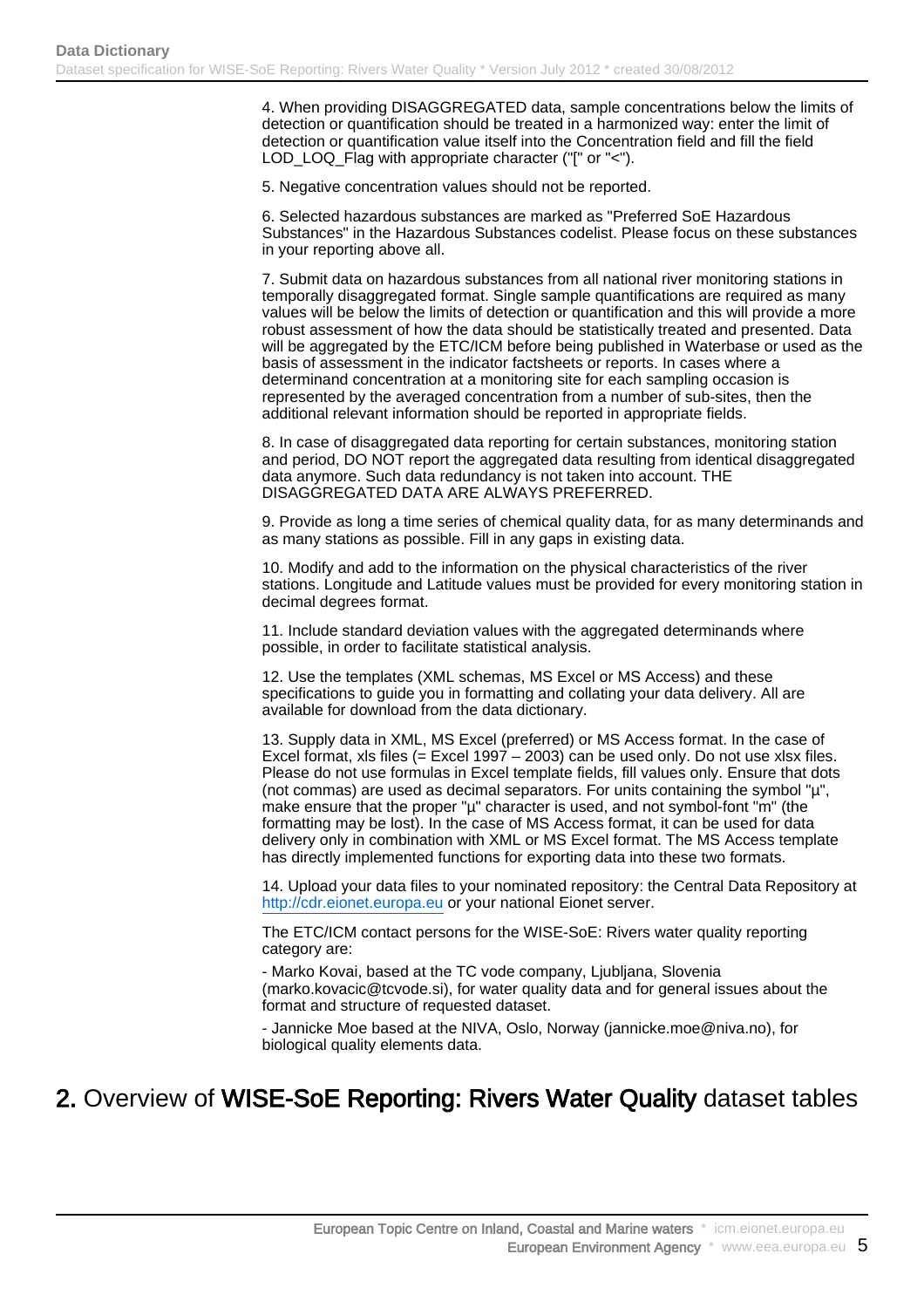Dataset specification for WISE-SoE Reporting: Rivers Water Quality \* Version July 2012 \* created 30/08/2012

| <b>Name</b>                                                                                                     | <b>Definition</b>                                                                                                                                                                                                                                                                    | <b>Short description</b>                                                       |
|-----------------------------------------------------------------------------------------------------------------|--------------------------------------------------------------------------------------------------------------------------------------------------------------------------------------------------------------------------------------------------------------------------------------|--------------------------------------------------------------------------------|
| <b>Physical Characteristics of River</b><br><b>Monitoring Stations</b>                                          | Detailed information on the physical<br>characteristics of the rivers are<br>requested from EEA Member Countries<br>on an annual basis.                                                                                                                                              |                                                                                |
| <b>Proxy Pressures of Rivers</b>                                                                                | Proxy pressures on the upstream<br>catchments of the rivers are requested<br>from EEA Member Countries on an<br>annual basis.                                                                                                                                                        |                                                                                |
| Nutrients, Organic Matter and<br><b>General Physico-Chemical</b><br>Determinands in Rivers -<br>Aggregated Data | Chemical quality data on nutrients,<br>organic matter and general physico-<br>chemical determinands in rivers are<br>requested from EEA Member Countries<br>on an annual basis.                                                                                                      |                                                                                |
| Hazardous Substances and<br>Other Chemical Determinands in<br>Rivers - Aggregated Data                          | Chemical quality data on the<br>concentrations of hazardous<br>substances and other chemical<br>determinands in rivers are requested<br>from EEA Member Countries on an<br>annual basis.                                                                                             |                                                                                |
| Hazardous Substances and<br>Other Chemical Determinands in<br>Rivers - Disaggregated Data                       | Chemical quality data on the<br>concentrations of hazardous<br>substances and other chemical<br>determinands in rivers are requested<br>from EEA Member Countries on an<br>annual basis.                                                                                             |                                                                                |
| Hazardous Substances in Rivers<br>- Supportive Determinands                                                     | Supportive determinands of hazardous<br>substances in rivers                                                                                                                                                                                                                         | Supportive determinands of hazardous<br>substances in rivers                   |
| Biology in Rivers - Aggregated<br>data                                                                          | Aggregated biological data from Rivers.                                                                                                                                                                                                                                              | Aggregated biological data from Rivers.                                        |
| Classification system for<br>Ecological Status Classes in<br><b>Rivers</b>                                      | Information on national classification<br>system for each biological determinand<br>and waterbody type, including<br>reference conditions and boundaries of<br>ecological status classes and<br>ecological potential classes (for artificial<br>and/or heavily modified waterbodies) | <b>Classification system for Ecological</b><br><b>Status Classes in Rivers</b> |

#### **Datamodel for this dataset**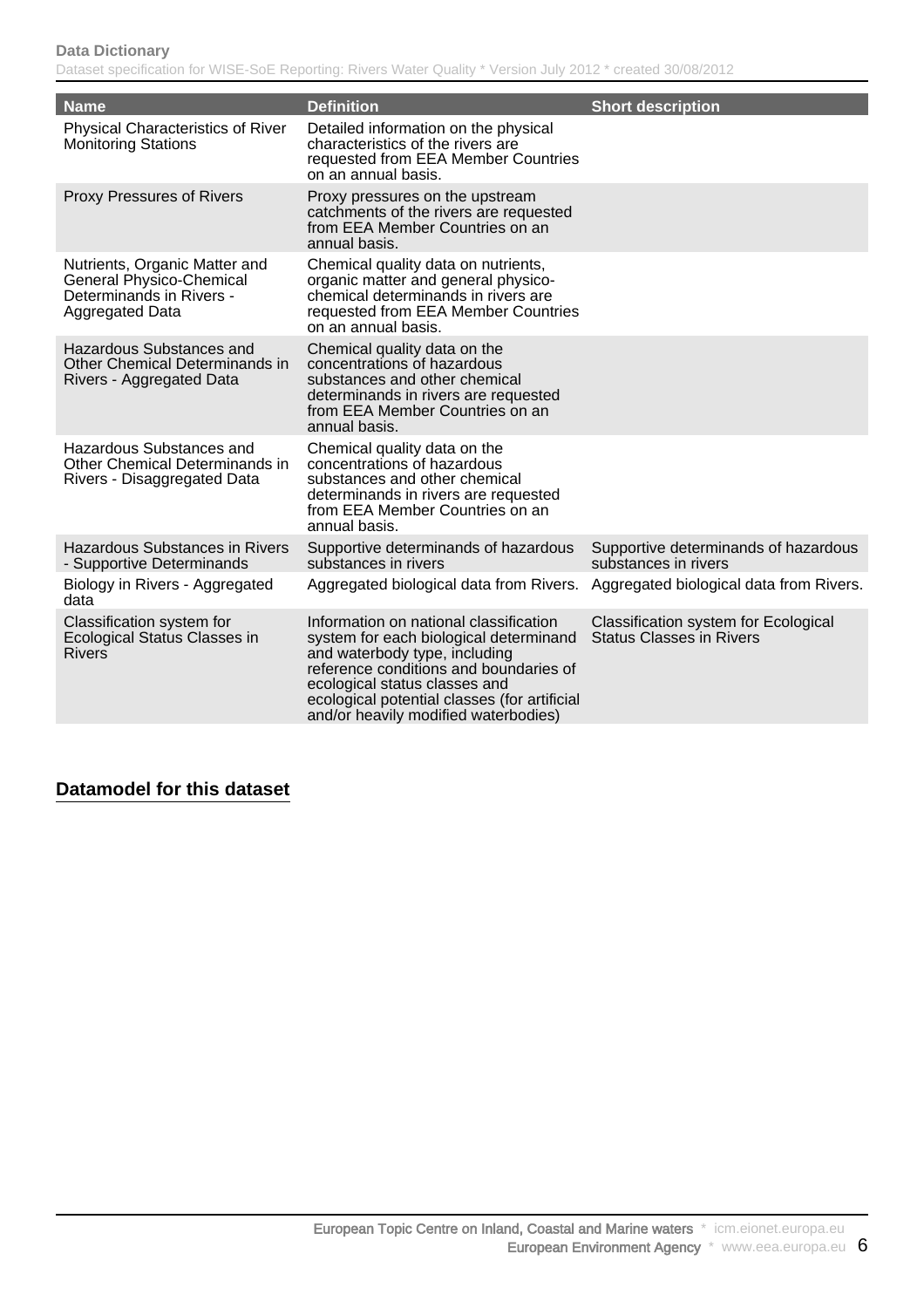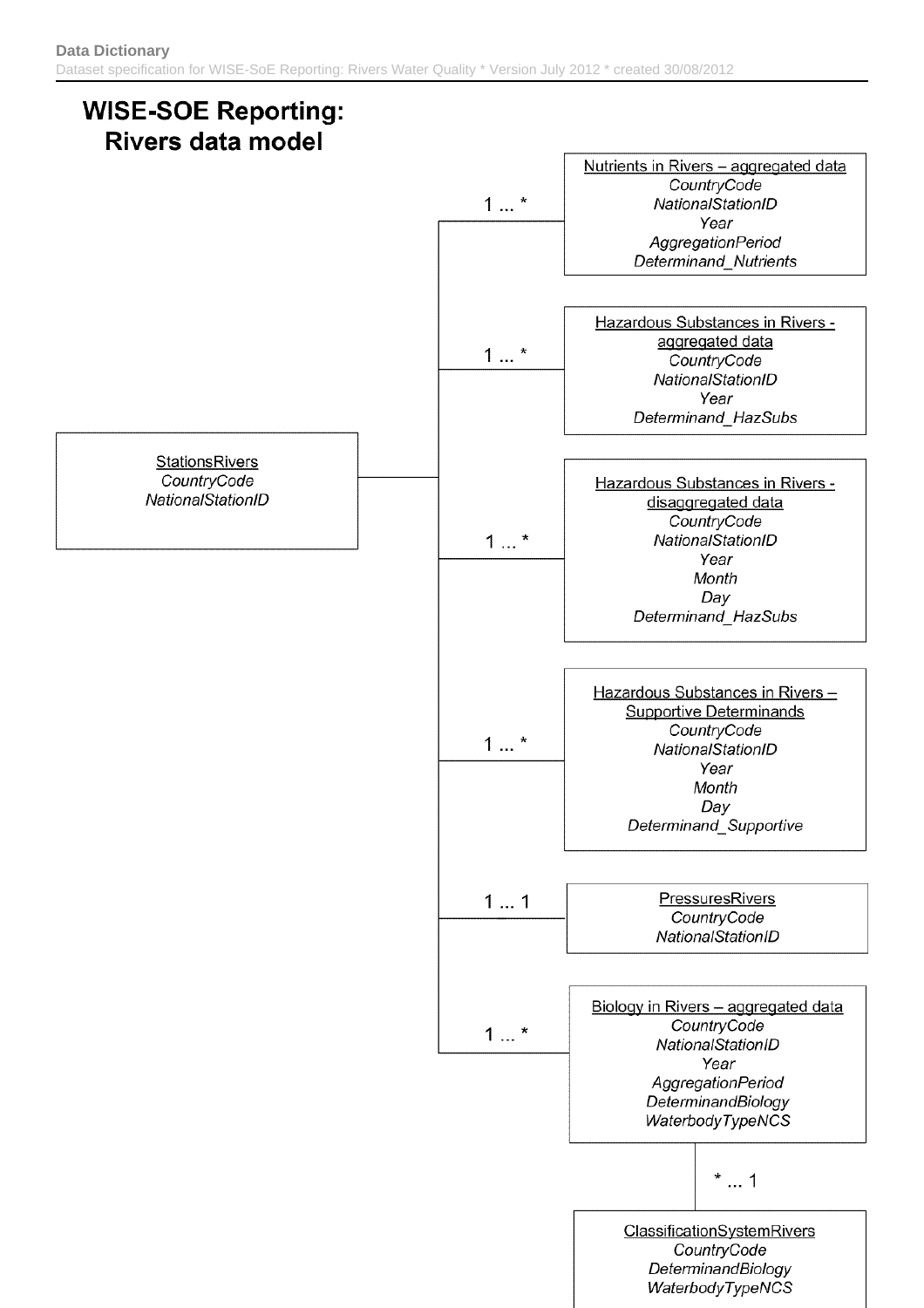European Topic Centre on Inland, Coastal and Marine waters \* icm.eionet.europa.eu European Environment Agency \* www.eea.europa.eu 8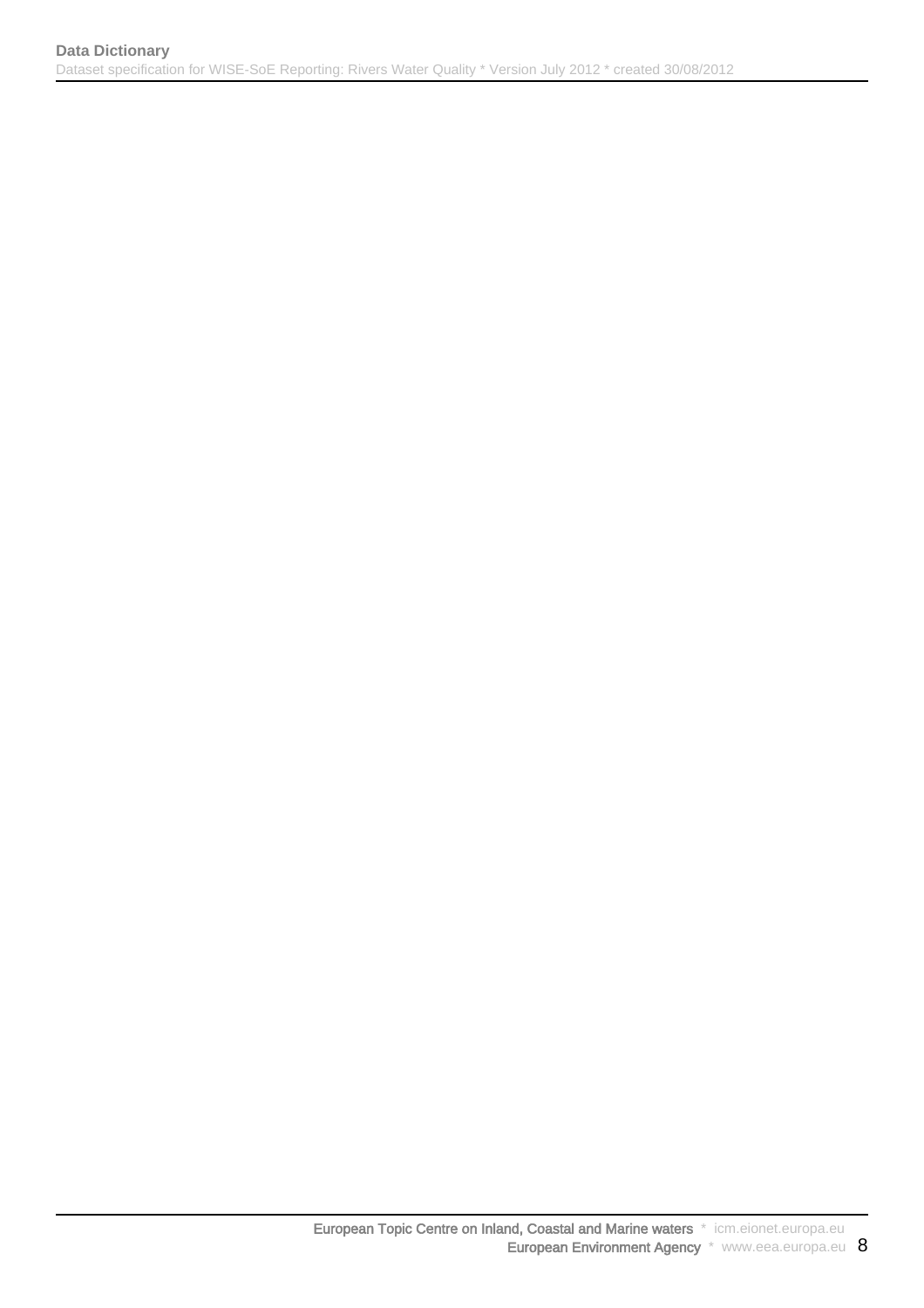# **3. Tables**

### 3.1 Physical Characteristics of River Monitoring Stations table

|                                | <b>Short name</b> Stations Rivers                                                                                                                                                                                                                                                                                                                          |
|--------------------------------|------------------------------------------------------------------------------------------------------------------------------------------------------------------------------------------------------------------------------------------------------------------------------------------------------------------------------------------------------------|
| Definition                     | Detailed information on the physical characteristics of the rivers are requested from EEA Member Countries on an annual basis.                                                                                                                                                                                                                             |
| Methodology for obtaining data | Many EEA Member Countries have previously submitted data on the physical characteristics of rivers. The physical<br>characteristics, up to the last year of requested data, are available to be viewed and downloaded from the publicly accessible<br>Waterbase, hosted by the EEA Data Service at:                                                        |
|                                | http://www.eea.europa.eu/data-and-maps/data/waterbase-rivers-7                                                                                                                                                                                                                                                                                             |
|                                | Data providers are asked to check and validate the published data, and include any amendments or missing information in the<br>next delivery of data. We recognise that some of this information may not yet be available as the detailed characterisation of your<br>River Basin Districts (under the Water Framework Directive) may not yet be complete. |
|                                | The following fields combine to create a unique record in this table: CountryCode and NationalStationID. No duplicate records<br>should exist within this combination.                                                                                                                                                                                     |
|                                | Multiple choice from the codelist is allowed for the fields Geology and Marine Convention Area. Use comma as a delimiter.                                                                                                                                                                                                                                  |
|                                | We would like to encourage all countries to provide data on the physical characteristics of the river monitoring stations, ensuring<br>that Longitude and Latitude values are provided for every station and are in decimal degrees format.                                                                                                                |

#### Columns in **Physical Characteristics of River Monitoring Stations** table:

|       | Column name         | <b>Column definition</b>                    | Methodoloav                         | Data specifications |
|-------|---------------------|---------------------------------------------|-------------------------------------|---------------------|
| 3.1.1 | <b>Country Code</b> | Abbreviation of EEA Member or Collaborating | This is a required, not null field. | string codelist:    |
|       | (CountryCode)       | Country, as defined in the codelist.        | ISO 3166-alpha-2 code elements.     | see section 4       |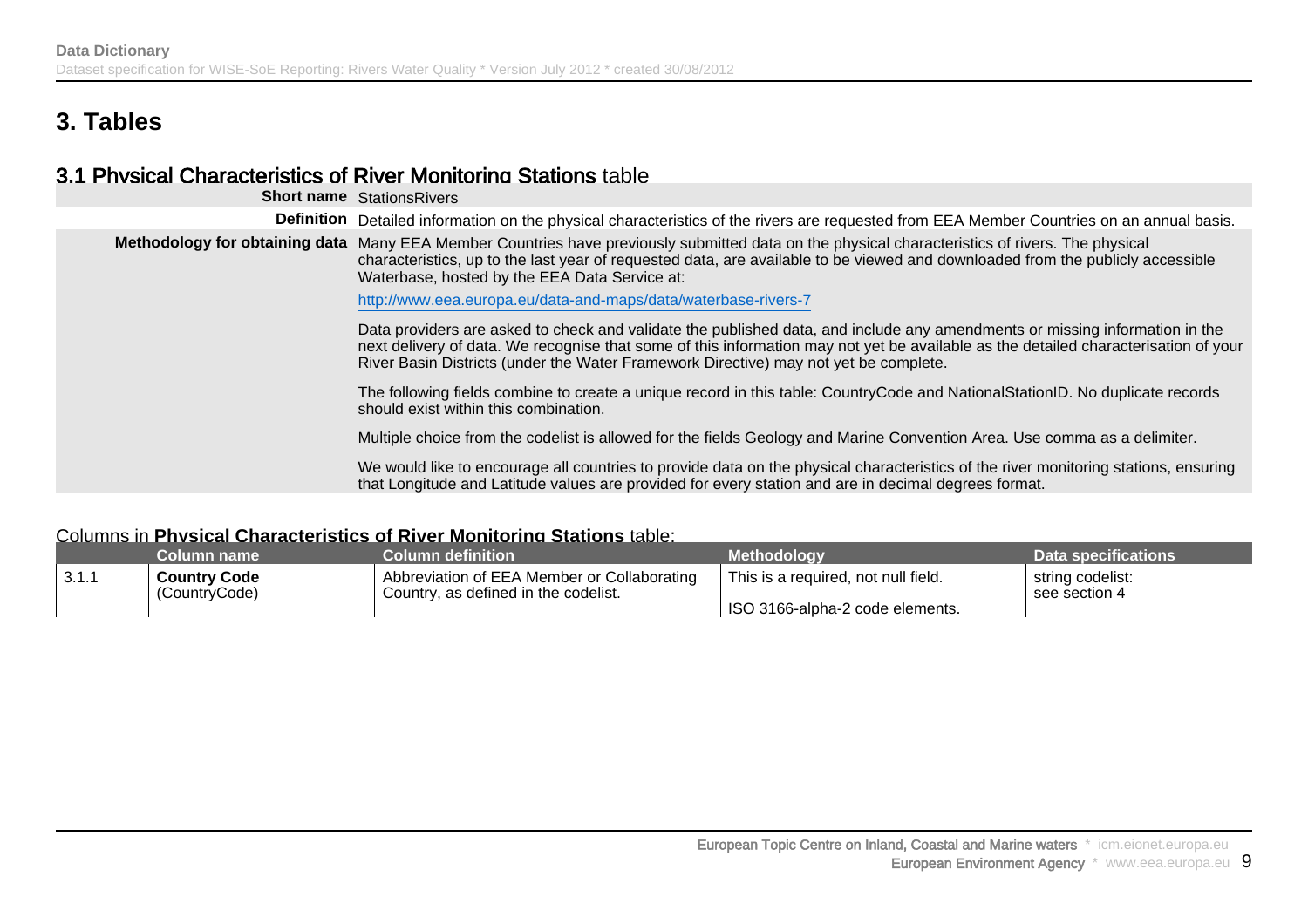|       | <b>Column name</b>                                    | <b>Column definition</b>                                                                                                                                                                                                                                                                                                                                                                                                                                                                                                                       | <b>Methodology</b>                                                                                                                                                                                                                                                                                                                                                                                                                                                                    | <b>Data specifications</b>                               |
|-------|-------------------------------------------------------|------------------------------------------------------------------------------------------------------------------------------------------------------------------------------------------------------------------------------------------------------------------------------------------------------------------------------------------------------------------------------------------------------------------------------------------------------------------------------------------------------------------------------------------------|---------------------------------------------------------------------------------------------------------------------------------------------------------------------------------------------------------------------------------------------------------------------------------------------------------------------------------------------------------------------------------------------------------------------------------------------------------------------------------------|----------------------------------------------------------|
| 3.1.2 | <b>National Station ID</b><br>(NationalStationID)     | Identifier of the river or lake monitoring station,<br>the water quantity station, the TCM flux station<br>or monitoring station, all unique at the national<br>level.<br>A TCM station should be a geographically fixed<br>location, an area in which actual sampling<br>locations vary from survey to survey or an area<br>with a defined salinity range within which<br>samples have been taken. Each station must be<br>referred to by its single, central location.<br>Supplementary information can be included in<br>the Remarks field. | This is a required, not null field.<br>The NationalStationID must be a unique<br>identifier at the national level and must<br>contain no duplicate values.<br>It should be the same ID as supplied in<br>previous updates unless the ID numbering<br>system has changed, in which case a full<br>resupply of all data should be provided<br>using the new ID.<br>For TCM flux stations, the<br>National Station ID should be the same as<br>that provided for the river flux station. | Datatype: string<br>Minimum size: 1<br>Maximum size: 255 |
| 3.1.3 | <b>National Station Name</b><br>(NationalStationName) | National name of the monitoring station.                                                                                                                                                                                                                                                                                                                                                                                                                                                                                                       | Use UTF-8 codelist in case non-ascii<br>characters occur.                                                                                                                                                                                                                                                                                                                                                                                                                             | Datatype: string<br>Minimum size: 0<br>Maximum size: 255 |
| 3.1.4 | <b>WFD station</b><br>(WFDstation)                    | Specification yes / no, whether the monitoring<br>station was reported to European Commission<br>as Water Framework Directive, Article 8<br>monitoring station.                                                                                                                                                                                                                                                                                                                                                                                |                                                                                                                                                                                                                                                                                                                                                                                                                                                                                       | string codelist:<br>see section 4                        |
| 3.1.5 | <b>WFD Station Code</b><br>(WFD_EU_CD)                | Internally produced, unique international<br>identifier of the monitoring station under which<br>the station was reported as WFD Art.8<br>monitoring station.                                                                                                                                                                                                                                                                                                                                                                                  | Keep blank if WFD station $=$ no.<br>Based on ISO 3166-alpha-2 country code<br>elements, concatenated with the nationally<br>assigned unique identifier of the<br>monitoring station (e.g. ATKK30500752,<br>DE_GM_BB_30370060).                                                                                                                                                                                                                                                       | Datatype: string<br>Minimum size: 3<br>Maximum size: 64  |
| 3.1.6 | <b>River Name</b><br>(RiverName)                      | National name of river.                                                                                                                                                                                                                                                                                                                                                                                                                                                                                                                        | For stations belonging to water bodies on<br>a WISE main river, pls. include the river<br>name or ID being unique and consistent<br>from source to mouth of this river.                                                                                                                                                                                                                                                                                                               | Datatype: string<br>Minimum size: 0<br>Maximum size: 255 |
| 3.1.7 | <b>Water Category</b><br>(WaterCategory)              | Water Category, as defined in the codelist.                                                                                                                                                                                                                                                                                                                                                                                                                                                                                                    | This is a required, not null field.                                                                                                                                                                                                                                                                                                                                                                                                                                                   | string codelist:<br>see section 4                        |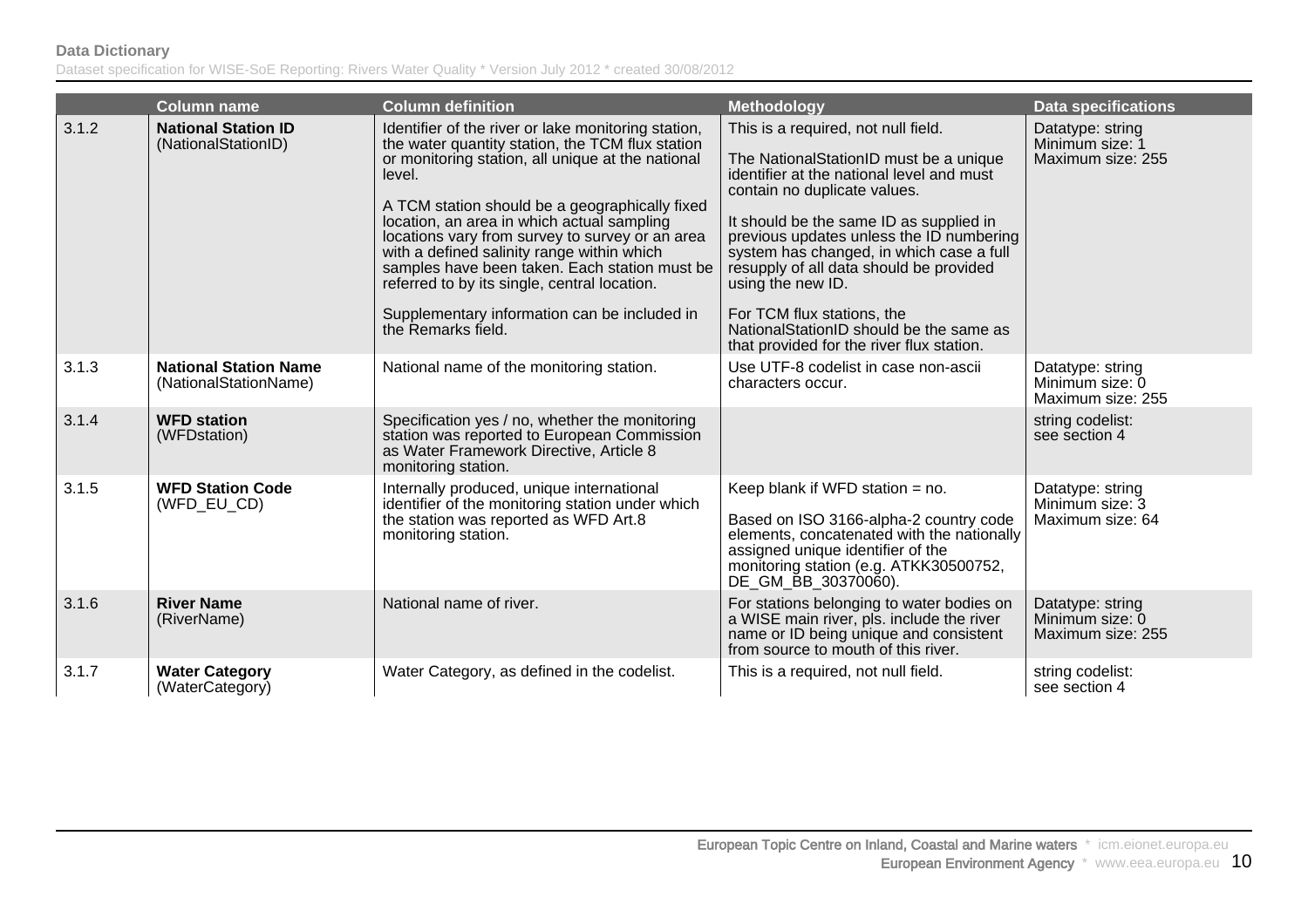|        | <b>Column name</b>                            | <b>Column definition</b>                                                                            | Methodology                                                                                                                                                                                                                                                                                                           | <b>Data specifications</b>                               |
|--------|-----------------------------------------------|-----------------------------------------------------------------------------------------------------|-----------------------------------------------------------------------------------------------------------------------------------------------------------------------------------------------------------------------------------------------------------------------------------------------------------------------|----------------------------------------------------------|
| 3.1.8  | <b>Water Body ID</b><br>(WaterBodyID)         | National identification code of water body (if<br>available) in which station is located.           | This is a required, not null field for EU<br>countries.<br>Water body as required/defined by the<br>WFD.<br>A water body may have more than one<br>station in it.                                                                                                                                                     | Datatype: string<br>Minimum size: 0<br>Maximum size: 255 |
| 3.1.9  | <b>Water Body Name</b><br>(WaterBodyName)     | Name of water body in which station is located.                                                     | Water body as required/defined by the<br>WFD.<br>A water body may have more than one<br>station in it.                                                                                                                                                                                                                | Datatype: string<br>Minimum size: 0<br>Maximum size: 255 |
| 3.1.10 | <b>Catchment Name</b><br>(CatchmentName)      | Name of major catchment or basin.                                                                   | Recommendation: A catchment of "main<br>river" as member states defined in Water<br>Framework Directive, Article 5 report.                                                                                                                                                                                            | Datatype: string<br>Minimum size: 0<br>Maximum size: 255 |
| 3.1.11 | <b>River Basin District Code</b><br>(RBDcode) | River Basin District Code, as defined in the<br>codelist.                                           | This is a required, not null field, if<br>appropriate RBD code is specified in the<br>codelist.                                                                                                                                                                                                                       | string codelist:<br>see section 4                        |
| 3.1.12 | <b>River Basin District Name</b><br>(RBDname) | Name of the River Basin District.                                                                   | This is a required, not null field, if<br>appropriate RBD code is NOT specified in<br>the codelist.<br>Keep blank if the field River Basin District<br>Code is filled.<br>Please enter RBD name in case RBD of<br>processed area / locality is not included in<br>the codelist of River Basin District Code<br>field. | Datatype: string<br>Minimum size: 0<br>Maximum size: 255 |
| 3.1.13 | <b>Region</b><br>(Region)                     | National region in which water body is located.                                                     | Recommendation: A region NUTS 3 level.                                                                                                                                                                                                                                                                                | Datatype: string<br>Minimum size: 0<br>Maximum size: 255 |
| 3.1.14 | <b>Sea Area Name</b><br>(SeaAreaName)         | Name of the local sea into which the river<br>discharges or in which the TCM station is<br>located. | SeaAreaName may be the same as<br>WaterBodyName.                                                                                                                                                                                                                                                                      | Datatype: string<br>Minimum size: 0<br>Maximum size: 255 |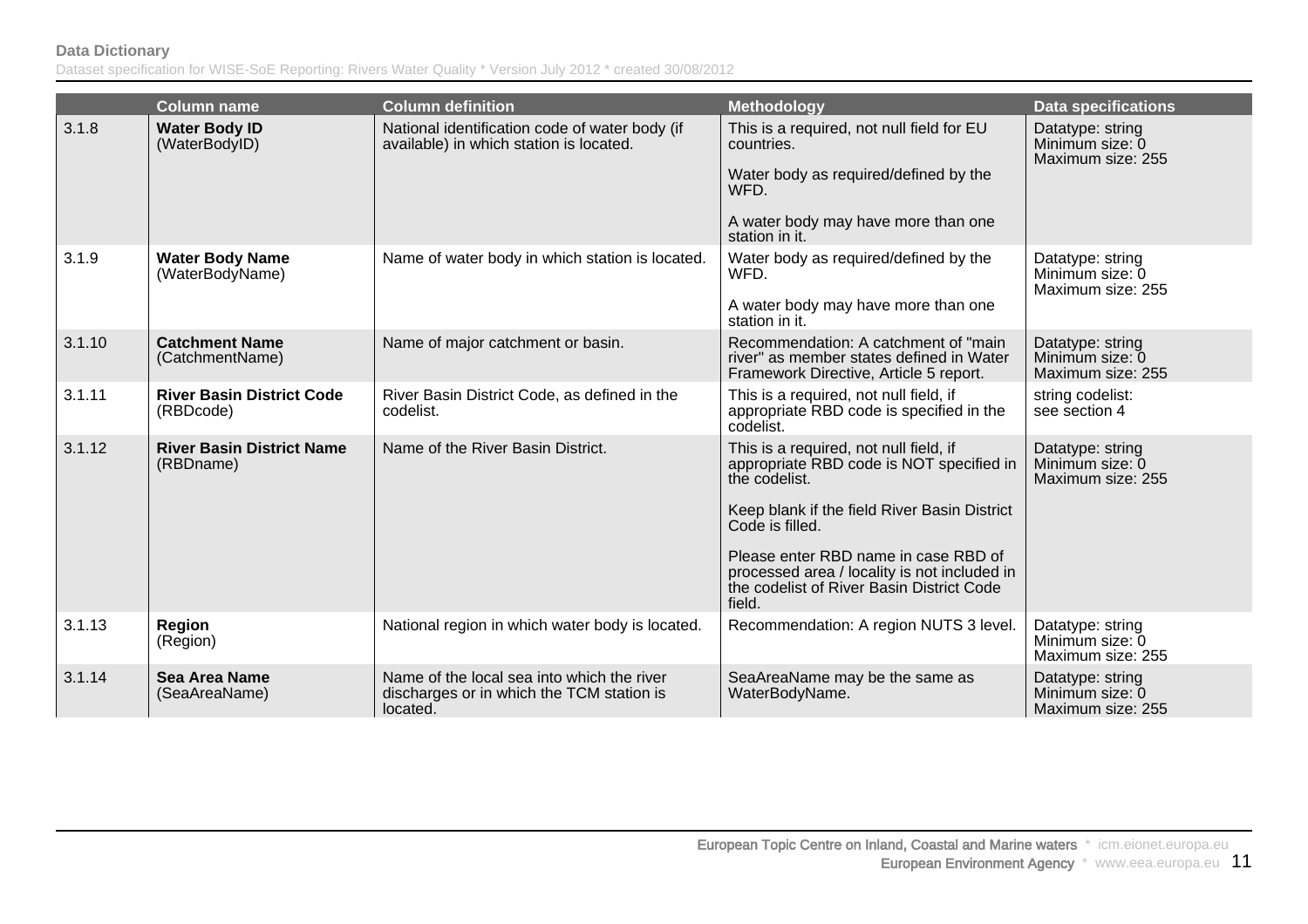|        | <b>Column name</b>                                   | <b>Column definition</b>                                                                       | <b>Methodology</b>                                                                                                                                                                                                                                                                                                                                                                                                                                                                                  | <b>Data specifications</b>                                                                                                                              |
|--------|------------------------------------------------------|------------------------------------------------------------------------------------------------|-----------------------------------------------------------------------------------------------------------------------------------------------------------------------------------------------------------------------------------------------------------------------------------------------------------------------------------------------------------------------------------------------------------------------------------------------------------------------------------------------------|---------------------------------------------------------------------------------------------------------------------------------------------------------|
| 3.1.15 | <b>Regional Sea Name</b><br>(SeaRegionName)          | Name of regional sea of which local sea area is<br>a part.                                     | It is recommended to use the delineation<br>of Seavox, which is also used by ECRINS<br>(please see codelist)<br>http://eea.eionet.europa.eu/Public/irc/eion<br>et-circle/eionet-<br>telematics/library?I=/technical_developme<br>nts/wise_technical_group/thematic_issues/<br>$WISE -$<br>ecrins/ecrins_delineation/ecrins_2704201<br>$0x\sqrt{5}$ EN 1.0 & $a=i$ )                                                                                                                                 | Datatype: string<br>Minimum size: 0<br>Maximum size: 255                                                                                                |
| 3.1.16 | <b>Marine Convention Area</b><br>(SeaConventionArea) | Name of Marine Convention area of which<br>regional sea is a part, as defined in the codelist. | Multiple choice (entering more than one<br>item) from the codelist is allowed. Use<br>comma as a delimiter.                                                                                                                                                                                                                                                                                                                                                                                         | string codelist:<br>see section 4                                                                                                                       |
| 3.1.17 | Longitude<br>(Longitude)                             | (X) International geographical co-ordinates in<br>decimal degrees format.                      | This is a required, not null field.<br>Use the common geodetic datum<br>ETRS89. WGS84 should be used for<br>overseas areas and can be used for TCM<br>data as well.<br>Use negative values for coordinates west<br>of the Greenwich Meridian (0°).<br>Please round the coordinates to 4 - 5<br>decimal places, depending on your input<br>data precision $(0.0001^\circ)$ = about 10 m).<br>Where TCM stations represent a broader<br>area, the central location of the area<br>should be provided. | Datatype: decimal<br>Maximum size: 12<br>Minimum inclusive value: -180<br>Maximum inclusive value: 180<br>Decimal precision: 7<br>Unit: decimal degrees |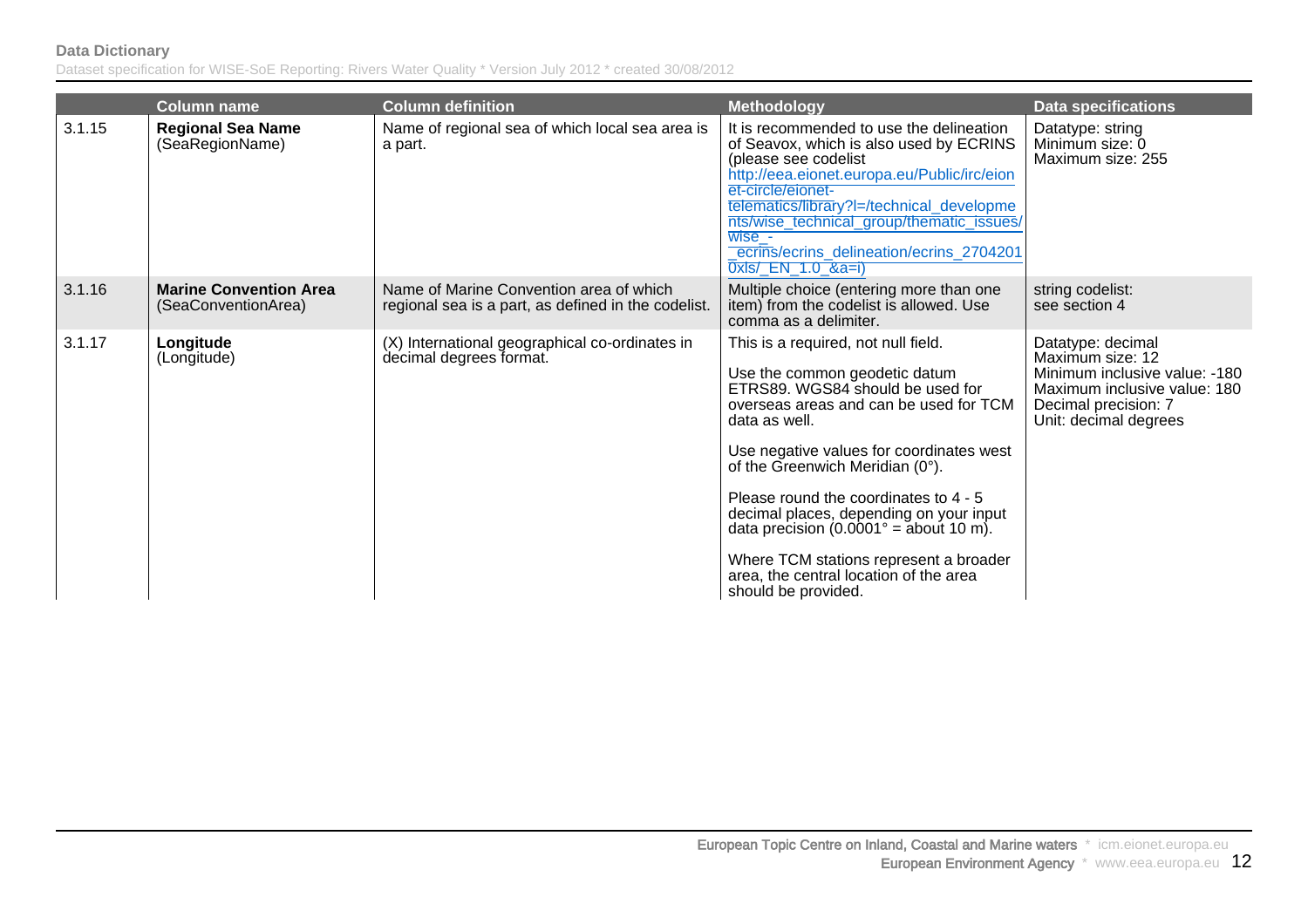|        | <b>Column name</b>                       | <b>Column definition</b>                                                   | <b>Methodology</b>                                                                                                                                                                                                                                                                                                                                                                                                                                                                                  | <b>Data specifications</b>                                                                                                   |
|--------|------------------------------------------|----------------------------------------------------------------------------|-----------------------------------------------------------------------------------------------------------------------------------------------------------------------------------------------------------------------------------------------------------------------------------------------------------------------------------------------------------------------------------------------------------------------------------------------------------------------------------------------------|------------------------------------------------------------------------------------------------------------------------------|
| 3.1.18 | Latitude<br>(Latitude)                   | (Y) International geographical co-ordinates in<br>decimal degrees format.  | This is a required, not null field.<br>Use the common geodetic datum<br>ETRS89. WGS84 should be used for<br>overseas areas and can be used for TCM<br>data as well.<br>Use negative values for coordinates south<br>of the Equator $(0^{\circ})$ .<br>Please round the coordinates to 4 - 5<br>decimal places, depending on your input<br>data precision $(0.0001^\circ)$ = about 10 m).<br>Where TCM stations represent a broader<br>area, the central location of the area<br>should be provided. | Datatype: decimal<br>Maximum size: 12<br>Minimum inclusive value: -90<br>Maximum inclusive value: 90<br>Decimal precision: 7 |
| 3.1.19 | <b>Catchment Area</b><br>(CatchmentArea) | Catchment area upstream of the station, in<br>kilometres squared.          | For lakes, the catchment area upstream of<br>the lake should be provided. If more than<br>one station exists in the lake, the<br>catchment area value should be same for<br>all stations.                                                                                                                                                                                                                                                                                                           | Datatype: float<br>Minimum inclusive value: 0<br>Unit: km2                                                                   |
| 3.1.20 | <b>Altitude</b><br>(Altitude)            | Altitude of river or lake monitoring station in<br>metres above sea level. | For rivers and lakes, the altitude of the<br>monitoring station should be provided.                                                                                                                                                                                                                                                                                                                                                                                                                 | Datatype: integer<br>Maximum size: 4<br>Minimum inclusive value: 0<br>Maximum inclusive value:<br>5000<br>Unit: m            |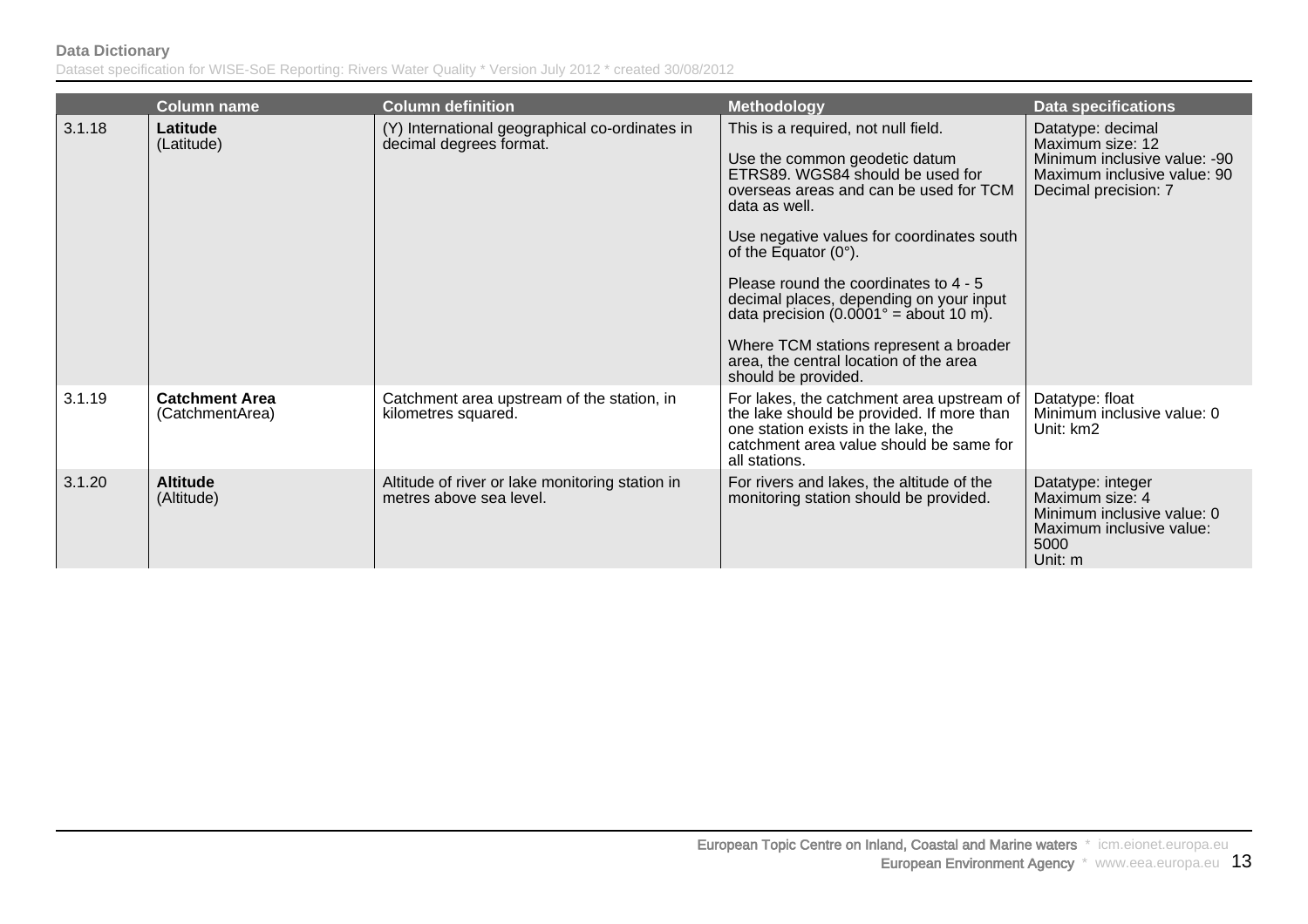|        | <b>Column name</b>                                       | <b>Column definition</b>                                                                                                                        | Methodology                                                                                                                                                                                                                                                                                                                                                                                                                                                                                                                                                                                                                                                                                                                                                                                                                                                                                                                                                                                                                                                                                                                                                                                                                                                                                                                                                                                                                                                                       | <b>Data specifications</b>         |
|--------|----------------------------------------------------------|-------------------------------------------------------------------------------------------------------------------------------------------------|-----------------------------------------------------------------------------------------------------------------------------------------------------------------------------------------------------------------------------------------------------------------------------------------------------------------------------------------------------------------------------------------------------------------------------------------------------------------------------------------------------------------------------------------------------------------------------------------------------------------------------------------------------------------------------------------------------------------------------------------------------------------------------------------------------------------------------------------------------------------------------------------------------------------------------------------------------------------------------------------------------------------------------------------------------------------------------------------------------------------------------------------------------------------------------------------------------------------------------------------------------------------------------------------------------------------------------------------------------------------------------------------------------------------------------------------------------------------------------------|------------------------------------|
| 3.1.21 | <b>Representative Station</b><br>(RepresentativeStation) | Representative station type, reflecting the<br>general quality of rivers, lakes, transitional or<br>coastal water bodies or marine water areas. | Provide data as text Y or N.<br>The proposed criteria for the selection of<br>representative monitoring sites are given<br>in the Final SoE Reporting Guidance:<br>http://eea.eionet.europa.eu/Members/irc/ei<br>onet-<br>circle/water/library?l=/reporting_eionetwfd/<br>$\overline{quidance_2009pdf_0}$ $\overline{EN_1.0}$ $\overline{8a} = d$ on<br>page 50, chapter 2.5 "Surface Waters:<br>Criteria for the monitoring sites to be used<br>for EEA/SoE assessments" and on page<br>132, chapter 5.1.1 "Representativity and<br>Geo-statistics":<br>Sites from all water categories: rivers,<br>lakes, transitional, coastal and marine<br>waters<br>Including representative examples of all<br>types: different types of water bodyin a<br>catchment would reflect, for example,<br>differences in the hydrological regime,<br>altitude, geology, depth and sizes of the<br>rivers, lakes, transitional and coastal<br>waters<br>Including representative examples from<br>the cmplete range of statuses present<br>within each catchment<br>Including examples of sites monitored in<br>different sizes of water body: ideally there<br>would be some sites in, and representative<br>of, small water bodies as well as on the<br>largest water bodies. This would enable<br>the identification and assesment of<br>comparable types of water body<br>Including sites representative of all types<br>of pressure present in the catchments of<br>the River Basin District | boolean codelist:<br>see section 4 |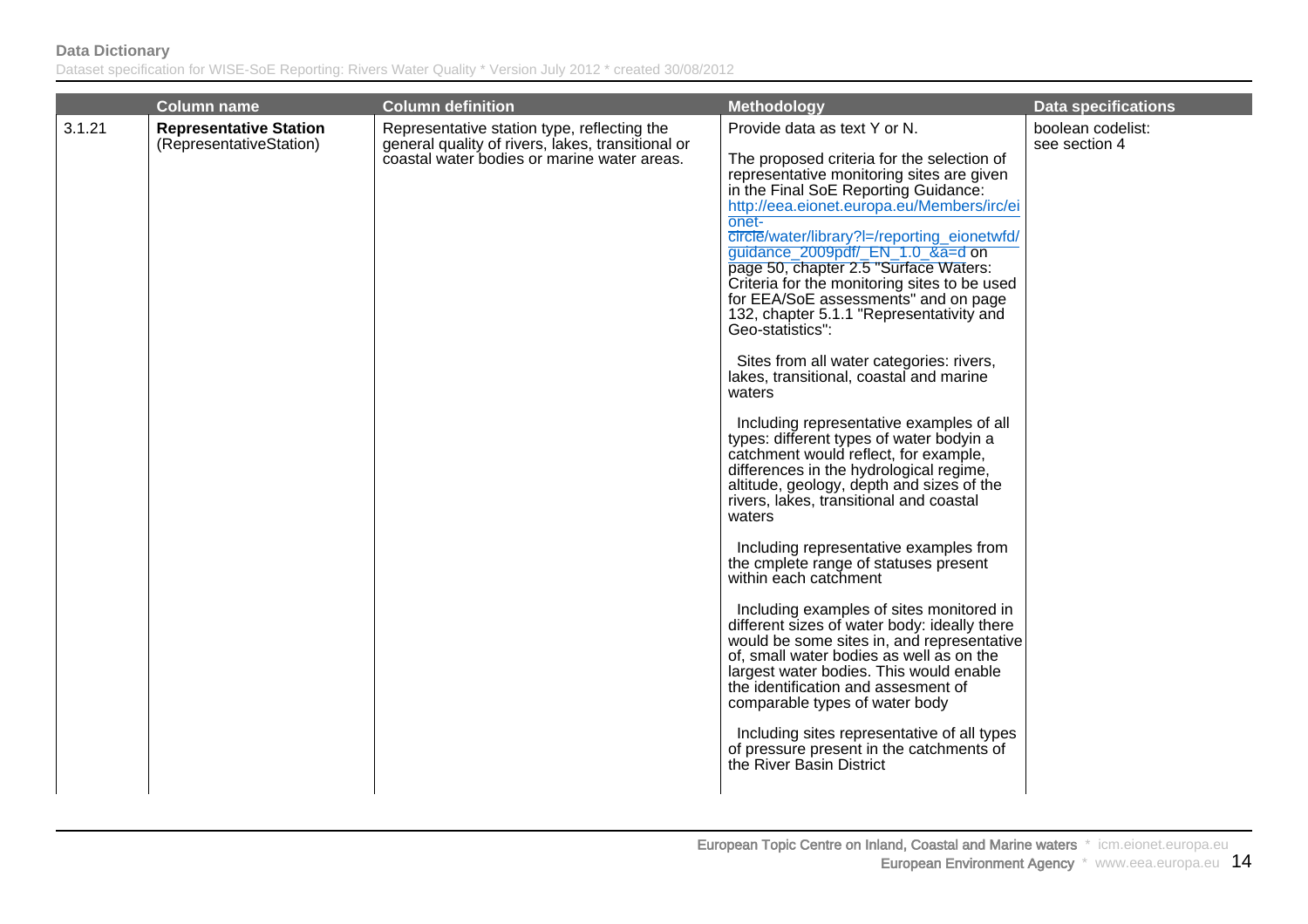|        | <b>Column name</b>                             | <b>Column definition</b>                                                                                                                                                                                                                  | Methodology                                                                                                                                                                                                                                                                                                                                                                                                              | <b>Data specifications</b>         |
|--------|------------------------------------------------|-------------------------------------------------------------------------------------------------------------------------------------------------------------------------------------------------------------------------------------------|--------------------------------------------------------------------------------------------------------------------------------------------------------------------------------------------------------------------------------------------------------------------------------------------------------------------------------------------------------------------------------------------------------------------------|------------------------------------|
|        |                                                |                                                                                                                                                                                                                                           | River and lake stations can be of more<br>than one type.                                                                                                                                                                                                                                                                                                                                                                 |                                    |
| 3.1.22 | <b>Reference Station</b><br>(ReferenceStation) | Reference station type, found in catchments or<br>associated River Basin Districts with little or no<br>human activity, natural landscape higher than<br>90%, and minimally impacted by inflow from<br>adjacent coastal or marine waters. | Provide data as text Y or N.<br>Concentrations of nutrients or hazardous<br>substances occurring naturally would give<br>an indication of background levels.<br>For volatile synthetic substances, data<br>from these stations might be used to<br>assess the significance of atmospheric<br>deposition.<br>River and lake stations can be of more<br>than one type.                                                     | boolean codelist:<br>see section 4 |
| 3.1.23 | <b>Impact Station</b><br>(ImpactStation)       | Impact station type, located within the zone<br>where initial mixing of discharges takes place<br>with receiving waters.                                                                                                                  | Provide data as text Y or N.<br>Concentrations may be worst-case.<br>Impact stations may be used to assess the<br>compliance of discharges with standards<br>established for hazardous substances and<br>may be included in operational monitoring<br>programmes as required by the WFD.<br>Data are not required from investigative<br>monitoring stations.<br>River and lake stations can be of more<br>than one type. | boolean codelist:<br>see section 4 |
| 3.1.24 | <b>Largest Station</b><br>(LargestStation)     | Largest, most important station type, including<br>the nationally most important or well known<br>rivers or lakes.                                                                                                                        | Provide data as text Y or N.<br>Some stations are likely to be monitored<br>for the EU Exchange of Information<br>Decision.<br>River and lake stations can be of more<br>than one type.                                                                                                                                                                                                                                  | boolean codelist:<br>see section 4 |
| 3.1.25 | <b>FluxStation</b><br>(FluxStation)            | Flux station type, used for assessment of<br>international, transboundary loads or loads<br>entering Europe's Seas.                                                                                                                       | Provide data as text Y or N.<br>River and lake stations can be of more<br>than one type.                                                                                                                                                                                                                                                                                                                                 | boolean codelist:<br>see section 4 |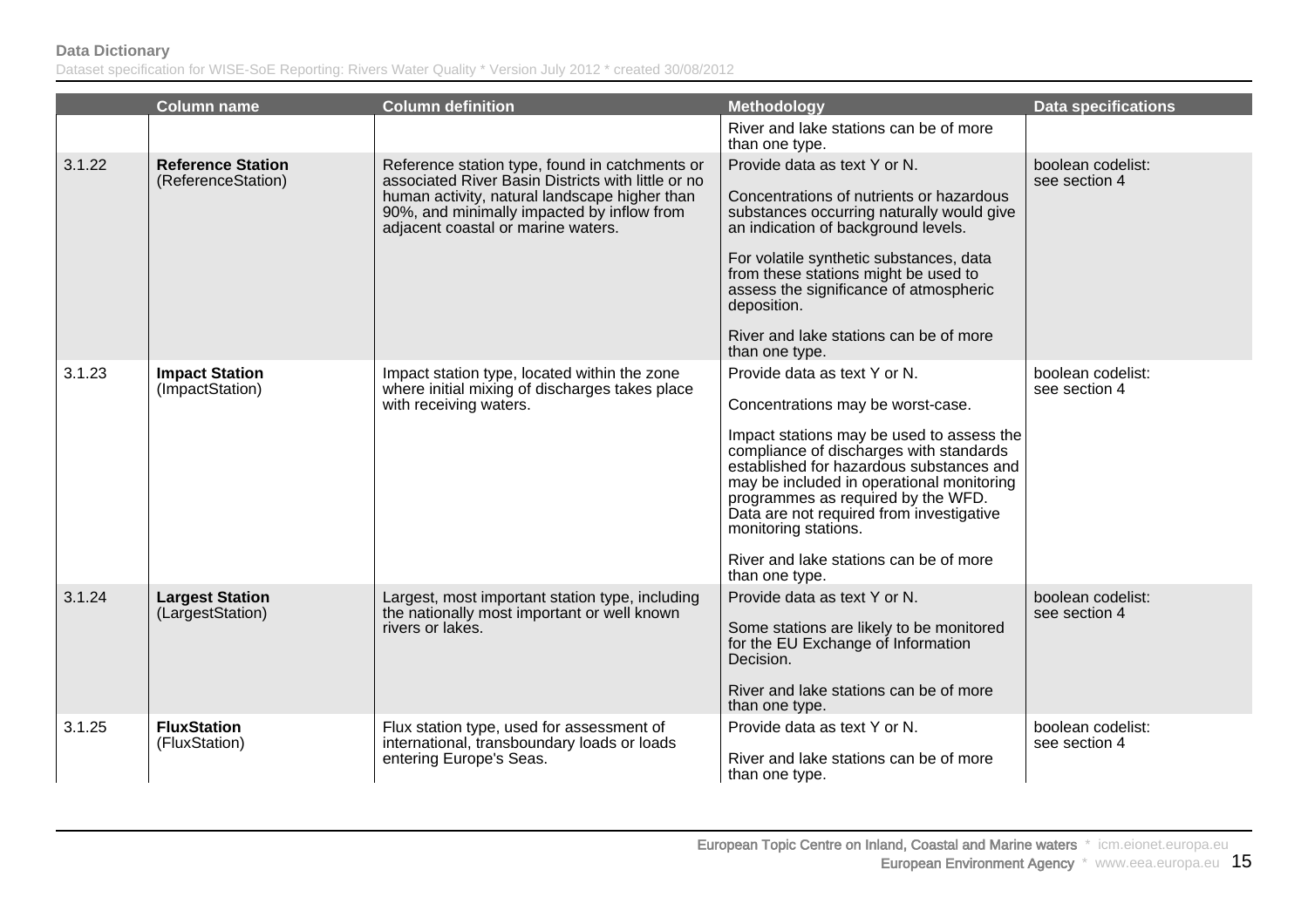|        | <b>Column name</b>                                                         | <b>Column definition</b>                                                                                                                                                                                                                          | <b>Methodology</b>                                                                                                                                                                                   | <b>Data specifications</b>                               |
|--------|----------------------------------------------------------------------------|---------------------------------------------------------------------------------------------------------------------------------------------------------------------------------------------------------------------------------------------------|------------------------------------------------------------------------------------------------------------------------------------------------------------------------------------------------------|----------------------------------------------------------|
| 3.1.26 | Geology<br>(Geology)                                                       | The dominating geology in the catchment, given<br>according to the WFD Annex 2 categories:<br>Siliceous, calcareous or organic (peat).                                                                                                            | Geological maps of the catchment.<br>Multiple choice from codelist is allowed.<br>Use comma as a delimiter.                                                                                          | string codelist:<br>see section 4                        |
| 3.1.27 | Water colour long-term<br>average concentration<br>(WaterColourAverage)    | Long-term average concentration of water<br>colour, expressing the concentration of humic<br>substances at the station.                                                                                                                           | Measured with spectrophotometric<br>analyses of absorbance, or with colour<br>comparator.                                                                                                            | Datatype: float<br>Unit: mg/l Pt                         |
| 3.1.28 | Water colour average level<br>(WaterColourLevel)                           | Average level of water colour as defined by the<br>WFD intercalibration typology: Low (<30 mg/l Pt<br>= oligohumic), moderate (30-90 mg/l Pt =<br>mesohumic) or high $(>90 \text{ mg/l} \text{ Pt} = \text{polyhumic}).$                          | Select level from codelist.<br>If no quantitative data exists, the level of<br>water colour can be estimated from<br>historical records or from catchment<br>geology (% bogs, wetlands and forests). | string codelist:<br>see section 4                        |
| 3.1.29 | <b>Alkalinity long-term average</b><br>(AlkalinityAverage)                 | Long-term average of alkalinity of water at the<br>station                                                                                                                                                                                        | Titration, long-term dataset                                                                                                                                                                         | Datatype: float<br>Unit: meg/l                           |
| 3.1.30 | <b>Alkalinity average level</b><br>(AlkalinityLevel)                       | Long-term average level of alkalinity as defined<br>by the WFD intercalibration typology: Low alk.<br>(<0.2 meq/L), moderate alk. (0.2-1 meq/L) or<br>high alk. (>1 meq/L).                                                                       | Using historical alkalinity data or<br>catchment geology (% calcareous bedrock<br>or deposits in catchment) to estimate level<br>of long-term alkalinity at the station.                             | string codelist:<br>see section 4                        |
| 3.1.31 | <b>Heavily modified water body</b><br>(HMWB)                               | Lake is identified as heavily modified in terms of<br>hydromorphological impacts, such as<br>impoundments and high water level fluctuations,<br>according to WFD-compliant national guidelines                                                    | Provide data as text Y or N.                                                                                                                                                                         | boolean codelist:<br>see section 4                       |
| 3.1.32 | <b>Artificial water body</b><br>(ArtificialWB)                             | Station is located in an artificial water body, (e.g.<br>artificial water reservoir) in terms of<br>hydromorphological impacts, such as<br>impoundments and high water level fluctuations,<br>according to WFD- compliant national<br>guidelines. | Provide data as text Y or N.                                                                                                                                                                         | boolean codelist:<br>see section 4                       |
| 3.1.33 | <b>Purpose of monitoring</b><br>station<br>(Purpose)                       | The purpose of the monitoring station in terms of<br>to which directives, conventions or agreements<br>will the data from the station be used for<br>reporting.                                                                                   | Please give information of which<br>directives, conventions or agreements the<br>station is used for.                                                                                                | Datatype: string<br>Minimum size: 0<br>Maximum size: 255 |
| 3.1.34 | <b>River Length From Source to</b><br><b>Station</b><br>(LengthFromSource) | River length from source to monitoring station in<br>kilometres                                                                                                                                                                                   |                                                                                                                                                                                                      | Datatype: float<br>Unit: km                              |
| 3.1.35 | <b>River Discharge</b><br>(RiverDischarge)                                 | Mean long term annual river discharge at the<br>station in cubic metres per second.                                                                                                                                                               |                                                                                                                                                                                                      | Datatype: float<br>Unit: m3/s                            |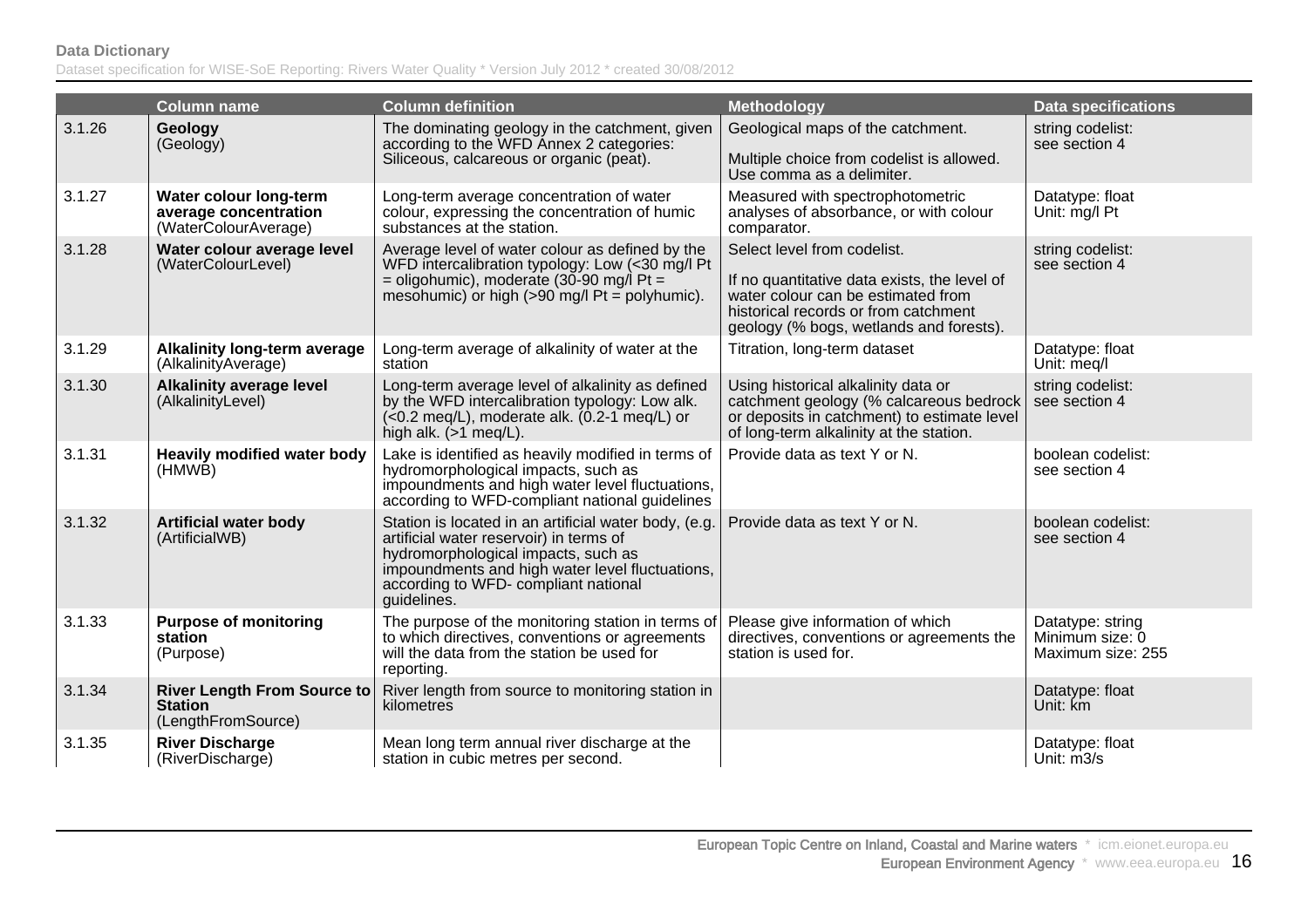|        | <b>Column name</b>                              | <b>Column definition</b>                                                                      | <b>Methodology</b>                                                                                                                                                                                                                                                                                                                                                                                                                           | <b>Data specifications</b>                               |
|--------|-------------------------------------------------|-----------------------------------------------------------------------------------------------|----------------------------------------------------------------------------------------------------------------------------------------------------------------------------------------------------------------------------------------------------------------------------------------------------------------------------------------------------------------------------------------------------------------------------------------------|----------------------------------------------------------|
| 3.1.36 | Sub-site location in river<br>(SubsiteLocation) | Location of the river sub-site in relation to the<br>principal monitoring site (rivers only). | E.g. right bank, middle, or left bank                                                                                                                                                                                                                                                                                                                                                                                                        | Datatype: string<br>Minimum size: 0<br>Maximum size: 255 |
| 3.1.37 | <b>Remarks</b><br>(Remarks)                     | Remarks, comments or explanatory notes (free<br>text).                                        | Rivers, Lakes, Groundwater quality -<br>concentration data tables: Enter the text<br>"value confirmed" in the case you are sure<br>the value exceeding the Potentially high<br>value is correct. Lists of these high values<br>for selected substances are available on<br>the Forum folder:<br>http://forum.eionet.europa.eu/nrc-eionet-<br>freshwater/library/wise-soe-reporting-<br>2012/codelists-substances-water-quality-<br>reporting | Datatype: string<br>Minimum size: 0<br>Maximum size: 255 |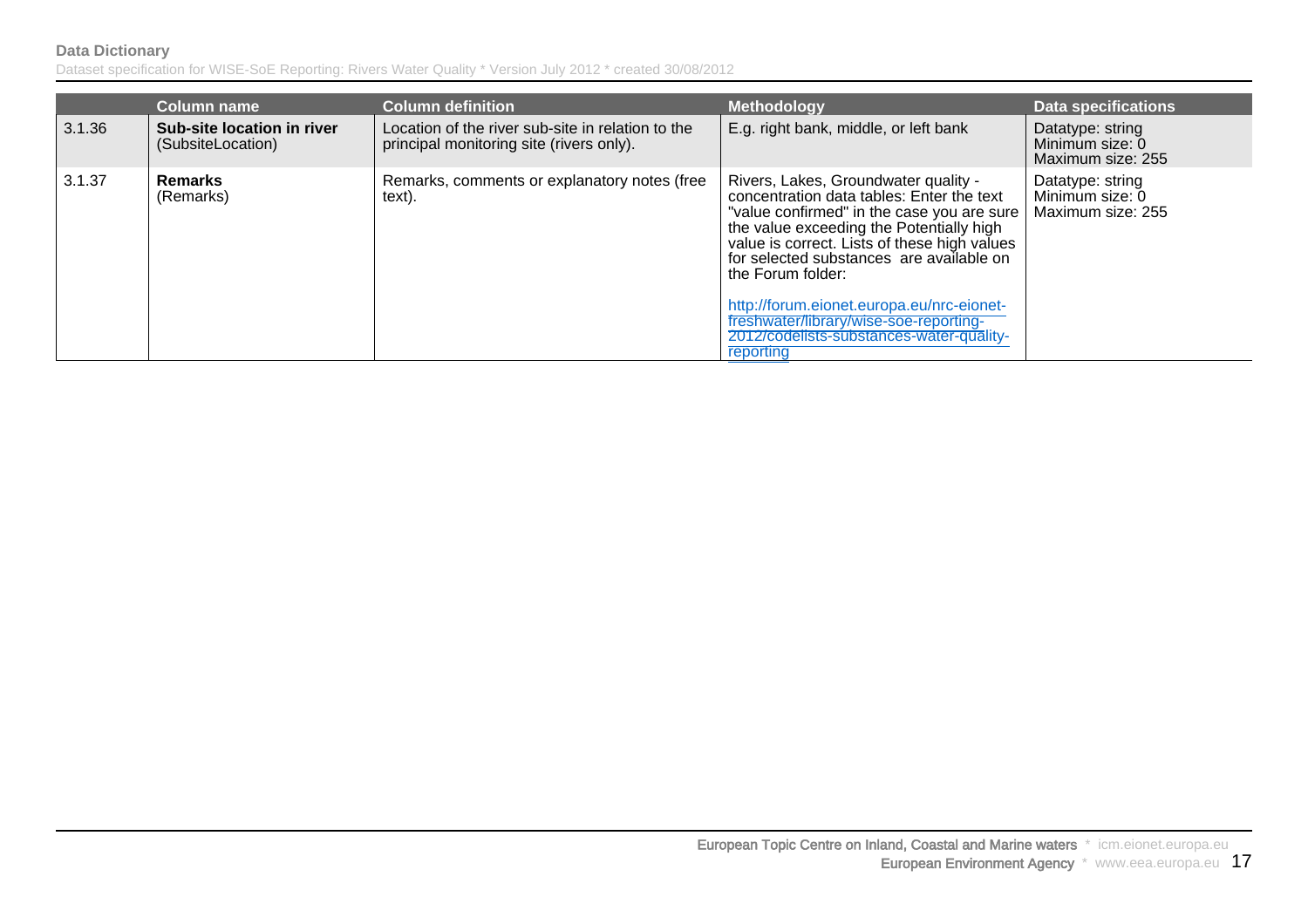### 3.2 Proxy Pressures of Rivers table

|                                                                                                                                                       | <b>Short name</b> Pressures Rivers                                                                                                                                                                                                                                                                                                              |  |  |  |
|-------------------------------------------------------------------------------------------------------------------------------------------------------|-------------------------------------------------------------------------------------------------------------------------------------------------------------------------------------------------------------------------------------------------------------------------------------------------------------------------------------------------|--|--|--|
|                                                                                                                                                       | Definition Proxy pressures on the upstream catchments of the rivers are requested from EEA Member Countries on an annual basis.                                                                                                                                                                                                                 |  |  |  |
|                                                                                                                                                       | Methodology for obtaining data Many EEA Member Countries have previously submitted data on the proxy pressures on the upstream catchments of rivers. The<br>proxy pressure data, up to the last year of requested data, are available to be viewed and downloaded from the publicly<br>accessible Waterbase, hosted by the EEA Data Service at: |  |  |  |
|                                                                                                                                                       | http://www.eea.europa.eu/data-and-maps/data/waterbase-rivers-8                                                                                                                                                                                                                                                                                  |  |  |  |
| Data providers are asked to check and validate the published data, and include any amendments or missing information in the<br>next delivery of data. |                                                                                                                                                                                                                                                                                                                                                 |  |  |  |
|                                                                                                                                                       | Further information on Corine Land Cover can be found on the EEA's web site in the Reports section at:                                                                                                                                                                                                                                          |  |  |  |
|                                                                                                                                                       | http://reports.eea.europa.eu/search_results?SearchTitle=corine+land+cover                                                                                                                                                                                                                                                                       |  |  |  |
|                                                                                                                                                       | and the EEA Data Service at:                                                                                                                                                                                                                                                                                                                    |  |  |  |
|                                                                                                                                                       | http://www.eea.europa.eu/data-and-maps/data#c5=all&b_start=0&c9=clc2000&c11=landuse                                                                                                                                                                                                                                                             |  |  |  |
|                                                                                                                                                       | The following fields combine to create a unique record in this table: CountryCode and NationalStationID. No duplicate records<br>should exist within this combination.                                                                                                                                                                          |  |  |  |
|                                                                                                                                                       | We would like to encourage all countries to provide data on the proxy pressures on the upstream catchment of the river<br>monitoring stations, for as many stations as possible.                                                                                                                                                                |  |  |  |

### Columns in **Proxy Pressures of Rivers** table:

|       | Column name         | <b>Column definition</b>                    | Methodoloav                         | Data specifications |
|-------|---------------------|---------------------------------------------|-------------------------------------|---------------------|
| 3.2.1 | <b>Country Code</b> | Abbreviation of EEA Member or Collaborating | This is a required, not null field. | string codelist:    |
|       | (CountryCode)       | Country, as defined in the codelist.        | ISO 3166-alpha-2 code elements.     | see section 4       |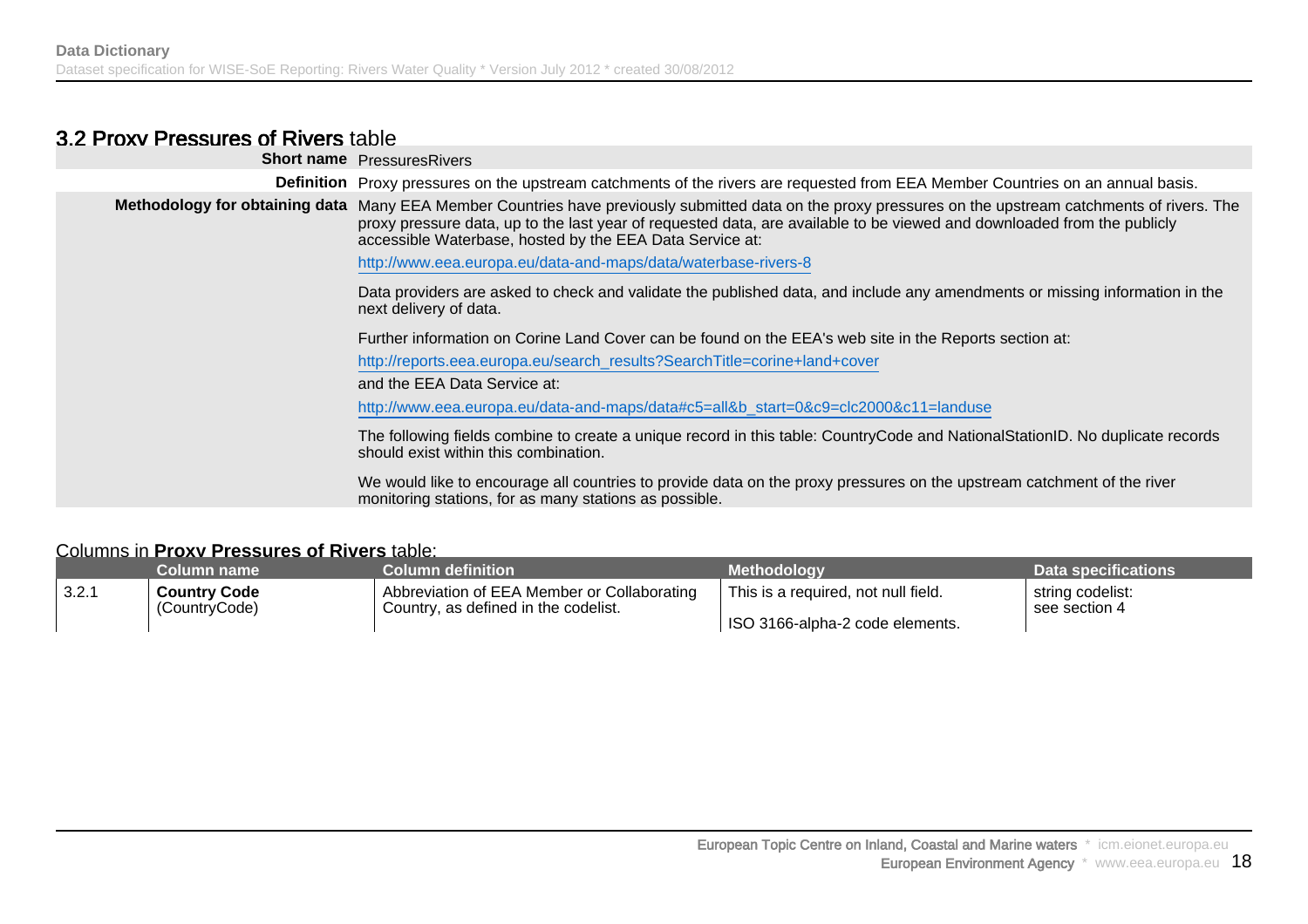|       | <b>Column name</b>                                                                                   | <b>Column definition</b>                                                                                                                                                                                                                                                                                                                                                                                                                                                                                                                       | <b>Methodology</b>                                                                                                                                                                                                                                                                                                                                                                                                                                                                  | <b>Data specifications</b>                                        |
|-------|------------------------------------------------------------------------------------------------------|------------------------------------------------------------------------------------------------------------------------------------------------------------------------------------------------------------------------------------------------------------------------------------------------------------------------------------------------------------------------------------------------------------------------------------------------------------------------------------------------------------------------------------------------|-------------------------------------------------------------------------------------------------------------------------------------------------------------------------------------------------------------------------------------------------------------------------------------------------------------------------------------------------------------------------------------------------------------------------------------------------------------------------------------|-------------------------------------------------------------------|
| 3.2.2 | <b>National Station ID</b><br>(NationalStationID)                                                    | Identifier of the river or lake monitoring station,<br>the water quantity station, the TCM flux station<br>or monitoring station, all unique at the national<br>level.<br>A TCM station should be a geographically fixed<br>location, an area in which actual sampling<br>locations vary from survey to survey or an area<br>with a defined salinity range within which<br>samples have been taken. Each station must be<br>referred to by its single, central location.<br>Supplementary information can be included in<br>the Remarks field. | This is a required, not null field.<br>The NationalStationID must be a unique<br>identifier at the national level and must<br>contain no duplicate values.<br>It should be the same ID as supplied in<br>previous updates unless the ID numbering<br>system has changed, in which case a full<br>resupply of all data should be provided<br>using the new ID.<br>For TCM flux stations, the<br>NationalStationID should be the same as<br>that provided for the river flux station. | Datatype: string<br>Minimum size: 1<br>Maximum size: 255          |
| 3.2.3 | <b>Population Density</b><br>(PopulationDensity)                                                     | Population density of the upstream catchment of<br>the river monitoring station or lake, the upstream<br>catchment or drainage basin of the transitional<br>water (TCM data set), or the area within the<br>River Basin District to which the coastal water<br>has been assigned (TCM data set), in capita per<br>kilometre squared.                                                                                                                                                                                                           |                                                                                                                                                                                                                                                                                                                                                                                                                                                                                     | Datatype: float<br>Minimum inclusive value: 0<br>Unit: capita/km2 |
| 3.2.4 | Urban waste water treatment<br>discharges<br>(UWWT)                                                  | Point source pressure from urban waste water<br>treatment discharges.                                                                                                                                                                                                                                                                                                                                                                                                                                                                          | Provide data as text Y or N.<br>Is the station subject to pressures from<br>UWWT discharges?                                                                                                                                                                                                                                                                                                                                                                                        | boolean codelist:<br>see section 4                                |
| 3.2.5 | Storm overflows and urban<br>discharges<br>(OverflowsDischarges)                                     | Point source pressure from overflows and urban<br>discharges.                                                                                                                                                                                                                                                                                                                                                                                                                                                                                  | Provide data as text Y or N.<br>Is the station subject to pressures from<br>storm overflows and urban discharges?                                                                                                                                                                                                                                                                                                                                                                   | boolean codelist:<br>see section 4                                |
| 3.2.6 | <b>Integrated Pollution</b><br><b>Prevention and Control</b><br><b>Installation</b><br>(IPPC)        | Point source pressure from IPPC installations.                                                                                                                                                                                                                                                                                                                                                                                                                                                                                                 | Provide data as text Y or N.<br>Is the station subject to pressure from<br><b>IPPC</b> installations?                                                                                                                                                                                                                                                                                                                                                                               | boolean codelist:<br>see section 4                                |
| 3.2.7 | <b>Non-Integrated Pollution</b><br><b>Prevention and Control</b><br><b>Installation</b><br>(nonIPPC) | Point source pressure from non-IPPC<br>installations?                                                                                                                                                                                                                                                                                                                                                                                                                                                                                          | Provide data as text Y or N.<br>Is the station subject to pressure from non-<br>IPPC installations?                                                                                                                                                                                                                                                                                                                                                                                 | boolean codelist:<br>see section 4                                |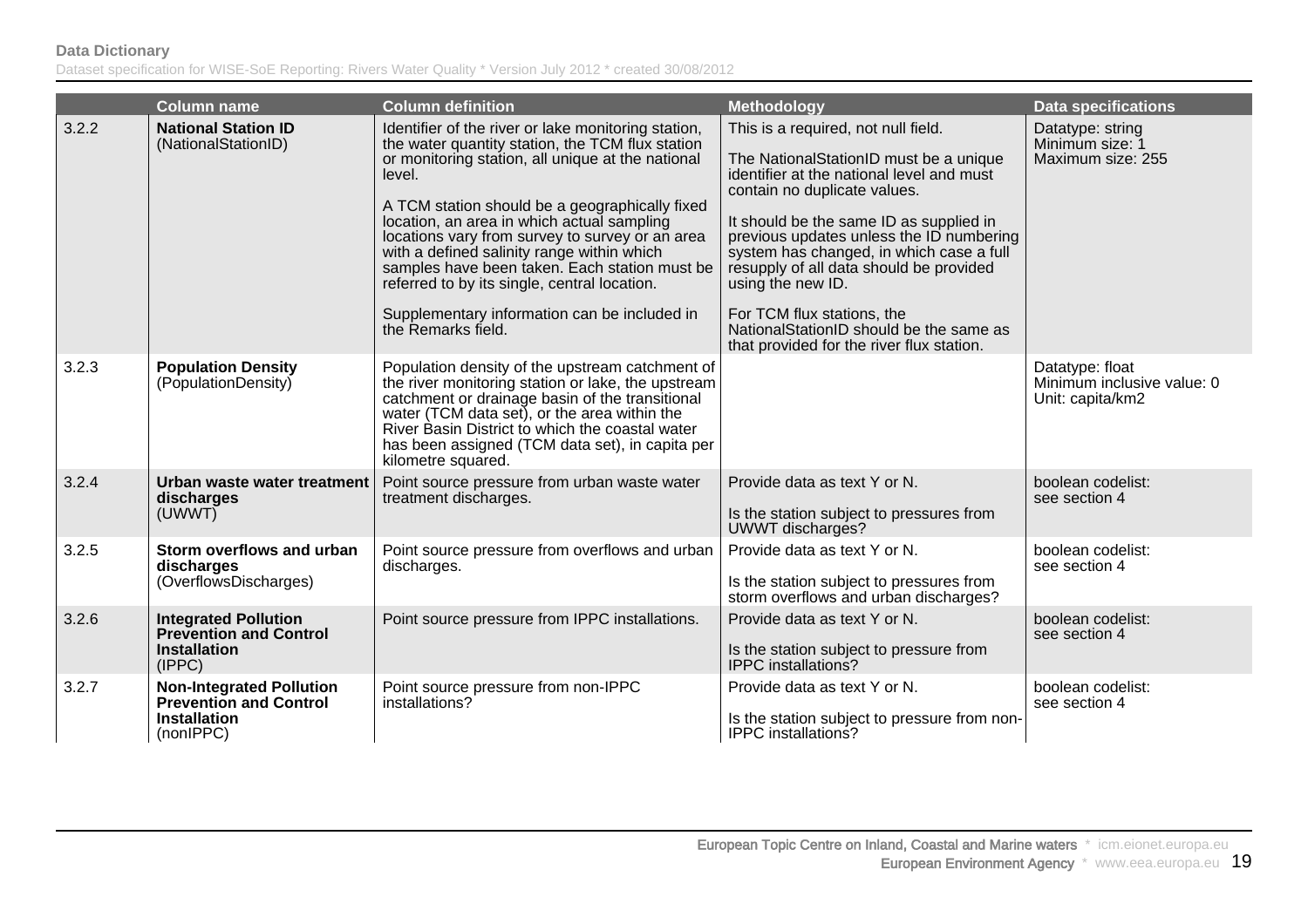|        | <b>Column name</b>                                                              | <b>Column definition</b>                                                                                                         | <b>Methodology</b>                                                                                                                                                                          | <b>Data specifications</b>                               |
|--------|---------------------------------------------------------------------------------|----------------------------------------------------------------------------------------------------------------------------------|---------------------------------------------------------------------------------------------------------------------------------------------------------------------------------------------|----------------------------------------------------------|
| 3.2.8  | <b>Fertiliser use</b><br>(Fertiliser)                                           | Diffuse sources pressures from agricultural<br>fertiliser use.                                                                   | Provide data as text Y or N.<br>Is the station subject to pressures from                                                                                                                    | boolean codelist:<br>see section 4                       |
|        |                                                                                 |                                                                                                                                  | fertiliser use?                                                                                                                                                                             |                                                          |
| 3.2.9  | Pesticide use<br>(Pesticide)                                                    | Diffuse sources pressures from agricultural<br>pesticide use.                                                                    | Provide data as text Y or N.<br>Is the station subject to pressures from<br>pesticide use?                                                                                                  | boolean codelist:<br>see section 4                       |
| 3.2.10 | <b>Livestock</b><br>(Livestock)                                                 | Diffuse sources pressures from agricultural<br>livestock.                                                                        | Provide data as text Y or N.<br>Is the station subject to pressures from<br>livestock?                                                                                                      | boolean codelist:<br>see section 4                       |
| 3.2.11 | <b>Transport and infrastructure</b><br>(TransportInfrastructure)                | Diffuse sources pressures from transport and<br>infrastructure without connection to sewers.                                     | Provide data as text Y or N.<br>Is the station subject to pressures from<br>transport and infrastructure?                                                                                   | boolean codelist:<br>see section 4                       |
| 3.2.12 | Water abstraction for public<br>water supply<br>(PublicWaterSupply)             | Water abstractions pressures due to public<br>water supply.                                                                      | Provide data as text Y or N.<br>Is the station subject to water abstraction<br>pressures due to public water supply?                                                                        | boolean codelist:<br>see section 4                       |
| 3.2.13 | <b>Water abstraction for</b><br>industry<br>(Industry)                          | Water abstractions pressures due to industry.                                                                                    | Provide data as text Y or N.<br>Is the station subject to water abstraction<br>pressures due to industry?                                                                                   | boolean codelist:<br>see section 4                       |
| 3.2.14 | <b>Water abstraction for</b><br>irrigation<br>(Irrigation)                      | Water abstractions pressures due to irrigation.                                                                                  | Provide data as text Y or N.<br>Is the station subject to water abstraction<br>pressures due to irrigation?                                                                                 | boolean codelist:<br>see section 4                       |
| 3.2.15 | <b>Water abstraction for</b><br>cooling<br>(Cooling)                            | Water abstractions pressures due to needs for<br>cooling water, e.g. for nuclear power plants or<br>other industrial activities. | Provide data as text Y or N.<br>Is the station subject to water abstraction<br>pressures due to need for cooling water?                                                                     | boolean codelist:<br>see section 4                       |
| 3.2.16 | Water flow regulation and<br>morphological alterations<br>(WaterFlowRegulation) | Water flow regulation and morphological<br>alterations                                                                           | Is the station subject to pressures due to<br>water flow regulation or morphological<br>alterantions?<br>Activity type can be e.g. agriculture,<br>navigation, hydropower, or other (please | Datatype: string<br>Minimum size: 0<br>Maximum size: 255 |
|        |                                                                                 |                                                                                                                                  | specify).                                                                                                                                                                                   |                                                          |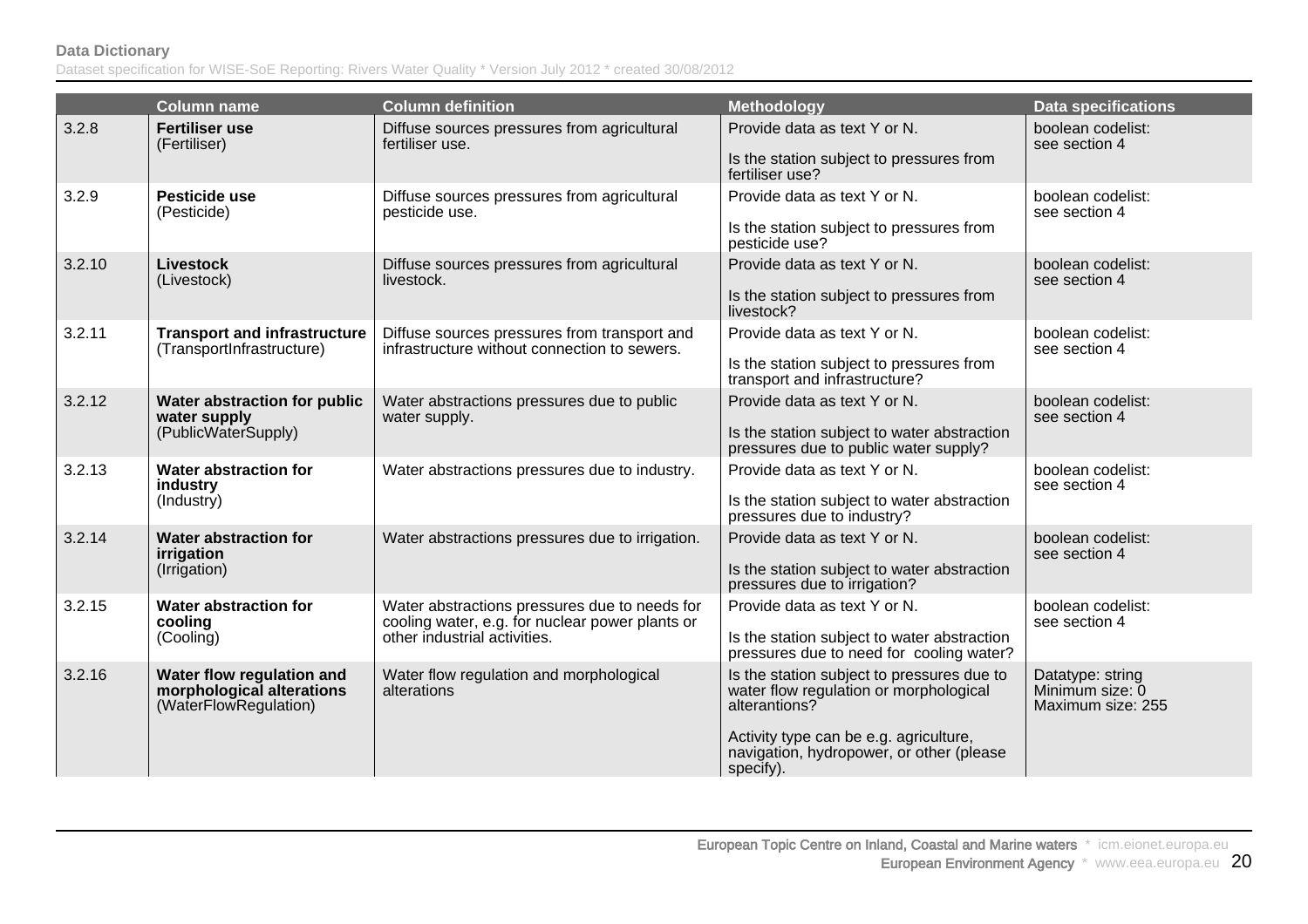|        | Column name                 | <b>Column definition</b>                               | <b>Methodology</b>                                                                                                                                                                                                                                                                           | <b>Data specifications</b>                               |
|--------|-----------------------------|--------------------------------------------------------|----------------------------------------------------------------------------------------------------------------------------------------------------------------------------------------------------------------------------------------------------------------------------------------------|----------------------------------------------------------|
| 3.2.17 | <b>Remarks</b><br>(Remarks) | Remarks, comments or explanatory notes (free<br>text). | Rivers, Lakes, Groundwater quality -<br>concentration data tables: Enter the text<br>"value confirmed" in the case you are sure<br>the value exceeding the Potentially high<br>value is correct. Lists of these high values<br>for selected substances are available on<br>the Forum folder: | Datatype: string<br>Minimum size: 0<br>Maximum size: 255 |
|        |                             |                                                        | http://forum.eionet.europa.eu/nrc-eionet-<br>freshwater/library/wise-soe-reporting-                                                                                                                                                                                                          |                                                          |
|        |                             |                                                        | 2012/codelists-substances-water-quality-<br>reporting                                                                                                                                                                                                                                        |                                                          |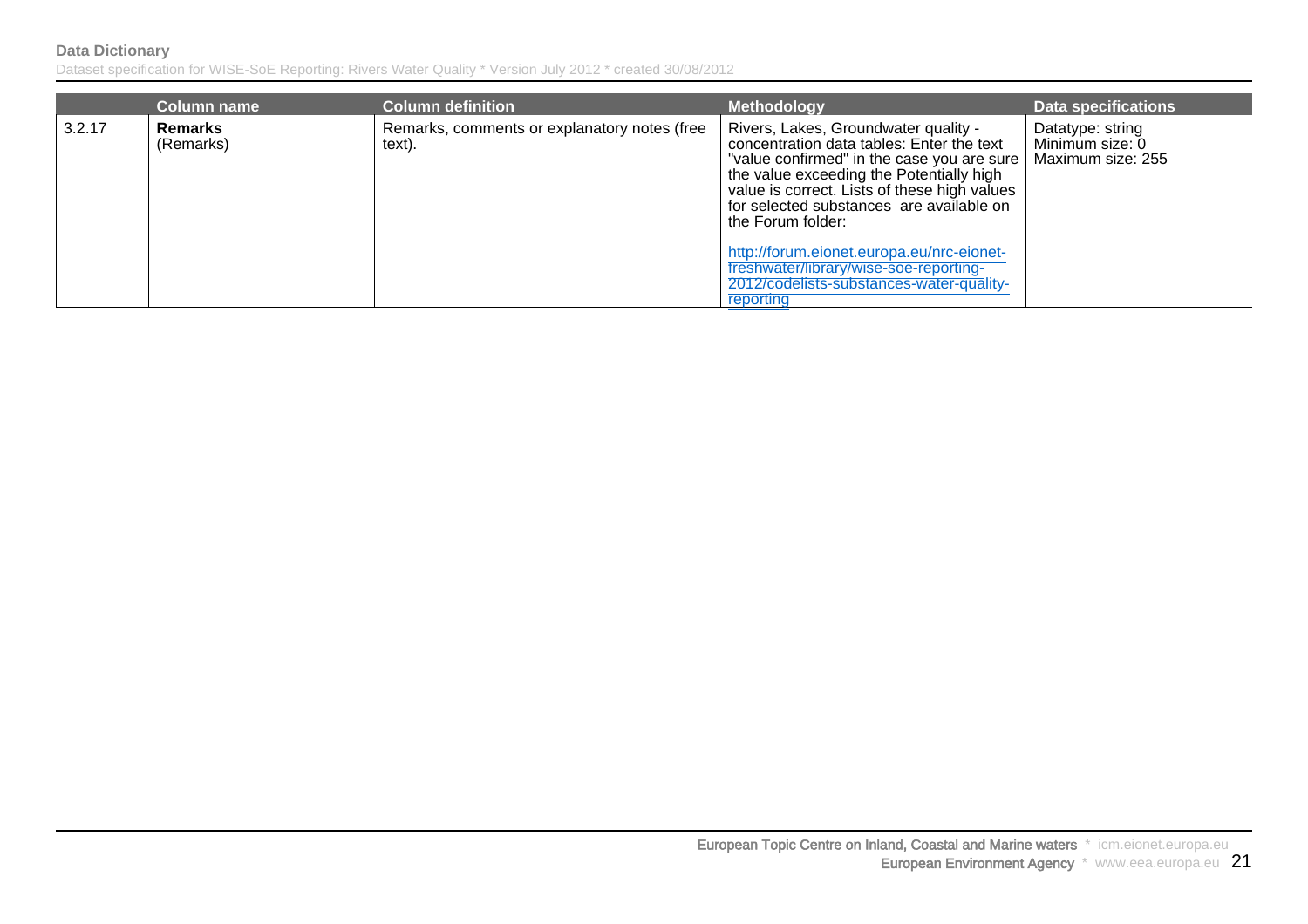### 3.3 Nutrients, Organic Matter and General Physico-Chemical Determinands in Rivers - Aggregated Data table

| <b>Short name</b> NutrientsRivers_Agg                                                                                                                                                                                                                                                                                                                                                                                                                                                                                                                                                                                                                                                                                                                                                                                                                                                                                                                                                                                                                                                                                                                                                                    |
|----------------------------------------------------------------------------------------------------------------------------------------------------------------------------------------------------------------------------------------------------------------------------------------------------------------------------------------------------------------------------------------------------------------------------------------------------------------------------------------------------------------------------------------------------------------------------------------------------------------------------------------------------------------------------------------------------------------------------------------------------------------------------------------------------------------------------------------------------------------------------------------------------------------------------------------------------------------------------------------------------------------------------------------------------------------------------------------------------------------------------------------------------------------------------------------------------------|
| Definition Chemical quality data on nutrients, organic matter and general physico-chemical determinands in rivers are requested from EEA<br>Member Countries on an annual basis.                                                                                                                                                                                                                                                                                                                                                                                                                                                                                                                                                                                                                                                                                                                                                                                                                                                                                                                                                                                                                         |
| Methodology for obtaining data Many EEA Member Countries have previously submitted aggregated data on nutrients, organic matter and general physico-<br>chemical determinands in rivers. The chemical quality data, up to the last year of requested data, are available to be viewed and<br>downloaded from the publicly accessible Waterbase, hosted by the EEA Data Service at:                                                                                                                                                                                                                                                                                                                                                                                                                                                                                                                                                                                                                                                                                                                                                                                                                       |
| http://www.eea.europa.eu/data-and-maps/data/waterbase-rivers-8                                                                                                                                                                                                                                                                                                                                                                                                                                                                                                                                                                                                                                                                                                                                                                                                                                                                                                                                                                                                                                                                                                                                           |
| Data providers are asked to check and validate their published data, and include any amendments in their next delivery of data.                                                                                                                                                                                                                                                                                                                                                                                                                                                                                                                                                                                                                                                                                                                                                                                                                                                                                                                                                                                                                                                                          |
| The determinands required are detailed in the codelist attached to the Determinand_Nutrients field.                                                                                                                                                                                                                                                                                                                                                                                                                                                                                                                                                                                                                                                                                                                                                                                                                                                                                                                                                                                                                                                                                                      |
| In the case the units of concentrations used in your datasets are different from the requested units or you need to recalculate the<br>concentration of sampled compounds to the concentration of elements (e.g. concentration of Ammonium to concentration of<br>Nitrogen etc.), please use conversion factors available on the following web page:<br>http://taskman.eionet.europa.eu/ETCW/wiki/Data_Handling/QA_basic_test#valid_codes                                                                                                                                                                                                                                                                                                                                                                                                                                                                                                                                                                                                                                                                                                                                                                |
| Data on nutrients, organic matter and general physico-chemical determinands are requested as annually aggregated values.<br>(reported in the field "Mean"). Information relevant for the temporal aggregation should be reported in appropriate fields: method<br>of aggregation (such as average), number of samples, and aggregation period, and additional summary statistics (median,<br>standard deviation, minimum and maximum). In cases where a determinand concentration at a monitoring site for each sampling<br>occasion is represented by the averaged concentration from a number of sub-sites, then additional information on spatial<br>aggregation should be reported in the fields MethodOfAggregation and NoOfSubsites (see each field for more detailed<br>methodology). On aggregation, sample concentration values recorded as below the limit of detection or determination should be<br>replaced with a value equivalent to half the limit of detection or determination, with the value of the limit of detection or<br>determination noted in the appropriate fields. Negative values should not be used to represent values below the limit of detection<br>or determination. |
| The following fields combine to create a unique record in this table: CountryCode, NationalStationID, Year, AggregationPeriod,<br>Determinand_Nutrients and SampleDepth. No duplicate records should exist within this combination.                                                                                                                                                                                                                                                                                                                                                                                                                                                                                                                                                                                                                                                                                                                                                                                                                                                                                                                                                                      |
| We would like to encourage all countries to provide data on nutrients and organic matter in rivers, for as many stations, for as<br>many determinands and for as long a time series as possible.                                                                                                                                                                                                                                                                                                                                                                                                                                                                                                                                                                                                                                                                                                                                                                                                                                                                                                                                                                                                         |
|                                                                                                                                                                                                                                                                                                                                                                                                                                                                                                                                                                                                                                                                                                                                                                                                                                                                                                                                                                                                                                                                                                                                                                                                          |

#### Columns in **Nutrients, Organic Matter and General Physico-Chemical Determinands in Rivers - Aggregated Data** table: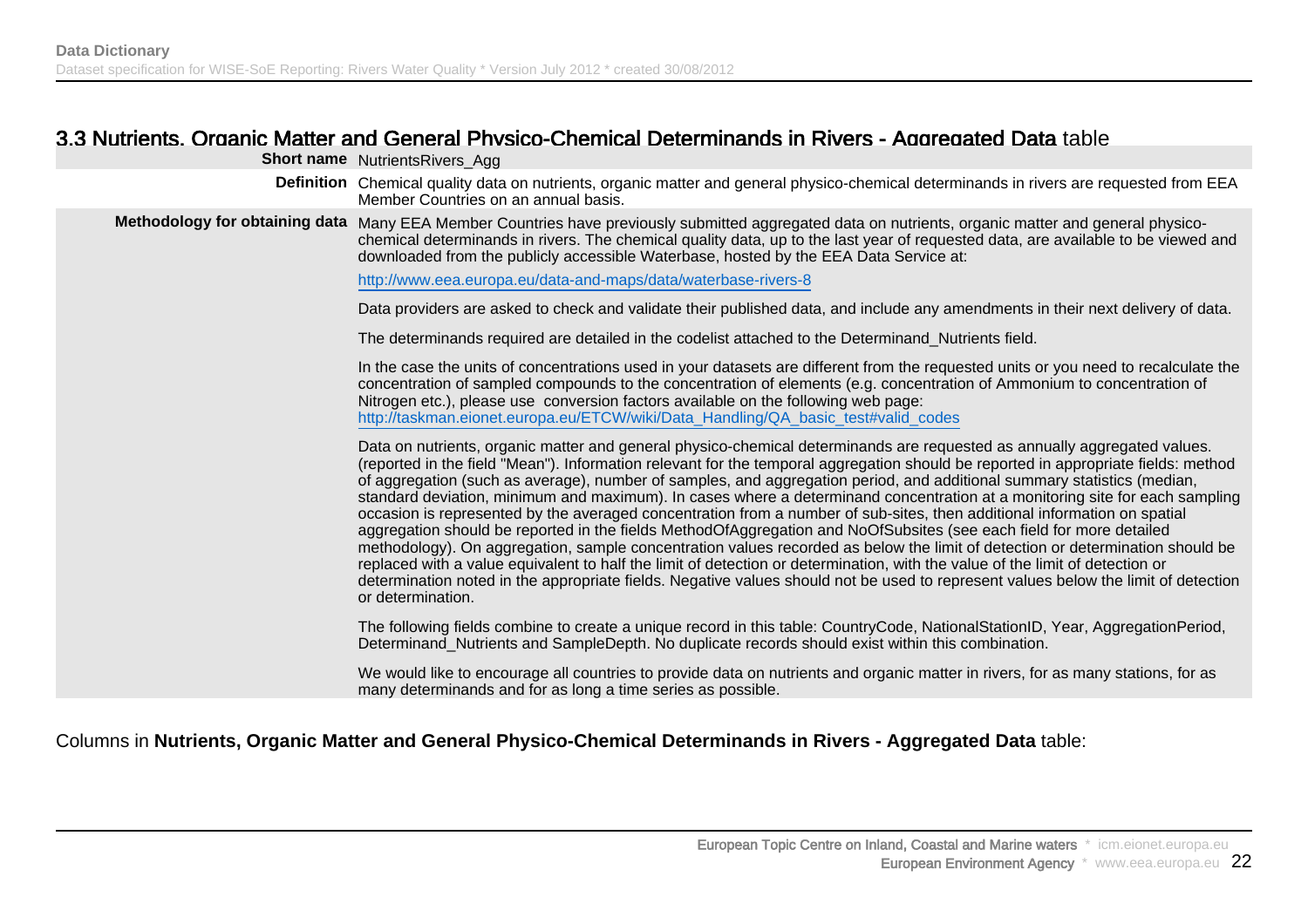|       | <b>Column name</b>                                | <b>Column definition</b>                                                                                                                                                                                                                                                                                                                                                                                                                                                                                                                       | <b>Methodology</b>                                                                                                                                                                                                                                                                                                                                                                                                                                                                                                                                                                                                                                                                          | <b>Data specifications</b>                                                                                |
|-------|---------------------------------------------------|------------------------------------------------------------------------------------------------------------------------------------------------------------------------------------------------------------------------------------------------------------------------------------------------------------------------------------------------------------------------------------------------------------------------------------------------------------------------------------------------------------------------------------------------|---------------------------------------------------------------------------------------------------------------------------------------------------------------------------------------------------------------------------------------------------------------------------------------------------------------------------------------------------------------------------------------------------------------------------------------------------------------------------------------------------------------------------------------------------------------------------------------------------------------------------------------------------------------------------------------------|-----------------------------------------------------------------------------------------------------------|
| 3.3.1 | <b>Country Code</b><br>(CountryCode)              | Abbreviation of EEA Member or Collaborating<br>Country, as defined in the codelist.                                                                                                                                                                                                                                                                                                                                                                                                                                                            | This is a required, not null field.<br>ISO 3166-alpha-2 code elements.                                                                                                                                                                                                                                                                                                                                                                                                                                                                                                                                                                                                                      | string codelist:<br>see section 4                                                                         |
| 3.3.2 | <b>National Station ID</b><br>(NationalStationID) | Identifier of the river or lake monitoring station,<br>the water quantity station, the TCM flux station<br>or monitoring station, all unique at the national<br>level.<br>A TCM station should be a geographically fixed<br>location, an area in which actual sampling<br>locations vary from survey to survey or an area<br>with a defined salinity range within which<br>samples have been taken. Each station must be<br>referred to by its single, central location.<br>Supplementary information can be included in<br>the Remarks field. | This is a required, not null field.<br>The NationalStationID must be a unique<br>identifier at the national level and must<br>contain no duplicate values.<br>It should be the same ID as supplied in<br>previous updates unless the ID numbering<br>system has changed, in which case a full<br>resupply of all data should be provided<br>using the new ID.<br>For TCM flux stations, the<br>NationalStationID should be the same as<br>that provided for the river flux station.                                                                                                                                                                                                         | Datatype: string<br>Minimum size: 1<br>Maximum size: 255                                                  |
| 3.3.3 | Year<br>(Year)                                    | Year of aggregation period (aggregated data<br>sets) or year in which sample taken<br>(disaggregated data sets), in format YYYY.                                                                                                                                                                                                                                                                                                                                                                                                               | This is a required, not null field.<br>Year should be no later than that<br>requested in the latest data request.                                                                                                                                                                                                                                                                                                                                                                                                                                                                                                                                                                           | Datatype: integer<br>Maximum size: 4<br>Minimum inclusive value: 1800<br>Maximum inclusive value:<br>2011 |
| 3.3.4 | <b>Aggregation Period</b><br>(AggregationPeriod)  | Period of aggregation, as defined in the codelist.                                                                                                                                                                                                                                                                                                                                                                                                                                                                                             | This is a required, not null field.<br>Data are requested, preferably, as<br>annually aggregated mean values.<br>Aggregation Period for a station should be<br>consistent from year to year, otherwise the<br>time series from this station will be broken,<br>and data from this station may have to be<br>excluded from trend analyses. For rivers<br>and lakes, AggregationPeriod "Annual"<br>should therefore be used even if the<br>station is not sampled throughout the<br>whole year. For lakes, data can also be<br>aggregated by alternative aggregation<br>periods in addition to Annual (see the list<br>of allowable values) and reported as<br>additional records, if wanted. | string codelist:<br>see section 4                                                                         |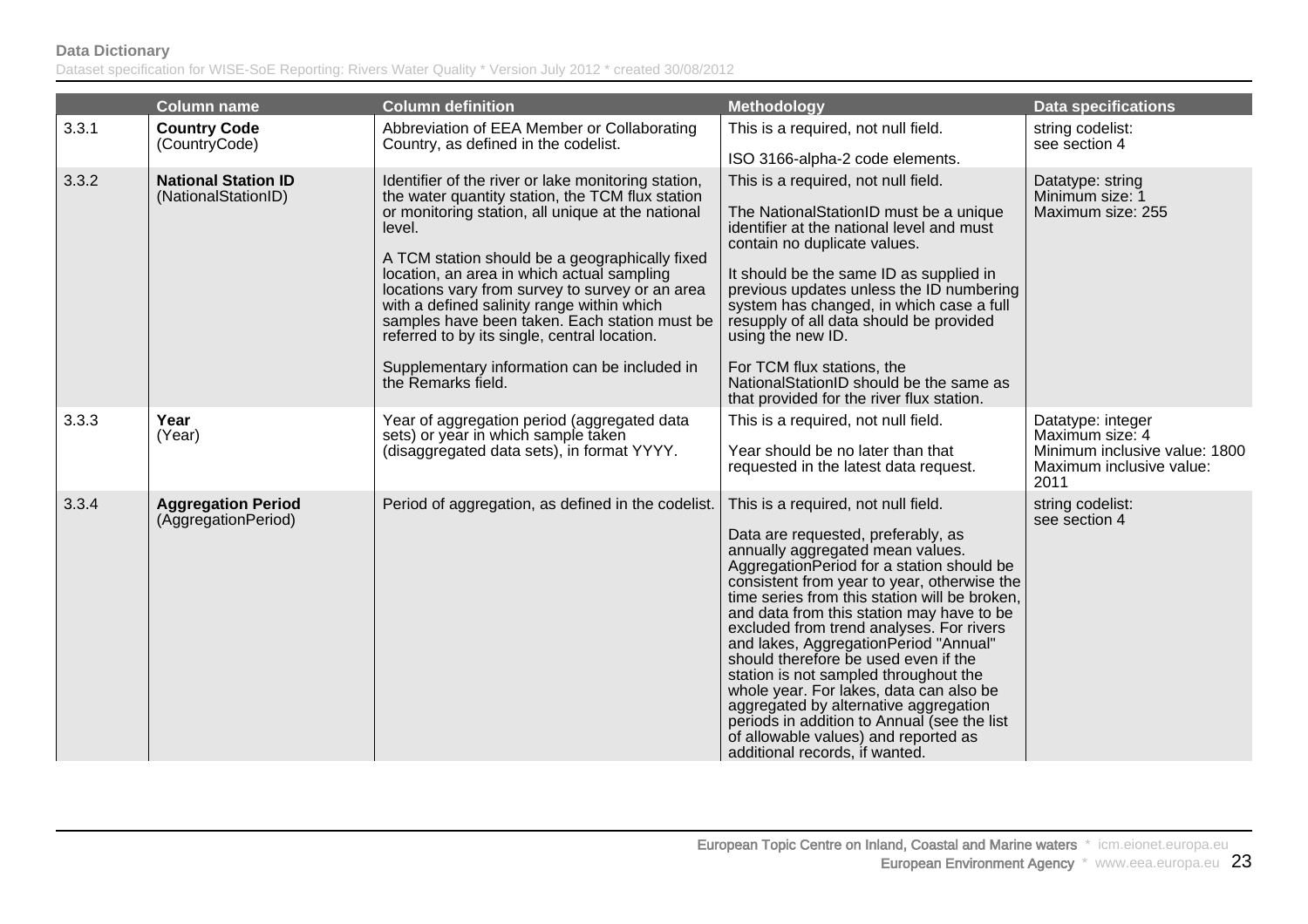|        | <b>Column name</b>                                                                   | <b>Column definition</b>                                                                                                                                                                                                            | <b>Methodology</b>                                                                                                                                                                                                                | <b>Data specifications</b>                                                                        |
|--------|--------------------------------------------------------------------------------------|-------------------------------------------------------------------------------------------------------------------------------------------------------------------------------------------------------------------------------------|-----------------------------------------------------------------------------------------------------------------------------------------------------------------------------------------------------------------------------------|---------------------------------------------------------------------------------------------------|
| 3.3.5  | <b>Aggregation Period -</b><br><b>Specification by Months</b><br>(AggregationMonths) | Additional information - detailed specification of<br>aggregation period by months. Should be used<br>especially in case the reported period of<br>aggregation is different from any value of<br>AggregationPeriod column codelist. | Enter the succession or range of months,<br>using the order of months within the year<br>$(e.g.: 05,06,07$ or 04-10).                                                                                                             | Datatype: string<br>Minimum size: 0<br>Maximum size: 128                                          |
| 3.3.6  | <b>Aggregation Period - Length</b><br>in Months<br>(AggregationLength)               | Number of months in aggregation period.                                                                                                                                                                                             |                                                                                                                                                                                                                                   | Datatype: integer<br>Maximum size: 2<br>Minimum inclusive value: 1<br>Maximum inclusive value: 12 |
| 3.3.7  | <b>Name of Nutrients</b><br><b>Determinand</b><br>(Determinand_Nutrients)            | Name of nutrients, organic matter or general<br>physico-chemical determinands, as defined in<br>the codelist.                                                                                                                       | This is a required, not null field.<br>The codelist contains all determinands<br>relating to nutrients, organic matter or<br>general physico-chemical determinands.<br>Data should be provided where available<br>and applicable. | Datatype: string<br>Minimum size: 1<br>Maximum size: 255                                          |
| 3.3.8  | Unit of Measurement of<br><b>Nutrients</b><br>(Unit Nutrients)                       | Unit of measurement of nutrients or organic<br>matter, as defined in the codelist.                                                                                                                                                  | This is a required, not null field.<br>Units of measurement expressed per litre<br>in rivers and lakes.                                                                                                                           | Datatype: string<br>Minimum size: 1<br>Maximum size: 20                                           |
| 3.3.9  | <b>CEN/ISO</b><br>(CEN/ISO)                                                          | CEN/ISO code of the methods                                                                                                                                                                                                         | See the CEN/ISO code list for suggested<br>values. If the method used is not found in<br>the code list, please provide a brief<br>description.                                                                                    | Datatype: string<br>Minimum size: 0<br>Maximum size: 255                                          |
| 3.3.10 | <b>Number of Samples</b><br>(NumberOfSamples)                                        | Number of samples included in aggregated<br>data.                                                                                                                                                                                   | This is a required, not null field.                                                                                                                                                                                               | Datatype: integer<br>Maximum size: 4<br>Minimum inclusive value: 1                                |
| 3.3.11 | <b>Limit of Detection</b><br>(LimitOfDetection)                                      | Concentration for which there is a desirably<br>small probability (around 5%) that the<br>determinand will not be detected i.e. there is a<br>95% probability that the determinand will be<br>detected.                             | Aggregated data reporting: In case of<br>using different limits within the aggregation<br>period, please enter the highest value.                                                                                                 | Datatype: float                                                                                   |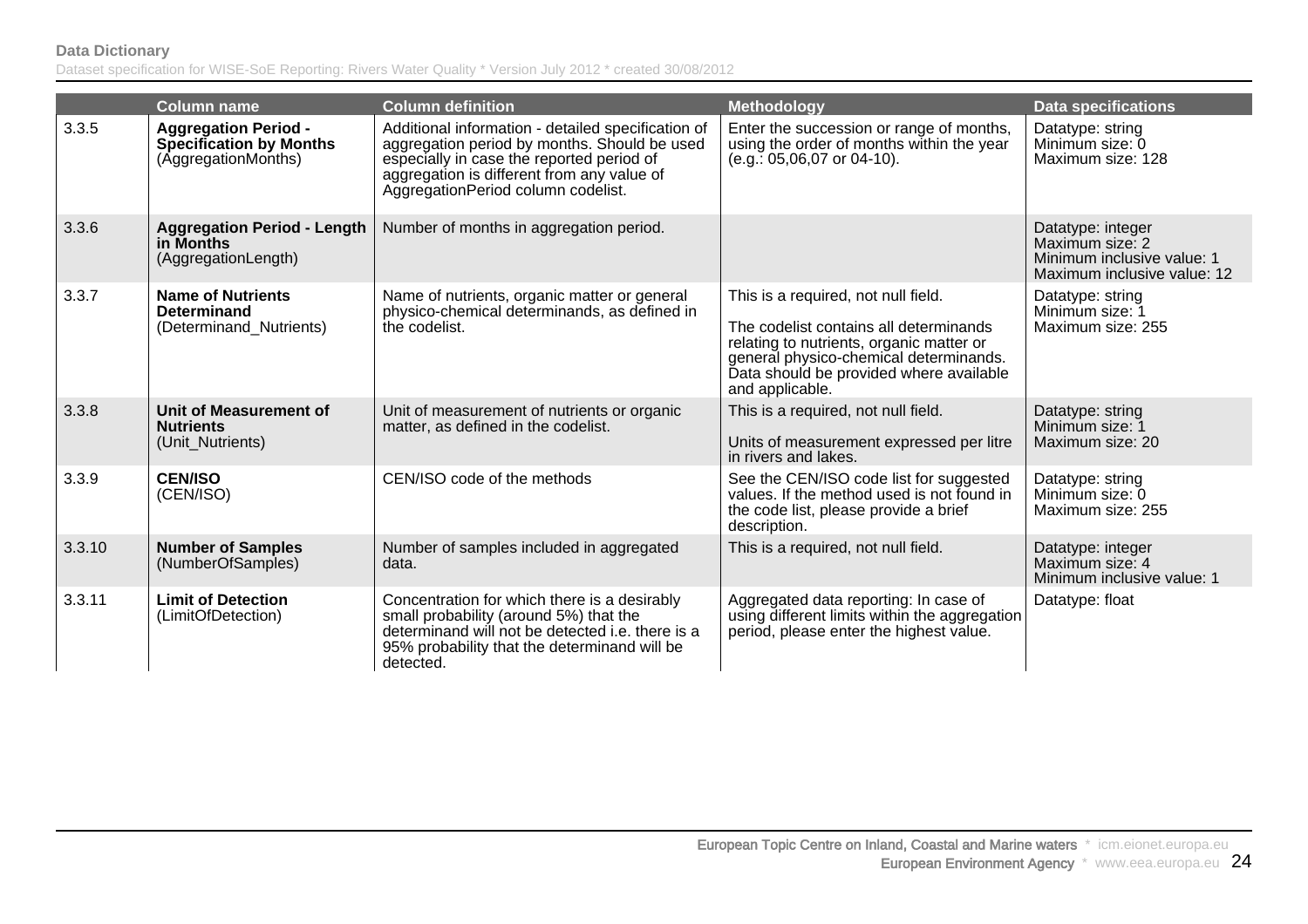|        | <b>Column name</b>                                        | <b>Column definition</b>                                                                                                                              | <b>Methodology</b>                                                                                                                                                                                                                                     | Data specifications                           |
|--------|-----------------------------------------------------------|-------------------------------------------------------------------------------------------------------------------------------------------------------|--------------------------------------------------------------------------------------------------------------------------------------------------------------------------------------------------------------------------------------------------------|-----------------------------------------------|
| 3.3.12 | <b>Limit of Quantification</b><br>(LimitOfQuantification) | The smallest concentration that can be<br>distinguished from the analytical blank at a<br>chosen level of statistical confidence (usually<br>$95%$ ). | Hazardous substances: Required, not null<br>field.<br>Nutrients: Voluntary field<br>Aggregated data reporting: In case of<br>using different limits within the aggregation<br>period, please enter the highest value.                                  | Datatype: float                               |
| 3.3.13 | <b>Minimum</b><br>(Minimum)                               | Minimum disaggregated sample concentration<br>value of the input data used for aggregation.                                                           | On aggregation, sample concentration<br>values recorded as below the limit of<br>detection or quantification should be<br>replaced with a value equivalent to half the<br>limit of detection or quantification.                                        | Datatype: float<br>Minimum inclusive value: 0 |
| 3.3.14 | <b>Mean</b><br>(Mean)                                     | Mean concentration value of aggregated data.                                                                                                          | This is a required, not null field.<br>On aggregation, sample concentration<br>values recorded as below the limit of<br>detection or quantification should be<br>replaced with a value equivalent to half the<br>limit of detection or quantification. | Datatype: float<br>Minimum inclusive value: 0 |
| 3.3.15 | <b>Maximum</b><br>(Maximum)                               | Maximum disaggregated sample concentration<br>value of the input data used for aggregation.                                                           | On aggregation, sample concentration<br>values recorded as below the limit of<br>detection or quantification should be<br>replaced with a value equivalent to half the<br>limit of detection or quantification.                                        | Datatype: float<br>Minimum inclusive value: 0 |
| 3.3.16 | <b>Median</b><br>(Median)                                 | Median concentration value of aggregated data.                                                                                                        | On aggregation, sample concentration<br>values recorded as below the limit of<br>detection or quantification should be<br>replaced with a value equivalent to half the<br>limit of detection or quantification.                                        | Datatype: float<br>Minimum inclusive value: 0 |
| 3.3.17 | <b>Standard Deviation</b><br>(StandardDeviation)          | Standard deviation of concentration values of<br>aggregated data.                                                                                     | On aggregation, sample concentration<br>values recorded as below the limit of<br>detection or quantification should be<br>replaced with a value equivalent to half the<br>limit of detection or quantification.                                        | Datatype: float<br>Minimum inclusive value: 0 |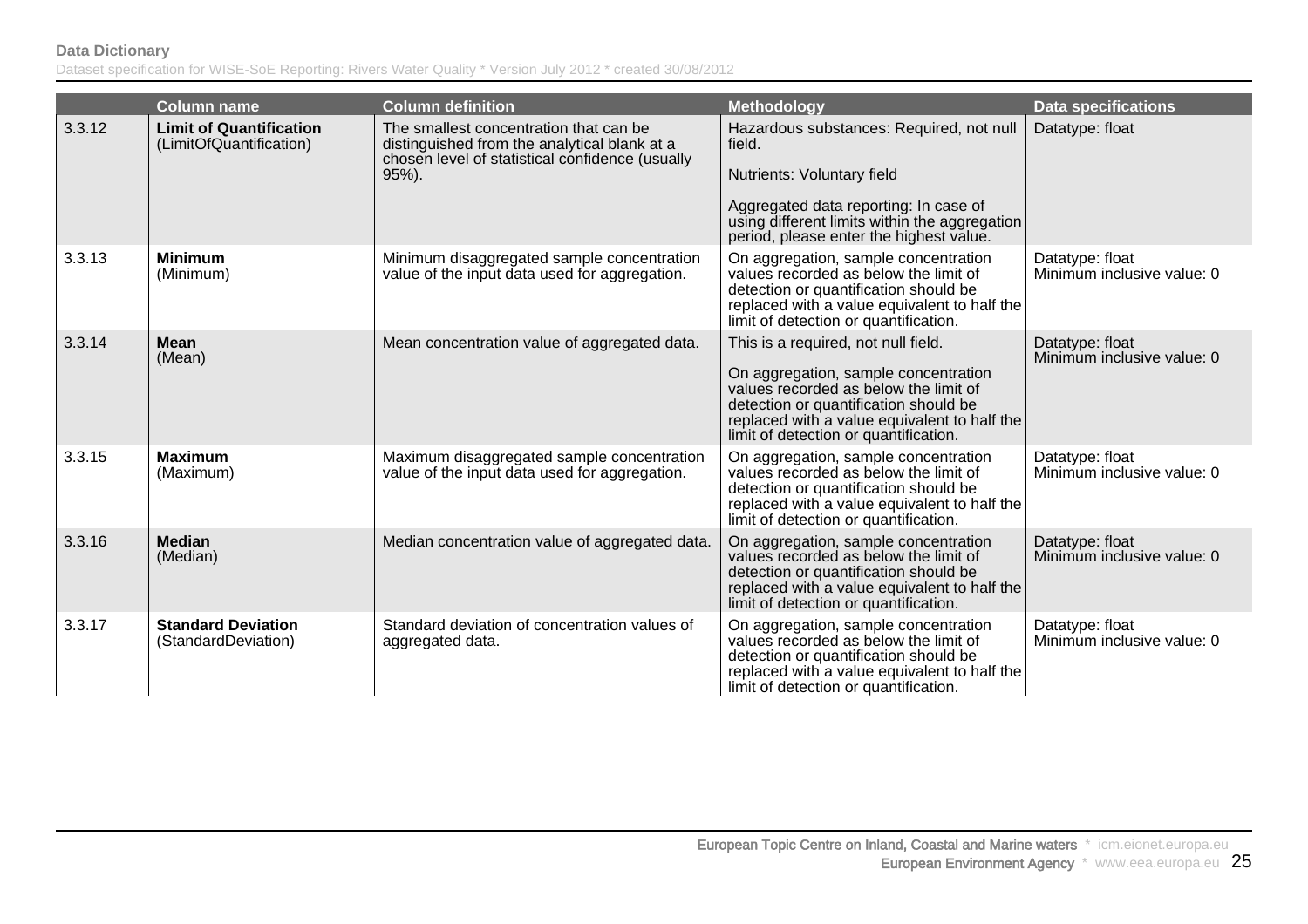|        | <b>Column name</b>                   | <b>Column definition</b>                                                                                                                                                                                                             | <b>Methodology</b>                                                                                                                                                                                                                                                                                                                                                                                                                                                                                                                                                                                                                                        | <b>Data specifications</b>                               |
|--------|--------------------------------------|--------------------------------------------------------------------------------------------------------------------------------------------------------------------------------------------------------------------------------------|-----------------------------------------------------------------------------------------------------------------------------------------------------------------------------------------------------------------------------------------------------------------------------------------------------------------------------------------------------------------------------------------------------------------------------------------------------------------------------------------------------------------------------------------------------------------------------------------------------------------------------------------------------------|----------------------------------------------------------|
| 3.3.18 | <b>Sample Depth</b><br>(SampleDepth) | Depth at which sample taken in metres below<br>water surface.<br>Rivers, Lakes: In case of aggregated data<br>please provide average sample depth.<br>TCM: In case of an integrated sample provide<br>the upper depth of the sample. | TCM: This is a required, not null field. If<br>reporting an integrated sample from e.g. 0-<br>10 m enter the upper depth of the<br>integrated sample here (in this example 0).<br>Rivers, Lakes: This field is required for<br>distinct measurements.<br>For surface concentrations, enter value 0.<br>The measurements from different depths<br>can be reported as separate samples; if so<br>please report the sample depth for each<br>measurement. If the measurement from<br>different samples are aggregated into one<br>value, please describe the depth range<br>and aggregation method in the field<br>"Method of Subsites Spatial Aggregation". | Datatype: float<br>Minimum inclusive value: 0<br>Unit: m |
| 3.3.19 | <b>Remarks</b><br>(Remarks)          | Remarks, comments or explanatory notes (free<br>text).                                                                                                                                                                               | Rivers, Lakes, Groundwater quality -<br>concentration data tables: Enter the text<br>"value confirmed" in the case you are sure<br>the value exceeding the Potentially high<br>value is correct. Lists of these high values<br>for selected substances are available on<br>the Forum folder:<br>http://forum.eionet.europa.eu/nrc-eionet-<br>freshwater/library/wise-soe-reporting-<br>2012/codelists-substances-water-quality-<br>reporting                                                                                                                                                                                                              | Datatype: string<br>Minimum size: 0<br>Maximum size: 255 |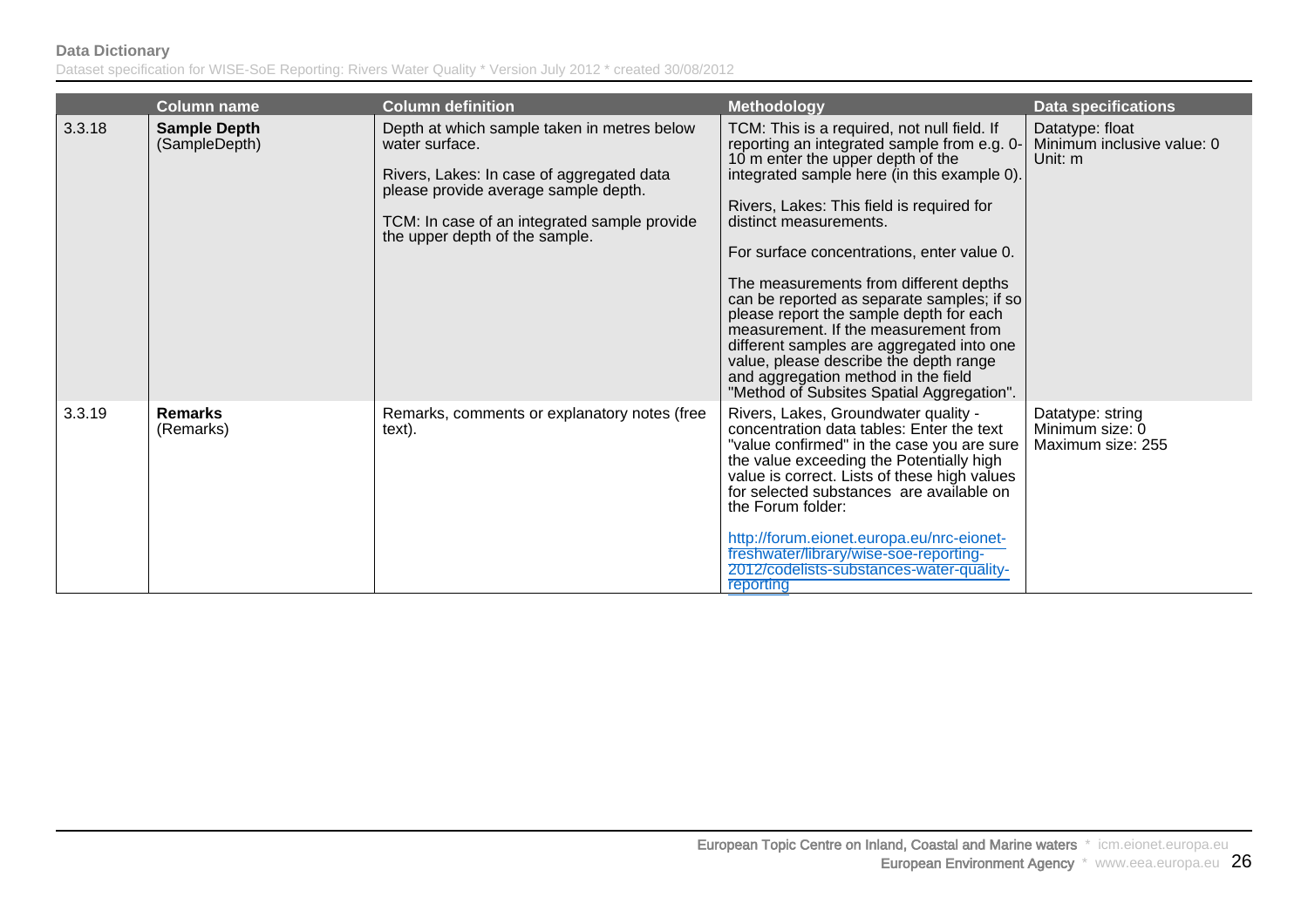## 3.4 Hazardous Substances and Other Chemical Determinands in Rivers - Aggregated Data table

| <b>Short name</b> HazSubstRivers_Agg                                                                                                                                                                                                                                                                                                                                                                                                                                                                                                                                |
|---------------------------------------------------------------------------------------------------------------------------------------------------------------------------------------------------------------------------------------------------------------------------------------------------------------------------------------------------------------------------------------------------------------------------------------------------------------------------------------------------------------------------------------------------------------------|
| Definition Chemical quality data on the concentrations of hazardous substances and other chemical determinands in rivers are requested<br>from EEA Member Countries on an annual basis.                                                                                                                                                                                                                                                                                                                                                                             |
| Methodology for obtaining data Comparable and harmonised data are requested on the concentrations and distribution of hazardous substances and other<br>chemical determinands measured at all national river monitoring stations. The focus is on pesticides and other Preferred SoE<br>Hazardous Substances marked in the codelist attached to the CASnumber field. Reporting of any other monitored polutants is<br>welcomed. Countries are asked to provide the Name and CAS Number in case of reporting any additional determinands missing<br>in the codelist. |
| Countries are also asked to provide a description of the analytical method, preferable as a CEN/ISO code (if available).                                                                                                                                                                                                                                                                                                                                                                                                                                            |
| The preferred option for data on hazardous substances and other chemical determinands is disaggregated, individual sample<br>data for each monitoring site - see table "Hazardous Substances and Other Chemical Determinands in Rivers - Disaggregated<br>Data".                                                                                                                                                                                                                                                                                                    |
| In case disaggregated data can not be reported, please use this Aggregated Data Table to report data aggregated per<br>determinand, monitoring station and year. On aggregation, sample concentration values recorded as below the limit of detection<br>or limit of quantification should be replaced with a value equivalent to half the limit of detection or quantification.                                                                                                                                                                                    |

### Columns in **Hazardous Substances and Other Chemical Determinands in Rivers - Aggregated Data** table:

|       | Column name         | <b>Column definition</b>                    | Methodoloav                         | Data specifications |
|-------|---------------------|---------------------------------------------|-------------------------------------|---------------------|
| 3.4.1 | <b>Country Code</b> | Abbreviation of EEA Member or Collaborating | This is a required, not null field. | string codelist:    |
|       | (CountryCode)       | Country, as defined in the codelist.        | ISO 3166-alpha-2 code elements.     | see section 4       |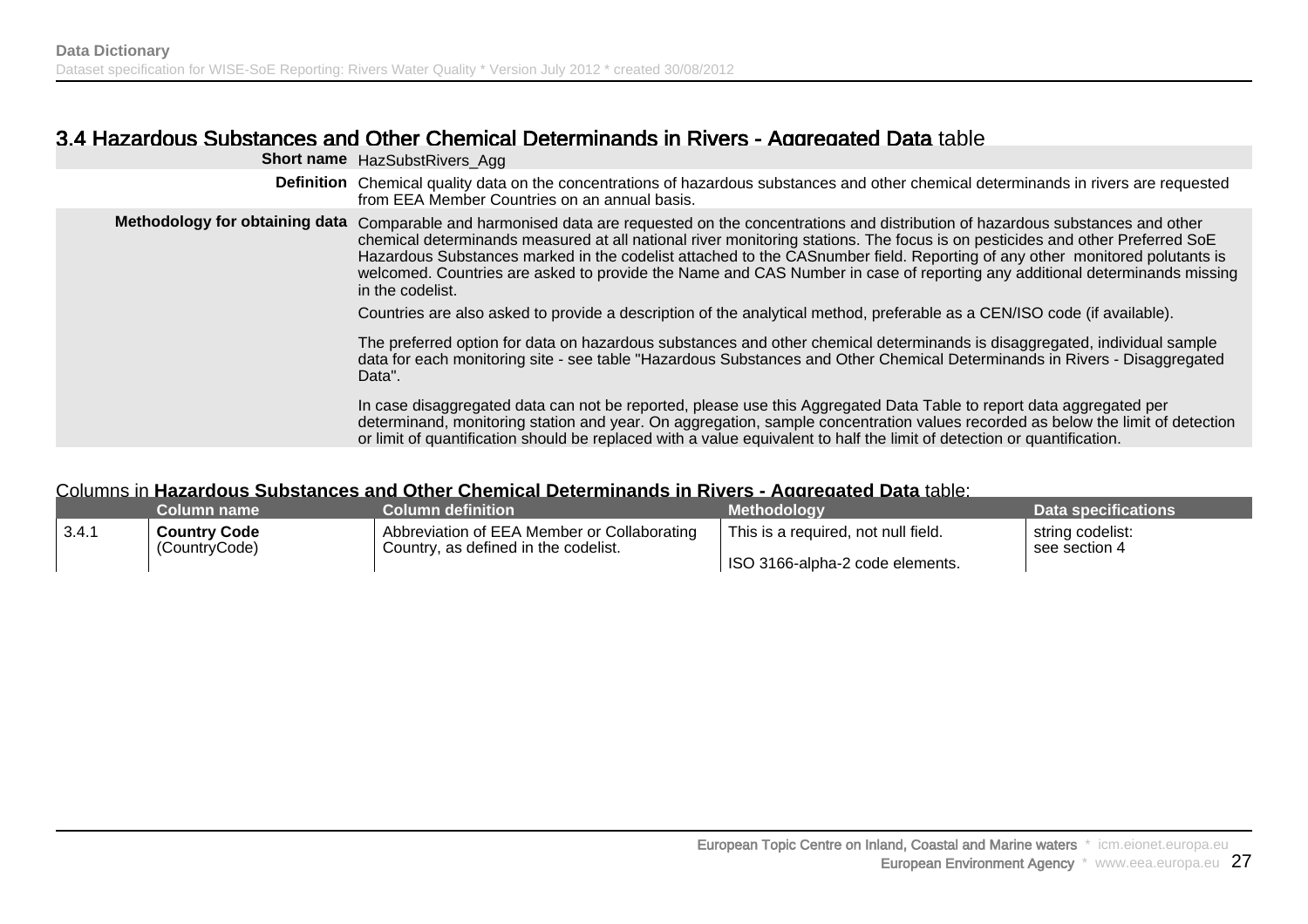|       | <b>Column name</b>                                                                | <b>Column definition</b>                                                                                                                                                                                                                                                                                                                                                                                                                                                                                                                       | <b>Methodology</b>                                                                                                                                                                                                                                                                                                                                                                                                                                                                  | <b>Data specifications</b>                                                                                |
|-------|-----------------------------------------------------------------------------------|------------------------------------------------------------------------------------------------------------------------------------------------------------------------------------------------------------------------------------------------------------------------------------------------------------------------------------------------------------------------------------------------------------------------------------------------------------------------------------------------------------------------------------------------|-------------------------------------------------------------------------------------------------------------------------------------------------------------------------------------------------------------------------------------------------------------------------------------------------------------------------------------------------------------------------------------------------------------------------------------------------------------------------------------|-----------------------------------------------------------------------------------------------------------|
| 3.4.2 | <b>National Station ID</b><br>(NationalStationID)                                 | Identifier of the river or lake monitoring station,<br>the water quantity station, the TCM flux station<br>or monitoring station, all unique at the national<br>level.<br>A TCM station should be a geographically fixed<br>location, an area in which actual sampling<br>locations vary from survey to survey or an area<br>with a defined salinity range within which<br>samples have been taken. Each station must be<br>referred to by its single, central location.<br>Supplementary information can be included in<br>the Remarks field. | This is a required, not null field.<br>The NationalStationID must be a unique<br>identifier at the national level and must<br>contain no duplicate values.<br>It should be the same ID as supplied in<br>previous updates unless the ID numbering<br>system has changed, in which case a full<br>resupply of all data should be provided<br>using the new ID.<br>For TCM flux stations, the<br>NationalStationID should be the same as<br>that provided for the river flux station. | Datatype: string<br>Minimum size: 1<br>Maximum size: 255                                                  |
| 3.4.3 | Year<br>(Year)                                                                    | Year of aggregation period (aggregated data<br>sets) or year in which sample taken<br>(disaggregated data sets), in format YYYY.                                                                                                                                                                                                                                                                                                                                                                                                               | This is a required, not null field.<br>Year should be no later than that<br>requested in the latest data request.                                                                                                                                                                                                                                                                                                                                                                   | Datatype: integer<br>Maximum size: 4<br>Minimum inclusive value: 1800<br>Maximum inclusive value:<br>2011 |
| 3.4.4 | <b>Hazardous Substance</b><br><b>Determinand Name</b><br>(DeterminandHazSubsName) | Name of hazardous substance or other chemical<br>determinand, as defined in codelist.                                                                                                                                                                                                                                                                                                                                                                                                                                                          | This is a required, not null field.<br>Rivers, Lakes, TCM: Use codelist<br>embedded to the Chemical Abstract<br>Service Number (CASNumber) field,<br>column Definition.<br>Emissions: Use codelist embedded to the<br>Hazardous Substances Determinand ID<br>field, column Short Description.<br>Data could also be provided for any other<br>hazardous substances which are not<br>defined in codelist.<br>Use ASCII characters only.                                              | Datatype: string<br>Minimum size: 0<br>Maximum size: 255                                                  |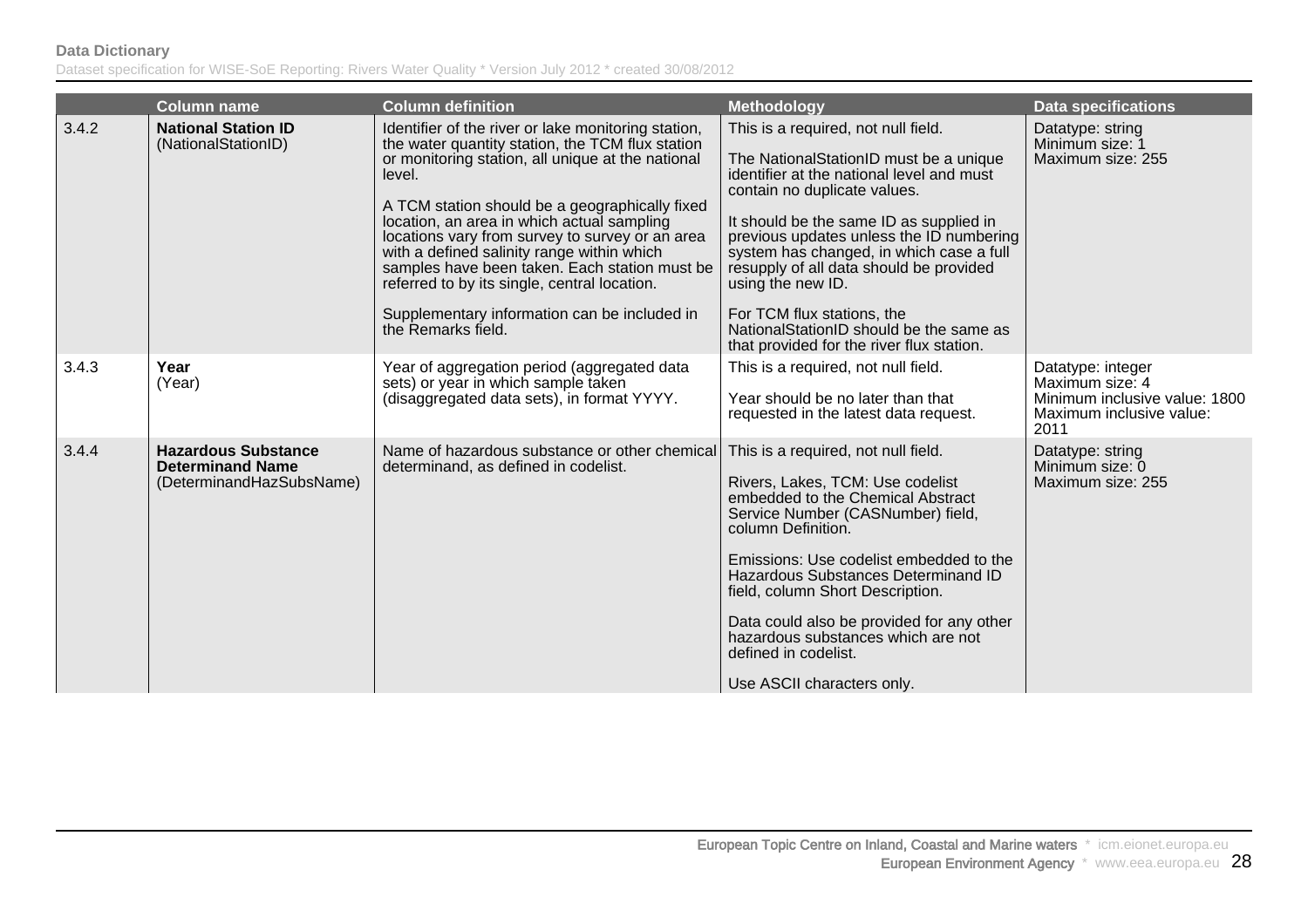|       | <b>Column name</b>                                                                           | <b>Column definition</b>                                                                                                     | <b>Methodology</b>                                                                                                                                                                                                                                                                                                                                                                                                                                                                                                                                                                                                                                          | <b>Data specifications</b>                                         |
|-------|----------------------------------------------------------------------------------------------|------------------------------------------------------------------------------------------------------------------------------|-------------------------------------------------------------------------------------------------------------------------------------------------------------------------------------------------------------------------------------------------------------------------------------------------------------------------------------------------------------------------------------------------------------------------------------------------------------------------------------------------------------------------------------------------------------------------------------------------------------------------------------------------------------|--------------------------------------------------------------------|
| 3.4.5 | <b>Unit of Measurement of</b><br><b>Hazardous Substances</b><br>(Unit_HazSubs)               | Unit of measurement of hazardous substance,<br>as defined in the codelist.                                                   | This is a required, not null field.                                                                                                                                                                                                                                                                                                                                                                                                                                                                                                                                                                                                                         | Datatype: string<br>Minimum size: 1<br>Maximum size: 20            |
|       |                                                                                              |                                                                                                                              | Units of measurement expressed per litre<br>(in rivers, lakes, and seawater (TCM)), or<br>per gramme or kilogramme (in biota and<br>sediment (TCM)).                                                                                                                                                                                                                                                                                                                                                                                                                                                                                                        |                                                                    |
| 3.4.6 | <b>Chemical Abstract Service</b><br><b>Number</b><br>(CASNumber)                             | Chemical Abstract Service Number of the<br>hazardous substance or other chemical<br>determinand, as defined in the codelist. | This a required, not null field in case the<br>CAS number of reported substance exists.<br>WISE-SoE Rivers and Lakes water quality:<br>62 substances in the codelist are marked<br>as "Preferred SoE Hazardous"<br>Substances". Please focus on these<br>substances in your reporting above all.<br>Codelist is available as Excel table on<br>public section of Circa as well - see the<br>link in Summary of changes in the Chapter<br>1. Determinands monitored but not<br>detailed in the codelist can be included in<br>the data file too. Please provide CAS<br>Number and Name in such case.<br>WISE-DWD: Write CAS number in case of<br>pesticides. | Datatype: string<br>Minimum size: 0<br>Maximum size: 64            |
| 3.4.7 | <b>CEN/ISO</b><br>(CEN/ISO)                                                                  | CEN/ISO code of the methods                                                                                                  | See the CEN/ISO code list for suggested<br>values. If the method used is not found in<br>the code list, please provide a brief<br>description.                                                                                                                                                                                                                                                                                                                                                                                                                                                                                                              | Datatype: string<br>Minimum size: 0<br>Maximum size: 255           |
| 3.4.8 | <b>Number of Samples</b><br>(NumberOfSamples)                                                | Number of samples included in aggregated<br>data.                                                                            | This is a required, not null field.                                                                                                                                                                                                                                                                                                                                                                                                                                                                                                                                                                                                                         | Datatype: integer<br>Maximum size: 4<br>Minimum inclusive value: 1 |
| 3.4.9 | <b>Number of Samples below</b><br><b>Limit of Quantification</b><br>(NumberOfSamplesBelowLOQ | Number of samples below limit of quantification<br>within aggregation period                                                 |                                                                                                                                                                                                                                                                                                                                                                                                                                                                                                                                                                                                                                                             | Datatype: integer<br>Maximum size: 4<br>Minimum inclusive value: 0 |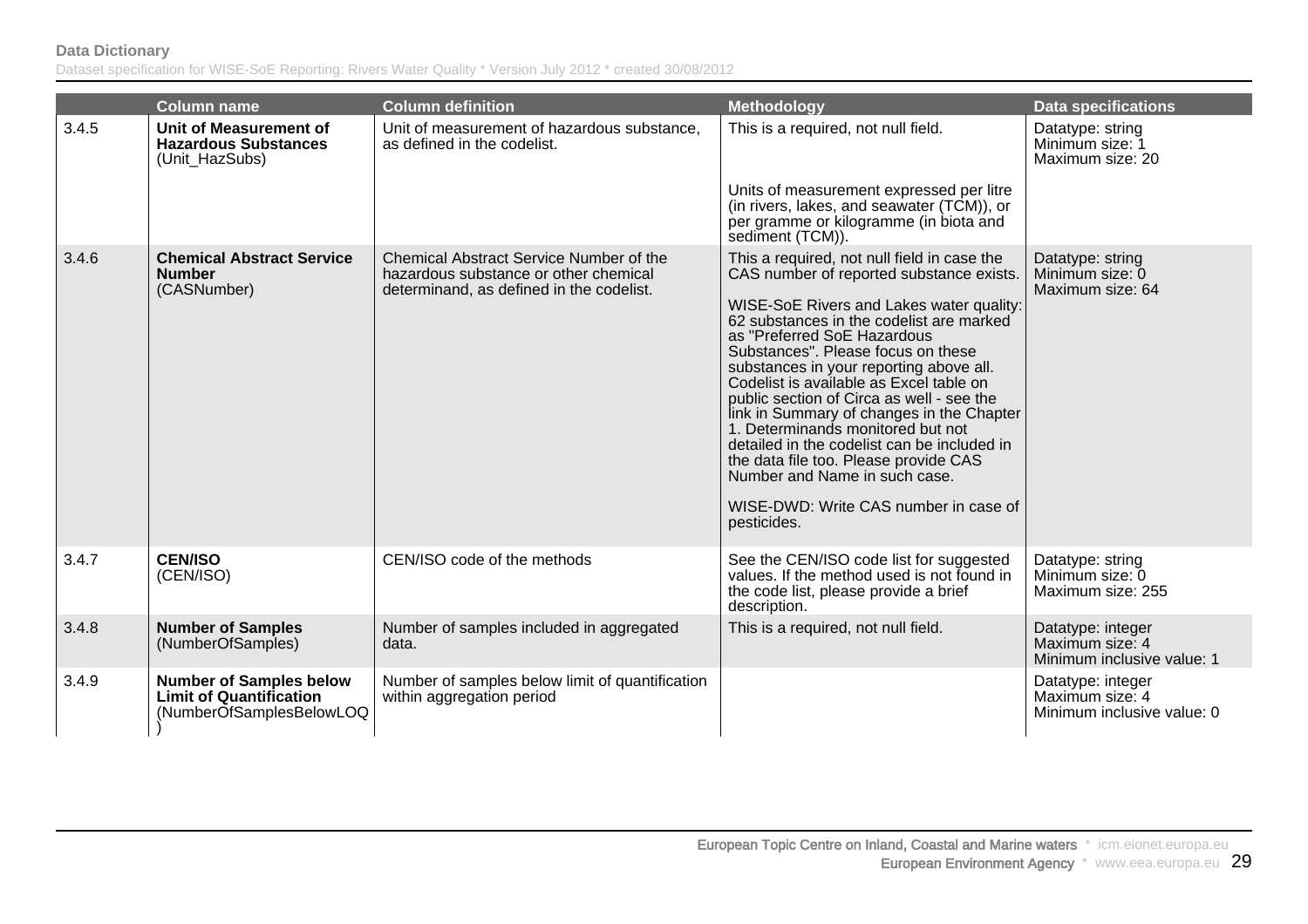|        | <b>Column name</b>                                        | <b>Column definition</b>                                                                                                                                                                                | <b>Methodology</b>                                                                                                                                                                                                                                     | <b>Data specifications</b>                    |
|--------|-----------------------------------------------------------|---------------------------------------------------------------------------------------------------------------------------------------------------------------------------------------------------------|--------------------------------------------------------------------------------------------------------------------------------------------------------------------------------------------------------------------------------------------------------|-----------------------------------------------|
| 3.4.10 | <b>Limit of Detection</b><br>(LimitOfDetection)           | Concentration for which there is a desirably<br>small probability (around 5%) that the<br>determinand will not be detected i.e. there is a<br>95% probability that the determinand will be<br>detected. | Aggregated data reporting: In case of<br>using different limits within the aggregation<br>period, please enter the highest value.                                                                                                                      | Datatype: float                               |
| 3.4.11 | <b>Limit of Quantification</b><br>(LimitOfQuantification) | The smallest concentration that can be<br>distinguished from the analytical blank at a<br>chosen level of statistical confidence (usually<br>$95%$ ).                                                   | Hazardous substances: Required, not null<br>field.<br>Nutrients: Voluntary field<br>Aggregated data reporting: In case of<br>using different limits within the aggregation<br>period, please enter the highest value.                                  | Datatype: float                               |
| 3.4.12 | <b>Minimum</b><br>(Minimum)                               | Minimum disaggregated sample concentration<br>value of the input data used for aggregation.                                                                                                             | On aggregation, sample concentration<br>values recorded as below the limit of<br>detection or quantification should be<br>replaced with a value equivalent to half the<br>limit of detection or quantification.                                        | Datatype: float<br>Minimum inclusive value: 0 |
| 3.4.13 | <b>Mean</b><br>(Mean)                                     | Mean concentration value of aggregated data.                                                                                                                                                            | This is a required, not null field.<br>On aggregation, sample concentration<br>values recorded as below the limit of<br>detection or quantification should be<br>replaced with a value equivalent to half the<br>limit of detection or quantification. | Datatype: float<br>Minimum inclusive value: 0 |
| 3.4.14 | <b>Maximum</b><br>(Maximum)                               | Maximum disaggregated sample concentration<br>value of the input data used for aggregation.                                                                                                             | On aggregation, sample concentration<br>values recorded as below the limit of<br>detection or quantification should be<br>replaced with a value equivalent to half the<br>limit of detection or quantification.                                        | Datatype: float<br>Minimum inclusive value: 0 |
| 3.4.15 | <b>Median</b><br>(Median)                                 | Median concentration value of aggregated data.                                                                                                                                                          | On aggregation, sample concentration<br>values recorded as below the limit of<br>detection or quantification should be<br>replaced with a value equivalent to half the<br>limit of detection or quantification.                                        | Datatype: float<br>Minimum inclusive value: 0 |
| 3.4.16 | <b>Standard Deviation</b><br>(StandardDeviation)          | Standard deviation of concentration values of<br>aggregated data.                                                                                                                                       | On aggregation, sample concentration<br>values recorded as below the limit of<br>detection or quantification should be<br>replaced with a value equivalent to half the<br>limit of detection or quantification.                                        | Datatype: float<br>Minimum inclusive value: 0 |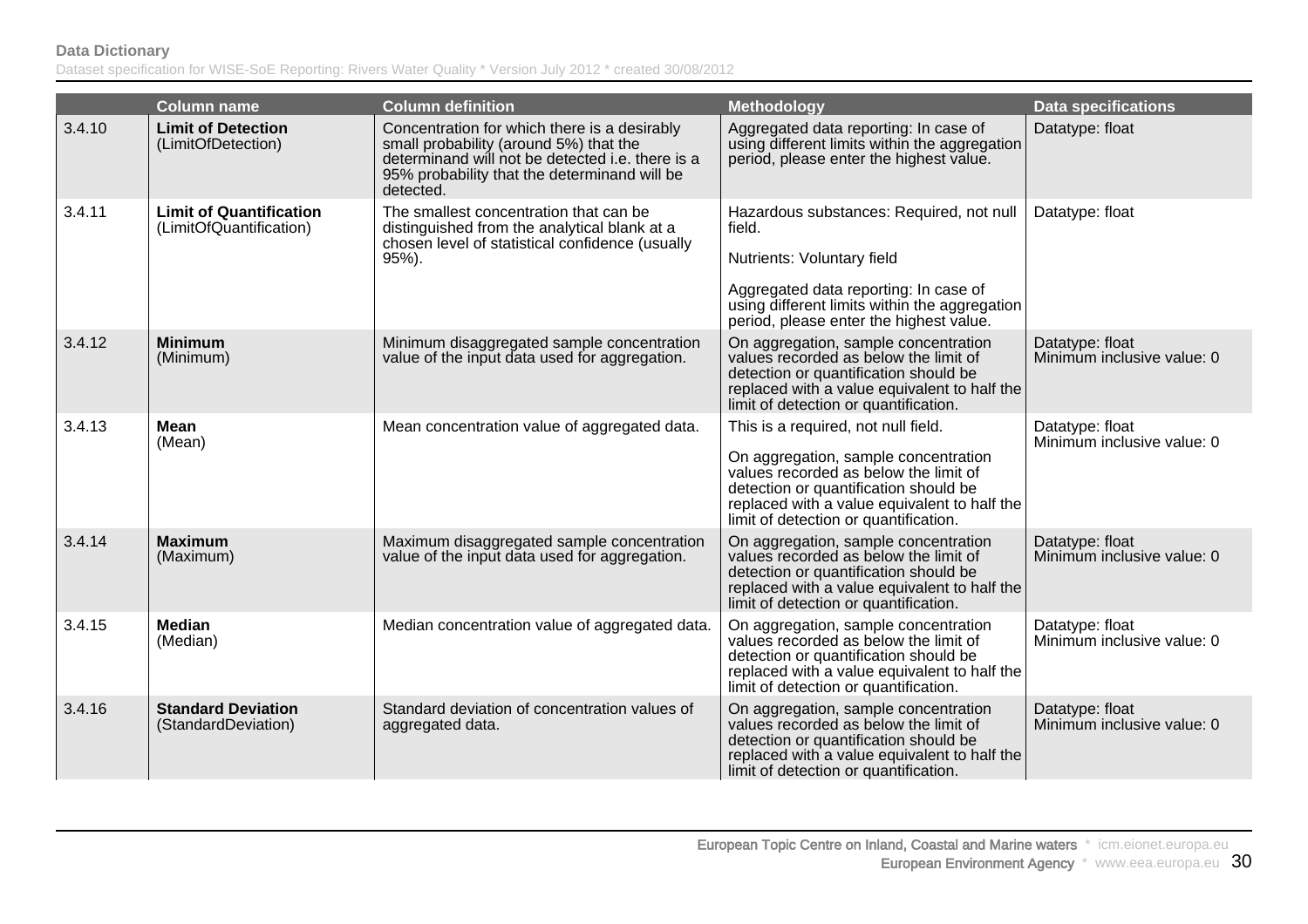|        | <b>Column name</b>                   | <b>Column definition</b>                                                                                                                                                                                                             | <b>Methodology</b>                                                                                                                                                                                                                                                                                                                                                                                                                                                                                                                                                                                                                                        | <b>Data specifications</b>                               |
|--------|--------------------------------------|--------------------------------------------------------------------------------------------------------------------------------------------------------------------------------------------------------------------------------------|-----------------------------------------------------------------------------------------------------------------------------------------------------------------------------------------------------------------------------------------------------------------------------------------------------------------------------------------------------------------------------------------------------------------------------------------------------------------------------------------------------------------------------------------------------------------------------------------------------------------------------------------------------------|----------------------------------------------------------|
| 3.4.17 | <b>Sample Depth</b><br>(SampleDepth) | Depth at which sample taken in metres below<br>water surface.<br>Rivers, Lakes: In case of aggregated data<br>please provide average sample depth.<br>TCM: In case of an integrated sample provide<br>the upper depth of the sample. | TCM: This is a required, not null field. If<br>reporting an integrated sample from e.g. 0-<br>10 m enter the upper depth of the<br>integrated sample here (in this example 0).<br>Rivers, Lakes: This field is required for<br>distinct measurements.<br>For surface concentrations, enter value 0.<br>The measurements from different depths<br>can be reported as separate samples; if so<br>please report the sample depth for each<br>measurement. If the measurement from<br>different samples are aggregated into one<br>value, please describe the depth range<br>and aggregation method in the field<br>"Method of Subsites Spatial Aggregation". | Datatype: float<br>Minimum inclusive value: 0<br>Unit: m |
| 3.4.18 | <b>Remarks</b><br>(Remarks)          | Remarks, comments or explanatory notes (free<br>text).                                                                                                                                                                               | Rivers, Lakes, Groundwater quality -<br>concentration data tables: Enter the text<br>"value confirmed" in the case you are sure<br>the value exceeding the Potentially high<br>value is correct. Lists of these high values<br>for selected substances are available on<br>the Forum folder:<br>http://forum.eionet.europa.eu/nrc-eionet-<br>freshwater/library/wise-soe-reporting-<br>2012/codelists-substances-water-quality-<br>reporting                                                                                                                                                                                                              | Datatype: string<br>Minimum size: 0<br>Maximum size: 255 |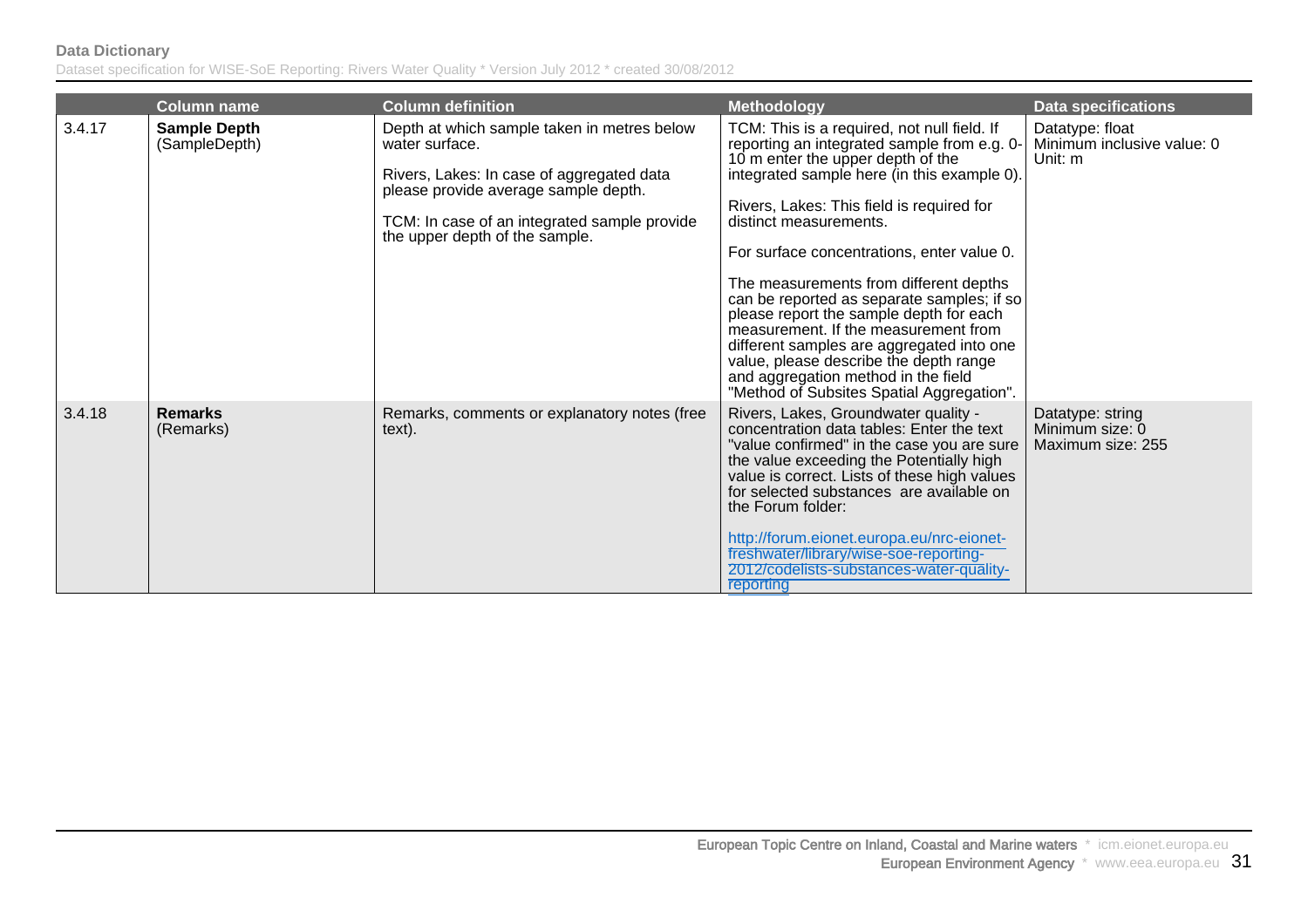### 3.5 Hazardous Substances and Other Chemical Determinands in Rivers - Disaggregated Data table

|                                | <b>Short name</b> HazSubstRivers_Disagg                                                                                                                                                                                                                                                                                                                                                                                                                                                                                                                                                                                                                          |
|--------------------------------|------------------------------------------------------------------------------------------------------------------------------------------------------------------------------------------------------------------------------------------------------------------------------------------------------------------------------------------------------------------------------------------------------------------------------------------------------------------------------------------------------------------------------------------------------------------------------------------------------------------------------------------------------------------|
|                                | Definition Chemical quality data on the concentrations of hazardous substances and other chemical determinands in rivers are requested<br>from EEA Member Countries on an annual basis.                                                                                                                                                                                                                                                                                                                                                                                                                                                                          |
| Methodology for obtaining data | Comparable and harmonised data are requested on the concentrations and distribution of hazardous substances and other<br>chemical determinands measured at all national river monitoring stations. The focus is on pesticides and other Preferred SoE<br>Hazardous Substances marked in the codelist attached to the CASnumber field. Reporting of any other monitored polutants is<br>welcomed. Countries are asked to provide the Name and CAS Number in case of reporting any additional determinands missing<br>in the codelist.<br>Countries are also asked to provide a description of the analytical method, preferable as a CEN/ISO code (if available). |
|                                |                                                                                                                                                                                                                                                                                                                                                                                                                                                                                                                                                                                                                                                                  |

#### Columns in **Hazardous Substances and Other Chemical Determinands in Rivers - Disaggregated Data** table:

|       | <b>Column name</b>                                | <b>Column definition</b>                                                                                                                                                                                                                                                                                                                                                                                                                                                                                                                       | <b>Methodology</b>                                                                                                                                                                                                                                                                                                                                                                                                                                                                    | <b>Data specifications</b>                                                                                |
|-------|---------------------------------------------------|------------------------------------------------------------------------------------------------------------------------------------------------------------------------------------------------------------------------------------------------------------------------------------------------------------------------------------------------------------------------------------------------------------------------------------------------------------------------------------------------------------------------------------------------|---------------------------------------------------------------------------------------------------------------------------------------------------------------------------------------------------------------------------------------------------------------------------------------------------------------------------------------------------------------------------------------------------------------------------------------------------------------------------------------|-----------------------------------------------------------------------------------------------------------|
| 3.5.1 | <b>Country Code</b><br>(CountryCode)              | Abbreviation of EEA Member or Collaborating<br>Country, as defined in the codelist.                                                                                                                                                                                                                                                                                                                                                                                                                                                            | This is a required, not null field.<br>ISO 3166-alpha-2 code elements.                                                                                                                                                                                                                                                                                                                                                                                                                | string codelist:<br>see section 4                                                                         |
| 3.5.2 | <b>National Station ID</b><br>(NationalStationID) | Identifier of the river or lake monitoring station,<br>the water quantity station, the TCM flux station<br>or monitoring station, all unique at the national<br>level.<br>A TCM station should be a geographically fixed<br>location, an area in which actual sampling<br>locations vary from survey to survey or an area<br>with a defined salinity range within which<br>samples have been taken. Each station must be<br>referred to by its single, central location.<br>Supplementary information can be included in<br>the Remarks field. | This is a required, not null field.<br>The NationalStationID must be a unique<br>identifier at the national level and must<br>contain no duplicate values.<br>It should be the same ID as supplied in<br>previous updates unless the ID numbering<br>system has changed, in which case a full<br>resupply of all data should be provided<br>using the new ID.<br>For TCM flux stations, the<br>National Station ID should be the same as<br>that provided for the river flux station. | Datatype: string<br>Minimum size: 1<br>Maximum size: 255                                                  |
| 3.5.3 | Year<br>(Year)                                    | Year of aggregation period (aggregated data<br>sets) or year in which sample taken<br>(disaggregated data sets), in format YYYY.                                                                                                                                                                                                                                                                                                                                                                                                               | This is a required, not null field.<br>Year should be no later than that<br>requested in the latest data request.                                                                                                                                                                                                                                                                                                                                                                     | Datatype: integer<br>Maximum size: 4<br>Minimum inclusive value: 1800<br>Maximum inclusive value:<br>2011 |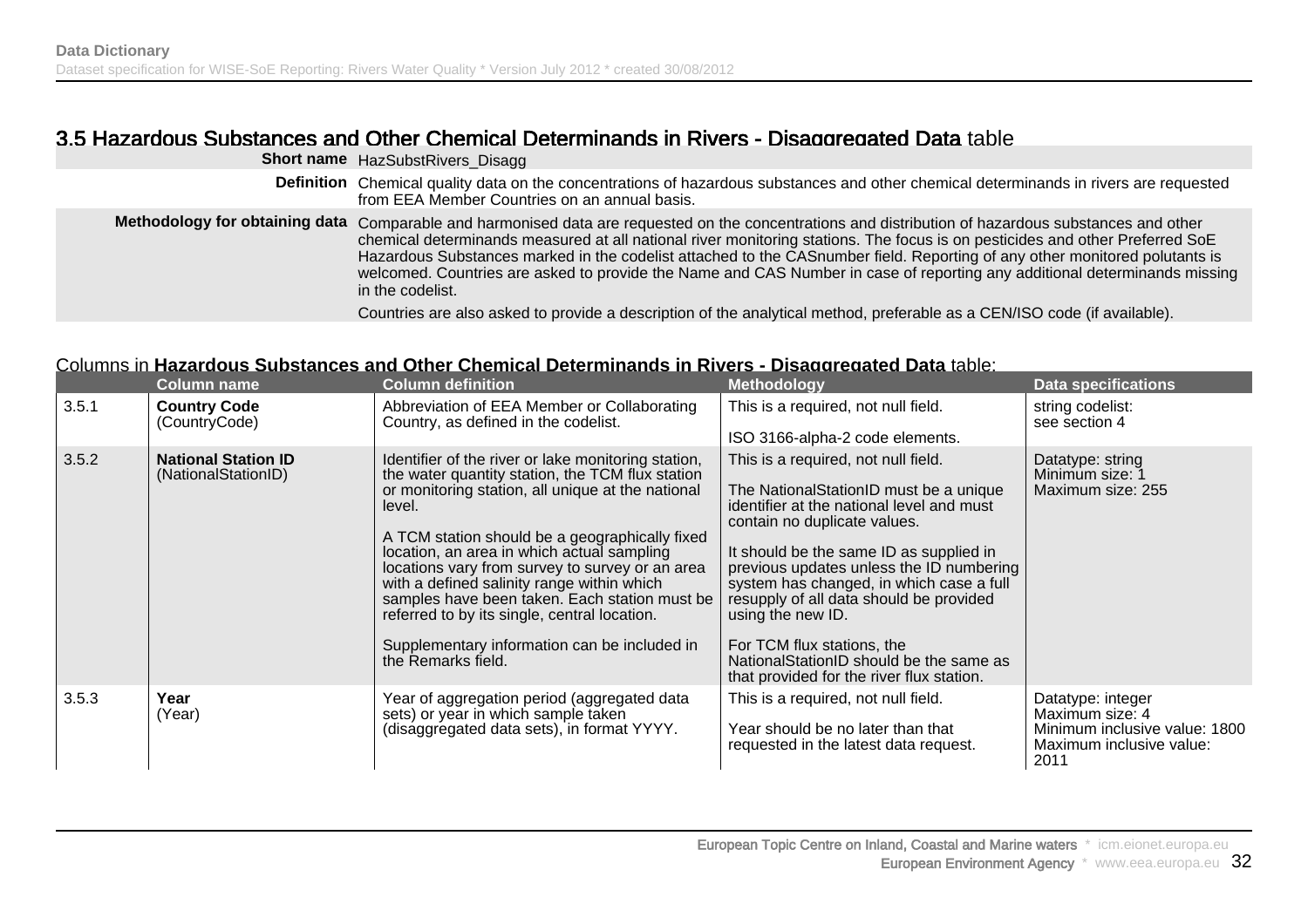|       | <b>Column name</b>                                                                | <b>Column definition</b>                                                              | Methodology                                                                                                                                                                                                                                                                                                                                                                                                                            | <b>Data specifications</b>                                                                        |
|-------|-----------------------------------------------------------------------------------|---------------------------------------------------------------------------------------|----------------------------------------------------------------------------------------------------------------------------------------------------------------------------------------------------------------------------------------------------------------------------------------------------------------------------------------------------------------------------------------------------------------------------------------|---------------------------------------------------------------------------------------------------|
| 3.5.4 | <b>Month</b><br>(Month)                                                           | Month in which sample taken, in range 0-12.                                           | This is a required, not null field.<br>It is possible that the Month value may not<br>be available, in which case the value<br>should be provided as 0.                                                                                                                                                                                                                                                                                | Datatype: integer<br>Maximum size: 2<br>Minimum inclusive value: 0<br>Maximum inclusive value: 12 |
| 3.5.5 | Day<br>(Day)                                                                      | Day on which sample taken, in range 0-31.                                             | This is a required, not null field.<br>It is possible that the Day value may not<br>be available, in which case the value<br>should be provided as 0.                                                                                                                                                                                                                                                                                  | Datatype: integer<br>Maximum size: 2<br>Minimum inclusive value: 0<br>Maximum inclusive value: 31 |
| 3.5.6 | <b>Hazardous Substance</b><br><b>Determinand Name</b><br>(DeterminandHazSubsName) | Name of hazardous substance or other chemical<br>determinand, as defined in codelist. | This is a required, not null field.<br>Rivers, Lakes, TCM: Use codelist<br>embedded to the Chemical Abstract<br>Service Number (CASNumber) field,<br>column Definition.<br>Emissions: Use codelist embedded to the<br>Hazardous Substances Determinand ID<br>field, column Short Description.<br>Data could also be provided for any other<br>hazardous substances which are not<br>defined in codelist.<br>Use ASCII characters only. | Datatype: string<br>Minimum size: 0<br>Maximum size: 255                                          |
| 3.5.7 | <b>Unit of Measurement of</b><br><b>Hazardous Substances</b><br>(Unit_HazSubs)    | Unit of measurement of hazardous substance,<br>as defined in the codelist.            | This is a required, not null field.<br>Units of measurement expressed per litre<br>(in rivers, lakes, and seawater (TCM)), or<br>per gramme or kilogramme (in biota and<br>sediment (TCM)).                                                                                                                                                                                                                                            | Datatype: string<br>Minimum size: 1<br>Maximum size: 20                                           |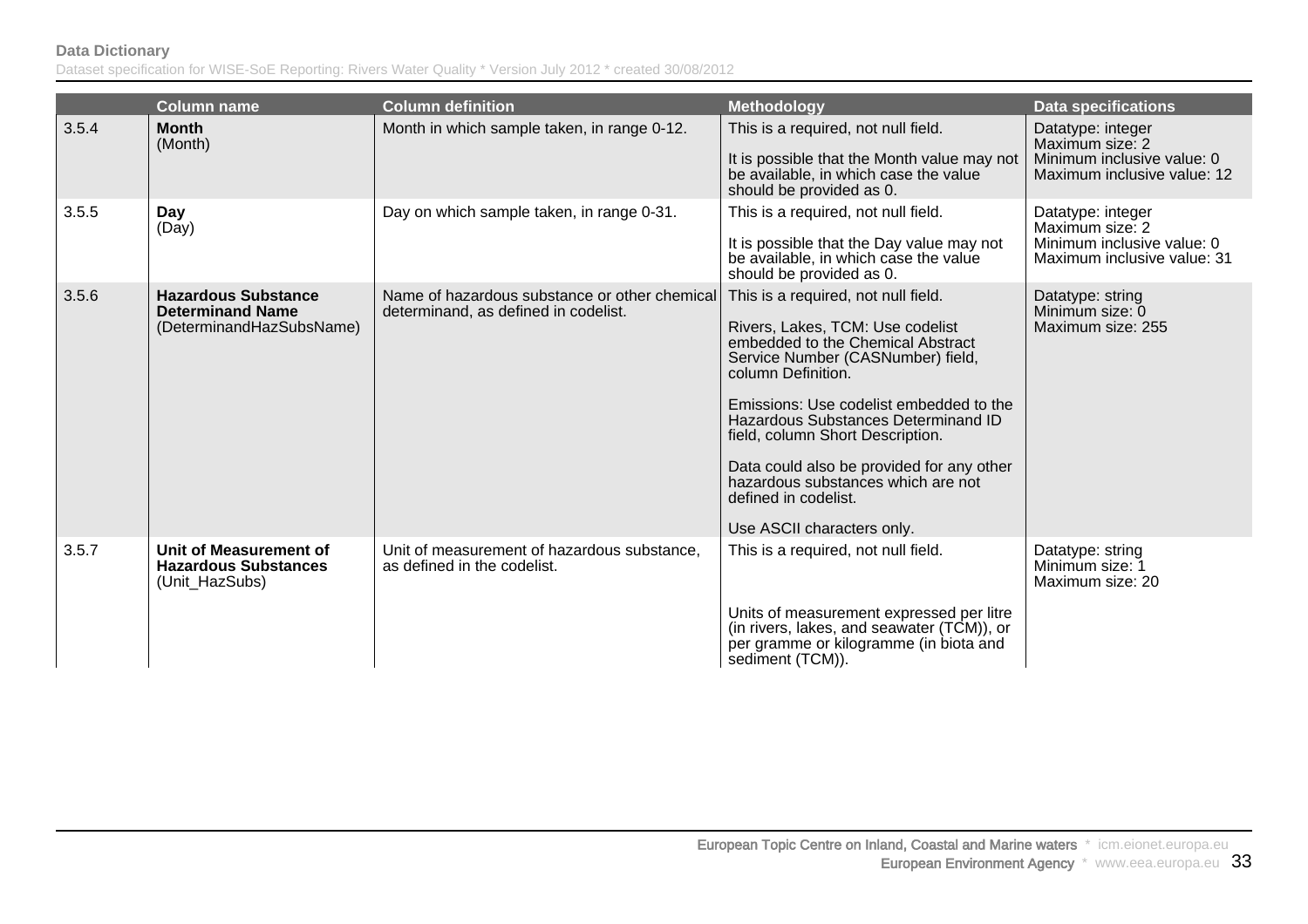|        | <b>Column name</b>                                               | <b>Column definition</b>                                                                                                     | <b>Methodology</b>                                                                                                                                                                                                                                                                                                                                                                                                                                                                                                                                                                                                                                         | <b>Data specifications</b>                               |
|--------|------------------------------------------------------------------|------------------------------------------------------------------------------------------------------------------------------|------------------------------------------------------------------------------------------------------------------------------------------------------------------------------------------------------------------------------------------------------------------------------------------------------------------------------------------------------------------------------------------------------------------------------------------------------------------------------------------------------------------------------------------------------------------------------------------------------------------------------------------------------------|----------------------------------------------------------|
| 3.5.8  | <b>Chemical Abstract Service</b><br><b>Number</b><br>(CASNumber) | Chemical Abstract Service Number of the<br>hazardous substance or other chemical<br>determinand, as defined in the codelist. | This a required, not null field in case the<br>CAS number of reported substance exists.<br>WISE-SoE Rivers and Lakes water quality:<br>62 substances in the codelist are marked<br>as "Preferred SoE Hazardous<br>Substances". Please focus on these<br>substances in your reporting above all.<br>Codelist is available as Excel table on<br>public section of Circa as well - see the<br>link in Summary of changes in the Chapter<br>1. Determinands monitored but not<br>detailed in the codelist can be included in<br>the data file too. Please provide CAS<br>Number and Name in such case.<br>WISE-DWD: Write CAS number in case of<br>pesticides. | Datatype: string<br>Minimum size: 0<br>Maximum size: 64  |
| 3.5.9  | <b>CEN/ISO</b><br>(CEN/ISO)                                      | CEN/ISO code of the methods                                                                                                  | See the CEN/ISO code list for suggested<br>values. If the method used is not found in<br>the code list, please provide a brief<br>description.                                                                                                                                                                                                                                                                                                                                                                                                                                                                                                             | Datatype: string<br>Minimum size: 0<br>Maximum size: 255 |
| 3.5.10 | LOD LOQ Flag<br>(LOD_LOQ_Flag)                                   | Flag to indicate sample below analytical limit of<br>detection (LOD) or limit of quantification (LOQ).                       | Required field for hazardous substances<br>reporting if sample concentration value is<br>below the the limit of detection or<br>quantification.<br>Enter the character [ if sample<br>concentration value is below the the limit<br>of detection.<br>Enter the character $\lt$ if sample<br>concentration value is below the the limit<br>of quantification.<br>Keep blank in other cases.                                                                                                                                                                                                                                                                 | string codelist:<br>see section 4                        |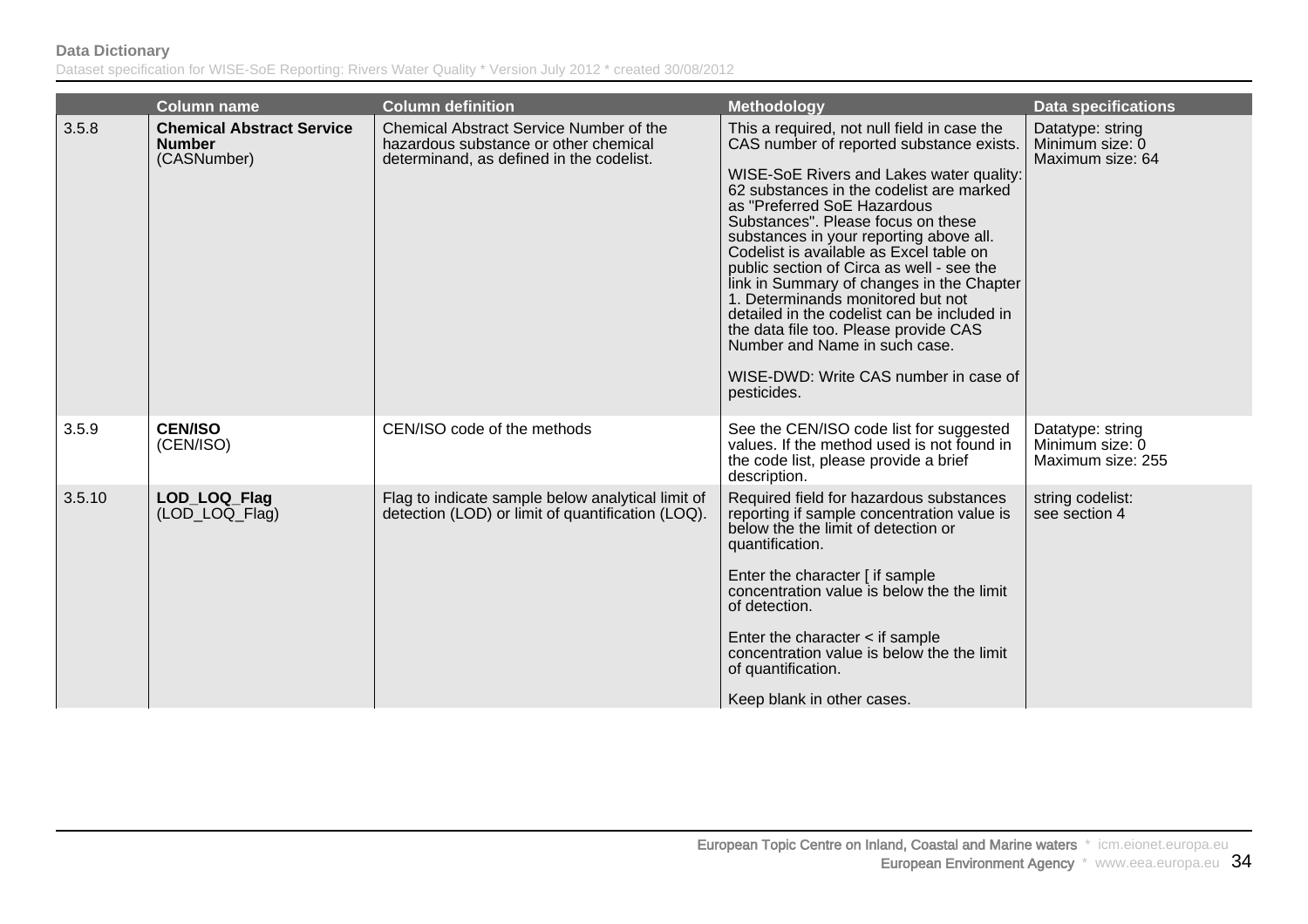|        | <b>Column name</b>                      | <b>Column definition</b>                                                                                                                                                                                                             | <b>Methodology</b>                                                                                                                                                                                                                                                                                                                                                                                                                                                                                                                                                                                                                                        | <b>Data specifications</b>                               |
|--------|-----------------------------------------|--------------------------------------------------------------------------------------------------------------------------------------------------------------------------------------------------------------------------------------|-----------------------------------------------------------------------------------------------------------------------------------------------------------------------------------------------------------------------------------------------------------------------------------------------------------------------------------------------------------------------------------------------------------------------------------------------------------------------------------------------------------------------------------------------------------------------------------------------------------------------------------------------------------|----------------------------------------------------------|
| 3.5.11 | <b>Concentration</b><br>(Concentration) | Concentration of determinand in sample<br>(negative values should not be supplied).<br>EXCEPTION: In case the determinand is<br>Temperature, minimum value up to -3 is allowed<br>for seawater temperature only.                     | This is a required, not null field.<br>If the sample concentration value is below<br>the limit of detection or limit of<br>quantification, enter the limit of detection<br>or limit of quantification value itself into the<br>Concentration field and fill the field<br>LOD_LOQ_Flag with appropriate<br>character ( $\lceil$ or $\overline{z}$ ).<br>For aggregated data (from sub-sites),<br>enter the mean concentration of the<br>samples.                                                                                                                                                                                                           | Datatype: float<br>Minimum inclusive value: 0            |
| 3.5.12 | <b>Sample Depth</b><br>(SampleDepth)    | Depth at which sample taken in metres below<br>water surface.<br>Rivers, Lakes: In case of aggregated data<br>please provide average sample depth.<br>TCM: In case of an integrated sample provide<br>the upper depth of the sample. | TCM: This is a required, not null field. If<br>reporting an integrated sample from e.g. 0-<br>10 m enter the upper depth of the<br>integrated sample here (in this example 0).<br>Rivers, Lakes: This field is required for<br>distinct measurements.<br>For surface concentrations, enter value 0.<br>The measurements from different depths<br>can be reported as separate samples; if so<br>please report the sample depth for each<br>measurement. If the measurement from<br>different samples are aggregated into one<br>value, please describe the depth range<br>and aggregation method in the field<br>"Method of Subsites Spatial Aggregation". | Datatype: float<br>Minimum inclusive value: 0<br>Unit: m |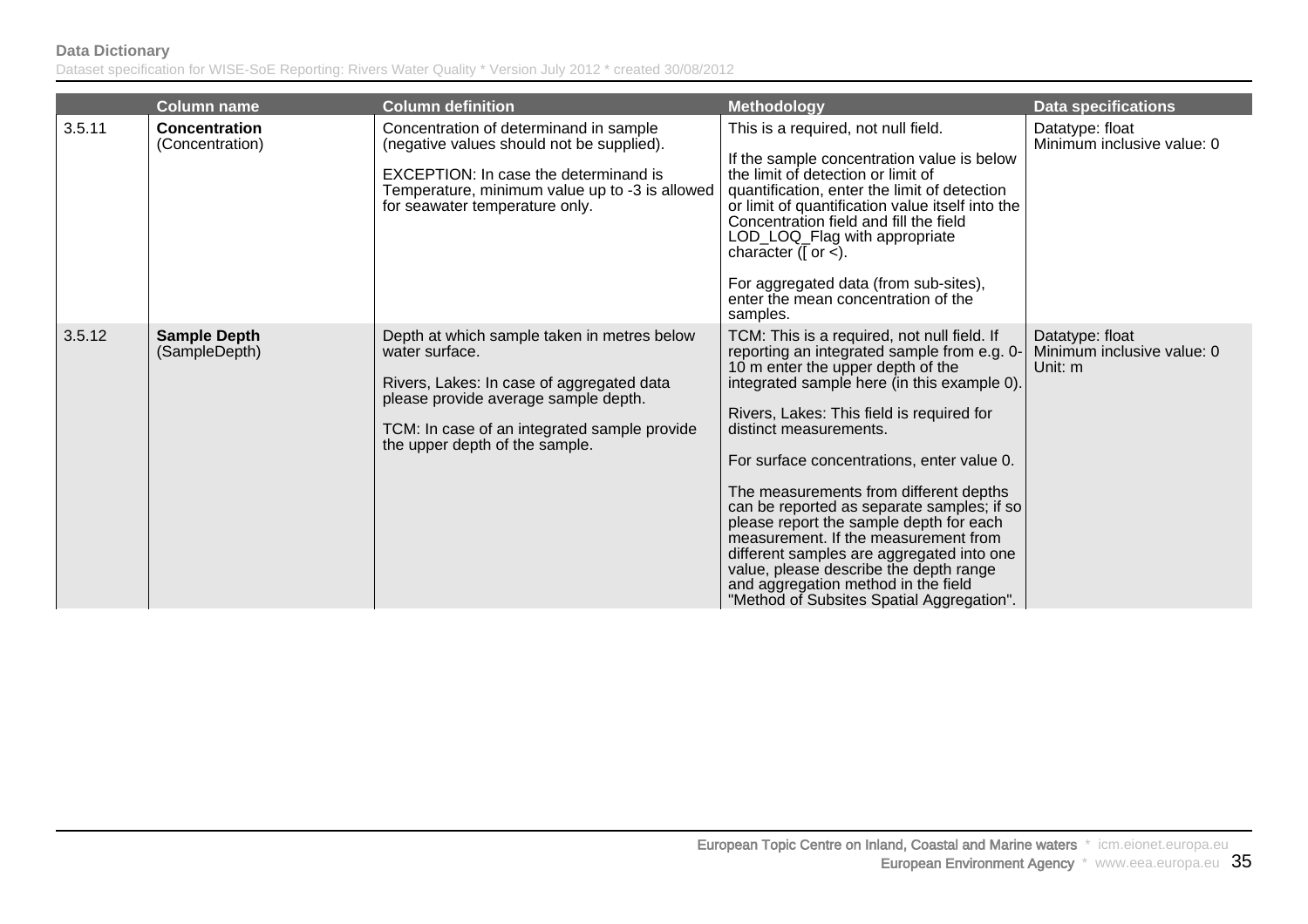|        | Column name                 | <b>Column definition</b>                               | <b>Methodology</b>                                                                                                                                                                                                                                                                           | <b>Data specifications</b>                               |
|--------|-----------------------------|--------------------------------------------------------|----------------------------------------------------------------------------------------------------------------------------------------------------------------------------------------------------------------------------------------------------------------------------------------------|----------------------------------------------------------|
| 3.5.13 | <b>Remarks</b><br>(Remarks) | Remarks, comments or explanatory notes (free<br>text). | Rivers, Lakes, Groundwater quality -<br>concentration data tables: Enter the text<br>"value confirmed" in the case you are sure<br>the value exceeding the Potentially high<br>value is correct. Lists of these high values<br>for selected substances are available on<br>the Forum folder: | Datatype: string<br>Minimum size: 0<br>Maximum size: 255 |
|        |                             |                                                        | http://forum.eionet.europa.eu/nrc-eionet-<br>freshwater/library/wise-soe-reporting-                                                                                                                                                                                                          |                                                          |
|        |                             |                                                        | 2012/codelists-substances-water-quality-<br>reporting                                                                                                                                                                                                                                        |                                                          |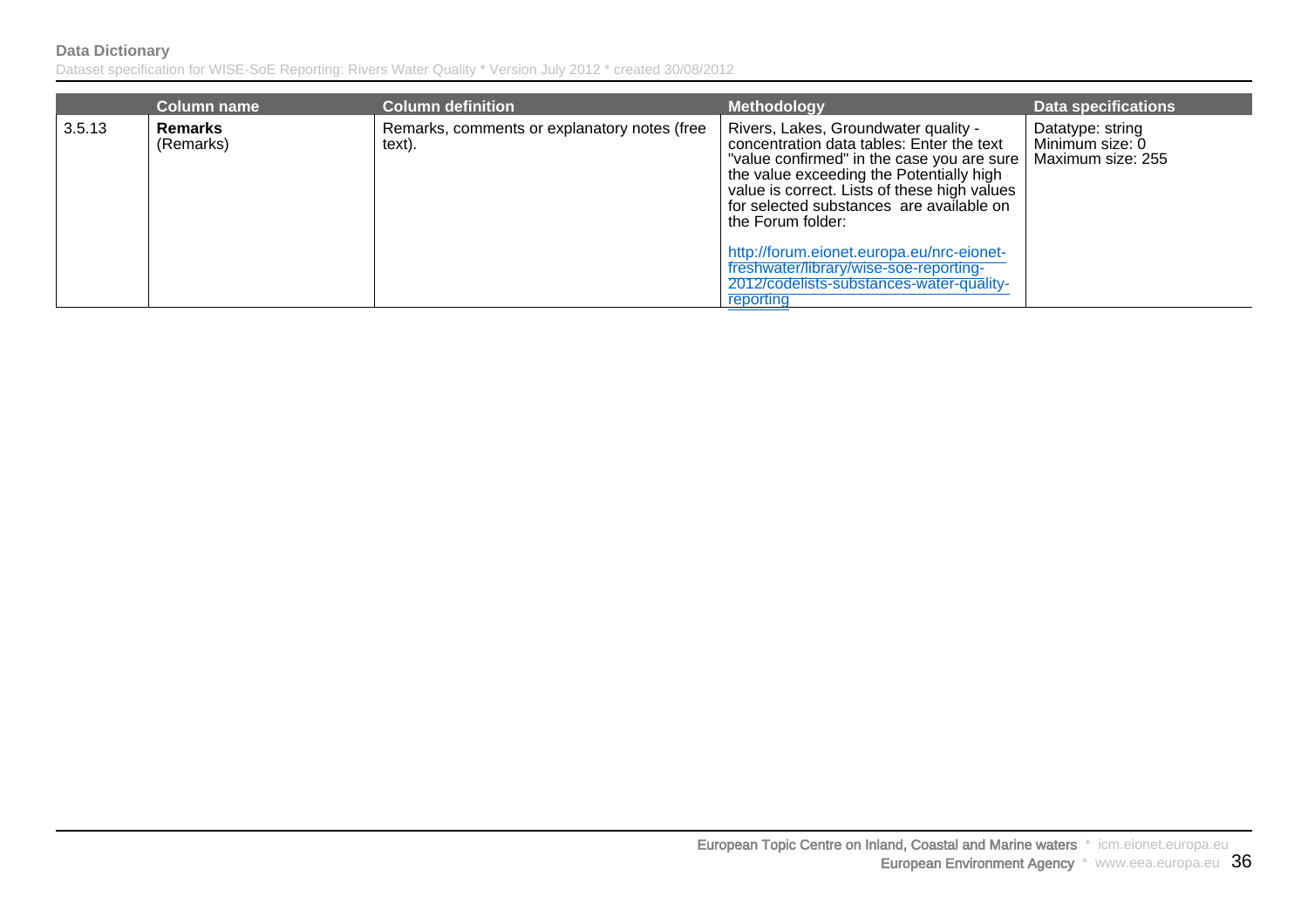### 3.6 Hazardous Substances in Rivers - Supportive Determinands table

| <b>Short name</b> HazSubstRivers_SuppDet                                                                                                                                                  |
|-------------------------------------------------------------------------------------------------------------------------------------------------------------------------------------------|
| <b>Definition</b> Supportive determinands of hazardous substances in rivers                                                                                                               |
| <b>Short Description</b> Supportive determinands of hazardous substances in rivers                                                                                                        |
| Methodology for obtaining data Please enter supportive determinands values into this table. Supportive determinands should be provided for relevant hazardous<br>substances data records. |

#### Columns in **Hazardous Substances in Rivers - Supportive Determinands** table:

|       | <b>Column name</b>                                | <b>Column definition</b>                                                                                                                                                                                                                                                                                                                                                                                                                                                                                                                       | <b>Methodology</b>                                                                                                                                                                                                                                                                                                                                                                                                                                                                    | <b>Data specifications</b>                                                                                |
|-------|---------------------------------------------------|------------------------------------------------------------------------------------------------------------------------------------------------------------------------------------------------------------------------------------------------------------------------------------------------------------------------------------------------------------------------------------------------------------------------------------------------------------------------------------------------------------------------------------------------|---------------------------------------------------------------------------------------------------------------------------------------------------------------------------------------------------------------------------------------------------------------------------------------------------------------------------------------------------------------------------------------------------------------------------------------------------------------------------------------|-----------------------------------------------------------------------------------------------------------|
| 3.6.1 | <b>Country Code</b><br>(CountryCode)              | Abbreviation of EEA Member or Collaborating<br>Country, as defined in the codelist.                                                                                                                                                                                                                                                                                                                                                                                                                                                            | This is a required, not null field.<br>ISO 3166-alpha-2 code elements.                                                                                                                                                                                                                                                                                                                                                                                                                | string codelist:<br>see section 4                                                                         |
| 3.6.2 | <b>National Station ID</b><br>(NationalStationID) | Identifier of the river or lake monitoring station,<br>the water quantity station, the TCM flux station<br>or monitoring station, all unique at the national<br>level.<br>A TCM station should be a geographically fixed<br>location, an area in which actual sampling<br>locations vary from survey to survey or an area<br>with a defined salinity range within which<br>samples have been taken. Each station must be<br>referred to by its single, central location.<br>Supplementary information can be included in<br>the Remarks field. | This is a required, not null field.<br>The NationalStationID must be a unique<br>identifier at the national level and must<br>contain no duplicate values.<br>It should be the same ID as supplied in<br>previous updates unless the ID numbering<br>system has changed, in which case a full<br>resupply of all data should be provided<br>using the new ID.<br>For TCM flux stations, the<br>National Station ID should be the same as<br>that provided for the river flux station. | Datatype: string<br>Minimum size: 1<br>Maximum size: 255                                                  |
| 3.6.3 | Year<br>(Year)                                    | Year of aggregation period (aggregated data<br>sets) or year in which sample taken<br>(disaggregated data sets), in format YYYY.                                                                                                                                                                                                                                                                                                                                                                                                               | This is a required, not null field.<br>Year should be no later than that<br>requested in the latest data request.                                                                                                                                                                                                                                                                                                                                                                     | Datatype: integer<br>Maximum size: 4<br>Minimum inclusive value: 1800<br>Maximum inclusive value:<br>2011 |
| 3.6.4 | <b>Month</b><br>(Month)                           | Month in which sample taken, in range 0-12.                                                                                                                                                                                                                                                                                                                                                                                                                                                                                                    | This is a required, not null field.<br>It is possible that the Month value may not<br>be available, in which case the value<br>should be provided as 0.                                                                                                                                                                                                                                                                                                                               | Datatype: integer<br>Maximum size: 2<br>Minimum inclusive value: 0<br>Maximum inclusive value: 12         |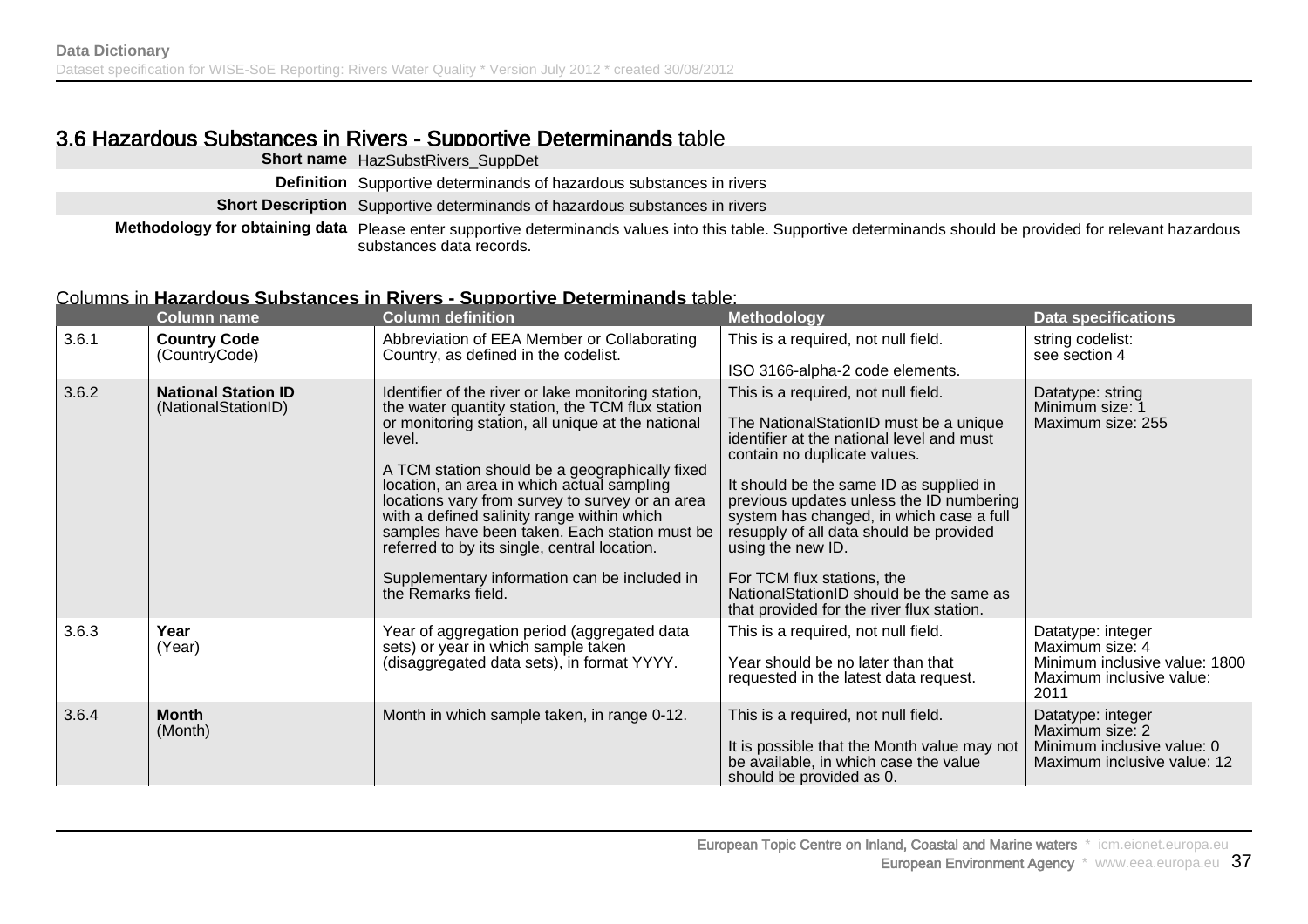|       | <b>Column name</b>                                                                                                      | <b>Column definition</b>                                                                               | <b>Methodology</b>                                                                                                                                                                                                                                                                                                                                                                                                                           | <b>Data specifications</b>                                                                        |
|-------|-------------------------------------------------------------------------------------------------------------------------|--------------------------------------------------------------------------------------------------------|----------------------------------------------------------------------------------------------------------------------------------------------------------------------------------------------------------------------------------------------------------------------------------------------------------------------------------------------------------------------------------------------------------------------------------------------|---------------------------------------------------------------------------------------------------|
| 3.6.5 | Day<br>(Day)                                                                                                            | Day on which sample taken, in range 0-31.                                                              | This is a required, not null field.<br>It is possible that the Day value may not<br>be available, in which case the value<br>should be provided as 0.                                                                                                                                                                                                                                                                                        | Datatype: integer<br>Maximum size: 2<br>Minimum inclusive value: 0<br>Maximum inclusive value: 31 |
| 3.6.6 | <b>Hazardous Substance</b><br><b>Supportive Determinand</b><br>(Determinand_Supportive)                                 | Supportive determinands needed for correct<br>interpretation of some hazardous substances.             | Enter supportive determinand values<br>relevant for reported samples of<br>hazardous substances.                                                                                                                                                                                                                                                                                                                                             | string codelist:<br>see section 4                                                                 |
| 3.6.7 | Value<br>(Value)                                                                                                        | Reported value of determinand (concentration or<br>other measured quantity).                           |                                                                                                                                                                                                                                                                                                                                                                                                                                              | Datatype: float                                                                                   |
| 3.6.8 | Unit of Measurement of<br><b>Hazardous Substances</b><br><b>Supportive Determinands</b><br>(Unit_Determinand_Supportive | Unit of measurement of hazardous substances<br>supportive determinands, as defined in the<br>codelist. |                                                                                                                                                                                                                                                                                                                                                                                                                                              | string codelist:<br>see section 4                                                                 |
| 3.6.9 | <b>Remarks</b><br>(Remarks)                                                                                             | Remarks, comments or explanatory notes (free<br>text).                                                 | Rivers, Lakes, Groundwater quality -<br>concentration data tables: Enter the text<br>"value confirmed" in the case you are sure<br>the value exceeding the Potentially high<br>value is correct. Lists of these high values<br>for selected substances are available on<br>the Forum folder:<br>http://forum.eionet.europa.eu/nrc-eionet-<br>freshwater/library/wise-soe-reporting-<br>2012/codelists-substances-water-quality-<br>reporting | Datatype: string<br>Minimum size: 0<br>Maximum size: 255                                          |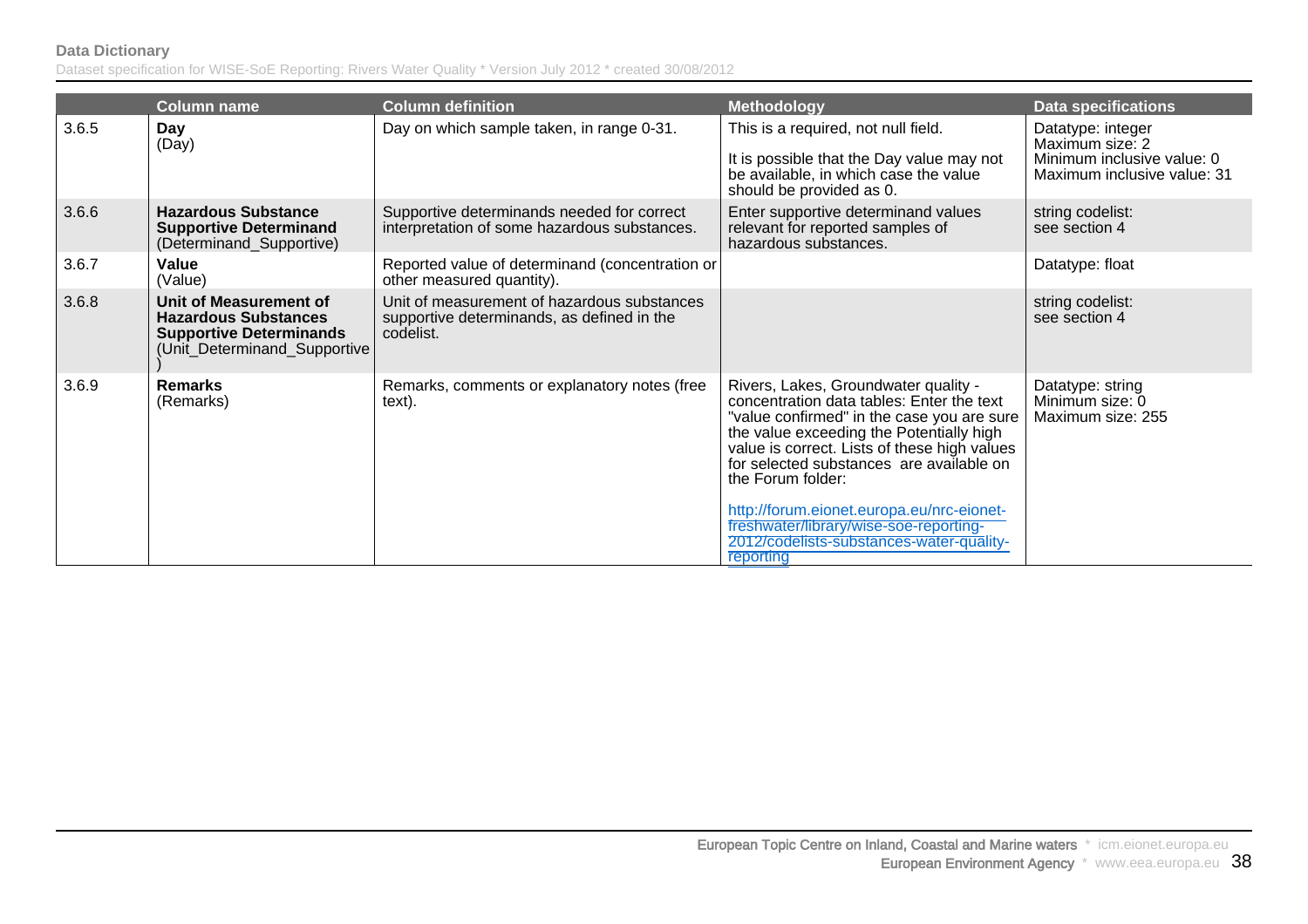#### 3.7 Biology in Rivers - Aggregated data table

| <b>Short name</b> BiologyRivers_Agg                                                                                                                                                                                                                                                                                                                                                                                                                                                                                                                                                                                      |
|--------------------------------------------------------------------------------------------------------------------------------------------------------------------------------------------------------------------------------------------------------------------------------------------------------------------------------------------------------------------------------------------------------------------------------------------------------------------------------------------------------------------------------------------------------------------------------------------------------------------------|
| <b>Definition</b> Aggregated biological data from Rivers.                                                                                                                                                                                                                                                                                                                                                                                                                                                                                                                                                                |
| Short Description Aggregated biological data from Rivers.                                                                                                                                                                                                                                                                                                                                                                                                                                                                                                                                                                |
| Methodology for obtaining data Biological data should be reported as national EQRs (Ecological Quality Ratio) which are specific for a impact type<br>(eutrophication, acidification etc.). Please report only one type of national EQR for each BQE (Biological Quality Element) and<br>impact type. If there are cases where more than one type of national EQR must be reported per BQE and impact type, please<br>inform about this.                                                                                                                                                                                 |
| Classification systems for the different national EQRs can depend on waterbody type, therefore the field WaterbodyTypeNCS<br>(NCS = National Classification System) should always be filled in. For practical reasons, information on waterbody type should be<br>reported in the table BiologyRivers_Agg (and not in the table StationsRiversBio). Intercalibration waterbody types are preferred,<br>but in cases where this is not possible, other national waterbody types can be reported instead. Where possible, intercalibration<br>waterbody types should in addition be reported in the field WaterbodyTypeIC. |
| Only one WaterbodyTypeNCS can be reported per BQE in one row. For each WaterbodyTypeNCS, please use a new row and<br>repeat the full information on classification systems for each BQE and pressure type.                                                                                                                                                                                                                                                                                                                                                                                                               |
| If the classification system is identical for all waterbody types, please fill in "general" as WaterbodyTypeNCS.                                                                                                                                                                                                                                                                                                                                                                                                                                                                                                         |
| The information in WaterbodyTypeNCS must be consistent with what is reported in the table ClassificationSystemRivers.                                                                                                                                                                                                                                                                                                                                                                                                                                                                                                    |
| Please see SoE reporting sheets for more information:                                                                                                                                                                                                                                                                                                                                                                                                                                                                                                                                                                    |

[http://forum.eionet.europa.eu/nrc-eionet-freshwater/library/reporting](http://forum.eionet.europa.eu/nrc-eionet-freshwater/library/reporting_eionetwfd/reporting_guidance)\_[eionetwfd/reporting](http://forum.eionet.europa.eu/nrc-eionet-freshwater/library/reporting_eionetwfd/reporting_guidance)\_[guidance](http://forum.eionet.europa.eu/nrc-eionet-freshwater/library/reporting_eionetwfd/reporting_guidance)

|       | Column name                              | <b>Column definition</b>                                                            | <b>Methodology</b>                                                     | Data specifications               |
|-------|------------------------------------------|-------------------------------------------------------------------------------------|------------------------------------------------------------------------|-----------------------------------|
| 3.7.1 | <b>Country Code</b><br>(CountryCode)     | Abbreviation of EEA Member or Collaborating<br>Country, as defined in the codelist. | This is a required, not null field.<br>ISO 3166-alpha-2 code elements. | string codelist:<br>see section 4 |
| 3.7.2 | <b>Water Category</b><br>(WaterCategory) | Water Category, as defined in the codelist.                                         | This is a required, not null field.                                    | string codelist:<br>see section 4 |

#### Columns in **Biology in Rivers - Aggregated data** table: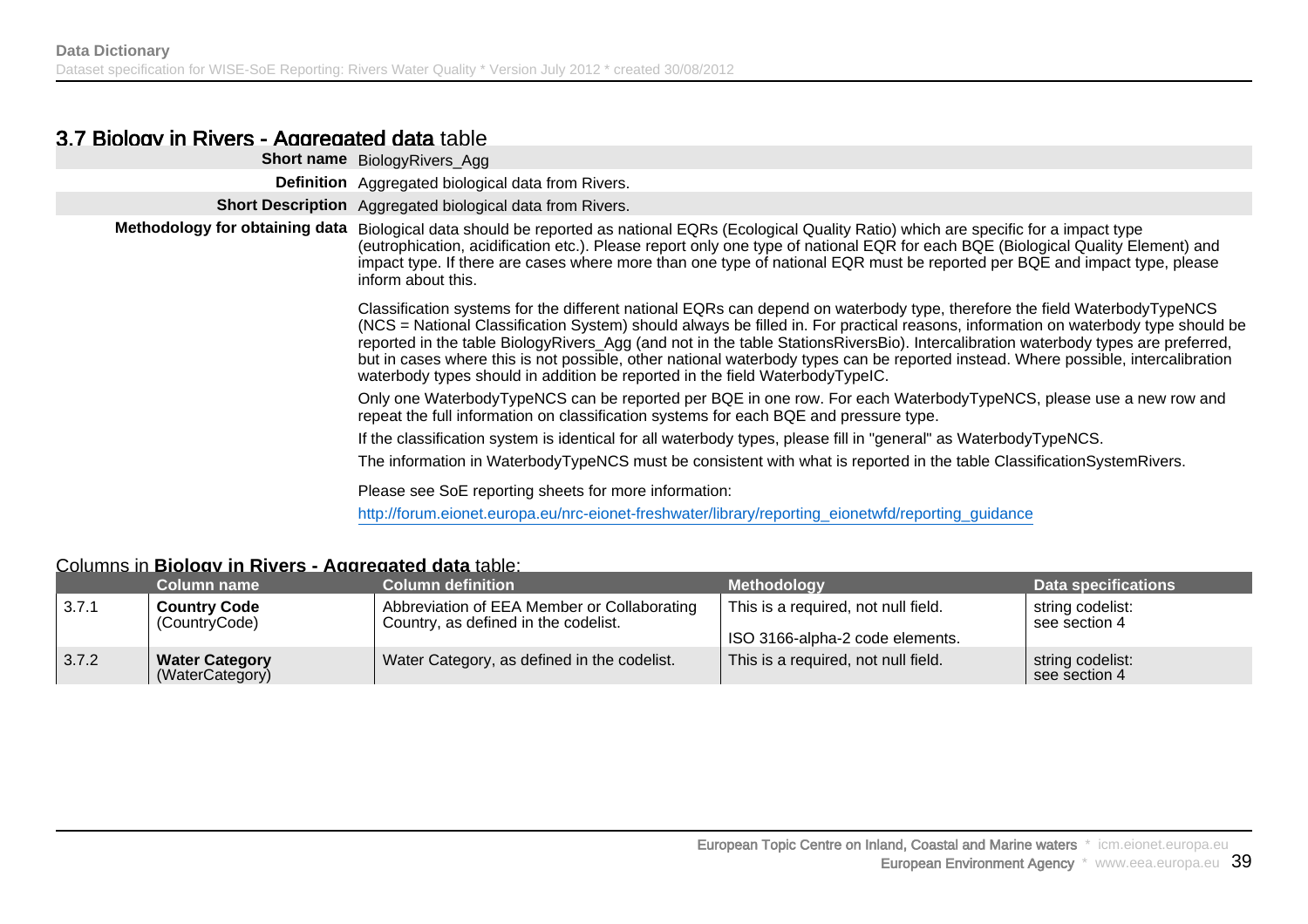|       | <b>Column name</b>                                                                       | <b>Column definition</b>                                                                                                                                                                                                                                                                                                                                                                                                                                                                                                                       | <b>Methodology</b>                                                                                                                                                                                                                                                                                                                                                                                                                                                                  | <b>Data specifications</b>                                                                                |
|-------|------------------------------------------------------------------------------------------|------------------------------------------------------------------------------------------------------------------------------------------------------------------------------------------------------------------------------------------------------------------------------------------------------------------------------------------------------------------------------------------------------------------------------------------------------------------------------------------------------------------------------------------------|-------------------------------------------------------------------------------------------------------------------------------------------------------------------------------------------------------------------------------------------------------------------------------------------------------------------------------------------------------------------------------------------------------------------------------------------------------------------------------------|-----------------------------------------------------------------------------------------------------------|
| 3.7.3 | <b>National Station ID</b><br>(NationalStationID)                                        | Identifier of the river or lake monitoring station,<br>the water quantity station, the TCM flux station<br>or monitoring station, all unique at the national<br>level.<br>A TCM station should be a geographically fixed<br>location, an area in which actual sampling<br>locations vary from survey to survey or an area<br>with a defined salinity range within which<br>samples have been taken. Each station must be<br>referred to by its single, central location.<br>Supplementary information can be included in<br>the Remarks field. | This is a required, not null field.<br>The NationalStationID must be a unique<br>identifier at the national level and must<br>contain no duplicate values.<br>It should be the same ID as supplied in<br>previous updates unless the ID numbering<br>system has changed, in which case a full<br>resupply of all data should be provided<br>using the new ID.<br>For TCM flux stations, the<br>NationalStationID should be the same as<br>that provided for the river flux station. | Datatype: string<br>Minimum size: 1<br>Maximum size: 255                                                  |
| 3.7.4 | Waterbody type as used in<br>the national classification<br>system<br>(WaterbodyTypeNCS) | Type of waterbody as defined by the member<br>state.                                                                                                                                                                                                                                                                                                                                                                                                                                                                                           | This is a required, not null field.                                                                                                                                                                                                                                                                                                                                                                                                                                                 | Datatype: string<br>Minimum size: 1<br>Maximum size: 50                                                   |
| 3.7.5 | <b>Intercalibration waterbody</b><br>type<br>(WaterbodyTypeIC)                           | Type of waterbody as defined by the WFD<br>Intercalibration process                                                                                                                                                                                                                                                                                                                                                                                                                                                                            | Allowed values: see codelist                                                                                                                                                                                                                                                                                                                                                                                                                                                        | string codelist:<br>see section 4                                                                         |
| 3.7.6 | Year<br>(Year)                                                                           | Year of aggregation period (aggregated data<br>sets) or year in which sample taken<br>(disaggregated data sets), in format YYYY.                                                                                                                                                                                                                                                                                                                                                                                                               | This is a required, not null field.<br>Year should be no later than that<br>requested in the latest data request.                                                                                                                                                                                                                                                                                                                                                                   | Datatype: integer<br>Maximum size: 4<br>Minimum inclusive value: 1800<br>Maximum inclusive value:<br>2011 |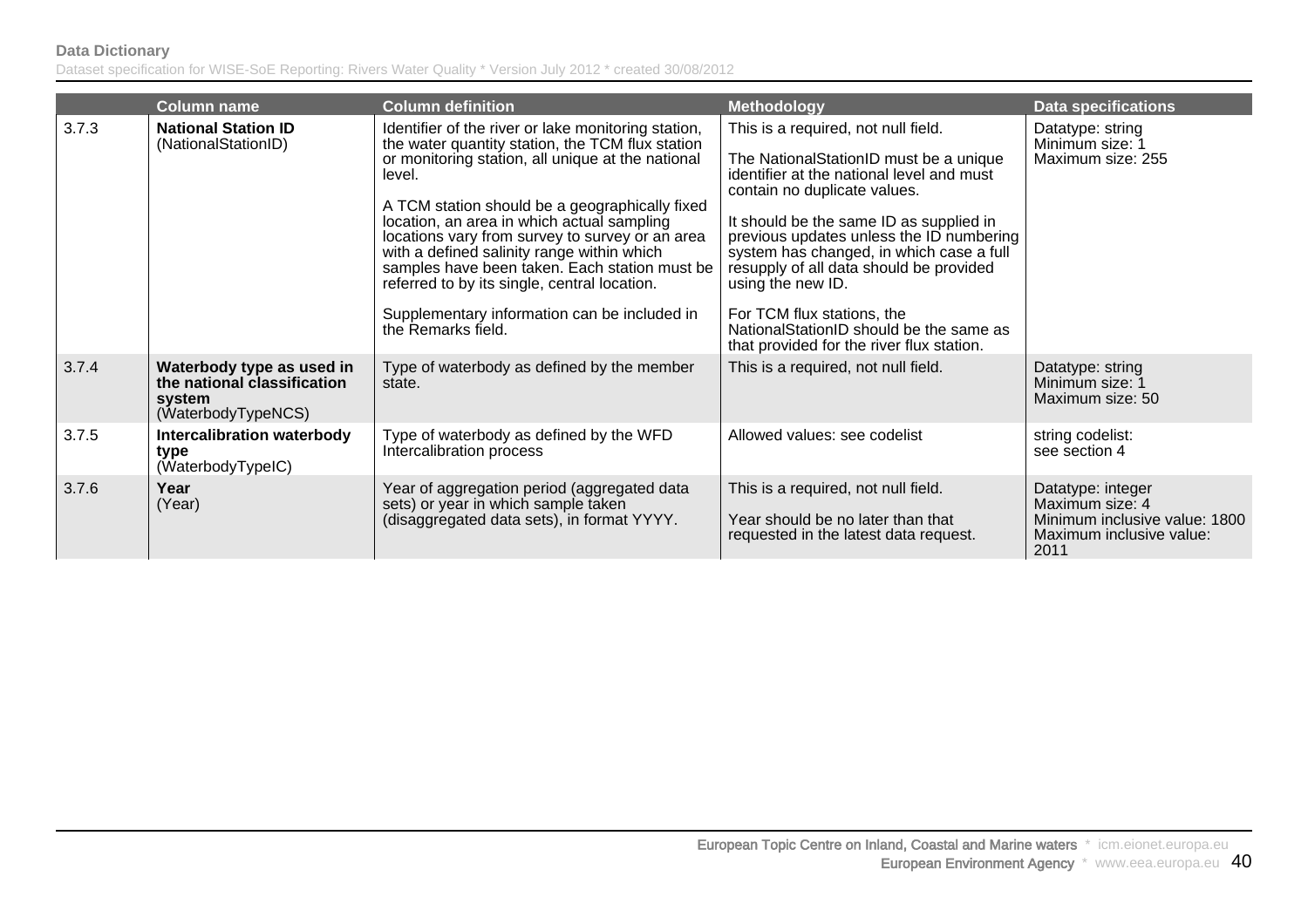|        | <b>Column name</b>                                                                   | <b>Column definition</b>                                                                                                                                                                                                            | Methodology                                                                                                                                                                                                                                                                                                                                                                                                                                                                                                                                                                                                                                                                                 | <b>Data specifications</b>                                                                        |
|--------|--------------------------------------------------------------------------------------|-------------------------------------------------------------------------------------------------------------------------------------------------------------------------------------------------------------------------------------|---------------------------------------------------------------------------------------------------------------------------------------------------------------------------------------------------------------------------------------------------------------------------------------------------------------------------------------------------------------------------------------------------------------------------------------------------------------------------------------------------------------------------------------------------------------------------------------------------------------------------------------------------------------------------------------------|---------------------------------------------------------------------------------------------------|
| 3.7.7  | <b>Aggregation Period</b><br>(AggregationPeriod)                                     | Period of aggregation, as defined in the codelist.                                                                                                                                                                                  | This is a required, not null field.<br>Data are requested, preferably, as<br>annually aggregated mean values.<br>Aggregation Period for a station should be<br>consistent from year to year, otherwise the<br>time series from this station will be broken,<br>and data from this station may have to be<br>excluded from trend analyses. For rivers<br>and lakes, AggregationPeriod "Annual"<br>should therefore be used even if the<br>station is not sampled throughout the<br>whole year. For lakes, data can also be<br>aggregated by alternative aggregation<br>periods in addition to Annual (see the list<br>of allowable values) and reported as<br>additional records, if wanted. | string codelist:<br>see section 4                                                                 |
| 3.7.8  | <b>Aggregation Period -</b><br><b>Specification by Months</b><br>(AggregationMonths) | Additional information - detailed specification of<br>aggregation period by months. Should be used<br>especially in case the reported period of<br>aggregation is different from any value of<br>AggregationPeriod column codelist. | Enter the succession or range of months,<br>using the order of months within the year<br>(e.g.: 05,06,07 or 04-10).                                                                                                                                                                                                                                                                                                                                                                                                                                                                                                                                                                         | Datatype: string<br>Minimum size: 0<br>Maximum size: 128                                          |
| 3.7.9  | <b>Aggregation Period - Length</b><br>in Months<br>(AggregationLength)               | Number of months in aggregation period.                                                                                                                                                                                             |                                                                                                                                                                                                                                                                                                                                                                                                                                                                                                                                                                                                                                                                                             | Datatype: integer<br>Maximum size: 2<br>Minimum inclusive value: 1<br>Maximum inclusive value: 12 |
| 3.7.10 | Determinand name for<br>biological metrics<br>(DeterminandBiology)                   | Pressure-specific determinand name for<br>biological metrics, as defined in the codelist.                                                                                                                                           | This is a required, not null field.<br>The codelist contains all determinands<br>relating to biological metrics. The<br>determinand name must be unique for<br>each record reported per station and year,<br>and must therefore be both BQE-specific<br>and pressure-specific (because different<br>EQR values based on the same BQE may<br>be reported for different pressures).                                                                                                                                                                                                                                                                                                           | string codelist:<br>see section 4                                                                 |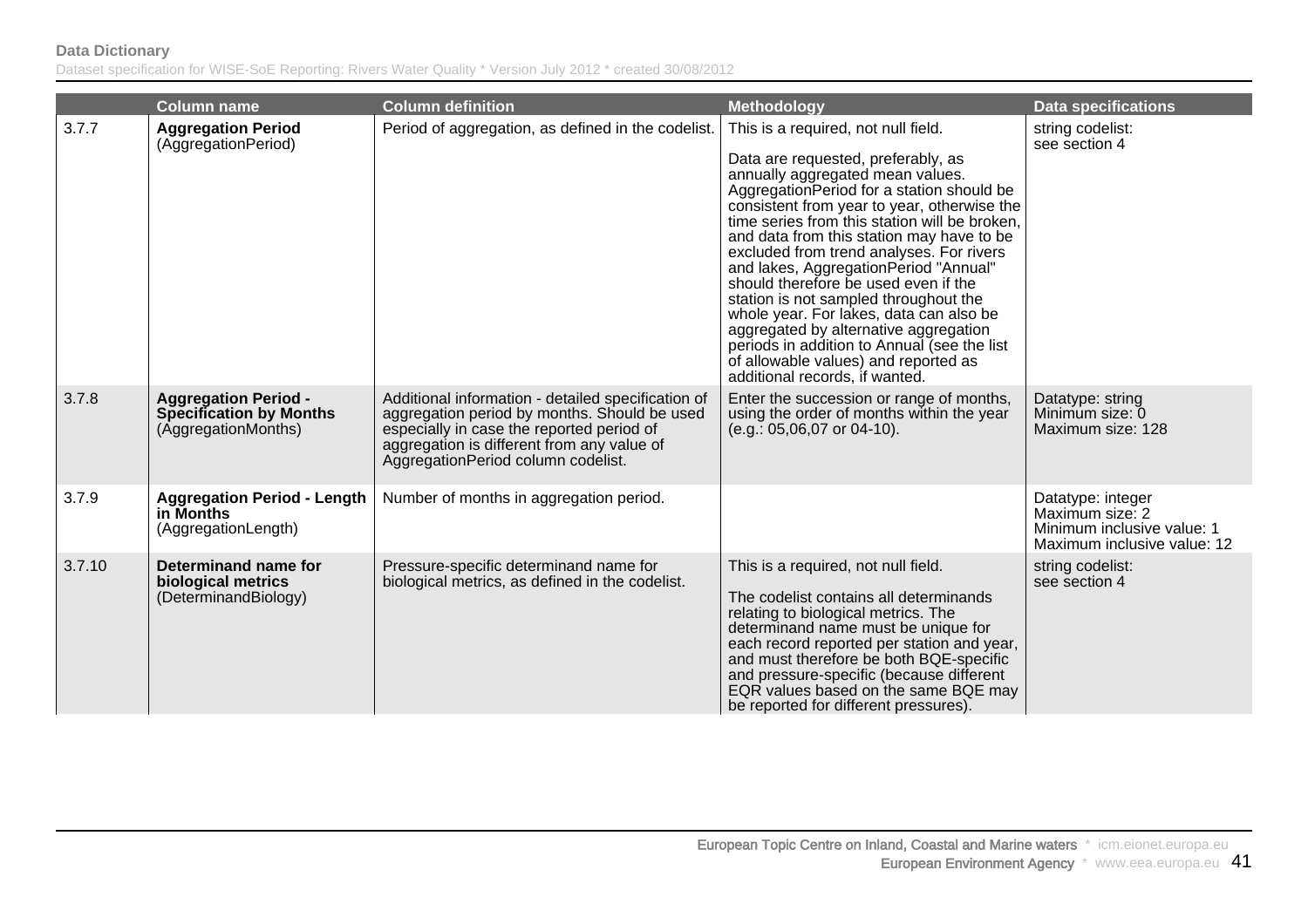|        | <b>Column name</b>                                                                | <b>Column definition</b>                                                                                                                                                                                                                                                                                                                                                                                                 | <b>Methodology</b>                                                                                                                                                                     | <b>Data specifications</b>                                         |
|--------|-----------------------------------------------------------------------------------|--------------------------------------------------------------------------------------------------------------------------------------------------------------------------------------------------------------------------------------------------------------------------------------------------------------------------------------------------------------------------------------------------------------------------|----------------------------------------------------------------------------------------------------------------------------------------------------------------------------------------|--------------------------------------------------------------------|
| 3.7.11 | <b>Unit of Biological Metrics</b><br>(UnitBiology)                                | Unit of biological metrics, as defined in the<br>codelist.                                                                                                                                                                                                                                                                                                                                                               | This is a required, not null field.<br>The appropriate unit for each biological<br>metrics is given in the field Definition for<br>the code list of the element<br>DeterminandBiology. | string codelist:<br>see section 4                                  |
| 3.7.12 | <b>Biological Quality Element</b><br>(BQE)                                        | Name of biological quality element, as defined in<br>the codelist.                                                                                                                                                                                                                                                                                                                                                       | This is a required, not null field.<br>The codelist contains all determinands<br>relating to biological metrics. Data should<br>be provided where available and<br>applicable.         | string codelist:<br>see section 4                                  |
| 3.7.13 | Scale of biological metric<br>(MetricScale)                                       | The scale the of biological metric: EQR<br>(Ecological Quality Ratio, i.e. metric in original<br>scale divided by the metric's reference value) or<br>original (metric reported in its original scale).                                                                                                                                                                                                                  | This is a required, not null field.<br>The codelist contains all allowed entries<br>for the metric scale.                                                                              | string codelist:<br>see section 4                                  |
| 3.7.14 | Ecological status class per<br>biological determinand<br>(DeterminandStatusClass) | Ecological status class of a monitoring station<br>calculated for a single biological quality element,<br>as defined in the codelist.<br>DeterminandStatusClass should be reported<br>only for records with MetricScale = EQR.<br>Biology in TC waters, table<br>WaterbodyBiologyTC_Agg: Ecological status<br>class of a waterbody calculated for a single<br>biological quality element, as defined in the<br>codelist. | This is a required, not null field.                                                                                                                                                    | string codelist:<br>see section 4                                  |
| 3.7.15 | <b>Number of Samples</b><br>(NumberOfSamples)                                     | Number of samples included in aggregated<br>data.                                                                                                                                                                                                                                                                                                                                                                        | This is a required, not null field.                                                                                                                                                    | Datatype: integer<br>Maximum size: 4<br>Minimum inclusive value: 1 |
| 3.7.16 | <b>Minimum Value</b><br>(MinValue)                                                | Minimum disaggregated sample value of the<br>input data used for aggregation.                                                                                                                                                                                                                                                                                                                                            |                                                                                                                                                                                        | Datatype: float<br>Minimum inclusive value: 0                      |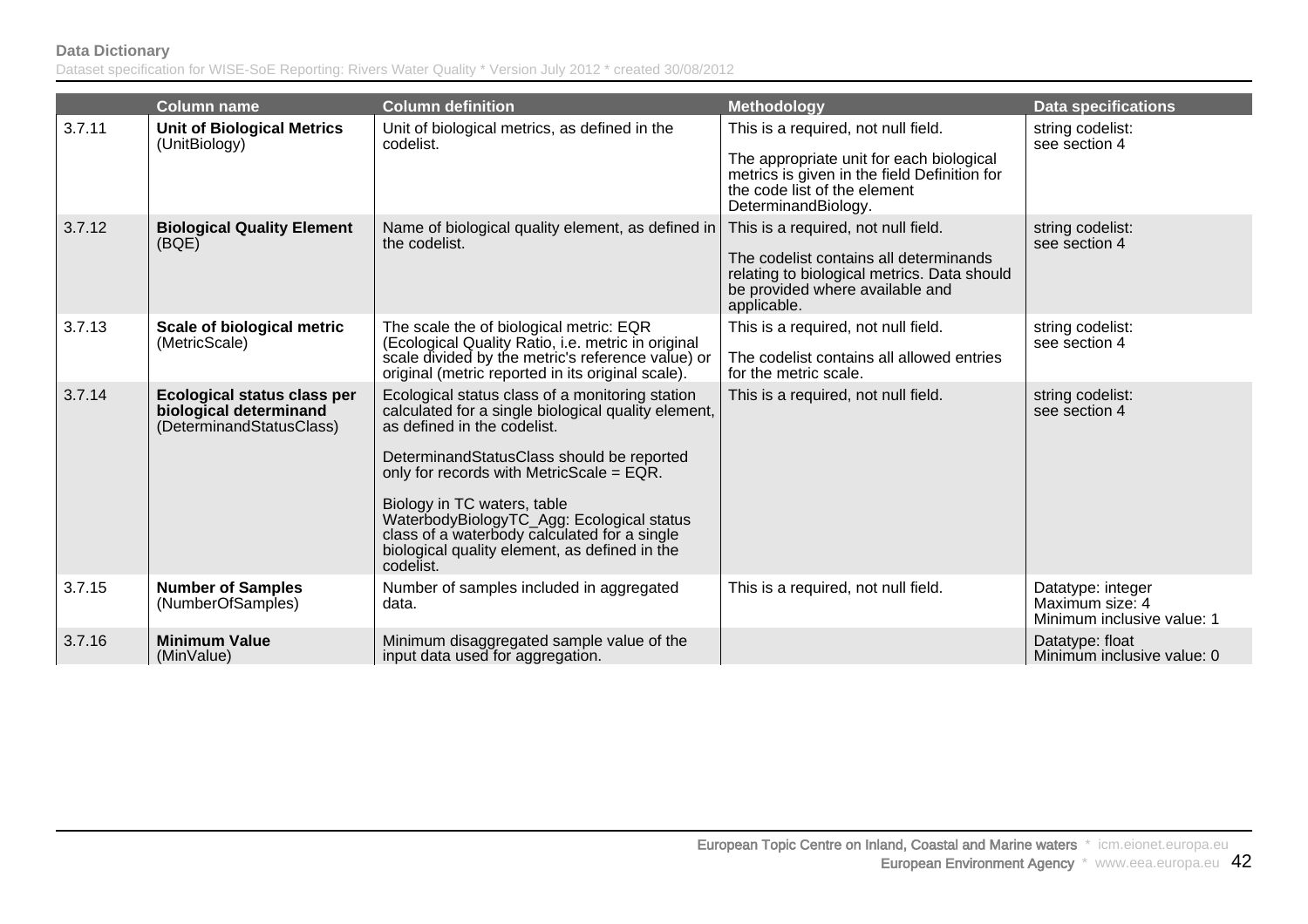|        | <b>Column name</b>                              | <b>Column definition</b>                                                              | <b>Methodology</b>                                                                                                                                                                                                                                                                                                                                                                                                                           | <b>Data specifications</b>                               |
|--------|-------------------------------------------------|---------------------------------------------------------------------------------------|----------------------------------------------------------------------------------------------------------------------------------------------------------------------------------------------------------------------------------------------------------------------------------------------------------------------------------------------------------------------------------------------------------------------------------------------|----------------------------------------------------------|
| 3.7.17 | <b>Mean ValueEQR</b><br>(MeanValueEQR)          | Mean value of metric converted to EQR scale<br>(Ecological Quality Ratio)             | This field is required for all records with<br>DeterminandBiology containing "EQR" and<br>MetricScale = $E\overline{OR}$ .<br>EQR is usually calculated as metric value<br>divided by reference value, but different<br>methods are used depending on the<br>metric and the country.                                                                                                                                                         | Datatype: float<br>Minimum inclusive value: 0            |
| 3.7.18 | <b>Mean ValueNormEQR</b><br>(MeanValueNormEQR)  | Mean value of metric converted to normalised<br>EQR scale (Ecological Quality Ratio). | This field is optional for all records with a<br>MeanValueEQR reported.<br>MeanValueNormEQR will also be<br>calculated by EEA.                                                                                                                                                                                                                                                                                                               | Datatype: float<br>Minimum inclusive value: 0            |
| 3.7.19 | <b>Maximum Value</b><br>(MaxValue)              | Maximum disaggregated sample value of the<br>input data used for aggregation.         |                                                                                                                                                                                                                                                                                                                                                                                                                                              | Datatype: float<br>Minimum inclusive value: 0            |
| 3.7.20 | <b>Median Value</b><br>(MedianValue)            | Median value of aggregated data.                                                      |                                                                                                                                                                                                                                                                                                                                                                                                                                              | Datatype: float<br>Minimum inclusive value: 0            |
| 3.7.21 | <b>Standard Deviation Value</b><br>(StDevValue) | Standard deviation of values of aggregated<br>data.                                   |                                                                                                                                                                                                                                                                                                                                                                                                                                              | Datatype: float<br>Minimum inclusive value: 0            |
| 3.7.22 | <b>Remarks</b><br>(Remarks)                     | Remarks, comments or explanatory notes (free<br>text).                                | Rivers, Lakes, Groundwater quality -<br>concentration data tables: Enter the text<br>"value confirmed" in the case you are sure<br>the value exceeding the Potentially high<br>value is correct. Lists of these high values<br>for selected substances are available on<br>the Forum folder:<br>http://forum.eionet.europa.eu/nrc-eionet-<br>freshwater/library/wise-soe-reporting-<br>2012/codelists-substances-water-quality-<br>reporting | Datatype: string<br>Minimum size: 0<br>Maximum size: 255 |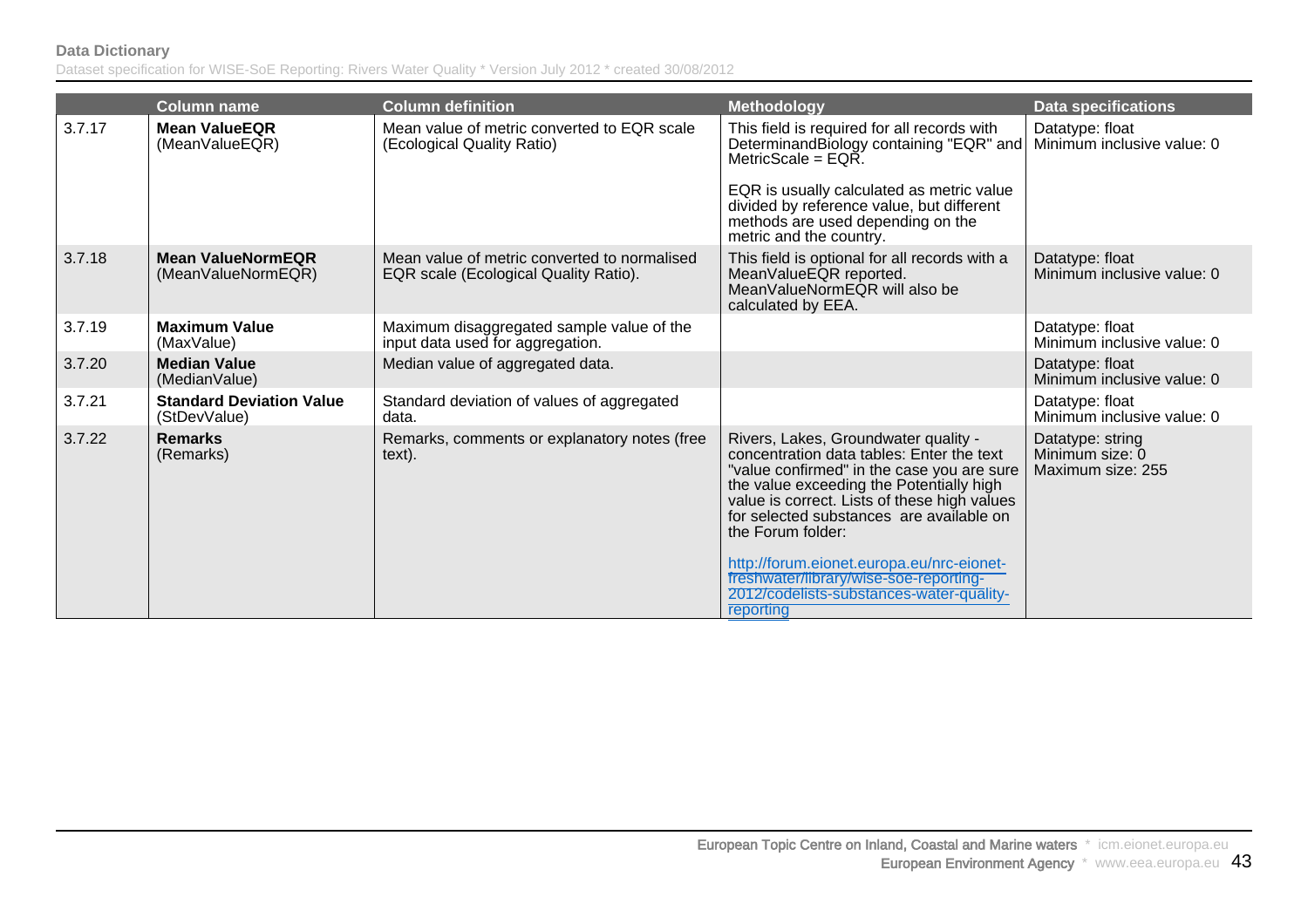### 3.8 Classification system for Ecological Status Classes in Rivers table

| <b>Short name</b> ClassificationSystemRivers                                                                                                                                                                                                                                                                                                                                                                                                                                                                                                                                                                                                                                                                                                                                                                                                                                                                                                                                                          |  |  |
|-------------------------------------------------------------------------------------------------------------------------------------------------------------------------------------------------------------------------------------------------------------------------------------------------------------------------------------------------------------------------------------------------------------------------------------------------------------------------------------------------------------------------------------------------------------------------------------------------------------------------------------------------------------------------------------------------------------------------------------------------------------------------------------------------------------------------------------------------------------------------------------------------------------------------------------------------------------------------------------------------------|--|--|
| Definition Information on national classification system for each biological determinand and waterbody type, including reference conditions<br>and boundaries of ecological status classes and ecological potential classes (for artificial and/or heavily modified waterbodies)                                                                                                                                                                                                                                                                                                                                                                                                                                                                                                                                                                                                                                                                                                                      |  |  |
| Short Description Classification system for Ecological Status Classes in Rivers                                                                                                                                                                                                                                                                                                                                                                                                                                                                                                                                                                                                                                                                                                                                                                                                                                                                                                                       |  |  |
| Methodology for obtaining data Classification system (class boundaries and reference conditions) should be reported only for biological determinands reported as<br>national EQRs (Ecological Quality Ratio).                                                                                                                                                                                                                                                                                                                                                                                                                                                                                                                                                                                                                                                                                                                                                                                         |  |  |
| All class boundary values should be reported at the national EQR scale (normally between 0 and 1).                                                                                                                                                                                                                                                                                                                                                                                                                                                                                                                                                                                                                                                                                                                                                                                                                                                                                                    |  |  |
| Reference conditions, however, should be reported at the scale of the original metric (any value).                                                                                                                                                                                                                                                                                                                                                                                                                                                                                                                                                                                                                                                                                                                                                                                                                                                                                                    |  |  |
| Please see illustration "Reporting of biological metric values and class boundaries in EQR scale" for more explanation:                                                                                                                                                                                                                                                                                                                                                                                                                                                                                                                                                                                                                                                                                                                                                                                                                                                                               |  |  |
| http://forum.eionet.europa.eu/nrc-eionet-freshwater/library/wise_reporting_2011/biological_reporting/biologydd_20110617jpg                                                                                                                                                                                                                                                                                                                                                                                                                                                                                                                                                                                                                                                                                                                                                                                                                                                                            |  |  |
| For artificial waterbodies and highly modified waterbodies, the information given on reference conditions and class boundaries will<br>represent ecological potential instead of ecological status. Classification systems for the different national EQRs can depend on<br>waterbody type, therefore the field WaterbodyTypeNCS (NCS = National Classification System) should always be filled in.<br>Intercalibration waterbody types are preferred, but in cases where this is not possible, other national waterbody types can be<br>reported instead. Only one waterbody type can be reported per BQE in one row. For each waterbody type, please use a new row<br>and repeat the full information on classification systems for each BQE and pressure type.<br>If the classification system is identical for all waterbody types, please fill in "general" as WaterbodyTypeNCS.<br>The information in WaterbodyTypeNCS must be consistent with what is reported in the table BiologyRivers_Agg. |  |  |

#### Columns in **Classification system for Ecological Status Classes in Rivers** table:

|       | <b>Column name</b>                       | Column definition                                                                   | <b>Methodology</b>                                                     | Data specifications               |
|-------|------------------------------------------|-------------------------------------------------------------------------------------|------------------------------------------------------------------------|-----------------------------------|
| 3.8.1 | <b>Country Code</b><br>(CountryCode)     | Abbreviation of EEA Member or Collaborating<br>Country, as defined in the codelist. | This is a required, not null field.<br>ISO 3166-alpha-2 code elements. | string codelist:<br>see section 4 |
| 3.8.2 | <b>Water Category</b><br>(WaterCategory) | Water Category, as defined in the codelist.                                         | This is a required, not null field.                                    | string codelist:<br>see section 4 |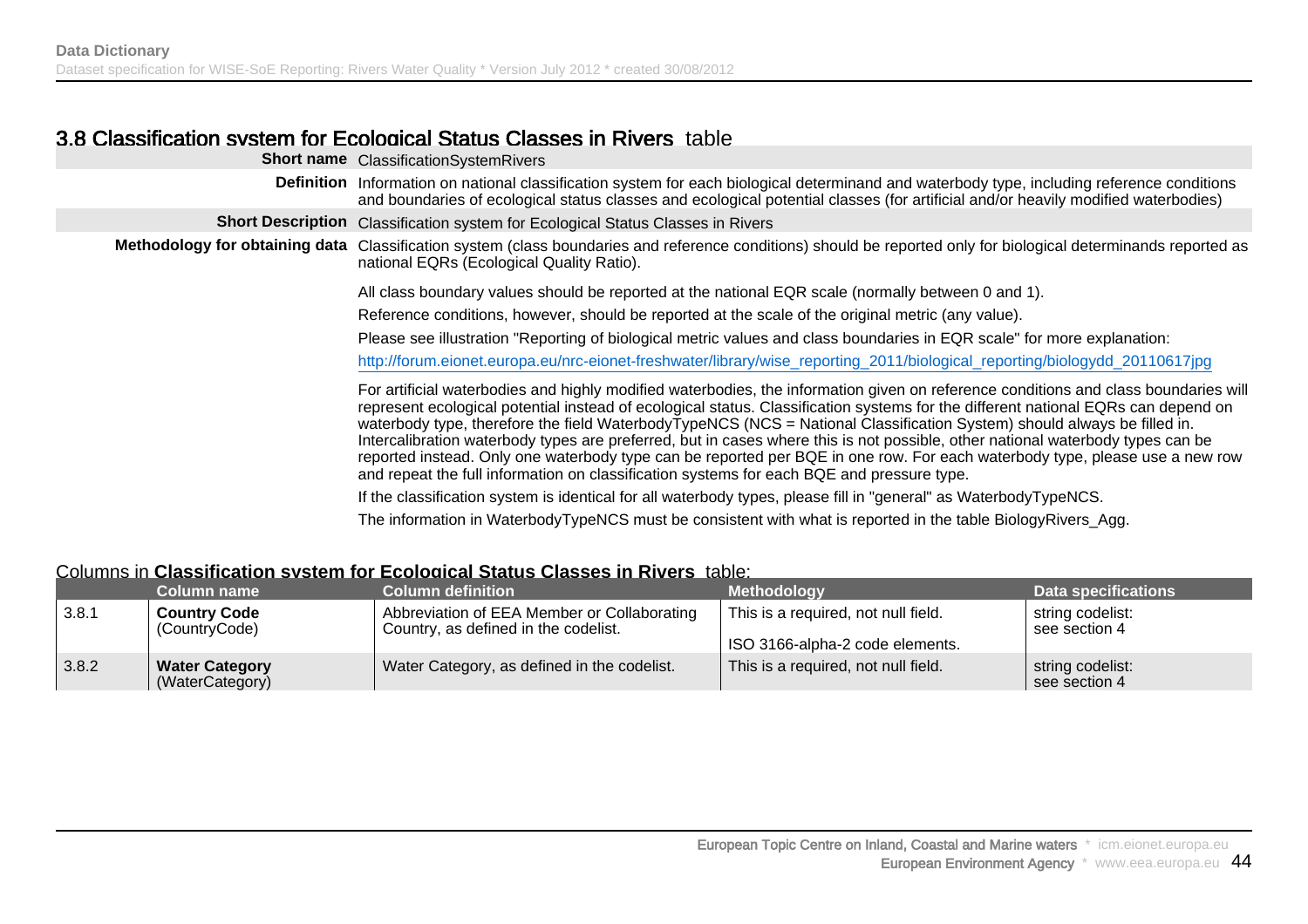|       | <b>Column name</b>                                                                                                                | <b>Column definition</b>                                                                                                                                      | <b>Methodology</b>                                                                                                                                                                                                                                                                                                                                                                | <b>Data specifications</b>                               |
|-------|-----------------------------------------------------------------------------------------------------------------------------------|---------------------------------------------------------------------------------------------------------------------------------------------------------------|-----------------------------------------------------------------------------------------------------------------------------------------------------------------------------------------------------------------------------------------------------------------------------------------------------------------------------------------------------------------------------------|----------------------------------------------------------|
| 3.8.3 | Determinand name for<br>biological metrics<br>(DeterminandBiology)                                                                | Pressure-specific determinand name for<br>biological metrics, as defined in the codelist.                                                                     | This is a required, not null field.<br>The codelist contains all determinands<br>relating to biological metrics. The<br>determinand name must be unique for<br>each record reported per station and year,<br>and must therefore be both BQE-specific<br>and pressure-specific (because different<br>EQR values based on the same BQE may<br>be reported for different pressures). | string codelist:<br>see section 4                        |
| 3.8.4 | <b>Biological Quality Element</b><br>(BOE)                                                                                        | Name of biological quality element, as defined in<br>the codelist.                                                                                            | This is a required, not null field.<br>The codelist contains all determinands<br>relating to biological metrics. Data should<br>be provided where available and<br>applicable.                                                                                                                                                                                                    | string codelist:<br>see section 4                        |
| 3.8.5 | Physicochemical impact for<br>biological determinand<br>(ImpactBio)                                                               | The dominant physical or chemical<br>anthropogenic impact for which the biological<br>metric is an indicator.                                                 | This is a required, not null field.<br>The codelist contains all allowed values for<br>physicochemical impacts.                                                                                                                                                                                                                                                                   | string codelist:<br>see section 4                        |
| 3.8.6 | Name of biologial metric<br>(MetricName)                                                                                          | Name or other description of biological metric<br>(as basis for calculated EQR).                                                                              | For river phytobenthos, this field must also<br>contain specification of the type of<br>phytobenthos: diatoms, non-diatoms,<br>macrohpytes, or a combination.<br>For lake macrophytes, this field must also<br>contain specification on the type of<br>macrophytes: only submersed or a<br>combination of submersed and emergent<br>(helophytes).                                 | Datatype: string<br>Minimum size: 0<br>Maximum size: 255 |
| 3.8.7 | Description of the sampling<br>method for biological data<br>(SamplingMethodBio)                                                  | Written explanation and/or URL (free text).                                                                                                                   |                                                                                                                                                                                                                                                                                                                                                                                   | Datatype: string<br>Minimum size: 0<br>Maximum size: 255 |
| 3.8.8 | <b>Description of the analysis</b><br>method (identification and<br>quantification) for biological<br>data<br>(AnalysisMethodBio) | Written explanation and/or URL (free text). If<br>possible, use CEN/ISO code<br>(http://dd.eionet.europa.eu/data element.jsp?m<br>ode=view&delem_idf=CEN_ISO) |                                                                                                                                                                                                                                                                                                                                                                                   | Datatype: string<br>Minimum size: 0<br>Maximum size: 255 |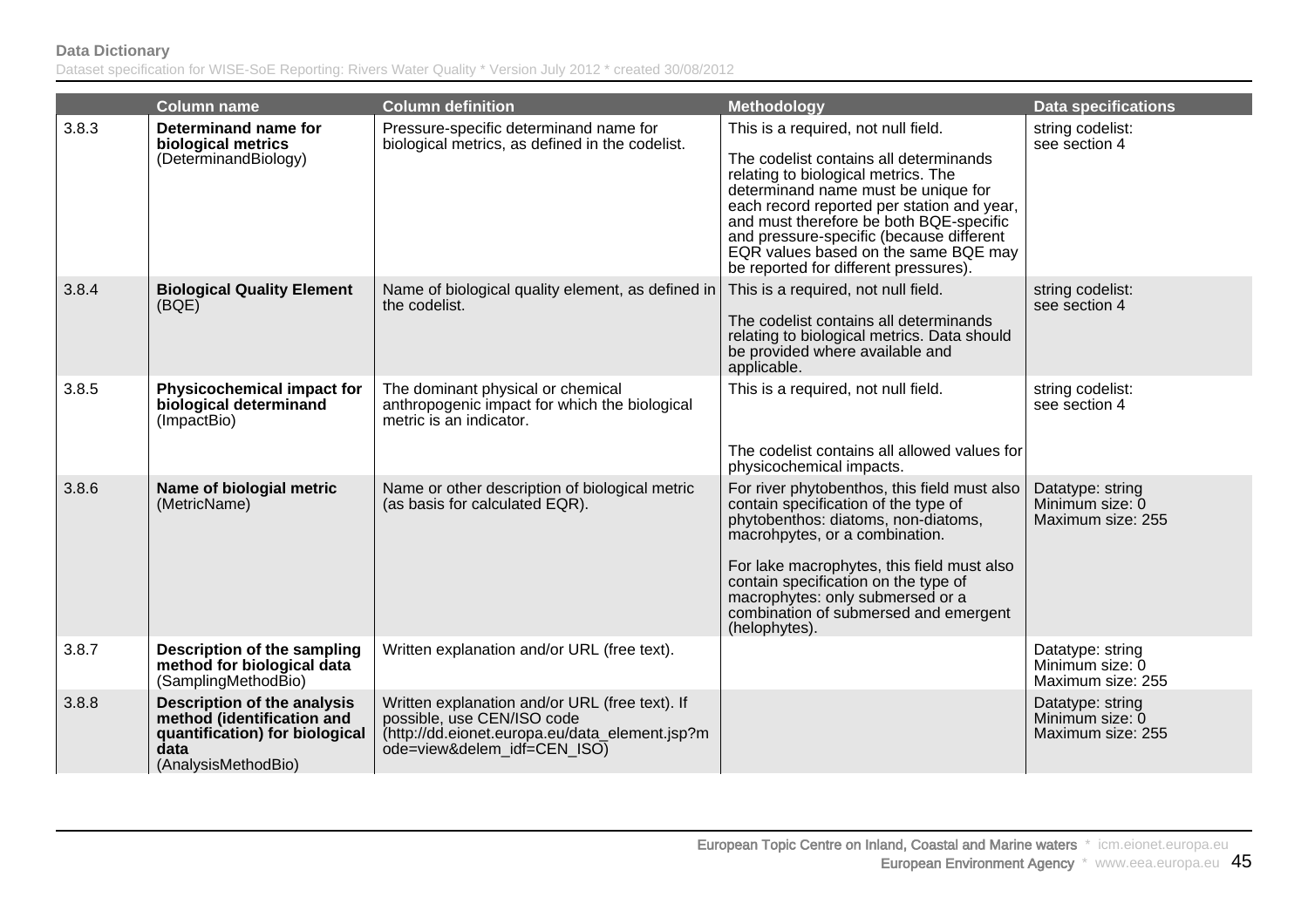|        | <b>Column name</b>                                                                                  | <b>Column definition</b>                                                                                                                                                                                                                          | <b>Methodology</b>                                                                                                                                                                         | <b>Data specifications</b>                              |
|--------|-----------------------------------------------------------------------------------------------------|---------------------------------------------------------------------------------------------------------------------------------------------------------------------------------------------------------------------------------------------------|--------------------------------------------------------------------------------------------------------------------------------------------------------------------------------------------|---------------------------------------------------------|
| 3.8.9  | Waterbody type as used in<br>the national classification<br>system<br>(WaterbodyTypeNCS)            | Type of waterbody as defined by the member<br>state.                                                                                                                                                                                              | This is a required, not null field.                                                                                                                                                        | Datatype: string<br>Minimum size: 1<br>Maximum size: 50 |
| 3.8.10 | <b>Heavily modified water body</b><br>(HMWB)                                                        | Lake is identified as heavily modified in terms of<br>hydromorphological impacts, such as<br>impoundments and high water level fluctuations,<br>according to WFD-compliant national guidelines                                                    | Provide data as text Y or N.                                                                                                                                                               | boolean codelist:<br>see section 4                      |
| 3.8.11 | <b>Artificial water body</b><br>(ArtificialWB)                                                      | Station is located in an artificial water body, (e.g.<br>artificial water reservoir) in terms of<br>hydromorphological impacts, such as<br>impoundments and high water level fluctuations,<br>according to WFD- compliant national<br>guidelines. | Provide data as text Y or N.                                                                                                                                                               | boolean codelist:<br>see section 4                      |
| 3.8.12 | <b>Reference condition</b><br>(ReferenceCondition)                                                  | Ecological reference condition of waterbody,<br>specific per biological determinand and<br>waterbody type.                                                                                                                                        | Reference value of biological determinand<br>(metric). The reference condition should<br>be given in the original scale of the metric,<br>even if the metric is reported as EQR<br>values. | Datatype: float<br>Minimum inclusive value: 0           |
| 3.8.13 | Boundary between High and<br>Good ecological status<br>classes<br>(HG_Boundary)                     | Boundary between High and Good ecological<br>status classes, for a given biological<br>determinand and waterbody type.                                                                                                                            | The class boundary should be given at the<br>scale of the national EQR (between 0 and<br>$1$ ).                                                                                            | Datatype: float<br>Minimum inclusive value: 0           |
| 3.8.14 | <b>Boundary between Good</b><br>and Moderate ecological<br>status classes<br>(GM_Boundary)          | Boundary between Good and Moderate<br>ecological status classes (alternatively,<br>ecological potential classes), for a given<br>biological determinand and waterbody type.                                                                       | The class boundary should be given at the<br>scale of the national EQR (between 0 and<br>$1$ ).                                                                                            | Datatype: float<br>Minimum inclusive value: 0           |
| 3.8.15 | <b>Boundary between Moderate</b><br>and Poor ecological status<br>classes<br>(MP_Boundary)          | Boundary between Moderate and Poor<br>ecological status classes (alternatively,<br>ecological potential classes), for a given<br>biological determinand and waterbody type.                                                                       | The class boundary should be given at the<br>scale of the national EQR (between 0 and<br>$1$ ).                                                                                            | Datatype: float<br>Minimum inclusive value: 0           |
| 3.8.16 | <b>Boundary between Poor and</b><br><b>Bad ecological status</b><br>classes<br>(PB_Boundary)        | Boundary between Poor and Bad ecological<br>status classes (alternatively, ecological<br>potential classes), for a given biological<br>determinand and waterbody type.                                                                            | The class boundary should be given at the<br>scale of the national EQR (between 0 and<br>$1$ ).                                                                                            | Datatype: float<br>Minimum inclusive value: 0           |
| 3.8.17 | Intercalibration status of the<br>biological determinand<br>(IntercalibratedDeterminandBio<br>logy) | Has the biological determinand been<br>intercalibrated?                                                                                                                                                                                           | Provide data as text "yes" or "no".                                                                                                                                                        | string codelist:<br>see section 4                       |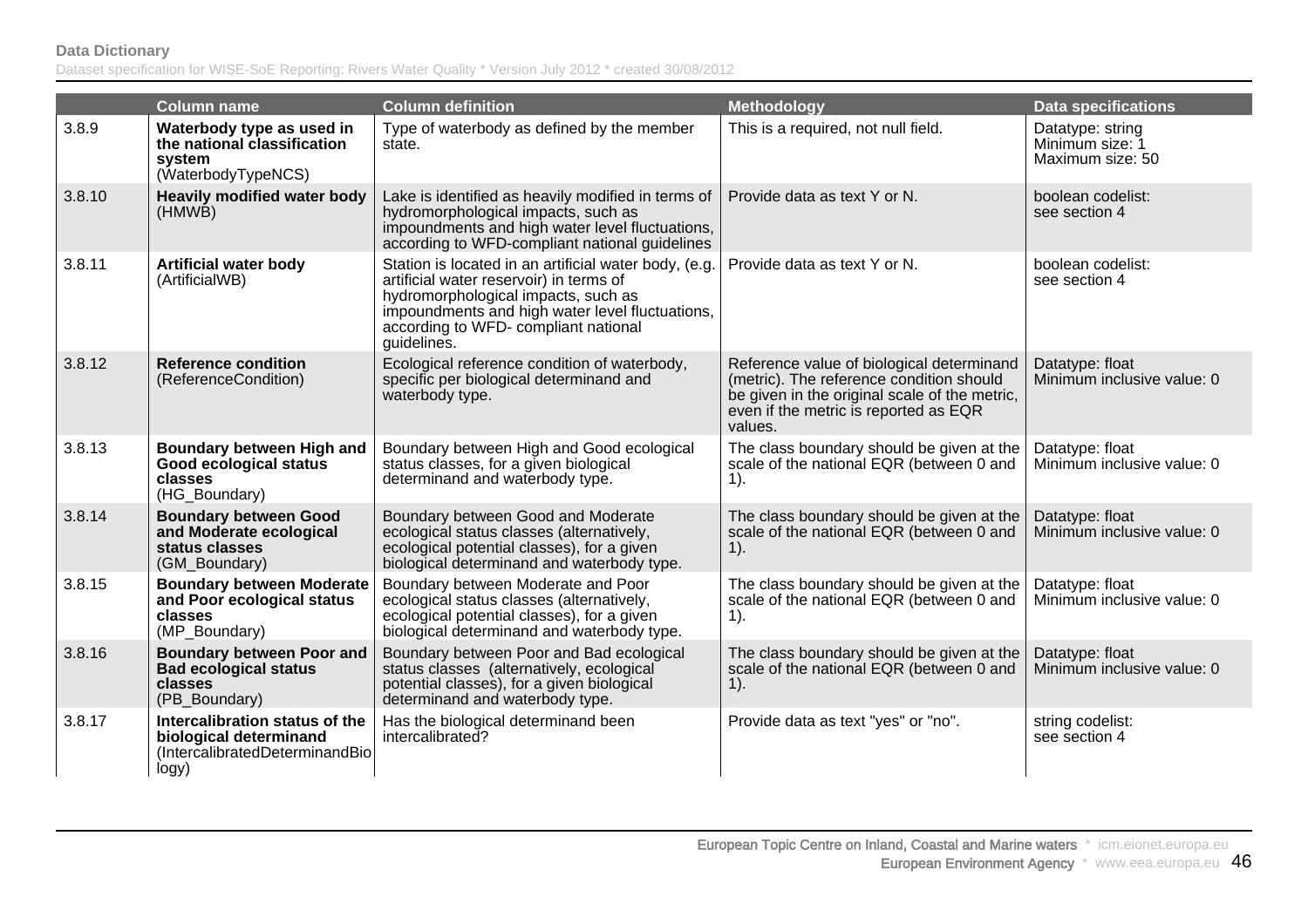|        | <b>Column name</b>                                                                                                          | <b>Column definition</b>                                                                                                              | <b>Methodology</b>                                                                                                                                                                                                                                                                                                                                                                                                                           | <b>Data specifications</b>                               |
|--------|-----------------------------------------------------------------------------------------------------------------------------|---------------------------------------------------------------------------------------------------------------------------------------|----------------------------------------------------------------------------------------------------------------------------------------------------------------------------------------------------------------------------------------------------------------------------------------------------------------------------------------------------------------------------------------------------------------------------------------------|----------------------------------------------------------|
| 3.8.18 | Intercalibration status of the<br>class boundaries of the<br>biological determinand<br>(IntercalibratedClassBoundarie<br>S) | Are the class boundaries of the biological<br>determinand correct for the given waterbody<br>type, according to the intercalibration? | Provide data as text "yes" or "no".                                                                                                                                                                                                                                                                                                                                                                                                          | string codelist:<br>see section 4                        |
| 3.8.19 | Intercalibration status of the<br>waterbody type<br>(IntercalibratedWaterbodyType                                           | Has the waterbody type been included in<br>intercalibration?                                                                          | Provide data as text "yes" or "no".                                                                                                                                                                                                                                                                                                                                                                                                          | string codelist:<br>see section 4                        |
| 3.8.20 | <b>Remarks</b><br>(Remarks)                                                                                                 | Remarks, comments or explanatory notes (free<br>text).                                                                                | Rivers, Lakes, Groundwater quality -<br>concentration data tables: Enter the text<br>"value confirmed" in the case you are sure<br>the value exceeding the Potentially high<br>value is correct. Lists of these high values<br>for selected substances are available on<br>the Forum folder:<br>http://forum.eionet.europa.eu/nrc-eionet-<br>freshwater/library/wise-soe-reporting-<br>2012/codelists-substances-water-quality-<br>reporting | Datatype: string<br>Minimum size: 0<br>Maximum size: 255 |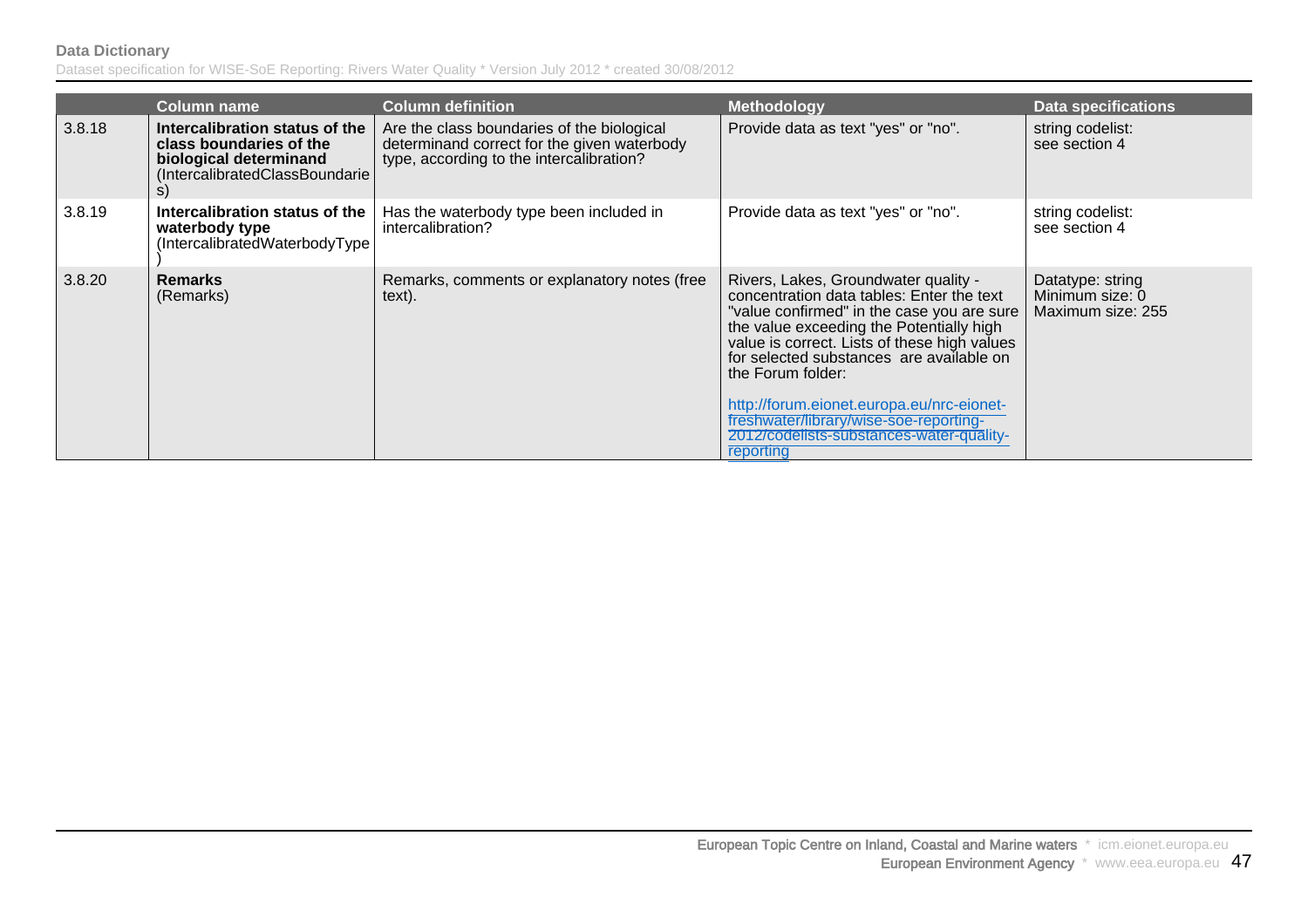# **4. Codelists**

# 4.1 Codelists for Physical Characteristics of River Monitoring Stations table

# 4.1.1 Country Code codelist

| Value                  | <b>Definition</b>                          | <b>Short Description</b> |
|------------------------|--------------------------------------------|--------------------------|
| <b>AL</b>              | Albania                                    |                          |
| AT                     | Austria                                    |                          |
| <b>BA</b>              | Bosnia and Herzegovina                     |                          |
| <b>BE</b>              | Belgium                                    |                          |
| BG                     | <b>Bulgaria</b>                            |                          |
| CH                     | Switzerland                                |                          |
| ${\sf CY}$             | Cyprus                                     |                          |
| CZ                     | <b>Czech Republic</b>                      |                          |
| DE                     | Germany                                    |                          |
| DK                     | <b>Denmark</b>                             |                          |
| EE                     | Estonia                                    |                          |
| ES                     | Spain                                      |                          |
| FI.                    | Finland                                    |                          |
| <b>FR</b>              | France                                     |                          |
| GB                     | United Kingdom                             |                          |
| GR                     | Greece                                     |                          |
| <b>HR</b>              | Croatia                                    |                          |
| HU                     | Hungary                                    |                          |
| ΙE                     | Ireland                                    |                          |
| IS                     | Iceland                                    |                          |
| $\sf IT$               | Italy                                      |                          |
| $\mathsf{L}\mathsf{I}$ | Liechtenstein                              |                          |
| LT.                    | Lithuania                                  |                          |
| LU                     | Luxembourg                                 |                          |
| LV                     | Latvia                                     |                          |
| ME                     | Montenegro                                 |                          |
| <b>MK</b>              | Macedonia, the Former Yugoslav Republic of |                          |
| MT                     | Malta                                      |                          |
| NL                     | Netherlands                                |                          |
| <b>NO</b>              | Norway                                     |                          |
| PL                     | Poland                                     |                          |
| PT                     | Portugal                                   |                          |
| <b>RO</b>              | Romania                                    |                          |
| RS                     | Serbia                                     |                          |
| <b>SE</b>              | Sweden                                     |                          |
| SI                     | Slovenia                                   |                          |
| SK                     | Slovakia                                   |                          |
| ${\sf TR}$             | Turkey                                     |                          |
| XK                     | Kosovo                                     |                          |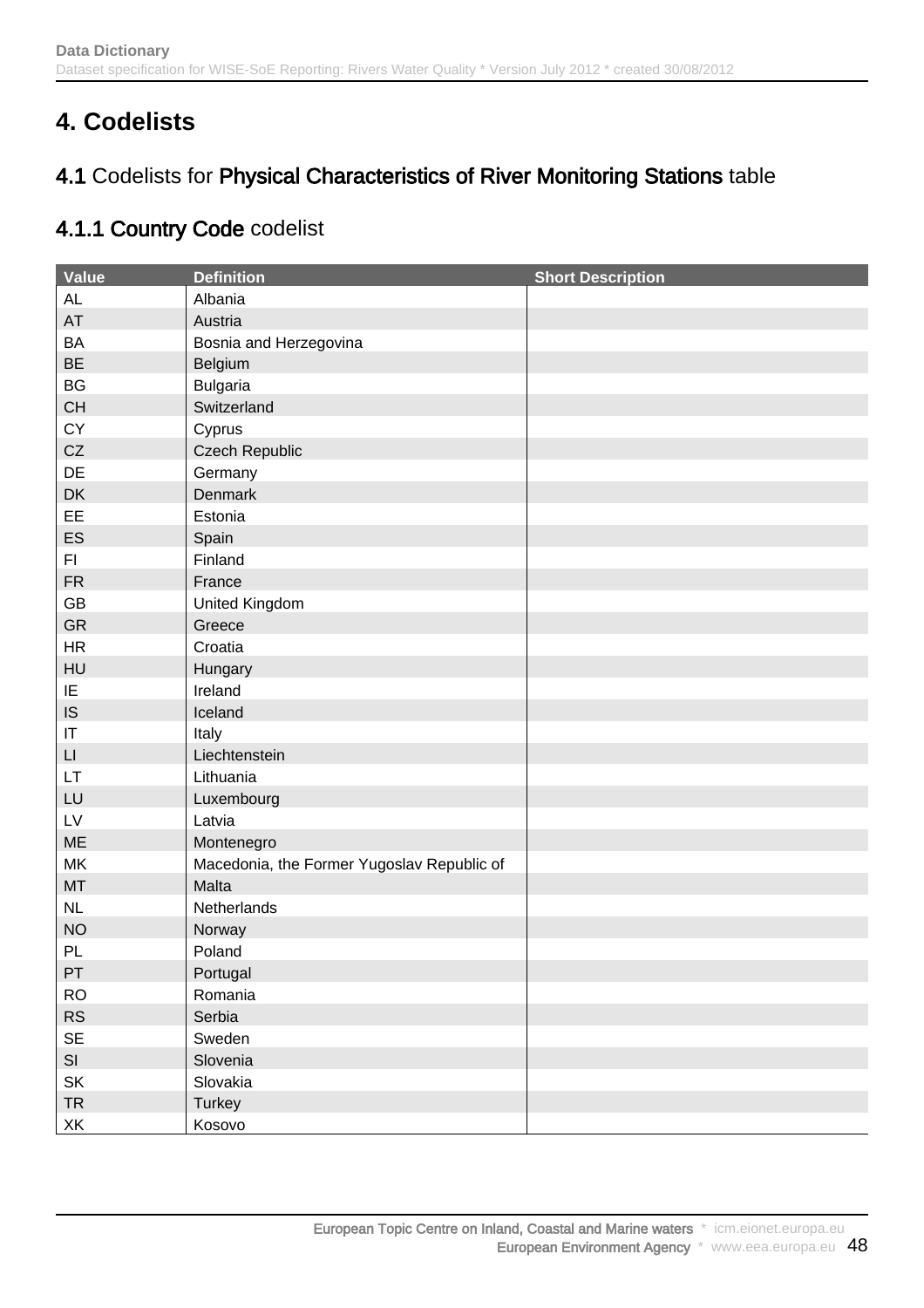# 4.1.2 WFD station codelist

| Value      | <b>Definition</b>                                            | <b>Short Description</b> |
|------------|--------------------------------------------------------------|--------------------------|
| no.        | Station was not reported as WFD Art.8<br>monitoring station. |                          |
| <b>ves</b> | Station was reported as WFD Art.8 monitoring<br>station.     |                          |

# 4.1.3 Water Category codelist

| Value     | <b>Definition</b>                                   | <b>Short Description</b> |
|-----------|-----------------------------------------------------|--------------------------|
| C         | Coastal water (TCM), as defined by the WFD.         |                          |
| <b>CN</b> | Canal (Rivers)                                      |                          |
| <b>LK</b> | Lake (Lakes)                                        |                          |
| M         | Marine water (TCM)                                  |                          |
| <b>RS</b> | Reservoir (Lakes)                                   |                          |
| <b>RV</b> | <b>River (Rivers)</b>                               |                          |
|           | Transitional water (TCM), as defined by the<br>WFD. |                          |

## 4.1.4 River Basin District Code codelist

| Value                   | <b>Definition</b>                     | <b>Short Description</b> |
|-------------------------|---------------------------------------|--------------------------|
| AD1                     | Andorra                               | <b>AD</b>                |
| AT1000                  | Danube                                | <b>AT</b>                |
| AT2000                  | Rhine                                 | AT                       |
| AT5000                  | Elbe                                  | <b>AT</b>                |
| <b>BEEscaut RW</b>      | Scheldt                               | <b>BE</b>                |
| BEEscaut_Schel<br>de BR | Scheldt                               | <b>BE</b>                |
| BEMaas_VL               | Meuse                                 | <b>BE</b>                |
| <b>BEMeuse_RW</b>       | Meuse                                 | <b>BE</b>                |
| BERhin_RW               | Rhine                                 | <b>BE</b>                |
| BESchelde_VL            | <b>Scheldt in Flanders</b>            | <b>BE</b>                |
| BESeine_RW              | Seine                                 | <b>BE</b>                |
| <b>BG1000</b>           | Danube River Basin District           | <b>BG</b>                |
| <b>BG2000</b>           | <b>Black Sea River Basin District</b> | <b>BG</b>                |
| <b>BG3000</b>           | East Aegean River Basin District      | <b>BG</b>                |
| <b>BG4000</b>           | West Aegean River Basin District      | <b>BG</b>                |
| <b>CH10</b>             | Rhine                                 | <b>CH</b>                |
| <b>CH50</b>             | Rhone                                 | <b>CH</b>                |
| <b>CH60</b>             | Po                                    | <b>CH</b>                |
| <b>CH80</b>             | Danube                                | <b>CH</b>                |
| <b>CH90</b>             | Adige                                 | <b>CH</b>                |
| CY001                   | Cyprus                                | <b>CY</b>                |
| CZ_1000                 | Danube                                | CZ                       |
| CZ_5000                 | Elbe                                  | CZ                       |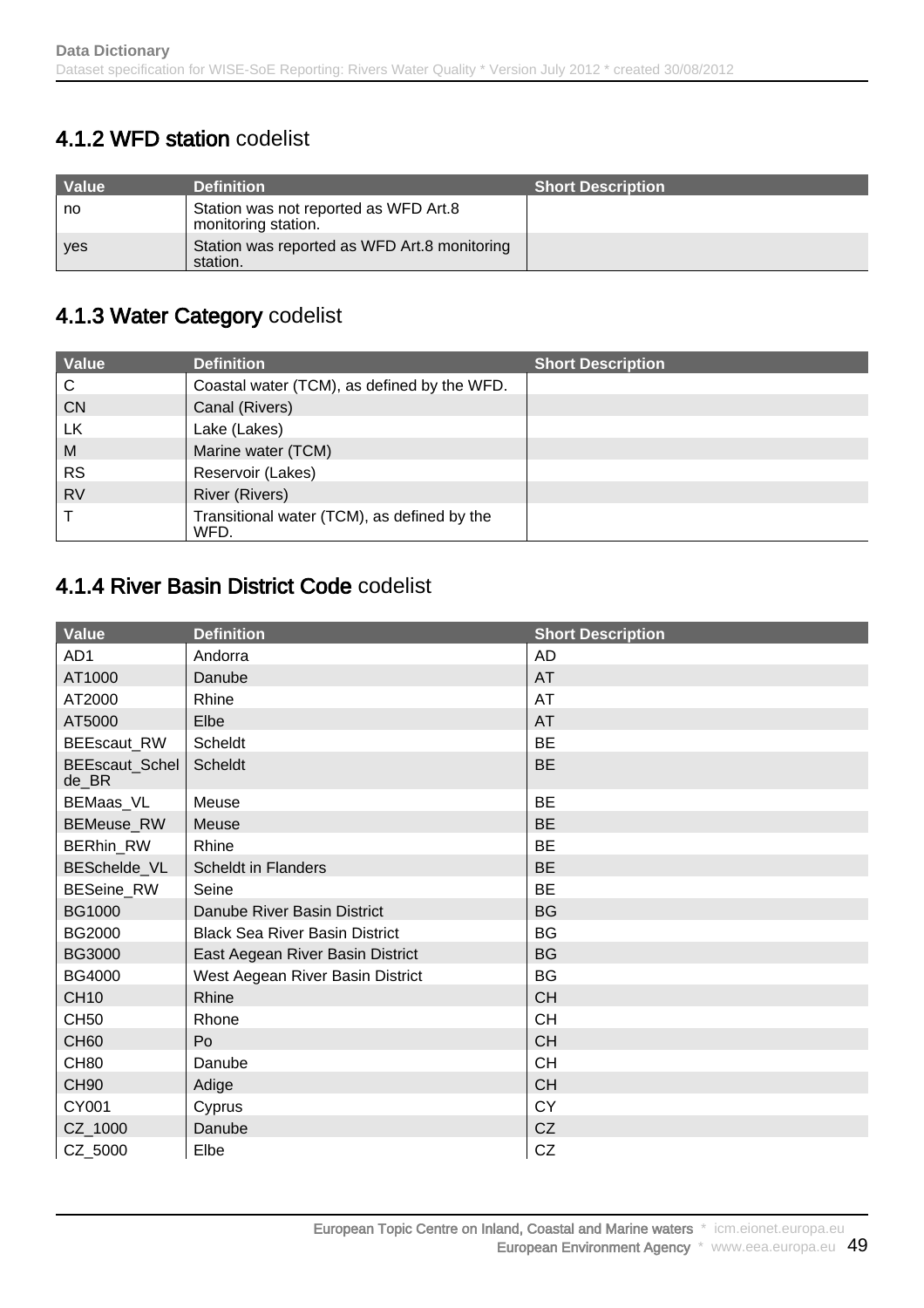| <b>Value</b>       | <b>Definition</b>                                                 | <b>Short Description</b> |
|--------------------|-------------------------------------------------------------------|--------------------------|
| CZ_6000            | Oder                                                              | CZ                       |
| DE1000             | Danube River Basin District                                       | DE                       |
| DE2000             | <b>Rhine River Basin District</b>                                 | DE                       |
| DE3000             | <b>Ems River Basin District</b>                                   | DE                       |
| DE4000             | <b>Weser River Basin District</b>                                 | <b>DE</b>                |
| DE5000             | <b>German Elbe</b>                                                | DE                       |
| DE6000             | Oder                                                              | DE                       |
| DE7000             | Maas River Basin District (German Part)                           | DE                       |
| DE9500             | Eider                                                             | DE                       |
| DE9610             | Schlei/Trave                                                      | DE                       |
| DE9650             | Warnow/Peene                                                      | <b>DE</b>                |
| DK <sub>1</sub>    | Jutland and Funen                                                 | DK                       |
| DK <sub>2</sub>    | Zealand                                                           | <b>DK</b>                |
| DK3                | Bornholm                                                          | DK                       |
| DK4                | Vidaa-Krusaa                                                      | <b>DK</b>                |
| EE1                | West-Estonian River Basin District                                | EE                       |
| EE <sub>2</sub>    | East-Estonian River Basin District                                | EE                       |
| EE3                | Koiva River Basin District                                        | EE                       |
| <b>ES010</b>       | Minho                                                             | <b>ES</b>                |
| ES014              | <b>Galician Coast</b>                                             | ES                       |
| <b>ES015</b>       | <b>Basque County Internal Basins</b>                              | ES                       |
| ES016              | Cantabrian                                                        | ES                       |
| <b>ES020</b>       | Duero                                                             | ES                       |
| ES030              | Tagus                                                             | ES                       |
| <b>ES040</b>       | Guadiana River Basin District                                     | <b>ES</b>                |
| <b>ES050</b>       | Guadalquivir                                                      | ES                       |
| <b>ES060</b>       | Andalusia Mediterranean Basins                                    | ES                       |
| ES063              | <b>Guadalete and Barbate</b>                                      | ES                       |
| <b>ES064</b>       | Tinto, Odiel and Piedras                                          | ES                       |
| <b>ES070</b>       | Segura                                                            | ES                       |
| <b>ES080</b>       | Jucar                                                             | ES                       |
| ES091              | Ebro                                                              | ES                       |
| <b>ES100</b>       | <b>Catalan River Basin District</b>                               | <b>ES</b>                |
| ES110              | <b>Balearic Islands</b>                                           | <b>ES</b>                |
| <b>ES120</b>       | Gran Canaria                                                      | <b>ES</b>                |
| ES122              | Fuerteventura                                                     | <b>ES</b>                |
| <b>ES123</b>       | Lanzarote                                                         | <b>ES</b>                |
| ES124              | Tenerife                                                          | ES                       |
| <b>ES125</b>       | La Palma                                                          | <b>ES</b>                |
| <b>ES126</b>       | La Gomera                                                         | <b>ES</b>                |
| <b>ES127</b>       | El Hierro                                                         | ES                       |
| ES150              | Ceuta                                                             | ES                       |
| <b>ES160</b>       | Melilla                                                           | <b>ES</b>                |
| FIVHA1             | <b>Vuoksi River Basin District</b>                                | F1                       |
| FIVHA <sub>2</sub> | Kymijoki-Gulf of Finland River Basin District                     | F1                       |
| FIVHA3             | Kokemäenjoki-Archipelago Sea-Bothnian Sea<br>River Basin District | F <sub>1</sub>           |
| FIVHA4             | Oulujoki-lijoki River Basin District                              | F1                       |
| FIVHA5             | Kemijoki River Basin District                                     | F <sub>1</sub>           |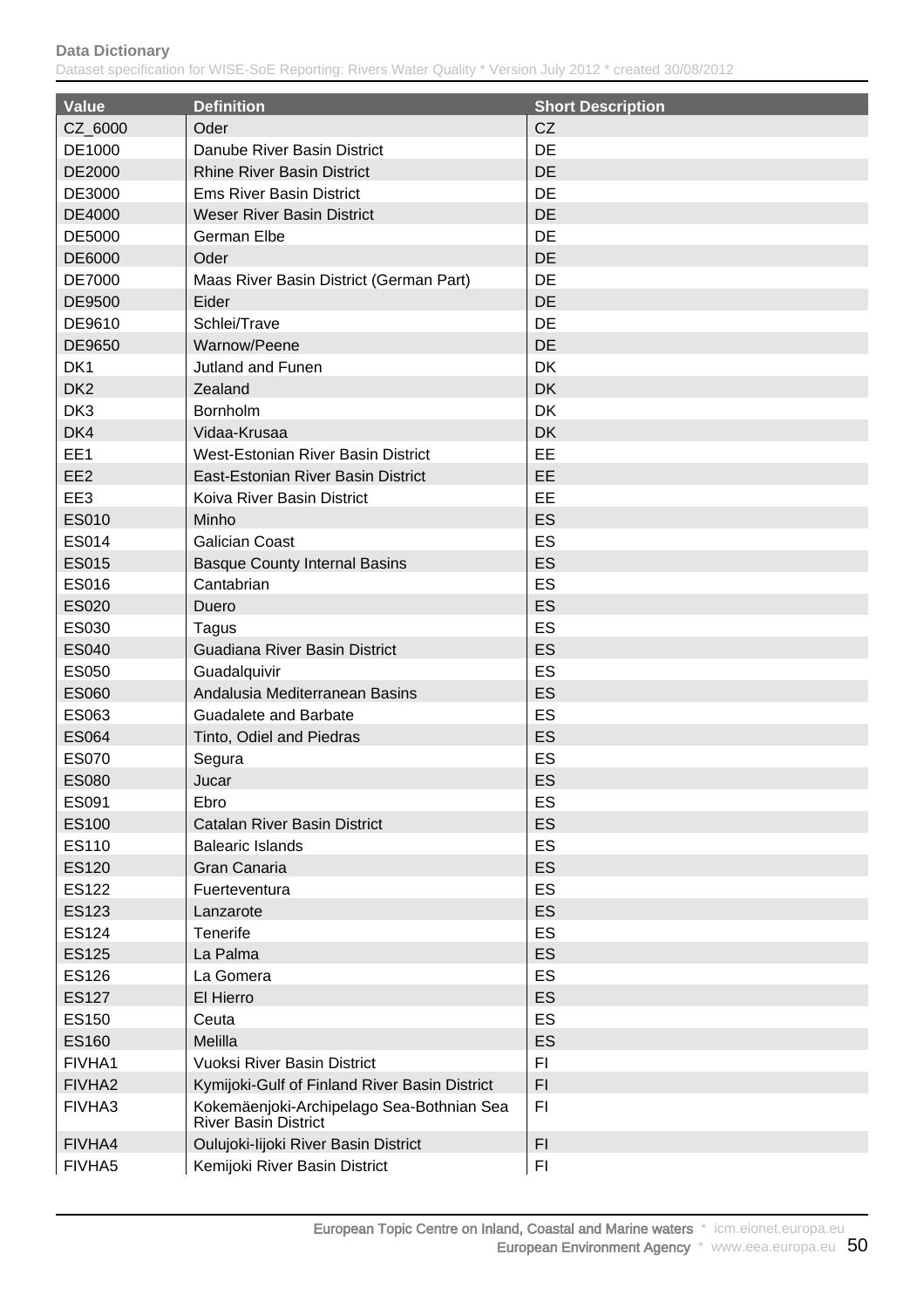| Value              | <b>Definition</b>                                                                                      | <b>Short Description</b>                                    |
|--------------------|--------------------------------------------------------------------------------------------------------|-------------------------------------------------------------|
| FIVHA <sub>6</sub> | Tornionjoki IRBD                                                                                       | F1                                                          |
| FIVHA7             | Teno, Näätämöjoki and Paatsjoki IRBD                                                                   | FI.                                                         |
| <b>FIWDA</b>       | Åland River Basin District                                                                             | FI                                                          |
| <b>FRA</b>         | L'Escaut, la Somme et les cours d'eau côtiers<br>de la Manche et de la mer du Nord                     | <b>FR</b>                                                   |
| FRB1               | Meuse                                                                                                  | <b>FR</b>                                                   |
| FRB <sub>2</sub>   | La Sambre                                                                                              | <b>FR</b>                                                   |
| <b>FRC</b>         | <b>Rhine</b>                                                                                           | <b>FR</b>                                                   |
| <b>FRD</b>         | Le Rhône et les cours d'eau côtiers<br>méditerranéens                                                  | <b>FR</b>                                                   |
| <b>FRE</b>         | Les cours d'eau de la Corse                                                                            | <b>FR</b>                                                   |
| <b>FRF</b>         | L'Adour, la Garonne, la Dordogne, la Charente<br>et les cours d'eau côtiers charentais et<br>aquitains | <b>FR</b>                                                   |
| <b>FRG</b>         | La Loire, les cours d'eau côtiers vendéens et<br>bretons                                               | <b>FR</b>                                                   |
| <b>FRH</b>         | La Seine et les cours d'eau côtiers normands                                                           | <b>FR</b>                                                   |
| <b>FRI</b>         | Les cours d'eau de la Guadeloupe                                                                       | <b>FR</b>                                                   |
| <b>FRJ</b>         | Les cours d'eau de la Martinique                                                                       | <b>FR</b>                                                   |
| <b>FRK</b>         | Les fleuves et cours d'eau côtiers de la Guyane                                                        | <b>FR</b>                                                   |
| <b>FRL</b>         | Les cours d'eau de la Réunion                                                                          | <b>FR</b>                                                   |
| <b>GBNIIENB</b>    | Neagh Bann                                                                                             | IE; !!! RBDcode starts with abbreviation GB                 |
| <b>GBNIIENW</b>    | North Western                                                                                          | IE; !!! RBDcode starts with abbreviation GB                 |
| <b>GR01</b>        | Western Peloponnese                                                                                    | <b>GR</b>                                                   |
| <b>GR02</b>        | Northern Peloponnese                                                                                   | <b>GR</b>                                                   |
| <b>GR03</b>        | Eastern Peloponnese                                                                                    | <b>GR</b>                                                   |
| GR <sub>04</sub>   | Western Sterea Ellada                                                                                  | <b>GR</b>                                                   |
| <b>GR05</b>        | Epirus                                                                                                 | <b>GR</b>                                                   |
| GR <sub>06</sub>   | Attica                                                                                                 | <b>GR</b>                                                   |
| GR07               | Eastern Sterea Ellada                                                                                  | <b>GR</b>                                                   |
| <b>GR08</b>        | Thessalia                                                                                              | <b>GR</b>                                                   |
| GR <sub>09</sub>   | Western Macedonia                                                                                      | <b>GR</b>                                                   |
| <b>GR10</b>        | Central Macedonia                                                                                      | <b>GR</b>                                                   |
| <b>GR11</b>        | Eastern Macedonia                                                                                      | <b>GR</b>                                                   |
| <b>GR12</b>        | <b>Thrace</b>                                                                                          | <b>GR</b>                                                   |
| <b>GR13</b>        | Crete                                                                                                  | <b>GR</b>                                                   |
| GR <sub>14</sub>   | Aegean Islands                                                                                         | <b>GR</b>                                                   |
| <b>HU1000</b>      | Hungarian part of the Danube River Basin<br><b>District</b>                                            | HU                                                          |
| <b>IEEA</b>        | Eastern                                                                                                | IE                                                          |
| <b>IEGBNISH</b>    | Shannon                                                                                                | IE                                                          |
| <b>IESE</b>        | South Eastern                                                                                          | IE                                                          |
| <b>IESW</b>        | South Western                                                                                          | IE                                                          |
| <b>IEWE</b>        | Western                                                                                                | IE                                                          |
| IS <sub>1</sub>    | Iceland                                                                                                | IS; RBD not included in the RBD GIS reference<br>layer v1.4 |
| <b>ITA</b>         | Eastern Alps                                                                                           | $\mathsf{I}\mathsf{T}$                                      |
| <b>ITB</b>         | Po Basin                                                                                               | IT                                                          |
| <b>ITC</b>         | Northern Appenines                                                                                     | $\mathsf{I}\mathsf{T}$                                      |
| <b>ITD</b>         | Serchio                                                                                                | $\mathsf{I}\mathsf{T}$                                      |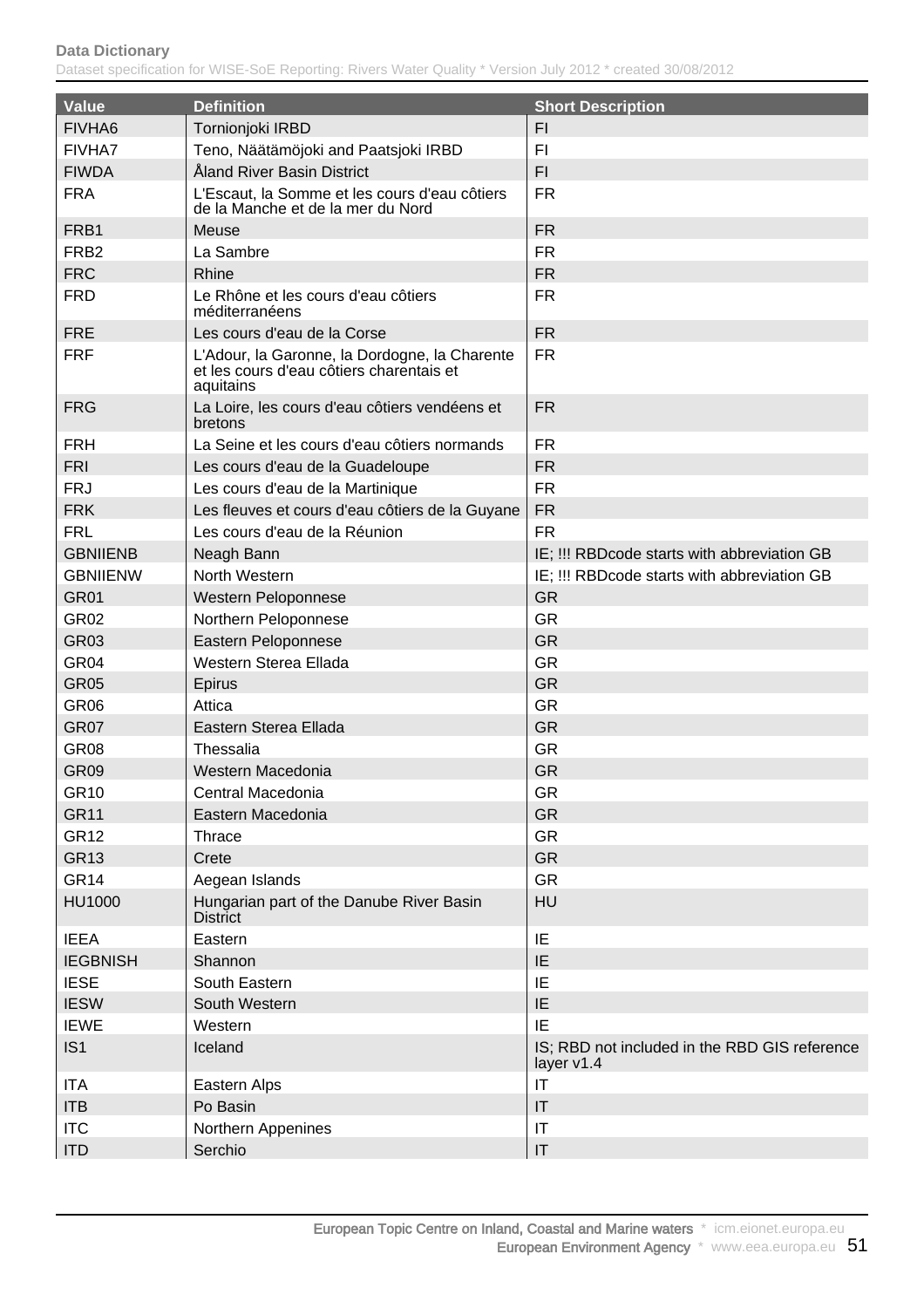| Value            | <b>Definition</b>                    | <b>Short Description</b>       |
|------------------|--------------------------------------|--------------------------------|
| <b>ITE</b>       | <b>Middle Appenines</b>              | $\mathsf{I}\mathsf{T}$         |
| <b>ITF</b>       | Southern Appenines                   | $\mathsf{I}\mathsf{T}$         |
| <b>ITG</b>       | Sardinia                             | $\mathsf{I}\mathsf{T}$         |
| <b>ITH</b>       | <b>Sicily</b>                        | $\mathsf{I}\mathsf{T}$         |
| LI1              | Liechtenstein                        | $\mathsf{L}\mathsf{I}$         |
| LT1100           | Nemunas River Basin District         | LT                             |
| LT2300           | Venta River Basin District           | LT                             |
| LT3400           | Lielupe River Basin District         | LT                             |
| LT4500           | Dauguva River Basin District         | LT                             |
| LU RB_000        | Mosel                                | LU; !!! RBDcode contains space |
| LU RB_001        | <b>Chiers</b>                        | LU; !!! RBDcode contains space |
| <b>LVDUBA</b>    | Daugava river basin district         | LV                             |
| <b>LVGUBA</b>    | Gauja river basin district           | LV                             |
| <b>LVLUBA</b>    | Lielupe river basin district         | LV                             |
| <b>LVVUBA</b>    | Venta river basin district           | LV                             |
| MC <sub>1</sub>  | Monaco                               | <b>MC</b>                      |
| <b>MTMALTA</b>   | Malta                                | MT                             |
| <b>NLEM</b>      | Ems                                  | <b>NL</b>                      |
| <b>NLMS</b>      | Meuse                                | <b>NL</b>                      |
| <b>NLRN</b>      | Rhine                                | <b>NL</b>                      |
| <b>NLSC</b>      | Scheldt                              | <b>NL</b>                      |
| NO1101           | Moere og Romsdal                     | <b>NO</b>                      |
| NO1102           | Troendelag                           | <b>NO</b>                      |
| NO1103           | Nordland                             | <b>NO</b>                      |
| NO1104           | Troms                                | <b>NO</b>                      |
| NO1105           | Finnmark                             | <b>NO</b>                      |
| NO5101           | Glomma                               | <b>NO</b>                      |
| NO5102           |                                      | <b>NO</b>                      |
| NO5103           | West Bay                             | <b>NO</b>                      |
| NO5104           | Agder<br>Rogaland                    | <b>NO</b>                      |
|                  |                                      | NO                             |
| NO5105<br>NO5106 | Hordaland                            | <b>NO</b>                      |
| NOFIVHA5         | Sogn and Fjordane                    | <b>NO</b>                      |
|                  | Kemijoki                             |                                |
| NOFIVHA6         | Tornionjoki (Finnish part)           | <b>NO</b>                      |
| NOSE1            | <b>Bothnian Bay</b>                  | <b>NO</b>                      |
| NOSE1TO          | <b>Torne River</b>                   | <b>NO</b>                      |
| NOSE2            | <b>Bothnian Sea</b>                  | <b>NO</b>                      |
| NOSE5            | <b>Skagerrak and Kattegat</b>        | <b>NO</b>                      |
| PL1000           | Danube River Basin District          | PL                             |
| PL2000           | Vistula River Basin District         | PL                             |
| PL3000           | Swieza River Basin District          | PL                             |
| PL4000           | <b>Jarft River Basin District</b>    | PL                             |
| PL5000           | Elbe River Basin District            | PL                             |
| PL6000           | <b>Oder River Basin District</b>     | PL                             |
| PL6700           | <b>Ucker River Basin District</b>    | PL                             |
| PL7000           | Pregolya River Basin District        | PL                             |
| PL8000           | Nemunas River Basin District         | PL                             |
| PL9000           | <b>Dniester River Basin District</b> | PL                             |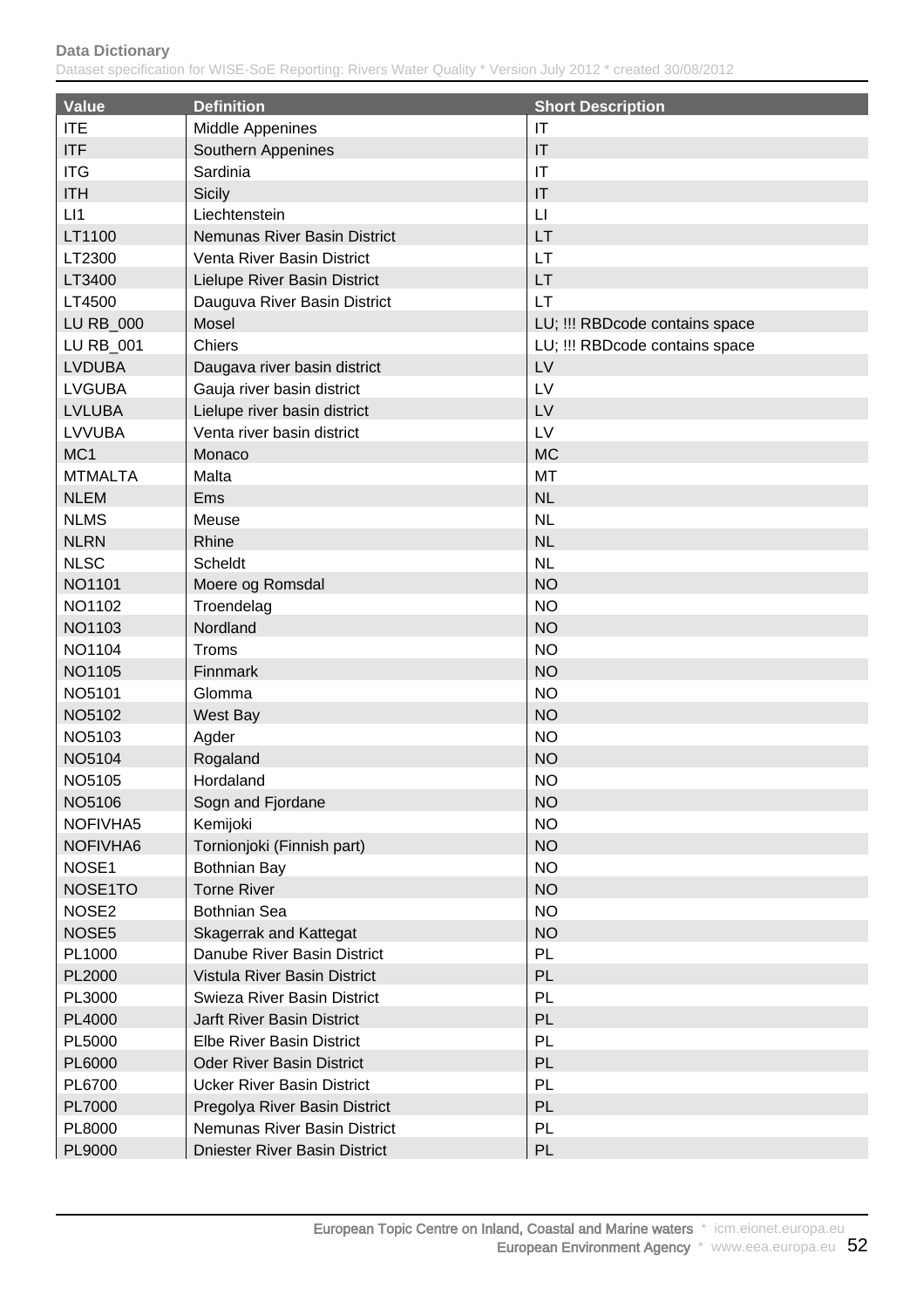| <b>Value</b>      | <b>Definition</b>                                                            | <b>Short Description</b>                                    |
|-------------------|------------------------------------------------------------------------------|-------------------------------------------------------------|
| PTRH1             | Minho and Lima                                                               | PT                                                          |
| PTRH10            | Madeira                                                                      | PT                                                          |
| PTRH <sub>2</sub> | Cavado, Ave and Leca                                                         | <b>PT</b>                                                   |
| PTRH <sub>3</sub> | Douro                                                                        | PT                                                          |
| PTRH4             | Vouga, Mondego and Lis                                                       | PT                                                          |
| PTRH <sub>5</sub> | <b>Tagus and Western Basins</b>                                              | PT                                                          |
| PTRH <sub>6</sub> | Sado and Mira                                                                | PT                                                          |
| PTRH7             | Guadiana                                                                     | PT                                                          |
| PTRH <sub>8</sub> | <b>Algarve Basins</b>                                                        | PT                                                          |
| PTRH9             | <b>Azores</b>                                                                | PT                                                          |
| RO1000            | Danube River Basin District                                                  | <b>RO</b>                                                   |
| SE <sub>1</sub>   | 1. Bothnian Bay (Sweden)                                                     | <b>SE</b>                                                   |
| SE1TO             | 1. Bothnian Bay (International district Torne<br>river - Sweden)             | <b>SE</b>                                                   |
| SE <sub>2</sub>   | 2. Bothnian Sea (Sweden)                                                     | <b>SE</b>                                                   |
| SE <sub>3</sub>   | 3. North Baltic Sea (Sweden)                                                 | <b>SE</b>                                                   |
| SE4               | 4. South Baltic Sea (Sweden)                                                 | <b>SE</b>                                                   |
| SE <sub>5</sub>   | 5. Skagerrak and Kattegat (Sweden)                                           | <b>SE</b>                                                   |
| <b>SENO1102</b>   | 2. Bothnian Sea (International drainage basin<br>Trondelagsfylkene - Sweden) | <b>SE</b>                                                   |
| <b>SENO1103</b>   | 1. Bothnian Bay (International drainage basin<br>Nordland - Sweden)          | <b>SE</b>                                                   |
| <b>SENO1104</b>   | 1. Bothnian Bay (International drainage basin<br>Troms - Sweden)             | <b>SE</b>                                                   |
| <b>SENO5101</b>   | 5. Skagerrak and Kattegat (International<br>drainage basin Glomma - Sweden)  | <b>SE</b>                                                   |
| SI_RBD_1          | Danube                                                                       | SI                                                          |
| SI_RBD_2          | <b>North Adriatic</b>                                                        | SI                                                          |
| SK30000           | Vistula                                                                      | <b>SK</b>                                                   |
| SK40000           | Danube                                                                       | <b>SK</b>                                                   |
| <b>TR01</b>       | Meric Basin                                                                  | TR; RBD not included in the RBD GIS<br>reference layer v1.4 |
| <b>TR02</b>       | Marmara Basin                                                                | TR; RBD not included in the RBD GIS<br>reference layer v1.4 |
| <b>TR03</b>       | Susurluk Basin                                                               | TR; RBD not included in the RBD GIS<br>reference layer v1.4 |
| <b>TR04</b>       | Kuzey Ege Basin                                                              | TR; RBD not included in the RBD GIS<br>reference layer v1.4 |
| <b>TR05</b>       | Gediz Basin                                                                  | TR; RBD not included in the RBD GIS<br>reference layer v1.4 |
| TR06              | K. Menderes Basin                                                            | TR; RBD not included in the RBD GIS<br>reference layer v1.4 |
| <b>TR07</b>       | <b>B. Menderes Basin</b>                                                     | TR; RBD not included in the RBD GIS<br>reference layer v1.4 |
| TR <sub>08</sub>  | <b>Bat Akdeniz Basin</b>                                                     | TR; RBD not included in the RBD GIS<br>reference layer v1.4 |
| <b>TR09</b>       | Antalya Basin                                                                | TR; RBD not included in the RBD GIS<br>reference layer v1.4 |
| <b>TR10</b>       | <b>Burdur Lakes Basin</b>                                                    | TR; RBD not included in the RBD GIS<br>reference layer v1.4 |
| <b>TR11</b>       | Akarcay Basin                                                                | TR; RBD not included in the RBD GIS<br>reference layer v1.4 |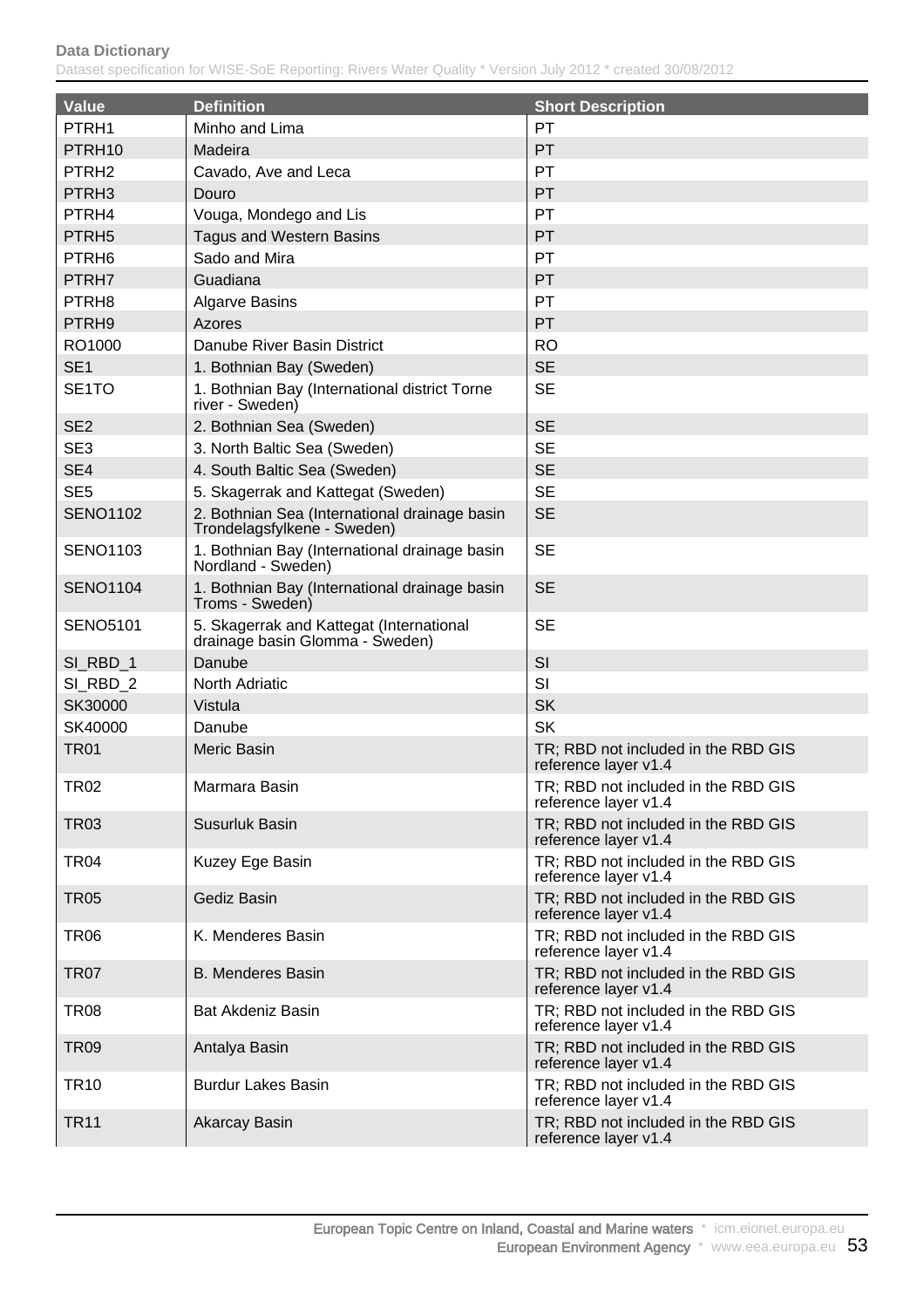#### **Data Dictionary** Dataset specification for WISE-SoE Reporting: Rivers Water Quality \* Version July 2012 \* created 30/08/2012

| <b>Value</b>      | <b>Definition</b>    | <b>Short Description</b>                                    |
|-------------------|----------------------|-------------------------------------------------------------|
| <b>TR12</b>       | Sakarya Basin        | TR; RBD not included in the RBD GIS<br>reference layer v1.4 |
| <b>TR13</b>       | Bati Karadeniz Basin | TR; RBD not included in the RBD GIS<br>reference layer v1.4 |
| <b>TR14</b>       | Yesilirmak Basin     | TR; RBD not included in the RBD GIS<br>reference layer v1.4 |
| <b>TR15</b>       | Kizilirmak Basin     | TR; RBD not included in the RBD GIS<br>reference layer v1.4 |
| <b>TR16</b>       | Konya Closed Basin   | TR; RBD not included in the RBD GIS<br>reference layer v1.4 |
| TR <sub>17</sub>  | Dogu Akdeniz Basin   | TR; RBD not included in the RBD GIS<br>reference layer v1.4 |
| <b>TR18</b>       | Seyhan Basin         | TR; RBD not included in the RBD GIS<br>reference layer v1.4 |
| <b>TR19</b>       | Asi Basin            | TR; RBD not included in the RBD GIS<br>reference layer v1.4 |
| <b>TR20</b>       | Ceyhan Basin         | TR; RBD not included in the RBD GIS<br>reference layer v1.4 |
| <b>TR21</b>       | Firat ve Dicle Basin | TR; RBD not included in the RBD GIS<br>reference layer v1.4 |
| <b>TR22</b>       | Dogu Karadeniz Basin | TR; RBD not included in the RBD GIS<br>reference layer v1.4 |
| <b>TR23</b>       | Coruh Basin          | TR; RBD not included in the RBD GIS<br>reference layer v1.4 |
| <b>TR24</b>       | Aras Basin           | TR; RBD not included in the RBD GIS<br>reference layer v1.4 |
| <b>TR25</b>       | Van Lake Basin       | TR; RBD not included in the RBD GIS<br>reference layer v1.4 |
| <b>UK01</b>       | Scotland             | <b>GB</b>                                                   |
| <b>UK02</b>       | <b>Solway Tweed</b>  | <b>GB</b>                                                   |
| <b>UK03</b>       | Northumbria          | <b>GB</b>                                                   |
| <b>UK04</b>       | Humber               | <b>GB</b>                                                   |
| <b>UK05</b>       | Anglian              | <b>GB</b>                                                   |
| <b>UK06</b>       | <b>Thames</b>        | <b>GB</b>                                                   |
| <b>UK07</b>       | South East           | <b>GB</b>                                                   |
| <b>UK08</b>       | South West           | <b>GB</b>                                                   |
| <b>UK09</b>       | Severn               | <b>GB</b>                                                   |
| <b>UK10</b>       | <b>Western Wales</b> | <b>GB</b>                                                   |
| <b>UK11</b>       | Dee                  | <b>GB</b>                                                   |
| <b>UK12</b>       | North West           | <b>GB</b>                                                   |
| <b>UKGBNIIENB</b> | Neagh Bann           | <b>GB</b>                                                   |
| <b>UKGBNIIENW</b> | North Western        | <b>GB</b>                                                   |
| <b>UKGBNINE</b>   | North Eastern        | <b>GB</b>                                                   |
| UKGI17            | Gibraltar            | GB                                                          |

# 4.1.5 Marine Convention Area codelist

| <b>Value</b> | <b>Definition</b>                                                       | <b>Short Description</b> |
|--------------|-------------------------------------------------------------------------|--------------------------|
| <b>BSC</b>   | The Commission for the Protection of the Black<br>Sea against Pollution |                          |
| HELCOM       | <b>Baltic Marine Environment Protection</b><br>Commission               |                          |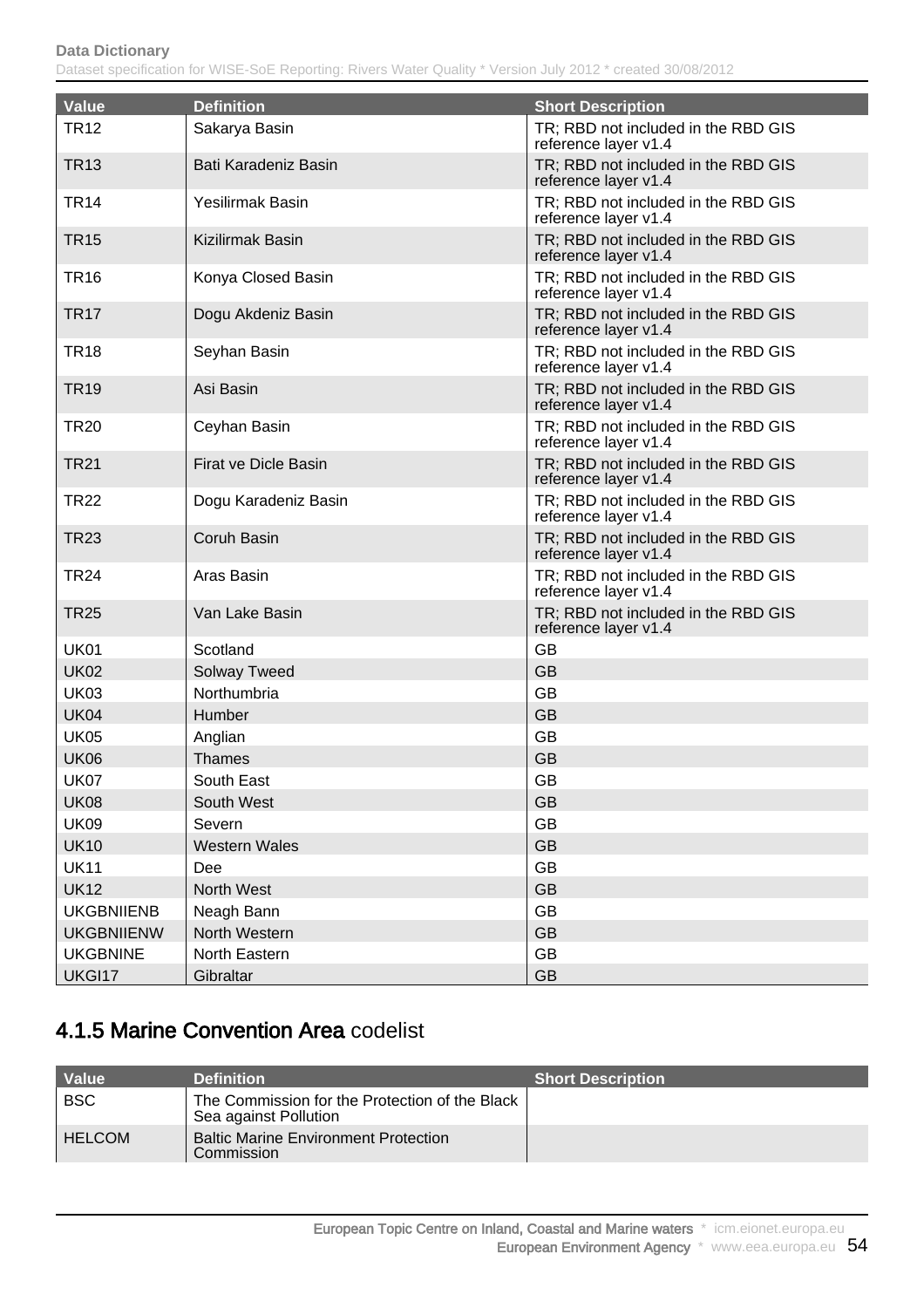| Value        | <b>Definition</b>                                                                      | <b>Short Description</b> |
|--------------|----------------------------------------------------------------------------------------|--------------------------|
| <b>OSPAR</b> | OSPAR Commission for the Protection of the<br>Marine Environment of the North Atlantic |                          |
| UNEP/MAP     | United Nations Environment Programme /<br>Mediterranean Action Plan                    |                          |

## 4.1.6 Representative Station codelist

| Value | <b>Definition</b>        | <b>Short Description</b> |
|-------|--------------------------|--------------------------|
| false | Value auto-created by DD | Auto-created by DD       |
| true  | Value auto-created by DD | Auto-created by DD       |

## 4.1.7 Reference Station codelist

| Value | <b>Definition</b>        | <b>Short Description</b> |
|-------|--------------------------|--------------------------|
| false | Value auto-created by DD | Auto-created by DD       |
| true  | Value auto-created by DD | Auto-created by DD       |

# 4.1.8 Impact Station codelist

| <b>Value</b> | <b>Definition</b>        | <b>Short Description</b> |
|--------------|--------------------------|--------------------------|
| false        | Value auto-created by DD | Auto-created by DD       |
| true         | Value auto-created by DD | Auto-created by DD       |

# 4.1.9 Largest Station codelist

| Value | <b>Definition</b>        | <b>Short Description</b> |
|-------|--------------------------|--------------------------|
| false | Value auto-created by DD | Auto-created by DD       |
| true  | Value auto-created by DD | Auto-created by DD       |

# 4.1.10 FluxStation codelist

| <b>Value</b> | <b>Definition</b>        | <b>Short Description</b> |
|--------------|--------------------------|--------------------------|
| false        | Value auto-created by DD | Auto-created by DD       |
| true         | Value auto-created by DD | Auto-created by DD       |

# 4.1.11 Geology codelist

| Value      | <b>Definition</b>                                                                      | <b>Short Description</b>                                                  |
|------------|----------------------------------------------------------------------------------------|---------------------------------------------------------------------------|
| calcareous | Predominant catchment geology is calcareous<br>(as identified by geological maps)      | Calcareous bedrock or deposits (e.g. marine<br>deposits in lowland areas) |
| organic    | Predominant catchment geology is organic or<br>peat (as identified by geological maps) | This geology is often found in areas with bogs<br>and wetlands            |
| siliceous  | Predominant catchment geology is siliceous (as  <br>identified by geological maps)     | Examples of siliceous bedrock is granites and<br>gneisses                 |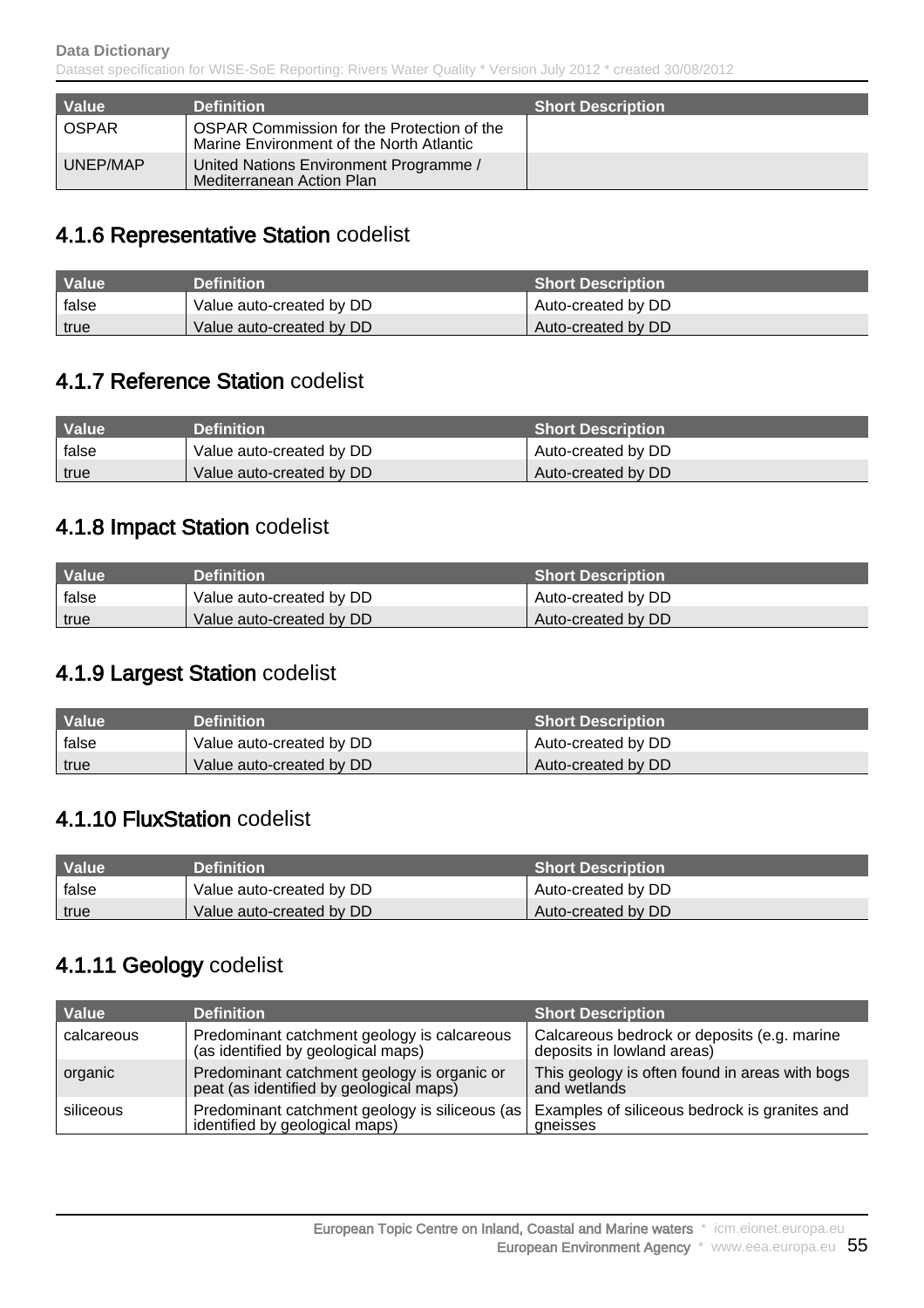# 4.1.12 Water colour average level codelist

| <b>Value</b> | <b>Definition</b> | <b>Short Description</b> |
|--------------|-------------------|--------------------------|
| high         | $>90$ mg/l Pt     | polyhumic                |
| low          | $<$ 30 mg/l Pt    | oligohumic               |
| moderate     | 30-90 mg/l Pt     | mesohumic                |

### 4.1.13 Alkalinity average level codelist

| <b>Value</b> | <b>Definition</b> | <b>Short Description</b> |
|--------------|-------------------|--------------------------|
| high         | $>1$ meg/l        |                          |
| low          | $<$ 0.2 meg/l     |                          |
| moderate     | 0.2-1 mea/l       |                          |

## 4.1.14 Heavily modified water body codelist

| <b>Value</b> | <b>Definition</b>        | <b>Short Description</b> |
|--------------|--------------------------|--------------------------|
| false        | Value auto-created by DD | Auto-created by DD       |
| true         | Value auto-created by DD | Auto-created by DD       |

### 4.1.15 Artificial water body codelist

| Value | <b>Definition</b>        | <b>Short Description</b> |
|-------|--------------------------|--------------------------|
| false | Value auto-created by DD | Auto-created by DD       |
| true  | Value auto-created by DD | Auto-created by DD       |

## 4.2 Codelists for Proxy Pressures of Rivers table

## 4.2.1 Country Code codelist

| Value          | <b>Definition</b>      | <b>Short Description</b> |
|----------------|------------------------|--------------------------|
| AL             | Albania                |                          |
| AT             | Austria                |                          |
| <b>BA</b>      | Bosnia and Herzegovina |                          |
| <b>BE</b>      | Belgium                |                          |
| <b>BG</b>      | <b>Bulgaria</b>        |                          |
| <b>CH</b>      | Switzerland            |                          |
| <b>CY</b>      | Cyprus                 |                          |
| CZ             | <b>Czech Republic</b>  |                          |
| DE             | Germany                |                          |
| <b>DK</b>      | Denmark                |                          |
| EE             | Estonia                |                          |
| ES             | Spain                  |                          |
| F <sub>1</sub> | Finland                |                          |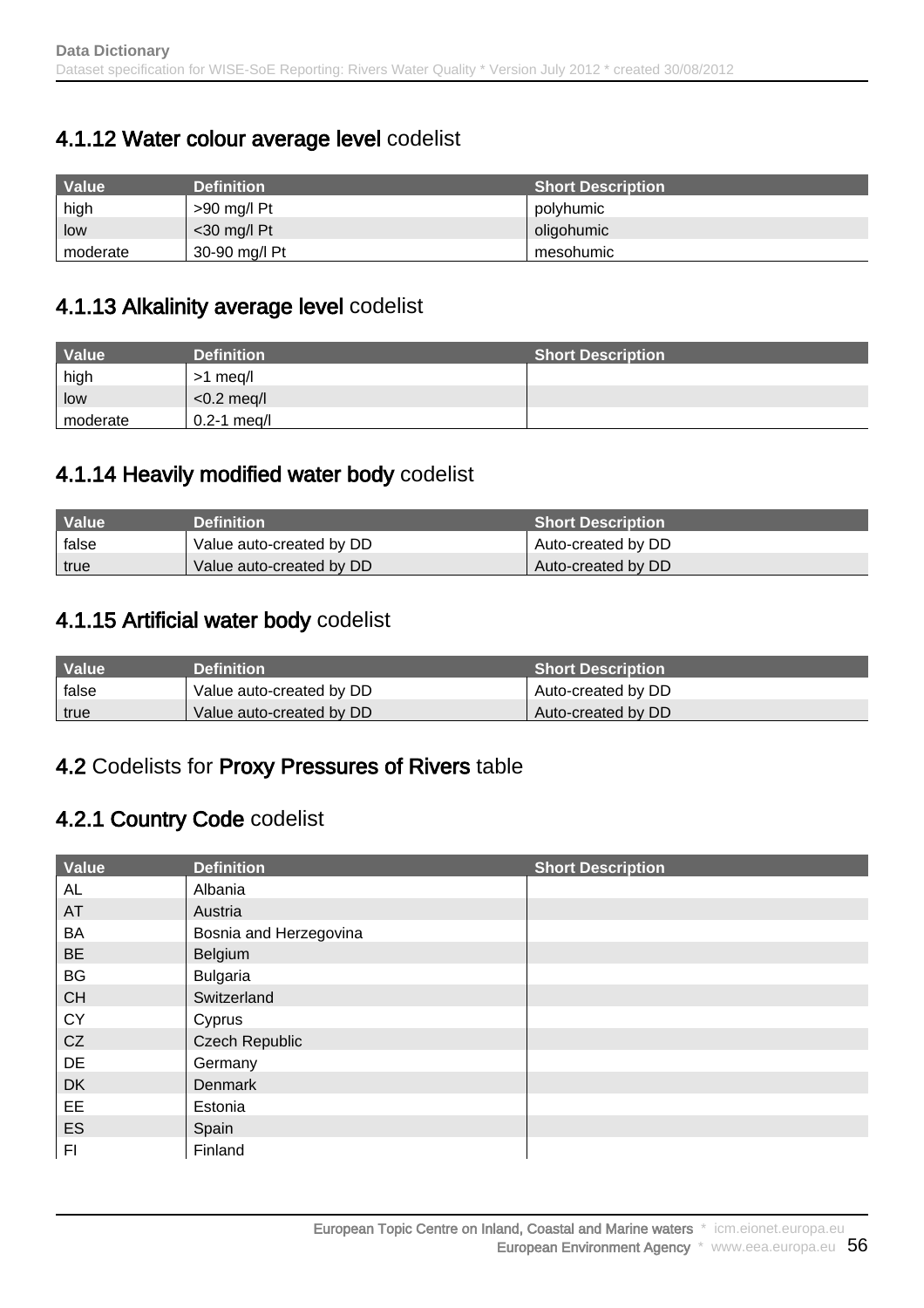Dataset specification for WISE-SoE Reporting: Rivers Water Quality \* Version July 2012 \* created 30/08/2012

| Value                  | <b>Definition</b>                          | <b>Short Description</b> |
|------------------------|--------------------------------------------|--------------------------|
| <b>FR</b>              | France                                     |                          |
| GB                     | <b>United Kingdom</b>                      |                          |
| GR                     | Greece                                     |                          |
| HR                     | Croatia                                    |                          |
| HU                     | Hungary                                    |                          |
| IE                     | Ireland                                    |                          |
| <b>IS</b>              | Iceland                                    |                          |
| $\mathsf{I}\mathsf{T}$ | Italy                                      |                          |
| $\mathsf{L}\mathsf{I}$ | Liechtenstein                              |                          |
| <b>LT</b>              | Lithuania                                  |                          |
| LU                     | Luxembourg                                 |                          |
| $\mathsf{L}\mathsf{V}$ | Latvia                                     |                          |
| ME                     | Montenegro                                 |                          |
| MK                     | Macedonia, the Former Yugoslav Republic of |                          |
| <b>MT</b>              | Malta                                      |                          |
| NL                     | Netherlands                                |                          |
| <b>NO</b>              | Norway                                     |                          |
| PL                     | Poland                                     |                          |
| PT                     | Portugal                                   |                          |
| <b>RO</b>              | Romania                                    |                          |
| <b>RS</b>              | Serbia                                     |                          |
| <b>SE</b>              | Sweden                                     |                          |
| SI                     | Slovenia                                   |                          |
| SK                     | Slovakia                                   |                          |
| <b>TR</b>              | Turkey                                     |                          |
| XK                     | Kosovo                                     |                          |

### 4.2.2 Urban waste water treatment discharges codelist

| <b>Value</b> | <b>Definition</b>        | <b>Short Description</b> |
|--------------|--------------------------|--------------------------|
| false        | Value auto-created by DD | Auto-created by DD       |
| true         | Value auto-created by DD | Auto-created by DD       |

### 4.2.3 Storm overflows and urban discharges codelist

| Value | <b>Definition</b> '      | <b>Short Description</b> |
|-------|--------------------------|--------------------------|
| false | Value auto-created by DD | Auto-created by DD       |
| true  | Value auto-created by DD | Auto-created by DD       |

# 4.2.4 Integrated Pollution Prevention and Control Installation codelist

| Value | <b>Definition</b>        | <b>Short Description</b> |
|-------|--------------------------|--------------------------|
| false | Value auto-created by DD | Auto-created by DD       |
| true  | Value auto-created by DD | Auto-created by DD       |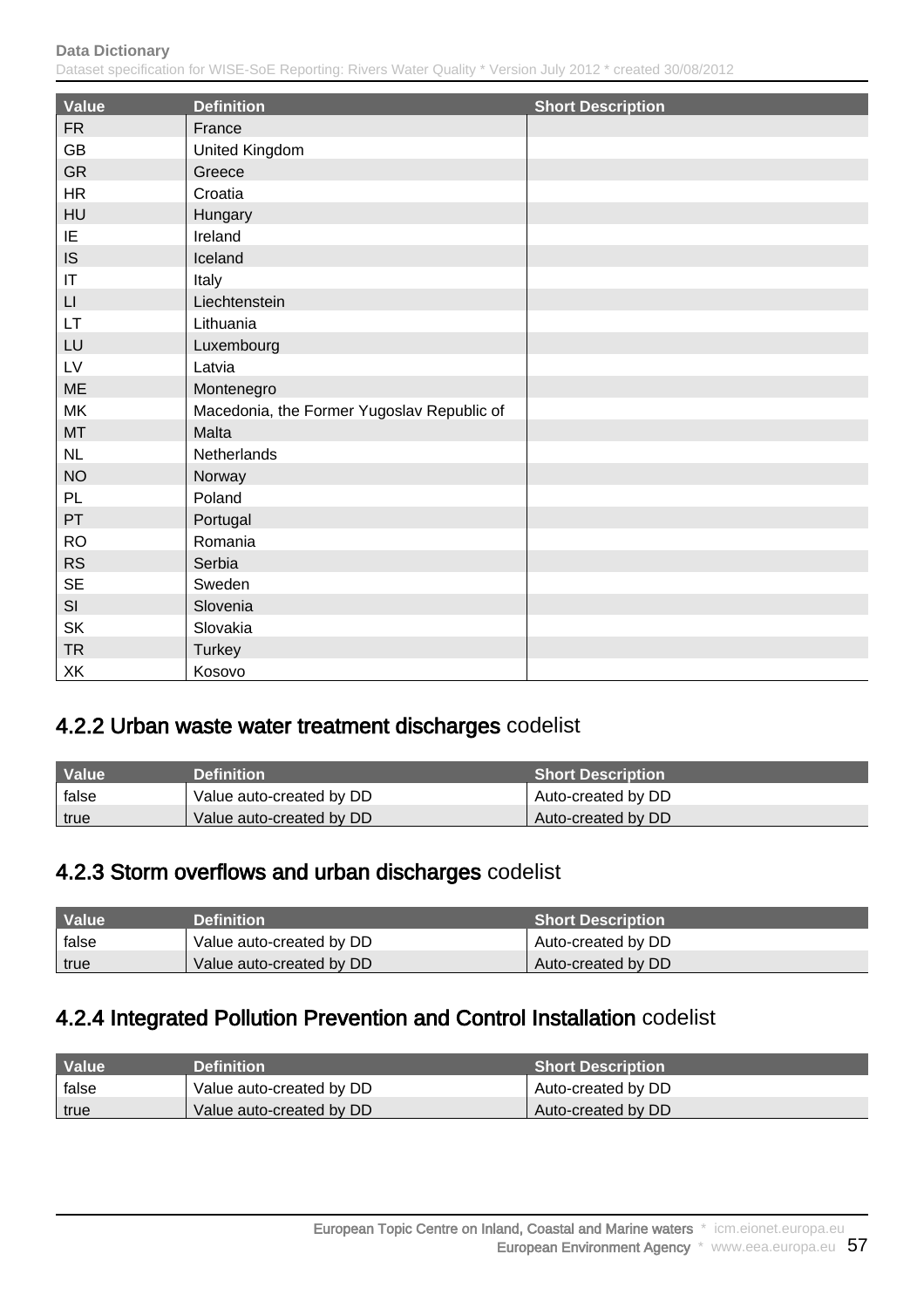## 4.2.5 Non-Integrated Pollution Prevention and Control Installation codelist

| <b>Value</b> | <b>Definition</b>        | <b>Short Description</b> |
|--------------|--------------------------|--------------------------|
| false        | Value auto-created by DD | Auto-created by DD       |
| true         | Value auto-created by DD | Auto-created by DD       |

### 4.2.6 Fertiliser use codelist

| Value | <b>Definition</b>        | <b>Short Description</b> |
|-------|--------------------------|--------------------------|
| false | Value auto-created by DD | Auto-created by DD       |
| true  | Value auto-created by DD | Auto-created by DD       |

### 4.2.7 Pesticide use codelist

| l Value <sup>t</sup> | <b>Definition</b>        | <b>Short Description</b> |
|----------------------|--------------------------|--------------------------|
| false                | Value auto-created by DD | Auto-created by DD       |
| true                 | Value auto-created by DD | Auto-created by DD       |

#### 4.2.8 Livestock codelist

| <b>Value</b> | <b>Definition</b>        | <b>Short Description</b> |
|--------------|--------------------------|--------------------------|
| false        | Value auto-created by DD | Auto-created by DD       |
| true         | Value auto-created by DD | Auto-created by DD       |

### 4.2.9 Transport and infrastructure codelist

| <b>Value</b> | <b>Definition</b>        | <b>Short Description</b> |
|--------------|--------------------------|--------------------------|
| false        | Value auto-created by DD | Auto-created by DD       |
| true         | Value auto-created by DD | Auto-created by DD       |

### 4.2.10 Water abstraction for public water supply codelist

| <b>Value</b> | <b>Definition</b>        | <b>Short Description</b> |
|--------------|--------------------------|--------------------------|
| false        | Value auto-created by DD | Auto-created by DD       |
| true         | Value auto-created by DD | Auto-created by DD       |

### 4.2.11 Water abstraction for industry codelist

| <b>Value</b> | <b>Definition</b>        | <b>Short Description</b> |
|--------------|--------------------------|--------------------------|
| false        | Value auto-created by DD | Auto-created by DD       |
| true         | Value auto-created by DD | Auto-created by DD       |

## 4.2.12 Water abstraction for irrigation codelist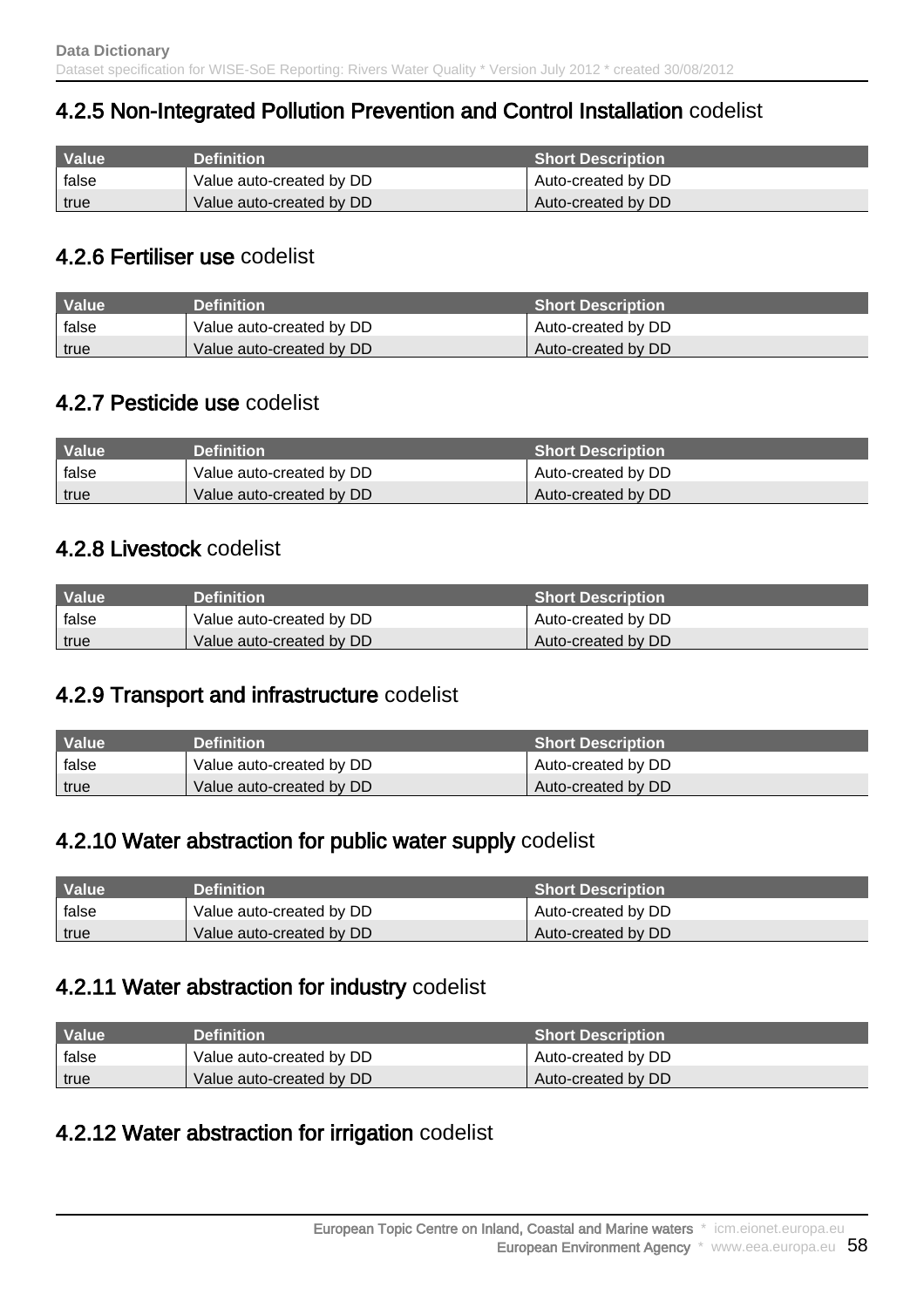| <b>Value</b> | <b>Definition</b>        | <b>Short Description</b> |
|--------------|--------------------------|--------------------------|
| false        | Value auto-created by DD | Auto-created by DD       |
| true         | Value auto-created by DD | Auto-created by DD       |

# 4.2.13 Water abstraction for cooling codelist

| Value <sup>1</sup> | <b>Definition</b>        | <b>Short Description</b> |
|--------------------|--------------------------|--------------------------|
| false              | Value auto-created by DD | Auto-created by DD       |
| true               | Value auto-created by DD | Auto-created by DD       |

### 4.2.14 Water flow regulation and morphological alterations codelist

| <b>Value</b>        | <b>Definition</b>                                                                                                  | <b>Short Description</b> |
|---------------------|--------------------------------------------------------------------------------------------------------------------|--------------------------|
| Agriculture         | Water flow regulation and morphological<br>alterations due to agriculture.                                         |                          |
| DamConstructio<br>n | Water flow regulation and morphological<br>alterations due such as to dam construction due<br>to flood protection. |                          |
| Hydropower          | Water flow regulation and morphological<br>alterations due to hydropower.                                          |                          |
| Navigation          | Water flow regulation and morphological<br>alterations due to navigation.                                          |                          |

## 4.3 Codelists for Nutrients, Organic Matter and General Physico-Chemical Determinands in Rivers - Aggregated Data table

## 4.3.1 Country Code codelist

| Value     | <b>Definition</b>      | <b>Short Description</b> |
|-----------|------------------------|--------------------------|
| AL        | Albania                |                          |
| AT        | Austria                |                          |
| BA        | Bosnia and Herzegovina |                          |
| <b>BE</b> | Belgium                |                          |
| BG        | <b>Bulgaria</b>        |                          |
| CH        | Switzerland            |                          |
| <b>CY</b> | Cyprus                 |                          |
| CZ        | <b>Czech Republic</b>  |                          |
| DE        | Germany                |                          |
| DK        | <b>Denmark</b>         |                          |
| EE        | Estonia                |                          |
| ES        | Spain                  |                          |
| F1        | Finland                |                          |
| <b>FR</b> | France                 |                          |
| GB        | United Kingdom         |                          |
| GR        | Greece                 |                          |
| HR        | Croatia                |                          |
| HU        | Hungary                |                          |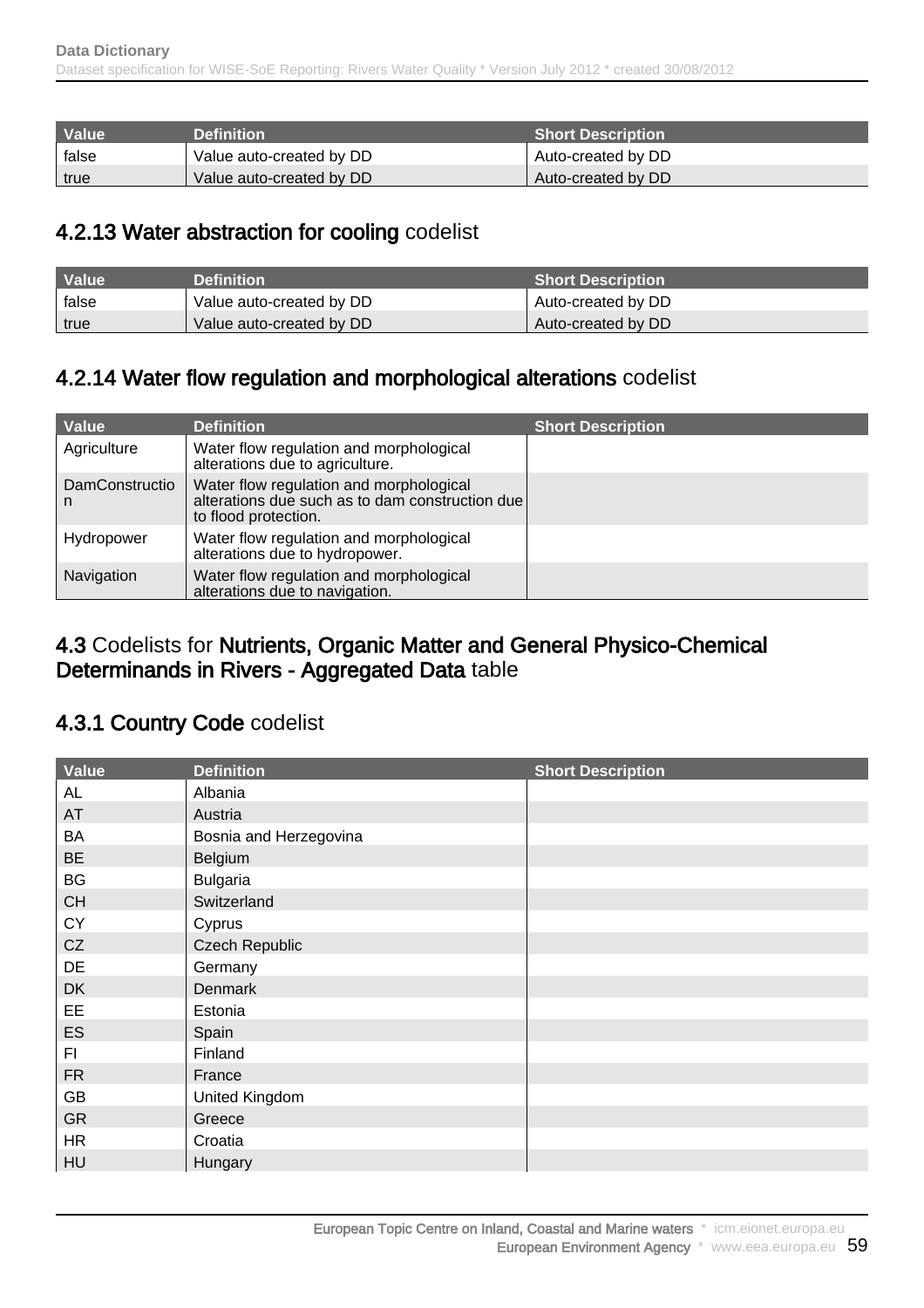Dataset specification for WISE-SoE Reporting: Rivers Water Quality \* Version July 2012 \* created 30/08/2012

| <b>Value</b>           | <b>Definition</b>                          | <b>Short Description</b> |
|------------------------|--------------------------------------------|--------------------------|
| IE                     | Ireland                                    |                          |
| <b>IS</b>              | Iceland                                    |                          |
| $\mathsf{I}\mathsf{T}$ | Italy                                      |                          |
| $\mathsf{L}\mathsf{I}$ | Liechtenstein                              |                          |
| <b>LT</b>              | Lithuania                                  |                          |
| LU                     | Luxembourg                                 |                          |
| LV                     | Latvia                                     |                          |
| <b>ME</b>              | Montenegro                                 |                          |
| MK                     | Macedonia, the Former Yugoslav Republic of |                          |
| MT                     | Malta                                      |                          |
| NL                     | Netherlands                                |                          |
| <b>NO</b>              | Norway                                     |                          |
| PL                     | Poland                                     |                          |
| PT                     | Portugal                                   |                          |
| <b>RO</b>              | Romania                                    |                          |
| <b>RS</b>              | Serbia                                     |                          |
| <b>SE</b>              | Sweden                                     |                          |
| SI                     | Slovenia                                   |                          |
| SK                     | Slovakia                                   |                          |
| <b>TR</b>              | <b>Turkey</b>                              |                          |
| XK                     | Kosovo                                     |                          |

# 4.3.2 Aggregation Period codelist

| <b>Value</b>  | <b>Definition</b>                                                                                                      | <b>Short Description</b> |
|---------------|------------------------------------------------------------------------------------------------------------------------|--------------------------|
| Annual        | Data aggregated over a year.                                                                                           |                          |
| Autumn        | Data aggregated over autumn months $($<br>September, October, November).                                               |                          |
| GrowingSeason | Data aggregated over the growing season for<br>phytoplankton (normally April-October, but may<br>vary among countries) |                          |
| Spring        | Data aggregated over spring months (~ March,<br>April, May).                                                           |                          |
| Summer        | Data aggregated over summer months (~ June,<br>July, August).                                                          |                          |
| Winter        | Data aggregated over winter months (~<br>December, January, February).                                                 |                          |

## 4.3.3 Name of Nutrients Determinand codelist

| Value            | <b>Definition</b>                                    | <b>Short Description</b>                                        |
|------------------|------------------------------------------------------|-----------------------------------------------------------------|
| Alkalinity       |                                                      |                                                                 |
| Ammonium         |                                                      | Preferred SoE Nutrients (Rivers, Lakes, TCM)<br>CAS: 14798-03-9 |
| BOD <sub>5</sub> | Biochemical Oxygen Demand (incubated for 5<br>days). | Preferred SoE Nutrients (Rivers, Lakes)                         |
| BOD <sub>7</sub> | Biochemical Oxygen Demand (incubated for 7<br>days). | Preferred SoE Nutrients (Rivers, Lakes)                         |
| Chlorophyll a    |                                                      | Preferred SoE Nutrients (TCM)                                   |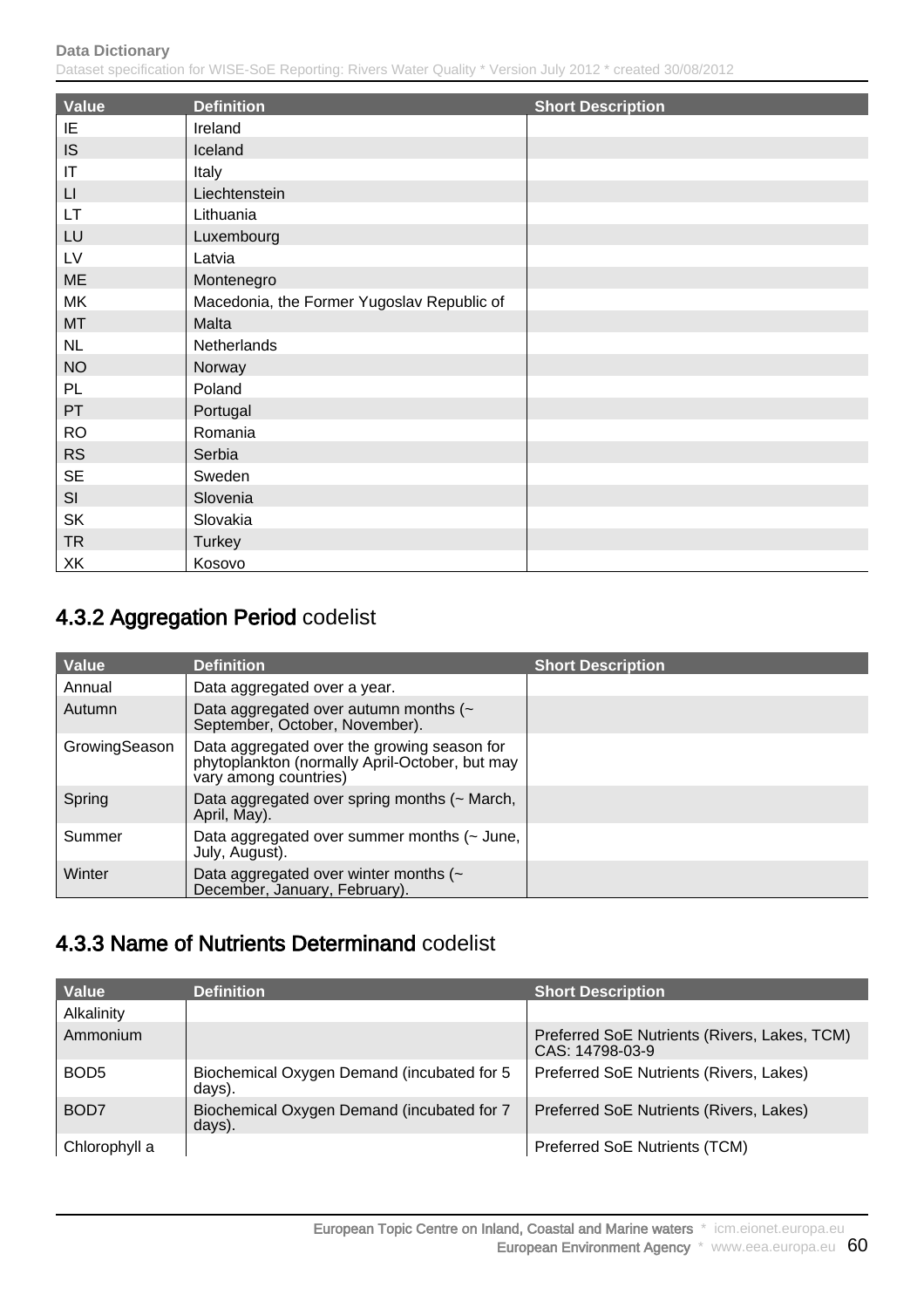| <b>Value</b>                                   | <b>Definition</b>                                                                                                                                                                                                                                            | <b>Short Description</b>                                        |
|------------------------------------------------|--------------------------------------------------------------------------------------------------------------------------------------------------------------------------------------------------------------------------------------------------------------|-----------------------------------------------------------------|
| <b>CODCr</b>                                   | Chemical Oxygen Demand (dichromate<br>method).                                                                                                                                                                                                               |                                                                 |
| CODMn                                          | Chemical Oxygen Demand (potassium<br>permanganate method).                                                                                                                                                                                                   |                                                                 |
| <b>Dissolved</b><br>inorganic<br>nitrogen      |                                                                                                                                                                                                                                                              |                                                                 |
| <b>Dissolved</b><br>organic carbon             |                                                                                                                                                                                                                                                              | Preferred SoE Nutrients (Rivers, Lakes)                         |
| <b>Dissolved</b><br>oxygen                     |                                                                                                                                                                                                                                                              | CAS: 7782-44-7                                                  |
| Electrical<br>conductivity                     | The ability of water to lead electricity, and is<br>proportional to the concentration of dissolved<br>salts in the water sample. Most commonly<br>measured with an electrode. Does not need to<br>be measured in the exactly same sample as the<br>nutrient. |                                                                 |
| Hydrogen<br>sulphide                           |                                                                                                                                                                                                                                                              |                                                                 |
| Kjeldahl Nitrogen                              |                                                                                                                                                                                                                                                              |                                                                 |
| <b>Nitrate</b>                                 |                                                                                                                                                                                                                                                              | Preferred SoE Nutrients (Rivers, Lakes, TCM)<br>CAS: 14797-55-8 |
| Nitrate to<br>orthophosphate<br>ratio          |                                                                                                                                                                                                                                                              |                                                                 |
| <b>Nitrite</b>                                 |                                                                                                                                                                                                                                                              | CAS: 14797-65-0                                                 |
| Non-ionised<br>ammonia                         |                                                                                                                                                                                                                                                              |                                                                 |
| Orthophosphate<br>s                            | Orthophosphate or Soluble Reactive Phosphate<br>(SRP).                                                                                                                                                                                                       | Preferred SoE Nutrients (Rivers, Lakes, TCM)<br>CAS: 14265-44-2 |
| Oxygen<br>saturation                           |                                                                                                                                                                                                                                                              |                                                                 |
| Particulate<br>organic nitrogen                |                                                                                                                                                                                                                                                              |                                                                 |
| pH                                             |                                                                                                                                                                                                                                                              |                                                                 |
| Secchi depth<br>Silicate                       | Lakes and Seawater only                                                                                                                                                                                                                                      |                                                                 |
| Temperature<br>(water)                         | Water temperature                                                                                                                                                                                                                                            |                                                                 |
| Total ammonium                                 |                                                                                                                                                                                                                                                              | Preferred SoE Nutrients (Rivers, Lakes, TCM)<br>CAS: 14798-03-9 |
| Total inorganic<br>nitrogen                    |                                                                                                                                                                                                                                                              |                                                                 |
| Total nitrogen                                 |                                                                                                                                                                                                                                                              |                                                                 |
| Total nitrogen to<br>total phosphorus<br>ratio |                                                                                                                                                                                                                                                              |                                                                 |
| Total organic<br>carbon (TOC)                  |                                                                                                                                                                                                                                                              |                                                                 |
| Total organic<br>nitrogen                      |                                                                                                                                                                                                                                                              |                                                                 |
| <b>Total oxidised</b><br>nitrogen              | Nitrate + Nitrite                                                                                                                                                                                                                                            | Preferred SoE Nutrients (Rivers, Lakes, TCM)                    |
| Total<br>phosphorus                            |                                                                                                                                                                                                                                                              | Preferred SoE Nutrients (Rivers, Lakes, TCM)                    |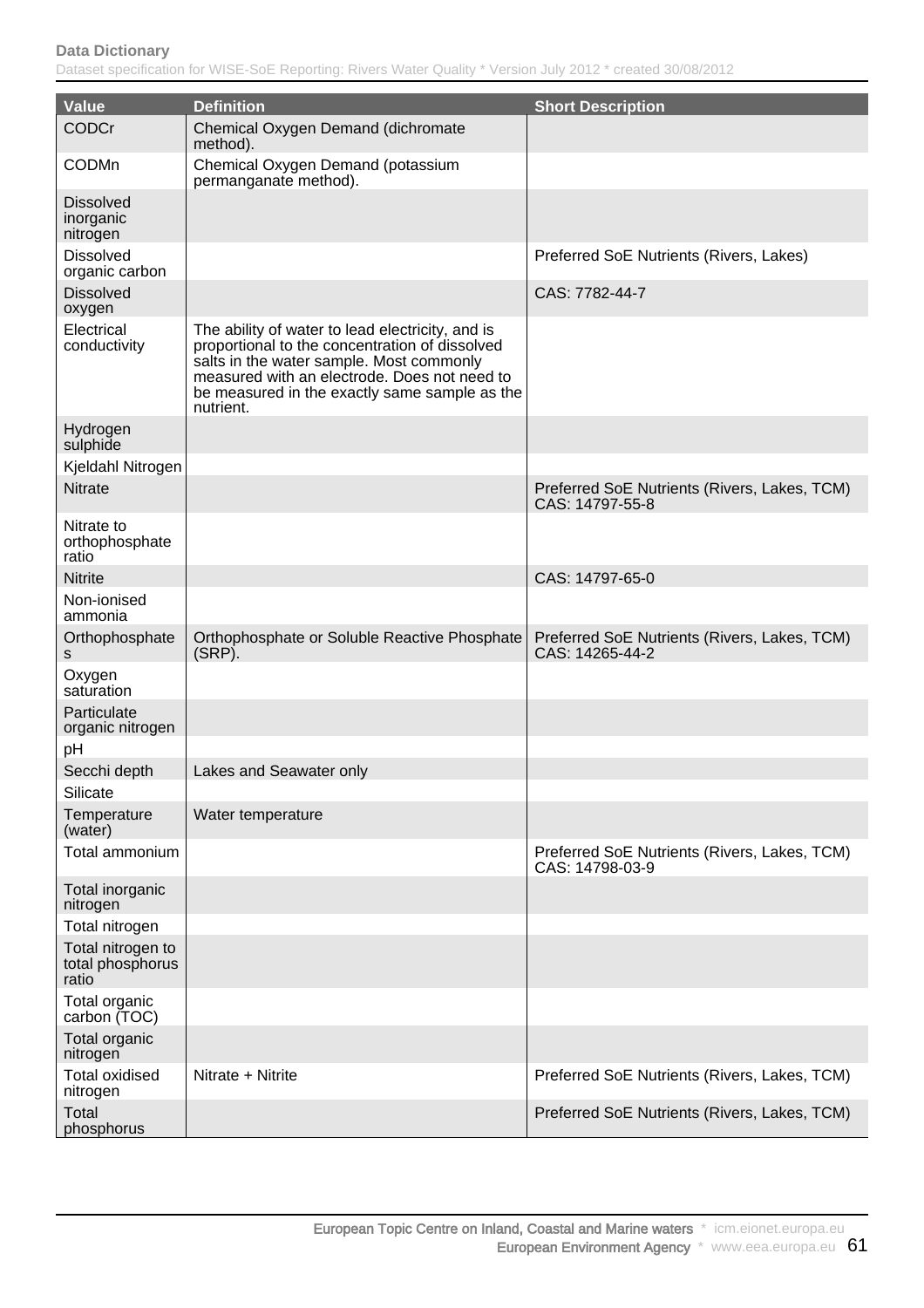# 4.3.4 Unit of Measurement of Nutrients codelist

| <b>Value</b>        | <b>Definition</b>                                                                                                                                                                                                                                        | <b>Short Description</b> |
|---------------------|----------------------------------------------------------------------------------------------------------------------------------------------------------------------------------------------------------------------------------------------------------|--------------------------|
| %                   | Oxygen Saturation                                                                                                                                                                                                                                        |                          |
| m                   | Secchi Depth (Lakes and Seawater only)                                                                                                                                                                                                                   |                          |
| mg/l C              | Total Organic Carbon, Dissolved Organic<br>Carbon                                                                                                                                                                                                        |                          |
| mg/l N              | Ammonium, Dissolved Inorganic Nitrogen,<br>Kjeldahl Nitrogen, Nitrate, Nitrite, Non-ionised<br>Ammonia, Particulate Organic Nitrogen, Total<br>Ammonium, Total Inorganic Nitrogen, Total<br>Nitrogen, Total Organic Nitrogen, Total<br>Oxidised Nitrogen |                          |
| mg/l O <sub>2</sub> | BOD5, BOD7, CODCr, CODMn, Dissolved<br>Oxygen                                                                                                                                                                                                            |                          |
| mg/l P              | Orthophosphates, Total Phosphorus                                                                                                                                                                                                                        |                          |
| mg/l S              | Hydrogen Sulphide                                                                                                                                                                                                                                        |                          |
| mg/l Si             | Silicate                                                                                                                                                                                                                                                 |                          |
| mmol/l              | Alkalinity                                                                                                                                                                                                                                               |                          |
| pH                  | pH                                                                                                                                                                                                                                                       |                          |
| ratio               | Nitrate to Orthophosphate Ratio, Total Nitrogen<br>to Total Phosphorus Ratio                                                                                                                                                                             |                          |
| $^{\circ}C$         | degrees Celsius (Temperature)                                                                                                                                                                                                                            |                          |
| µg/l                | Chlorophyll a                                                                                                                                                                                                                                            |                          |
| $\mu$ S/cm          | Electrical Conductivity. If original unit is mS/m,<br>you must multiply by 10 to get convert to<br>µS/cm.                                                                                                                                                |                          |

# 4.3.5 CEN/ISO codelist

| <b>Value</b>  | <b>Definition</b>                                                                                                                                                                          | <b>Short Description</b> |
|---------------|--------------------------------------------------------------------------------------------------------------------------------------------------------------------------------------------|--------------------------|
| EN 12260:2003 | Water quality - Determination of nitrogen -<br>Determination of bound nitrogen (TNb),<br>following oxidation to nitrogen oxides                                                            |                          |
| EN 12338:1998 | Water quality - Determination of mercury -<br>Enrichment methods by amalgamation                                                                                                           |                          |
| EN 1233:1996  | Water quality - Determination of chromium -<br>Atomic absorption spectrometric methods                                                                                                     |                          |
| EN 12673:1998 | Water quality - Gas chromatographic<br>determination of some selected chlorophenols<br>in water                                                                                            |                          |
| EN 12918:1999 | Water quality - Determination of parathion,<br>parathion-methyl and some other<br>organophosphorus compounds in water by<br>dichloromethane extraction and gas<br>chromatographic analysis |                          |
| EN 13506:2001 | Water quality - Determination of mercury by<br>atomic fluorescence spectrometry                                                                                                            |                          |
| EN 14207:2003 | Water quality - Determination of epichlorohydrin                                                                                                                                           |                          |
| EN 1483:2007  | Water quality - Determination of mercury -<br>Method using atomic absorption spectrometry                                                                                                  |                          |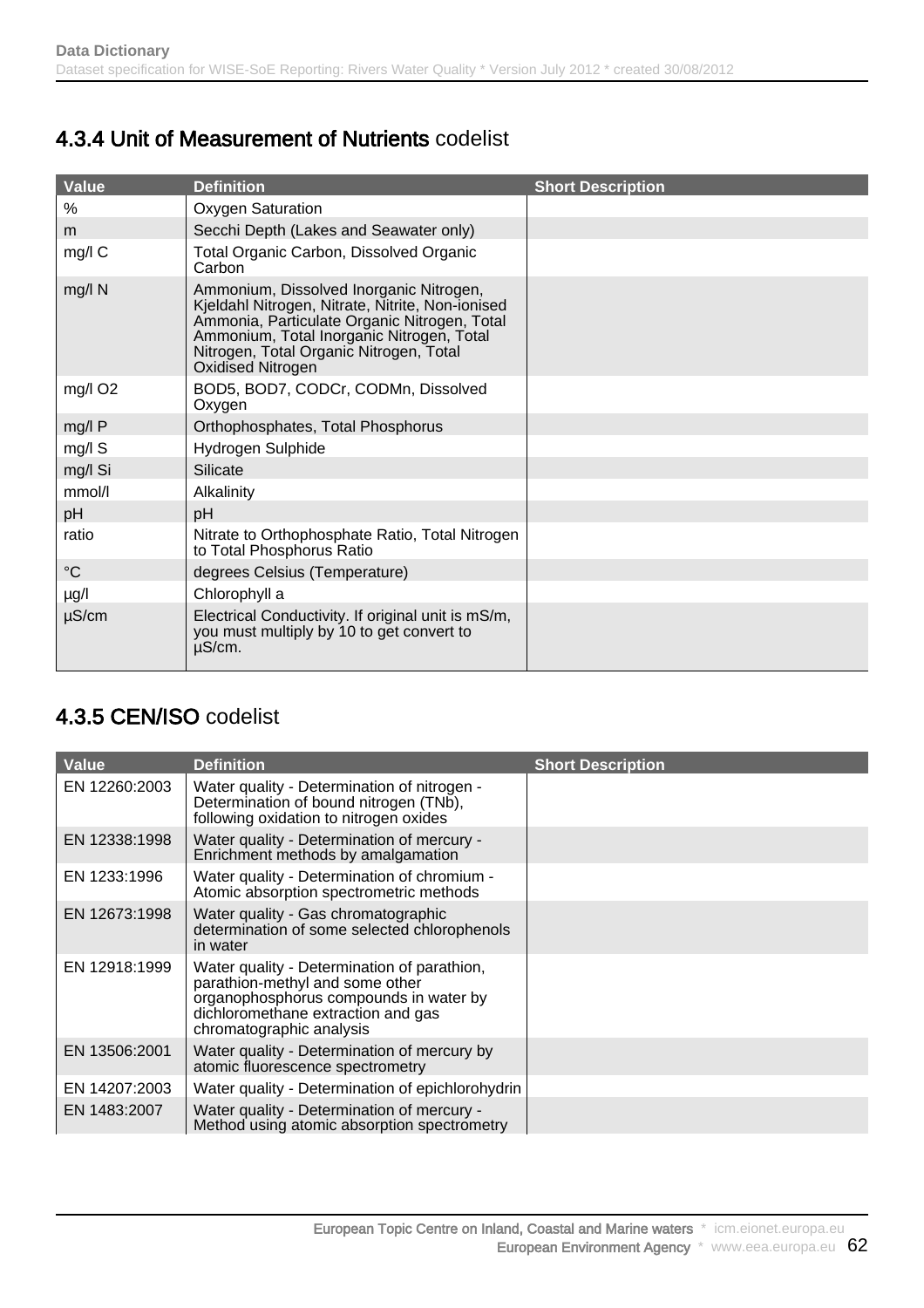| <b>Value</b>                 | <b>Definition</b>                                                                                                                                                                                                                                   | <b>Short Description</b> |
|------------------------------|-----------------------------------------------------------------------------------------------------------------------------------------------------------------------------------------------------------------------------------------------------|--------------------------|
| EN 1484:1997                 | Water analysis - Guidelines for the<br>determination of total organic carbon (TOC) and<br>dissolved organic carbon (DOC)                                                                                                                            |                          |
| EN 14996:2006                | Water quality - Guidance on assuring the<br>quality of biological and ecological assessments<br>in the aquatic environment                                                                                                                          |                          |
| EN 1899-1:1998               | Water quality - Determination of biochemical<br>oxygen demand after n days (BODn) - Part 1:<br>Dilution and seeding method with ally thiourea<br>addition (ISO 5815:1989, modified)                                                                 |                          |
| EN 1899-2:1998               | Water quality - Determination of biochemical<br>oxygen demand after n days (BODn) - Part 2:<br>Method for undiluted samples (ISO 5815:1989,<br>modified)                                                                                            |                          |
| EN 25663:1993                | Water quality - Determination of Kjeldahl<br>nitrogen - Method after mineralization with<br>selenium (ISO 5663:1984)                                                                                                                                |                          |
| EN 25813:1992                | Water quality - Determination of dissolved<br>oxygen - Iodometric method (ISO 5813:1983)                                                                                                                                                            |                          |
| EN 25814:1992                | Water quality - Determination of dissolved<br>oxygen - Electrotechnical probe method (ISO<br>5814:1990)                                                                                                                                             |                          |
| EN 26595:1992                | Water quality - Determination of total arsenic -<br>Silver diethyldithiocarbamate<br>spectrophotometric method (ISO 6595:1982)                                                                                                                      |                          |
| EN<br>26595:1992/AC:<br>1992 | Water quality - Determination of total arsenic -<br>Silver diethyldithiocarbamate<br>spectrophotometric method (ISO 6595:1982)                                                                                                                      |                          |
| EN 26777:1993                | Water quality - Determination of nitrite -<br>Molecular nitrite absorption spectrometric<br>method (ISO 6777:1984)                                                                                                                                  |                          |
| EN 27888:1993                | Water quality - Determination of electrical<br>conductivity (ISO 7888:1985)                                                                                                                                                                         |                          |
| EN 872:2005                  | Water quality - Determination of suspended<br>solids - Method by filtration through glass fibre<br>filters                                                                                                                                          |                          |
| EN ISO<br>10301:1997         | Water quality - Determination of highly volatile<br>halogenated hydrocarbons - Gas-<br>chromatographic methods (ISO 10301:1997)                                                                                                                     |                          |
| EN ISO 10304-<br>1:1995      | Water quality - Determination of dissolved<br>fluoride, chloride, nitrite, orthophosphate,<br>bromide, nitrate and sulfate ions, using liquid<br>chromatography of ions - Part 1: Method for<br>water with low contamination (ISO 10304-<br>1:1992) |                          |
| EN ISO 10304-<br>2:1996      | Water quality - Determination of dissolved<br>anions by liquid chromatography of ions - Part<br>2: Determination of bromide, chloride, nitrate,<br>nitrite, orthophosphate and sulfate in waste<br>water (ISO 10304-2:1995)                         |                          |
| EN ISO 10304-<br>3:1997      | Water quality - Determination of dissolved<br>anions by liquid chromatography of ions - Part<br>3: Determination of chromate, iodide, sulfite,<br>thiocyanate and thiosulfate (ISO 10304-3:1997)                                                    |                          |
| EN ISO 10304-<br>4:1999      | Water quality - Determination of dissolved<br>anions by liquid chromatography of ions - Part<br>4: Determination of chlorate, chloride and<br>chlorite in water with low contamination (ISO<br>10304-4:1997)                                        |                          |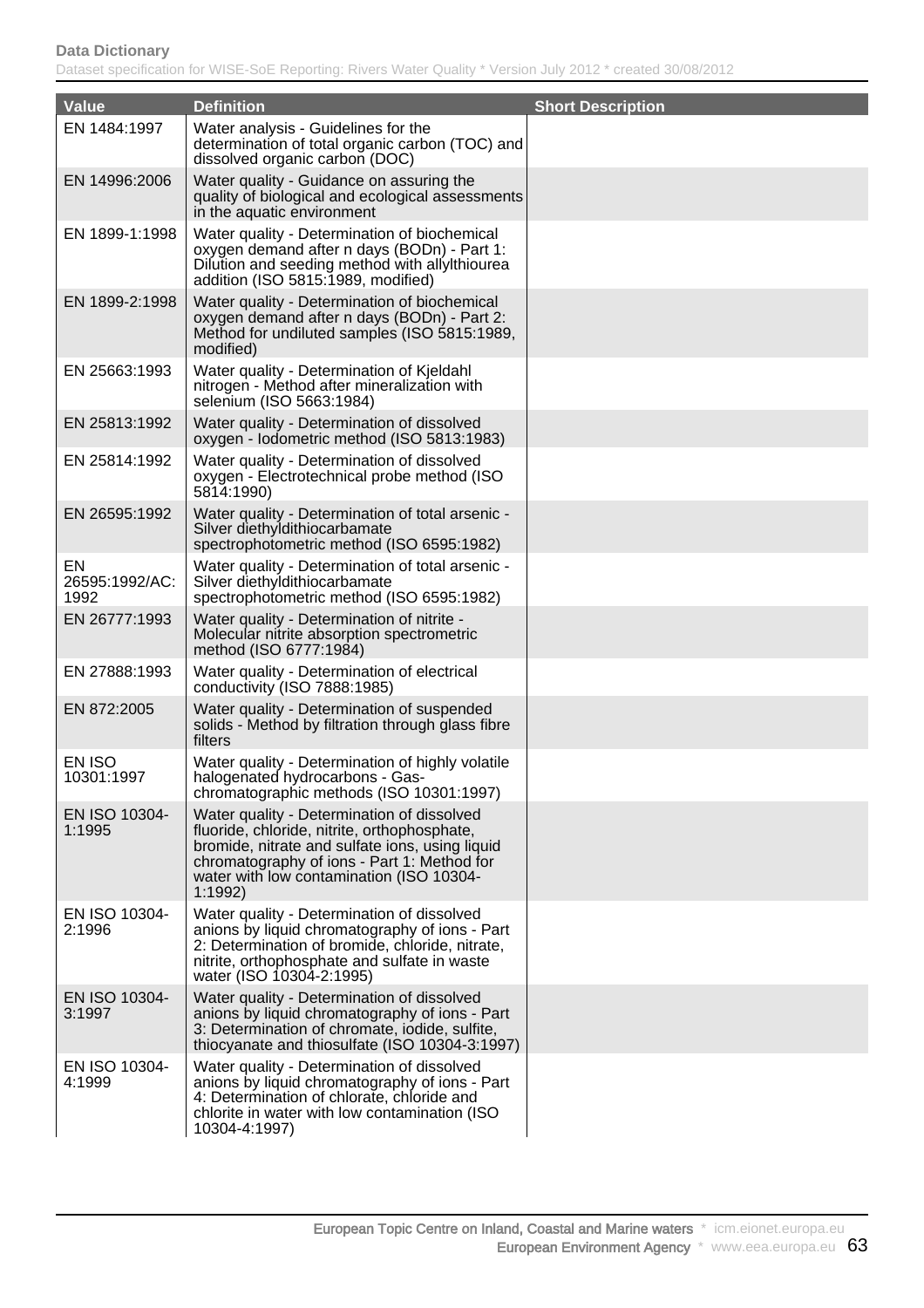| <b>Value</b>                | <b>Definition</b>                                                                                                                                                                                                             | <b>Short Description</b> |
|-----------------------------|-------------------------------------------------------------------------------------------------------------------------------------------------------------------------------------------------------------------------------|--------------------------|
| <b>EN ISO</b><br>10695:2000 | Water quality - Determination of selected<br>organic nitrogen and phosphorus compounds -<br>Gas chromatographic methods (ISO<br>10695:2000)                                                                                   |                          |
| EN ISO<br>11732:2005        | Water quality - Determination of ammonium<br>nitrogen - Method by flow analysis (CFA and<br>FIA) and spectrometric detection (ISO<br>11732:2005)                                                                              |                          |
| EN ISO<br>11885:1997        | Water quality - Determination of 33 elements by<br>inductively coupled plasma atomic emission<br>spectroscopy (ISO 11885:1996)                                                                                                |                          |
| EN ISO 11905-<br>1:1998     | Water quality - Determination of nitrogen - Part<br>1: Method using oxidative digestion with<br>peroxodisulfate (ISO 11905-1:1997)                                                                                            |                          |
| <b>EN ISO</b><br>11969:1996 | Water quality - Determination of arsenic -<br>Atomic absorption spectrometric method<br>(hydride technique) (ISO 11969:1996)                                                                                                  |                          |
| EN ISO<br>12020:2000        | Water quality - Determination of aluminium -<br>Atomic absorption spectrometric methods (ISO)<br>12020:1997)                                                                                                                  |                          |
| EN ISO<br>13395:1996        | Water quality - Determination of nitrite nitrogen<br>and nitrate nitrogen and the sum of both by flow<br>analysis (CFA and FIA) and spectrometric<br>detection (ISO 13395:1996)                                               |                          |
| EN ISO<br>14402:1999        | Water quality - Determination of phenol index<br>by flow analysis (FIA and CFA)(ISO<br>14402:1999)                                                                                                                            |                          |
| EN ISO<br>14403:2002        | Water quality - Determination of total cyanide<br>and free cyanide by continuous flow analysis<br>(ISO 14403:2002)                                                                                                            |                          |
| EN ISO<br>14911:1999        | Water quality - Determination of dissolved Li+,<br>Na+, NH4+, K+, Mn2+, Ca2+, Mg2+, Sr2+ and<br>Ba2+ using ion chromatography - Method for<br>water and waste water (ISO 14911:1998)                                          |                          |
| EN ISO<br>15061:2001        | Water quality - Determination of dissolved<br>bromate - Method by liquid chromatography of<br>ions (ISO 15061:2001)                                                                                                           |                          |
| EN ISO<br>15586:2003        | Water quality - Determination of trace elements<br>using atomic absorption spectrometry with<br>graphite furnace (ISO 15586:2003)                                                                                             |                          |
| <b>EN ISO</b><br>15680:2003 | Water quality - Gas-chromatographic<br>determination of a number of monocyclic<br>aromatic hydrocarbons, naphthalene and<br>several chlorinated compounds using purge-<br>and-trap and thermal desorption (ISO<br>15680:2003) |                          |
| EN ISO 15681-<br>1:2004     | Water quality - Determination of<br>orthophosphate and total phosphorus contents<br>by flow analysis (FIA and CFA) - Part 1: Method<br>by flow injection analysis (FIA) (ISO 15681-<br>1:2003                                 |                          |
| EN ISO 15681-<br>2:2004     | Water quality - Determination of<br>orthophosphate and total phosphorus contents<br>by flow analysis (FIA and CFA) - Part 2: Method<br>by continuous flow analysis (CFA) (ISO 15681-<br>2:2003                                |                          |
| EN ISO<br>15682:2001        | Water quality - Determination of chloride by flow<br>analysis (CFA and FIA) and photometric or<br>potentiometric detection (ISO 15682:2000)                                                                                   |                          |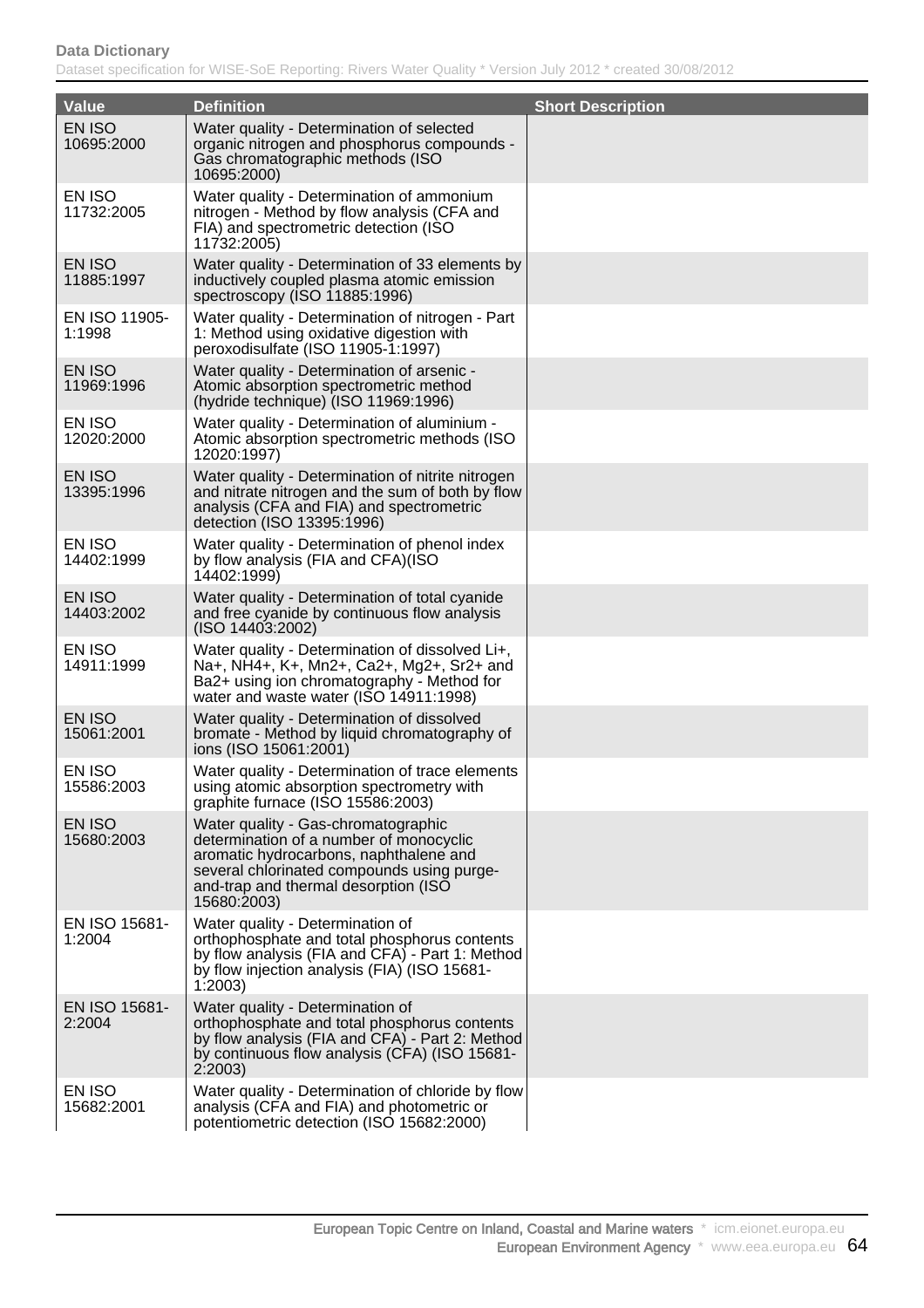| Value                                 | <b>Definition</b>                                                                                                                                                                                                                               | <b>Short Description</b> |
|---------------------------------------|-------------------------------------------------------------------------------------------------------------------------------------------------------------------------------------------------------------------------------------------------|--------------------------|
| <b>EN ISO</b><br>15913:2003           | Water quality - Determination of selected<br>phenoxyalkanoic herbicides, including<br>bentazones and hydroxybenzonitriles by gas<br>chromatography and mass spectrometry after<br>solid phase extraction and derivatization (ISO<br>15913:2000) |                          |
| EN ISO 17294-<br>1:2006               | Water quality - Application of inductively<br>coupled plasma mass spectrometry (ICP-MS) -<br>Part 1: General guidelines (ISO 17294-1:2004)                                                                                                      |                          |
| EN ISO 17294-<br>2:2004               | Water quality - Application of inductively<br>coupled plasma mass spectrometry (ICP-MS) -<br>Part 2: Determination of 62 elements (ISO<br>17294-2:2003)                                                                                         |                          |
| EN ISO<br>17353:2005                  | Water quality - Determination of selected<br>organotin compounds - Gas chromatographic<br>method (ISO 17353:2004)                                                                                                                               |                          |
| EN ISO<br>17495:2003                  | Water quality - Determination of selected<br>nitrophenols - Method by solid-phase extraction<br>and gas chromatography with mass<br>spectrometric detection (ISO 17495:2001)                                                                    |                          |
| EN ISO<br>17993:2003                  | Water quality - Determination of 15 polycyclic<br>aromatic hydrocarbons (PAH) in water by HPLC<br>with fluorescence detection after liquid-liquid<br>extraction (ISO 17993:2002)                                                                |                          |
| <b>EN ISO</b><br>18412:2006           | Water quality - Determination of chromium(VI) -<br>Photometric method for weakly contaminated<br>water (ISO 18412:2005)                                                                                                                         |                          |
| EN ISO<br>18856:2005                  | Water quality - Determination of selected<br>phthalates using gas chromatography/mass<br>spectrometry (ISO 18856:2004)                                                                                                                          |                          |
| EN ISO 18857-<br>1:2006               | Water quality - Determination of selected<br>alkylphenols - Part 1: Method for non-filtered<br>samples using liquid-liquid extraction and gas<br>chromatography with mass selective detection<br>$(ISO 18857-1:2005)$                           |                          |
| EN ISO<br>23631:2006                  | Water quality - Determination of dalapon,<br>trichloroacetic acid and selected haloacetic<br>acids - Method using gas chromatography (GC-<br>ECD and/or GC-MS detection) after liquid-liquid<br>extraction and derivatization (ISO 23631:2006)  |                          |
| EN ISO<br>23631:2006/AC:<br>2007      | Water quality - Determination of dalapon,<br>trichloroacetic acid and selected haloacetic<br>acids - Method using gas chromatography (GC-<br>ECD and/or GC-MS detection) after liquid-liquid<br>extraction and derivatization (ISO 23631:2006)  |                          |
| EN ISO 5667-<br>1:2006                | Water quality - Sampling - Part 1: Guidance on<br>the design of sampling programmes and<br>sampling techniques (ISO 5667-1:2006)                                                                                                                |                          |
| <b>EN ISO 5667-</b><br>1:2006/AC:2007 | Water quality - Sampling - Part 1: Guidance on<br>the design of sampling programmes and<br>sampling techniques (ISO 5667-1:2006)                                                                                                                |                          |
| EN ISO 5667-<br>3:2003                | Water quality - Sampling - Part 3: Guidance on<br>the preservation and handling of water samples<br>$(ISO 5667-3:2003)$                                                                                                                         |                          |
| EN ISO<br>5961:1995                   | Water quality - Determination of cadmium by<br>atomic absorption spectrometry (ISO<br>5961:1994)                                                                                                                                                |                          |
| EN ISO<br>6468:1996                   | Water quality - Determination of certain<br>organochlorine insecticides, polychlorinated<br>biphenyls and chlorobenzenes - Gas<br>chromatographic method after liquid-liquid<br>extraction (ISO 6468:1996)                                      |                          |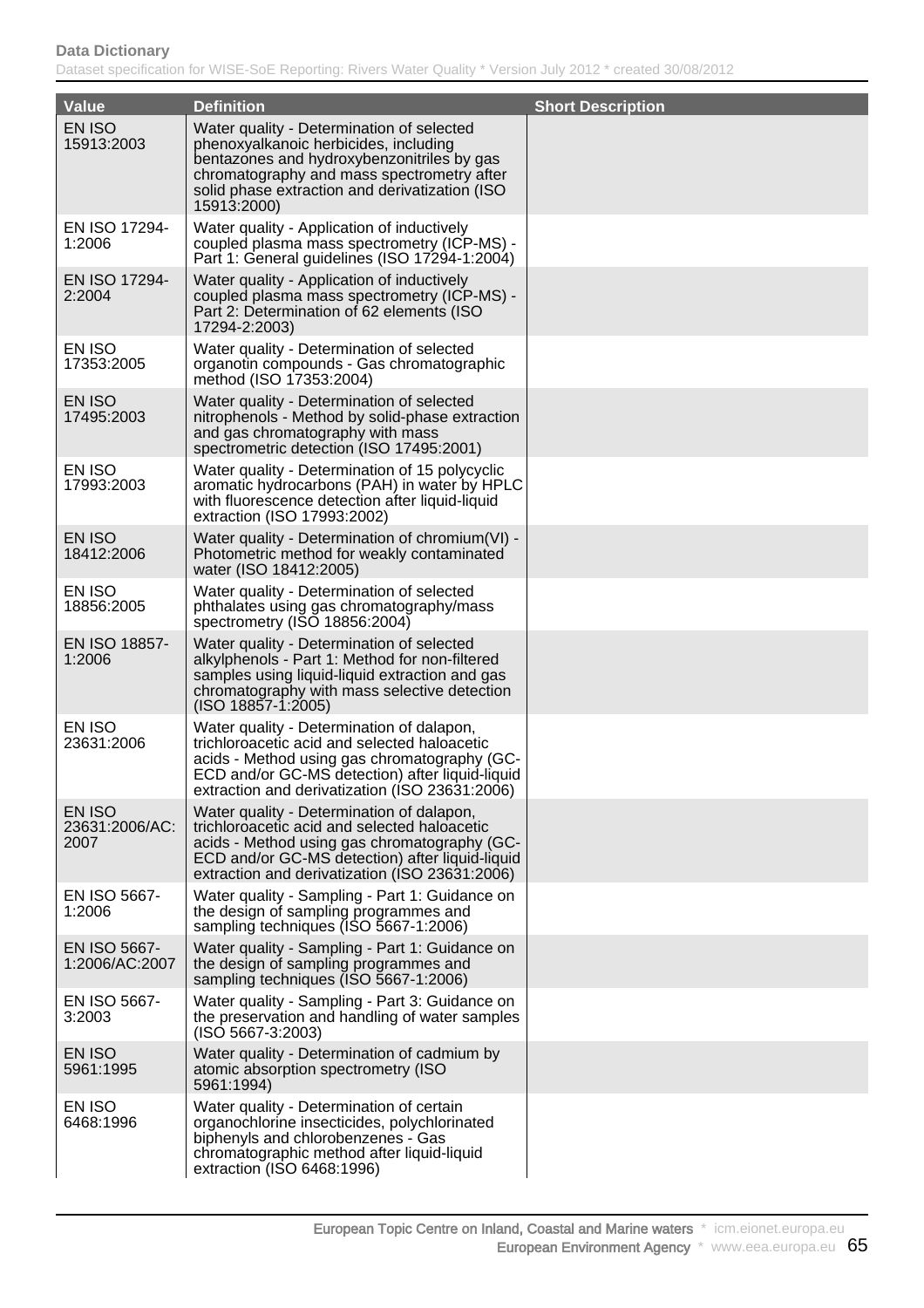| Value                         | <b>Definition</b>                                                                                                                               | <b>Short Description</b> |
|-------------------------------|-------------------------------------------------------------------------------------------------------------------------------------------------|--------------------------|
| EN ISO<br>6878:2004           | Water quality - Determination of phosphorus -<br>Ammonium molybdate spectrometric method<br>(ISO 6878:2004)                                     |                          |
| EN ISO<br>7027:1999           | Water quality - Determination of turbidity (ISO<br>7027:1999)                                                                                   |                          |
| EN ISO<br>7887:1994           | Water quality - Examination and determination<br>of colour (ISO 7887:1994)                                                                      |                          |
| EN ISO<br>7980:2000           | Water quality - Determination of calcium and<br>magnesium - Atomic absorption spectrometric<br>method (ISO 7980:1986)                           |                          |
| <b>EN ISO 9377-</b><br>2:2000 | Water quality - Determination of hydrocarbon oil<br>index - Part 2: Method using solvent extraction<br>and gas chromatography (ISO 9377-2:2000) |                          |
| EN ISO<br>9562:2004           | Water quality - Determination of adsorbable<br>organically bound halogens (AOX) (ISO<br>9562:2004)                                              |                          |
| <b>EN ISO 9963-</b><br>1:1995 | Water quality - Determination of alkalinity - Part<br>1: Determination of total and composite<br>alkalinity (ISO 9963-1:1994)                   |                          |
| EN ISO 9963-<br>2:1995        | Water quality - Determination of alkalinity - Part<br>2: Determination of carbonate alkalinity (ISO<br>9963-2:1994)                             |                          |

### 4.4 Codelists for Hazardous Substances and Other Chemical Determinands in Rivers - Aggregated Data table

# 4.4.1 Country Code codelist

| Value                  | <b>Definition</b>      | <b>Short Description</b> |
|------------------------|------------------------|--------------------------|
| AL                     | Albania                |                          |
| AT                     | Austria                |                          |
| BA                     | Bosnia and Herzegovina |                          |
| <b>BE</b>              | Belgium                |                          |
| BG                     | <b>Bulgaria</b>        |                          |
| CH                     | Switzerland            |                          |
| CY                     | Cyprus                 |                          |
| CZ                     | <b>Czech Republic</b>  |                          |
| $\mathsf{DE}% _{T}$    | Germany                |                          |
| DK                     | Denmark                |                          |
| EE                     | Estonia                |                          |
| ES                     | Spain                  |                          |
| FI.                    | Finland                |                          |
| <b>FR</b>              | France                 |                          |
| GB                     | United Kingdom         |                          |
| GR                     | Greece                 |                          |
| <b>HR</b>              | Croatia                |                          |
| HU                     | Hungary                |                          |
| IE                     | Ireland                |                          |
| IS                     | Iceland                |                          |
| $\mathsf{I}\mathsf{T}$ | Italy                  |                          |
| $\mathsf{L}\mathsf{I}$ | Liechtenstein          |                          |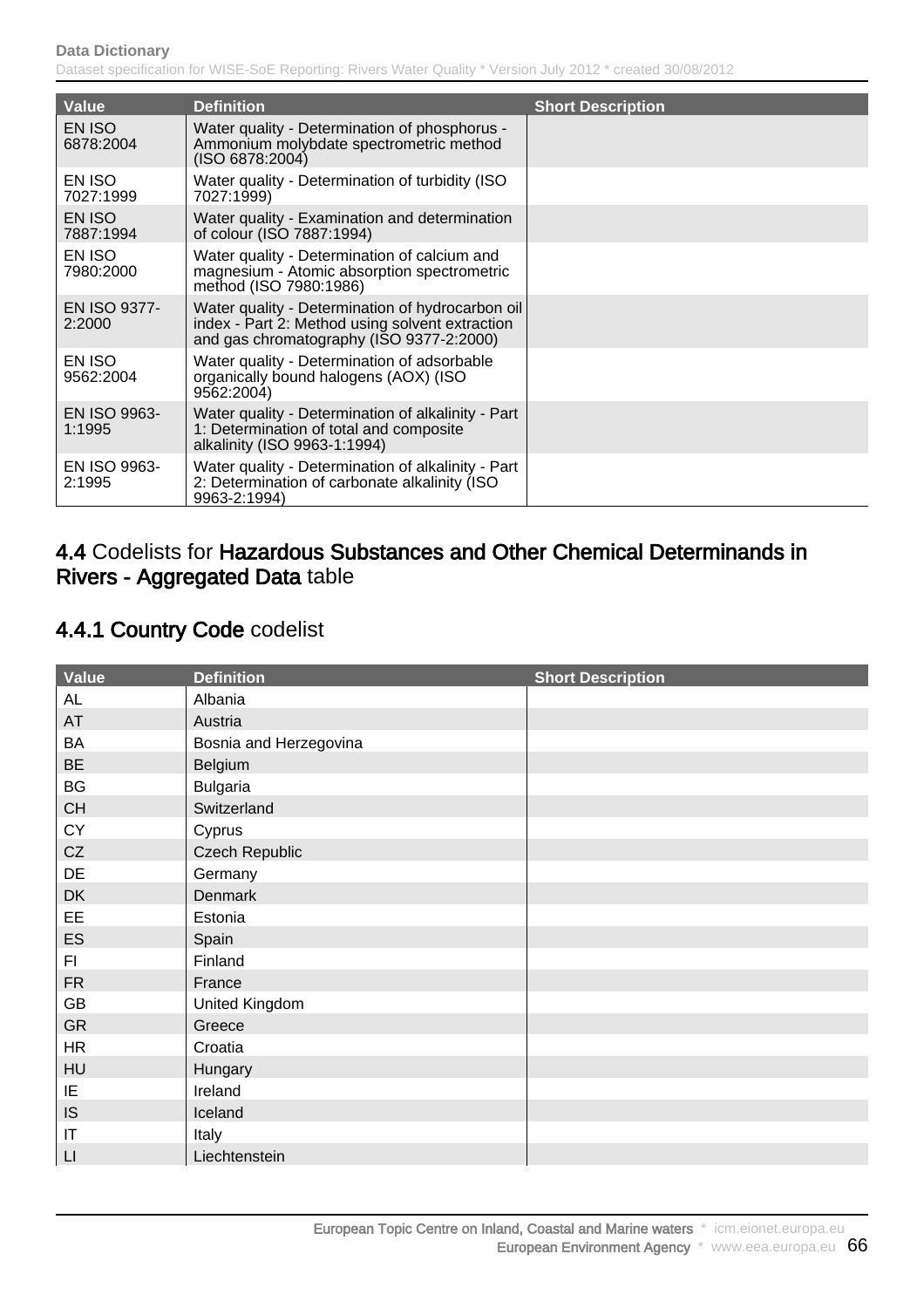Dataset specification for WISE-SoE Reporting: Rivers Water Quality \* Version July 2012 \* created 30/08/2012

| Value     | <b>Definition</b>                          | <b>Short Description</b> |
|-----------|--------------------------------------------|--------------------------|
| LT        | Lithuania                                  |                          |
| LU        | Luxembourg                                 |                          |
| LV        | Latvia                                     |                          |
| <b>ME</b> | Montenegro                                 |                          |
| MK        | Macedonia, the Former Yugoslav Republic of |                          |
| <b>MT</b> | Malta                                      |                          |
| <b>NL</b> | Netherlands                                |                          |
| <b>NO</b> | Norway                                     |                          |
| PL        | Poland                                     |                          |
| PT        | Portugal                                   |                          |
| <b>RO</b> | Romania                                    |                          |
| <b>RS</b> | Serbia                                     |                          |
| <b>SE</b> | Sweden                                     |                          |
| SI        | Slovenia                                   |                          |
| <b>SK</b> | Slovakia                                   |                          |
| <b>TR</b> | <b>Turkey</b>                              |                          |
| XK        | Kosovo                                     |                          |

### 4.4.2 Unit of Measurement of Hazardous Substances codelist

| Value     | <b>Definition</b>          | <b>Short Description</b> |
|-----------|----------------------------|--------------------------|
| <b>Bq</b> | Becquerels (radionuclides) |                          |
| mg/g      | miligrammes per gram       |                          |
| mg/kg     | miligrammes per kilogram   |                          |
| mg/l      | miligrammes per liter      |                          |
| ng/g      | nanogrammes per gram       |                          |
| ng/kg     | nanogrammes per kilogram   |                          |
| ng/l      | nanogrammes per liter      |                          |
| $\mu$ g/g | microgrammes per gram      |                          |
| µg/kg     | microgrammes per kilogram  |                          |
| $\mu$ g/l | microgrammes per liter     |                          |

# 4.4.3 Chemical Abstract Service Number codelist

| <b>Value</b>   | <b>Definition</b>          | <b>Short Description</b>        |
|----------------|----------------------------|---------------------------------|
| 100-02-7       | Nitrophenol                | Preferred SoE Haz.Subst. [µg/l] |
| $100 - 41 - 4$ | Ethylbenzene               | $[\mu g/l]$                     |
| 100-42-5       | <b>Styrene</b>             | $[\mu g/l]$                     |
| 1002-53-5      | <b>Dibutyltin</b>          | $[\mu g/l]$                     |
| 10028-17-8     | Tritium                    | $[\mu g/l]$                     |
| 10061-01-5     | c-1,3-dichloropropene      | $[\mu g/l]$                     |
| 10061-02-6     | t-1,3-dichloropropene      | $[\mu g/l]$                     |
| 1007-28-9      | Desisopropylatrazine       | $[\mu g/l]$                     |
| 101-55-3       | 4-bromophenyl phenyl ether | $[\mu g/l]$                     |
| 1014-69-3      | Desmetryn                  | $[\mu g/l]$                     |
| 1024-57-3      | Heptachloroepoxide         | Preferred SoE Haz.Subst. [µg/l] |
| 10265-92-6     | Methamidophos              | $[\mu g/l]$                     |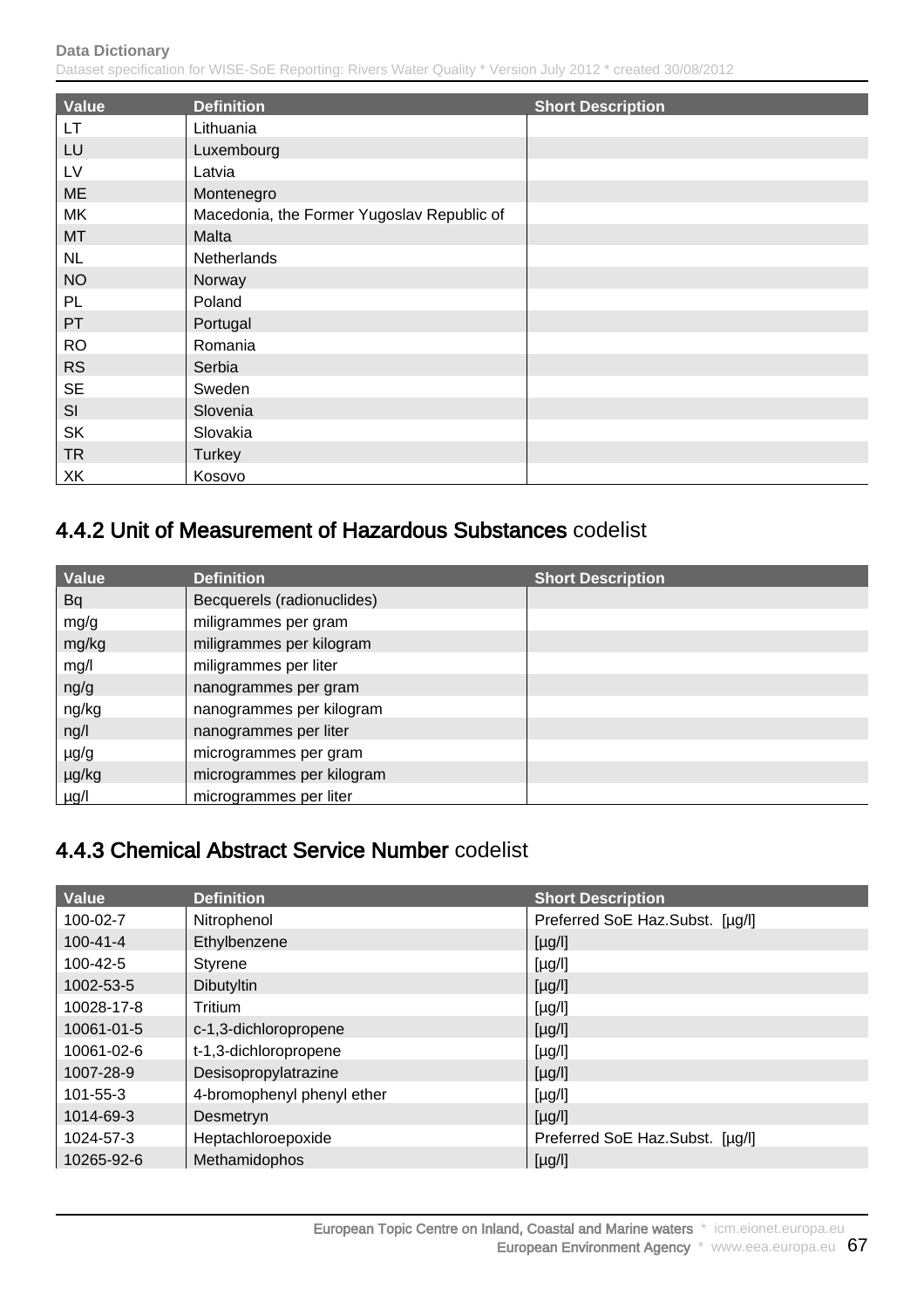| <b>Value</b>          |                                       |                                 |
|-----------------------|---------------------------------------|---------------------------------|
| 103-65-1              | <b>Definition</b>                     | <b>Short Description</b>        |
| 104-35-8              | n-propylbenzene                       | $[\mu g/l]$                     |
| 104-40-5              | 4-nonylphenol mono-ethoxylate (NP1EO) | $[\mu g/l]$                     |
| $104 - 51 - 8$        | 4-nonylphenol                         | Preferred SoE Haz.Subst. [µg/l] |
| 105-67-9              | n-butylbenzene                        | $[\mu g/l]$                     |
| 106-42-3              | 2,4-dimethyl-phenol                   | $[\mu g/l]$                     |
| 106-43-4              | P-xylene<br>4-chlorotoluene           | $[\mu g/l]$                     |
| 106-44-4              |                                       | $[\mu g/l]$                     |
| 106-44-5              | 4-methyl-phenol<br>P-cresol           | $[\mu g/l]$                     |
|                       |                                       | $[\mu g/l]$                     |
| 106-46-7              | 1,4-dichlorobenzene                   | $[\mu g/l]$                     |
| 106-93-4<br>1066-51-9 | 1,2-dibromoethane                     | $[\mu g/l]$                     |
| 107-06-2              | Aminomethylphosphonic acid (AMPA)     | $[\mu g/l]$                     |
|                       | 1,2-dichloroethane                    | Preferred SoE Haz.Subst. [µg/l] |
| 107-13-1              | Acrylonitrile                         | $[\mu g/l]$                     |
| 107-46-0              | Hexamethyldisiloxane (HMDS)           | $[\mu g/l]$                     |
| 1070-78-6             | 1,1,1,3-tetrachloropropane            | $[\mu g/l]$                     |
| 1071-83-6             | Glyphosate                            | $[\mu g/l]$                     |
| 108-38-3              | M-xylene                              | $[\mu g/l]$                     |
| 108-67-8              | 1,3,5-trimethylbenzene                | $[\mu g/l]$                     |
| 108-70-3              | 1,3,5-trichlorobenzene                | $[\mu g/l]$                     |
| 108-86-1              | Bromobenzene                          | $[\mu g/l]$                     |
| 108-88-3              | Toluene                               | Preferred SoE Haz.Subst. [µg/l] |
| 108-90-7              | Chlorobenzene                         | $[\mu g/l]$                     |
| 108-95-2              | Phenol                                | $[\mu g/l]$                     |
| 1113-02-6             | Omethoate                             | $[\mu g/l]$                     |
| 112410-23-8           | Tebufenozide                          | $[\mu g/l]$                     |
| 115-29-7              | Endosulfan                            | $[\mu g/l]$                     |
| 115-32-2              | Dicofol                               | Preferred SoE Haz.Subst. [µg/l] |
| 1163-19-5             | Bis(pentabromophenyl) ether           | $\lceil \mu g / I \rceil$       |
| 117-81-7              | Di (2-ethylhexyl) phthalate (DEHP)    | Preferred SoE Haz.Subst. [µg/l] |
| 118-74-1              | Hexachlorobenzene (HCB)               | Preferred SoE Haz.Subst. [µg/l] |
| 118-96-7              | 2,4,6-trinitrotoluene                 | $[\mu g/l]$                     |
| 1194-65-6             | Dichlobenil                           | $[\mu g/l]$                     |
| 120-12-7              | Anthracene                            | Preferred SoE Haz.Subst. [µg/l] |
| 120-36-5              | Dichlorprop (2,4-DP)                  | $[\mu g/l]$                     |
| 120-82-1              | 1,2,4-trichlorobenzene                | $[\mu g/l]$                     |
| 120-83-2              | 2,4-dichlorophenol                    | $[\mu g/l]$                     |
| 12002-48-1            | Trichlorobenzenes                     | Preferred SoE Haz.Subst. [µg/l] |
| 120928-09-8           | Fenazaquin                            | $[\mu g/l]$                     |
| $121 - 14 - 2$        | 2,4-dinitrotoluene                    | $[\mu g/l]$                     |
| 121-75-5              | Malathion                             | $[\mu g/l]$                     |
| 122-14-5              | Fenitrothion                          | $[\mu g/l]$                     |
| 122-34-9              | Simazine                              | Preferred SoE Haz.Subst. [µg/l] |
| 123-33-1              | Maleinhydrazid                        | $[\mu g/l]$                     |
| 124-48-1              | Dibromochloromethane                  | $[\mu g/l]$                     |
| 124495-18-7           | Quinoxyfen                            | Preferred SoE Haz.Subst. [µg/l] |
| 127-18-4              | 1,1,2,2-tetrachloroethene             | Preferred SoE Haz.Subst. [µg/l] |
| 12767-79-2            | Aroclor                               | $[\mu g/l]$                     |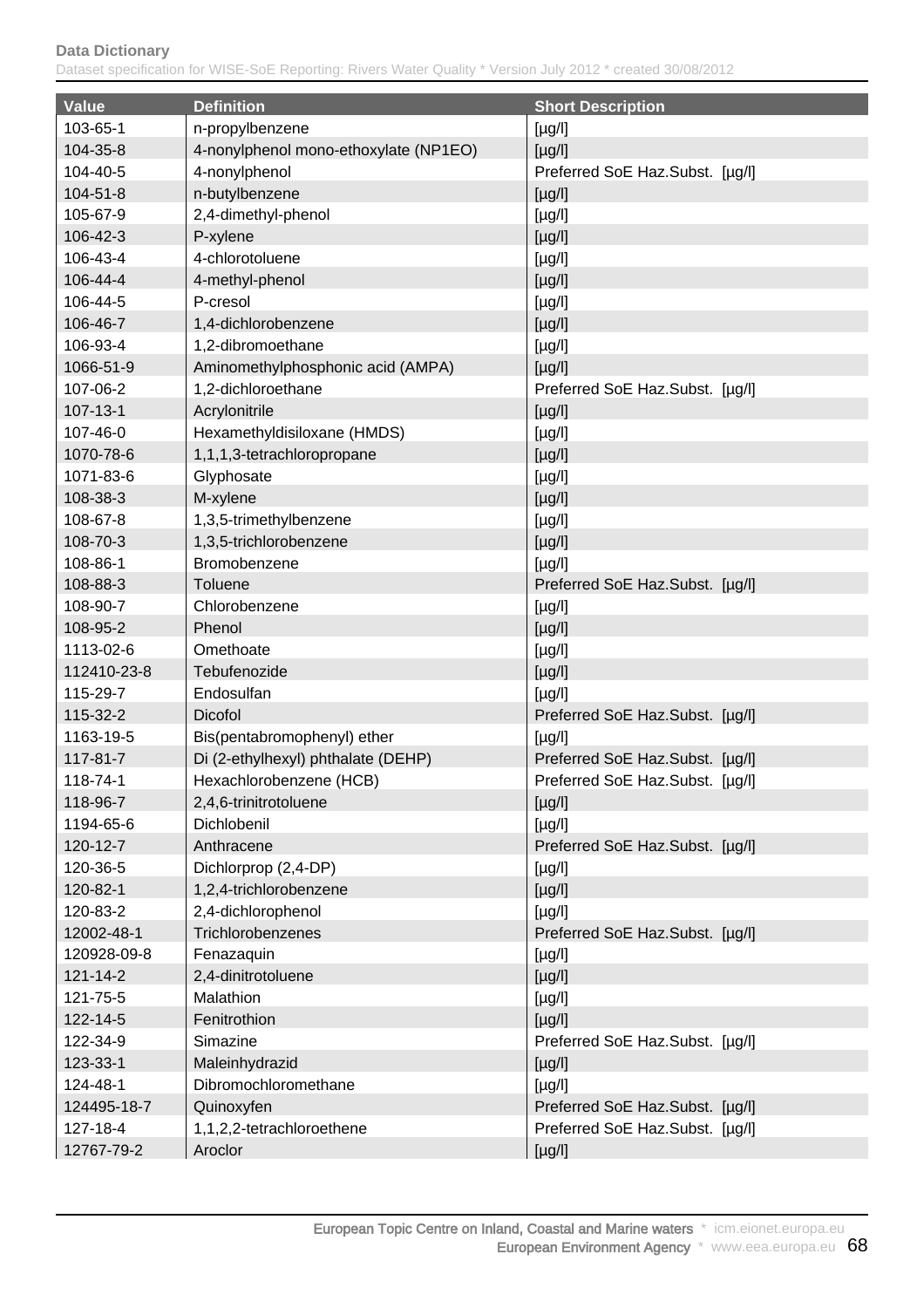| 129-00-0<br>Pyrene<br>$[\mu g/l]$<br><b>Terbufos</b><br>13071-79-9<br>$[\mu g/l]$<br>$131 - 11 - 3$<br>Dimethyl phthalate<br>$[\mu g/l]$<br>131-16-8<br>Dipropyl phthalate<br>$[\mu g/l]$<br>131-18-0<br>Dipentyl phthalate<br>$[\mu g/l]$<br>Pentachloronaphthalene<br>1321-64-8<br>$[\mu g/l]$<br>1321-65-9<br>Trichloronaphthalene<br>$[\mu g/l]$<br>133-06-2<br>Captan<br>$[\mu g/l]$<br>3,5-dimethyl-phenol<br>133-53-9<br>$[\mu g/l]$<br>Xylene<br>1330-20-7<br>$[\mu g/l]$<br>1335-87-1<br>Hexachloronaphthalene<br>$[\mu g/l]$<br>1335-88-2<br>Tetrachloronaphthalene<br>$[\mu g/l]$<br>13351-73-0<br>Tolyltriazole<br>Preferred SoE Haz.Subst. [µg/l]<br>Fenbutatin oxide<br>13356-08-6<br>$[\mu g/l]$<br>Polychlorinated biphenyls<br>1336-36-3<br>$[\mu g/l]$<br>133855-98-8<br>$[\mu g/l]$<br>Epoxiconazole<br>135-19-3<br>2-naphthol<br>$[\mu g/l]$<br>135-98-8<br>sec-butylbenzene<br>$[\mu g/l]$<br>136-85-6<br>Methylbenzotriazol<br>Preferred SoE Haz.Subst. [µg/l]<br>Fluquinconazole<br>136426-54-5<br>$[\mu g/l]$<br>Polychlorinated dibenzofurans (PCDF)<br>136677-10-6<br>$[\mu g/l]$<br>Desmedipham<br>$[\mu g/l]$<br>13684-56-5<br>137-26-8<br>Thiram<br>$[\mu g/l]$<br>137-30-4<br>Ziram<br>$[\mu g/l]$<br><b>NTA</b><br>139-13-9<br>$[\mu g/l]$<br>139-40-2<br>Propazine<br>$[\mu g/l]$<br>140-57-8<br>Aramite<br>$[\mu g/l]$<br>140-66-9<br>Para-tert-octylphenol<br>Preferred SoE Haz.Subst. [µg/l]<br>142-28-9<br>1,3-dichloropropane<br>$[\mu g/l]$<br>Chlordecone<br>143-50-0<br>$[\mu g/l]$<br>$[\mu g/l]$<br>144-49-0<br>Fluoroacetic acid<br>151-21-3<br>Sodium dodecyl sulfate<br>$[\mu g/l]$<br>Dichlorprop-P<br>15165-67-0<br>$[\mu g/l]$<br>Diclofenac<br>Preferred SoE Haz.Subst. [µg/l]<br>15307-86-5<br>c-1,2-dichloroethene<br>156-52-9<br>$[\mu g/l]$<br>Cis-1,2-dichloroethene<br>156-59-2<br>$[\mu g/l]$<br>156-60-5<br>Trans 1,2-dichloroethene<br>$[\mu g/l]$<br>Carbofuran<br>1563-66-2<br>[µg/l]<br>Ibuprofen<br>15687-27-1<br>Preferred SoE Haz.Subst. [µg/l]<br>4-chloro-2-methylphenol<br>1570-64-5<br>$[\mu g/l]$<br>4,6-dichloro-2-methylphenol<br>1570-65-6<br>$[\mu g/l]$<br>1582-09-8<br>Trifluralin<br>Preferred SoE Haz.Subst. [µg/l]<br>15972-60-8<br>Alachlor<br>Preferred SoE Haz.Subst. [µg/l]<br>1610-18-0<br>Prometon<br>$[\mu g/l]$<br>1634-04-4<br><b>MTBE</b><br>$[\mu g/l]$<br>Pentachloroiodobenzene<br>16478-18-5<br>$[\mu g/l]$<br>16484-77-8<br>Mecoprop-P (MCPP-P)<br>$[\mu g/l]$ | <b>Value</b> | <b>Definition</b> | <b>Short Description</b> |
|-------------------------------------------------------------------------------------------------------------------------------------------------------------------------------------------------------------------------------------------------------------------------------------------------------------------------------------------------------------------------------------------------------------------------------------------------------------------------------------------------------------------------------------------------------------------------------------------------------------------------------------------------------------------------------------------------------------------------------------------------------------------------------------------------------------------------------------------------------------------------------------------------------------------------------------------------------------------------------------------------------------------------------------------------------------------------------------------------------------------------------------------------------------------------------------------------------------------------------------------------------------------------------------------------------------------------------------------------------------------------------------------------------------------------------------------------------------------------------------------------------------------------------------------------------------------------------------------------------------------------------------------------------------------------------------------------------------------------------------------------------------------------------------------------------------------------------------------------------------------------------------------------------------------------------------------------------------------------------------------------------------------------------------------------------------------------------------------------------------------------------------------------------------------------------------------------------------------------------------------------------------------------------------------------------------------------------------------------------------------------------------------------------------------------------------------------------------|--------------|-------------------|--------------------------|
|                                                                                                                                                                                                                                                                                                                                                                                                                                                                                                                                                                                                                                                                                                                                                                                                                                                                                                                                                                                                                                                                                                                                                                                                                                                                                                                                                                                                                                                                                                                                                                                                                                                                                                                                                                                                                                                                                                                                                                                                                                                                                                                                                                                                                                                                                                                                                                                                                                                             |              |                   |                          |
|                                                                                                                                                                                                                                                                                                                                                                                                                                                                                                                                                                                                                                                                                                                                                                                                                                                                                                                                                                                                                                                                                                                                                                                                                                                                                                                                                                                                                                                                                                                                                                                                                                                                                                                                                                                                                                                                                                                                                                                                                                                                                                                                                                                                                                                                                                                                                                                                                                                             |              |                   |                          |
|                                                                                                                                                                                                                                                                                                                                                                                                                                                                                                                                                                                                                                                                                                                                                                                                                                                                                                                                                                                                                                                                                                                                                                                                                                                                                                                                                                                                                                                                                                                                                                                                                                                                                                                                                                                                                                                                                                                                                                                                                                                                                                                                                                                                                                                                                                                                                                                                                                                             |              |                   |                          |
|                                                                                                                                                                                                                                                                                                                                                                                                                                                                                                                                                                                                                                                                                                                                                                                                                                                                                                                                                                                                                                                                                                                                                                                                                                                                                                                                                                                                                                                                                                                                                                                                                                                                                                                                                                                                                                                                                                                                                                                                                                                                                                                                                                                                                                                                                                                                                                                                                                                             |              |                   |                          |
|                                                                                                                                                                                                                                                                                                                                                                                                                                                                                                                                                                                                                                                                                                                                                                                                                                                                                                                                                                                                                                                                                                                                                                                                                                                                                                                                                                                                                                                                                                                                                                                                                                                                                                                                                                                                                                                                                                                                                                                                                                                                                                                                                                                                                                                                                                                                                                                                                                                             |              |                   |                          |
|                                                                                                                                                                                                                                                                                                                                                                                                                                                                                                                                                                                                                                                                                                                                                                                                                                                                                                                                                                                                                                                                                                                                                                                                                                                                                                                                                                                                                                                                                                                                                                                                                                                                                                                                                                                                                                                                                                                                                                                                                                                                                                                                                                                                                                                                                                                                                                                                                                                             |              |                   |                          |
|                                                                                                                                                                                                                                                                                                                                                                                                                                                                                                                                                                                                                                                                                                                                                                                                                                                                                                                                                                                                                                                                                                                                                                                                                                                                                                                                                                                                                                                                                                                                                                                                                                                                                                                                                                                                                                                                                                                                                                                                                                                                                                                                                                                                                                                                                                                                                                                                                                                             |              |                   |                          |
|                                                                                                                                                                                                                                                                                                                                                                                                                                                                                                                                                                                                                                                                                                                                                                                                                                                                                                                                                                                                                                                                                                                                                                                                                                                                                                                                                                                                                                                                                                                                                                                                                                                                                                                                                                                                                                                                                                                                                                                                                                                                                                                                                                                                                                                                                                                                                                                                                                                             |              |                   |                          |
|                                                                                                                                                                                                                                                                                                                                                                                                                                                                                                                                                                                                                                                                                                                                                                                                                                                                                                                                                                                                                                                                                                                                                                                                                                                                                                                                                                                                                                                                                                                                                                                                                                                                                                                                                                                                                                                                                                                                                                                                                                                                                                                                                                                                                                                                                                                                                                                                                                                             |              |                   |                          |
|                                                                                                                                                                                                                                                                                                                                                                                                                                                                                                                                                                                                                                                                                                                                                                                                                                                                                                                                                                                                                                                                                                                                                                                                                                                                                                                                                                                                                                                                                                                                                                                                                                                                                                                                                                                                                                                                                                                                                                                                                                                                                                                                                                                                                                                                                                                                                                                                                                                             |              |                   |                          |
|                                                                                                                                                                                                                                                                                                                                                                                                                                                                                                                                                                                                                                                                                                                                                                                                                                                                                                                                                                                                                                                                                                                                                                                                                                                                                                                                                                                                                                                                                                                                                                                                                                                                                                                                                                                                                                                                                                                                                                                                                                                                                                                                                                                                                                                                                                                                                                                                                                                             |              |                   |                          |
|                                                                                                                                                                                                                                                                                                                                                                                                                                                                                                                                                                                                                                                                                                                                                                                                                                                                                                                                                                                                                                                                                                                                                                                                                                                                                                                                                                                                                                                                                                                                                                                                                                                                                                                                                                                                                                                                                                                                                                                                                                                                                                                                                                                                                                                                                                                                                                                                                                                             |              |                   |                          |
|                                                                                                                                                                                                                                                                                                                                                                                                                                                                                                                                                                                                                                                                                                                                                                                                                                                                                                                                                                                                                                                                                                                                                                                                                                                                                                                                                                                                                                                                                                                                                                                                                                                                                                                                                                                                                                                                                                                                                                                                                                                                                                                                                                                                                                                                                                                                                                                                                                                             |              |                   |                          |
|                                                                                                                                                                                                                                                                                                                                                                                                                                                                                                                                                                                                                                                                                                                                                                                                                                                                                                                                                                                                                                                                                                                                                                                                                                                                                                                                                                                                                                                                                                                                                                                                                                                                                                                                                                                                                                                                                                                                                                                                                                                                                                                                                                                                                                                                                                                                                                                                                                                             |              |                   |                          |
|                                                                                                                                                                                                                                                                                                                                                                                                                                                                                                                                                                                                                                                                                                                                                                                                                                                                                                                                                                                                                                                                                                                                                                                                                                                                                                                                                                                                                                                                                                                                                                                                                                                                                                                                                                                                                                                                                                                                                                                                                                                                                                                                                                                                                                                                                                                                                                                                                                                             |              |                   |                          |
|                                                                                                                                                                                                                                                                                                                                                                                                                                                                                                                                                                                                                                                                                                                                                                                                                                                                                                                                                                                                                                                                                                                                                                                                                                                                                                                                                                                                                                                                                                                                                                                                                                                                                                                                                                                                                                                                                                                                                                                                                                                                                                                                                                                                                                                                                                                                                                                                                                                             |              |                   |                          |
|                                                                                                                                                                                                                                                                                                                                                                                                                                                                                                                                                                                                                                                                                                                                                                                                                                                                                                                                                                                                                                                                                                                                                                                                                                                                                                                                                                                                                                                                                                                                                                                                                                                                                                                                                                                                                                                                                                                                                                                                                                                                                                                                                                                                                                                                                                                                                                                                                                                             |              |                   |                          |
|                                                                                                                                                                                                                                                                                                                                                                                                                                                                                                                                                                                                                                                                                                                                                                                                                                                                                                                                                                                                                                                                                                                                                                                                                                                                                                                                                                                                                                                                                                                                                                                                                                                                                                                                                                                                                                                                                                                                                                                                                                                                                                                                                                                                                                                                                                                                                                                                                                                             |              |                   |                          |
|                                                                                                                                                                                                                                                                                                                                                                                                                                                                                                                                                                                                                                                                                                                                                                                                                                                                                                                                                                                                                                                                                                                                                                                                                                                                                                                                                                                                                                                                                                                                                                                                                                                                                                                                                                                                                                                                                                                                                                                                                                                                                                                                                                                                                                                                                                                                                                                                                                                             |              |                   |                          |
|                                                                                                                                                                                                                                                                                                                                                                                                                                                                                                                                                                                                                                                                                                                                                                                                                                                                                                                                                                                                                                                                                                                                                                                                                                                                                                                                                                                                                                                                                                                                                                                                                                                                                                                                                                                                                                                                                                                                                                                                                                                                                                                                                                                                                                                                                                                                                                                                                                                             |              |                   |                          |
|                                                                                                                                                                                                                                                                                                                                                                                                                                                                                                                                                                                                                                                                                                                                                                                                                                                                                                                                                                                                                                                                                                                                                                                                                                                                                                                                                                                                                                                                                                                                                                                                                                                                                                                                                                                                                                                                                                                                                                                                                                                                                                                                                                                                                                                                                                                                                                                                                                                             |              |                   |                          |
|                                                                                                                                                                                                                                                                                                                                                                                                                                                                                                                                                                                                                                                                                                                                                                                                                                                                                                                                                                                                                                                                                                                                                                                                                                                                                                                                                                                                                                                                                                                                                                                                                                                                                                                                                                                                                                                                                                                                                                                                                                                                                                                                                                                                                                                                                                                                                                                                                                                             |              |                   |                          |
|                                                                                                                                                                                                                                                                                                                                                                                                                                                                                                                                                                                                                                                                                                                                                                                                                                                                                                                                                                                                                                                                                                                                                                                                                                                                                                                                                                                                                                                                                                                                                                                                                                                                                                                                                                                                                                                                                                                                                                                                                                                                                                                                                                                                                                                                                                                                                                                                                                                             |              |                   |                          |
|                                                                                                                                                                                                                                                                                                                                                                                                                                                                                                                                                                                                                                                                                                                                                                                                                                                                                                                                                                                                                                                                                                                                                                                                                                                                                                                                                                                                                                                                                                                                                                                                                                                                                                                                                                                                                                                                                                                                                                                                                                                                                                                                                                                                                                                                                                                                                                                                                                                             |              |                   |                          |
|                                                                                                                                                                                                                                                                                                                                                                                                                                                                                                                                                                                                                                                                                                                                                                                                                                                                                                                                                                                                                                                                                                                                                                                                                                                                                                                                                                                                                                                                                                                                                                                                                                                                                                                                                                                                                                                                                                                                                                                                                                                                                                                                                                                                                                                                                                                                                                                                                                                             |              |                   |                          |
|                                                                                                                                                                                                                                                                                                                                                                                                                                                                                                                                                                                                                                                                                                                                                                                                                                                                                                                                                                                                                                                                                                                                                                                                                                                                                                                                                                                                                                                                                                                                                                                                                                                                                                                                                                                                                                                                                                                                                                                                                                                                                                                                                                                                                                                                                                                                                                                                                                                             |              |                   |                          |
|                                                                                                                                                                                                                                                                                                                                                                                                                                                                                                                                                                                                                                                                                                                                                                                                                                                                                                                                                                                                                                                                                                                                                                                                                                                                                                                                                                                                                                                                                                                                                                                                                                                                                                                                                                                                                                                                                                                                                                                                                                                                                                                                                                                                                                                                                                                                                                                                                                                             |              |                   |                          |
|                                                                                                                                                                                                                                                                                                                                                                                                                                                                                                                                                                                                                                                                                                                                                                                                                                                                                                                                                                                                                                                                                                                                                                                                                                                                                                                                                                                                                                                                                                                                                                                                                                                                                                                                                                                                                                                                                                                                                                                                                                                                                                                                                                                                                                                                                                                                                                                                                                                             |              |                   |                          |
|                                                                                                                                                                                                                                                                                                                                                                                                                                                                                                                                                                                                                                                                                                                                                                                                                                                                                                                                                                                                                                                                                                                                                                                                                                                                                                                                                                                                                                                                                                                                                                                                                                                                                                                                                                                                                                                                                                                                                                                                                                                                                                                                                                                                                                                                                                                                                                                                                                                             |              |                   |                          |
|                                                                                                                                                                                                                                                                                                                                                                                                                                                                                                                                                                                                                                                                                                                                                                                                                                                                                                                                                                                                                                                                                                                                                                                                                                                                                                                                                                                                                                                                                                                                                                                                                                                                                                                                                                                                                                                                                                                                                                                                                                                                                                                                                                                                                                                                                                                                                                                                                                                             |              |                   |                          |
|                                                                                                                                                                                                                                                                                                                                                                                                                                                                                                                                                                                                                                                                                                                                                                                                                                                                                                                                                                                                                                                                                                                                                                                                                                                                                                                                                                                                                                                                                                                                                                                                                                                                                                                                                                                                                                                                                                                                                                                                                                                                                                                                                                                                                                                                                                                                                                                                                                                             |              |                   |                          |
|                                                                                                                                                                                                                                                                                                                                                                                                                                                                                                                                                                                                                                                                                                                                                                                                                                                                                                                                                                                                                                                                                                                                                                                                                                                                                                                                                                                                                                                                                                                                                                                                                                                                                                                                                                                                                                                                                                                                                                                                                                                                                                                                                                                                                                                                                                                                                                                                                                                             |              |                   |                          |
|                                                                                                                                                                                                                                                                                                                                                                                                                                                                                                                                                                                                                                                                                                                                                                                                                                                                                                                                                                                                                                                                                                                                                                                                                                                                                                                                                                                                                                                                                                                                                                                                                                                                                                                                                                                                                                                                                                                                                                                                                                                                                                                                                                                                                                                                                                                                                                                                                                                             |              |                   |                          |
|                                                                                                                                                                                                                                                                                                                                                                                                                                                                                                                                                                                                                                                                                                                                                                                                                                                                                                                                                                                                                                                                                                                                                                                                                                                                                                                                                                                                                                                                                                                                                                                                                                                                                                                                                                                                                                                                                                                                                                                                                                                                                                                                                                                                                                                                                                                                                                                                                                                             |              |                   |                          |
|                                                                                                                                                                                                                                                                                                                                                                                                                                                                                                                                                                                                                                                                                                                                                                                                                                                                                                                                                                                                                                                                                                                                                                                                                                                                                                                                                                                                                                                                                                                                                                                                                                                                                                                                                                                                                                                                                                                                                                                                                                                                                                                                                                                                                                                                                                                                                                                                                                                             |              |                   |                          |
|                                                                                                                                                                                                                                                                                                                                                                                                                                                                                                                                                                                                                                                                                                                                                                                                                                                                                                                                                                                                                                                                                                                                                                                                                                                                                                                                                                                                                                                                                                                                                                                                                                                                                                                                                                                                                                                                                                                                                                                                                                                                                                                                                                                                                                                                                                                                                                                                                                                             |              |                   |                          |
|                                                                                                                                                                                                                                                                                                                                                                                                                                                                                                                                                                                                                                                                                                                                                                                                                                                                                                                                                                                                                                                                                                                                                                                                                                                                                                                                                                                                                                                                                                                                                                                                                                                                                                                                                                                                                                                                                                                                                                                                                                                                                                                                                                                                                                                                                                                                                                                                                                                             |              |                   |                          |
|                                                                                                                                                                                                                                                                                                                                                                                                                                                                                                                                                                                                                                                                                                                                                                                                                                                                                                                                                                                                                                                                                                                                                                                                                                                                                                                                                                                                                                                                                                                                                                                                                                                                                                                                                                                                                                                                                                                                                                                                                                                                                                                                                                                                                                                                                                                                                                                                                                                             |              |                   |                          |
|                                                                                                                                                                                                                                                                                                                                                                                                                                                                                                                                                                                                                                                                                                                                                                                                                                                                                                                                                                                                                                                                                                                                                                                                                                                                                                                                                                                                                                                                                                                                                                                                                                                                                                                                                                                                                                                                                                                                                                                                                                                                                                                                                                                                                                                                                                                                                                                                                                                             |              |                   |                          |
|                                                                                                                                                                                                                                                                                                                                                                                                                                                                                                                                                                                                                                                                                                                                                                                                                                                                                                                                                                                                                                                                                                                                                                                                                                                                                                                                                                                                                                                                                                                                                                                                                                                                                                                                                                                                                                                                                                                                                                                                                                                                                                                                                                                                                                                                                                                                                                                                                                                             |              |                   |                          |
|                                                                                                                                                                                                                                                                                                                                                                                                                                                                                                                                                                                                                                                                                                                                                                                                                                                                                                                                                                                                                                                                                                                                                                                                                                                                                                                                                                                                                                                                                                                                                                                                                                                                                                                                                                                                                                                                                                                                                                                                                                                                                                                                                                                                                                                                                                                                                                                                                                                             |              |                   |                          |
|                                                                                                                                                                                                                                                                                                                                                                                                                                                                                                                                                                                                                                                                                                                                                                                                                                                                                                                                                                                                                                                                                                                                                                                                                                                                                                                                                                                                                                                                                                                                                                                                                                                                                                                                                                                                                                                                                                                                                                                                                                                                                                                                                                                                                                                                                                                                                                                                                                                             |              |                   |                          |
|                                                                                                                                                                                                                                                                                                                                                                                                                                                                                                                                                                                                                                                                                                                                                                                                                                                                                                                                                                                                                                                                                                                                                                                                                                                                                                                                                                                                                                                                                                                                                                                                                                                                                                                                                                                                                                                                                                                                                                                                                                                                                                                                                                                                                                                                                                                                                                                                                                                             |              |                   |                          |
|                                                                                                                                                                                                                                                                                                                                                                                                                                                                                                                                                                                                                                                                                                                                                                                                                                                                                                                                                                                                                                                                                                                                                                                                                                                                                                                                                                                                                                                                                                                                                                                                                                                                                                                                                                                                                                                                                                                                                                                                                                                                                                                                                                                                                                                                                                                                                                                                                                                             |              |                   |                          |
|                                                                                                                                                                                                                                                                                                                                                                                                                                                                                                                                                                                                                                                                                                                                                                                                                                                                                                                                                                                                                                                                                                                                                                                                                                                                                                                                                                                                                                                                                                                                                                                                                                                                                                                                                                                                                                                                                                                                                                                                                                                                                                                                                                                                                                                                                                                                                                                                                                                             |              |                   |                          |
|                                                                                                                                                                                                                                                                                                                                                                                                                                                                                                                                                                                                                                                                                                                                                                                                                                                                                                                                                                                                                                                                                                                                                                                                                                                                                                                                                                                                                                                                                                                                                                                                                                                                                                                                                                                                                                                                                                                                                                                                                                                                                                                                                                                                                                                                                                                                                                                                                                                             |              |                   |                          |
|                                                                                                                                                                                                                                                                                                                                                                                                                                                                                                                                                                                                                                                                                                                                                                                                                                                                                                                                                                                                                                                                                                                                                                                                                                                                                                                                                                                                                                                                                                                                                                                                                                                                                                                                                                                                                                                                                                                                                                                                                                                                                                                                                                                                                                                                                                                                                                                                                                                             |              |                   |                          |
| 3-hydroxycarbofuran<br>16655-82-6<br>$[\mu g/l]$                                                                                                                                                                                                                                                                                                                                                                                                                                                                                                                                                                                                                                                                                                                                                                                                                                                                                                                                                                                                                                                                                                                                                                                                                                                                                                                                                                                                                                                                                                                                                                                                                                                                                                                                                                                                                                                                                                                                                                                                                                                                                                                                                                                                                                                                                                                                                                                                            |              |                   |                          |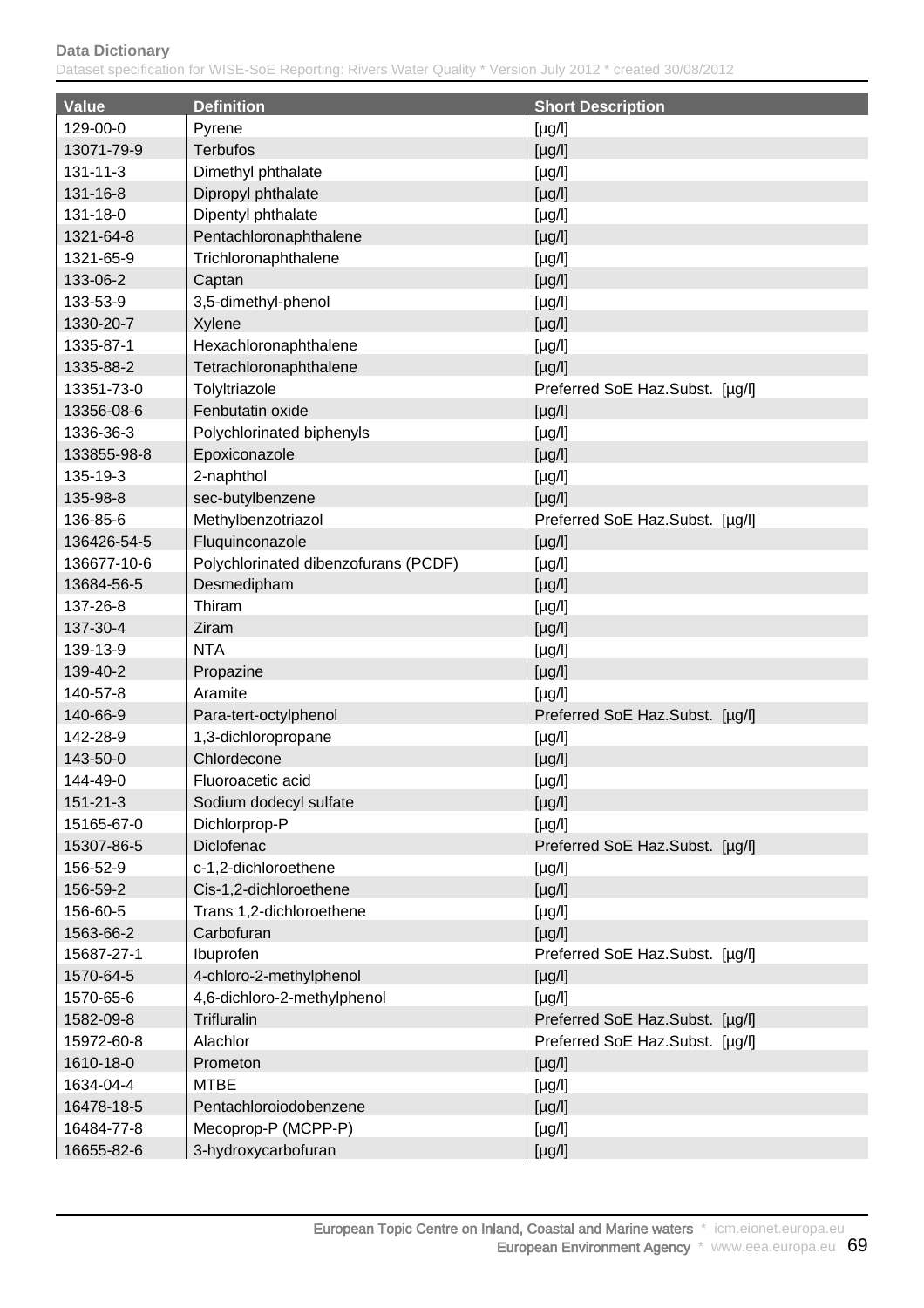| <b>Value</b><br>16672-87-0 | <b>Definition</b>                                    | <b>Short Description</b>        |
|----------------------------|------------------------------------------------------|---------------------------------|
|                            | 2-chloroethylphosphonic acid                         | $[\mu g/l]$                     |
| 16752-77-5                 | Methomyl                                             | $[\mu g/l]$                     |
| 1689-83-4                  | loxynil                                              | $[\mu g/l]$                     |
| 1689-84-5                  | Bromoxynil                                           | $[\mu g/l]$                     |
| 1689-99-2                  | Bromoxynil octanoate                                 | $[\mu g/l]$                     |
| 1698-60-8                  | Chloridazon                                          | $[\mu g/l]$                     |
| 1702-17-6                  | Clopyralid                                           | $[\mu g/l]$                     |
| 17040-19-6                 | Demeton-S-methylsulfon                               | $[\mu g/l]$                     |
| 1746-01-6                  | 2,3,7,8-tetrachlorodibenzo-p-dioxin                  | $[\mu g/l]$                     |
| 1763-23-1                  | PFOS and its derivatives                             | Preferred SoE Haz.Subst. [µg/l] |
| 1806-26-4                  | 4-octylphenol                                        | $[\mu g/l]$                     |
| 18181-70-9                 | lodofenphos                                          | [µg/l]                          |
| 182346-21-0                | 2,2',3,4,4'-pentabromodiphenyl ether (BDE85)         | $[\mu g/l]$                     |
| 1825-21-4                  | Pentachloroanisole                                   | $[\mu g/l]$                     |
| 182677-30-1                | 2,2',3,4,4',5'-hexabromodiphenyl ether<br>(BD(E)138) | $[\mu g/l]$                     |
| 1836-75-5                  | Nitrophen                                            | $[\mu g/l]$                     |
| 1861-40-1                  | <b>Benfluralin</b>                                   | [yg/l]                          |
| 189084-64-8                | PBDE100 (2,2',4,4',6-pentabromodiphenyl<br>ether)    | $[\mu g/l]$                     |
| 191-24-2                   | Benzo(g,h,i)perylene                                 | Preferred SoE Haz.Subst. [µg/l] |
| 1912-24-9                  | Atrazine                                             | Preferred SoE Haz.Subst. [µg/l] |
| 1918-00-9                  | Dicamba                                              | $[\mu g/l]$                     |
| 1918-13-4                  | Chlorthiamid                                         | $[\mu g/l]$                     |
| 193-39-5                   | Indeno(1,2,3-cd)pyrene                               | Preferred SoE Haz.Subst. [µg/l] |
| 2008-58-4                  | 2,6-dichlorobenzamide                                | $[\mu g/l]$                     |
| 20427-84-3                 | 4-nonylphenol di-ethoxylate (NP2EO)                  | $[\mu g/l]$                     |
| 20461-54-5                 | lodide                                               | $[\mu g/l]$                     |
| 205-99-2                   | Benzo(b)fluoranthene                                 | Preferred SoE Haz.Subst. [µg/l] |
| 2051-24-3                  | 5,5',6,6'-decachlorobiphenyl (CB209)                 | $[\mu g/l]$                     |
| 206-44-0                   | Fluoranthene                                         | Preferred SoE Haz.Subst. [µg/l] |
| 207-08-9                   | Benzo(k)fluoranthene                                 | Preferred SoE Haz.Subst. [µg/l] |
| 207122-15-4                | PBDE154 (2,2',4,4',5,6'-hexabromodiphenyl<br>ether)  | $[\mu g/l]$                     |
| 208-96-8                   | Acenaphthylene                                       | $[\mu g/l]$                     |
| 2104-64-5                  | O-Ethyl O-(p-nitrophenyl)<br>phenylphosphonothiolate | $[\mu g/l]$                     |
| 21087-64-9                 | Metribuzin                                           | $[\mu g/l]$                     |
| 2163-68-0                  | Hydroxyatrazine                                      | $[\mu g/l]$                     |
| 2164-08-1                  | Lenacil                                              | $[\mu g/l]$                     |
| 21725-46-2                 | Cyanazine                                            | $[\mu g/l]$                     |
| 218-01-9                   | Chrysene                                             | $[\mu g/l]$                     |
| 22204-53-1                 | Naproxen                                             | Preferred SoE Haz.Subst. [µg/l] |
| 2227-13-6                  | Tetrasul                                             | $[\mu g/l]$                     |
| 2234-13-1                  | Octachloronaphthalene                                | $[\mu g/l]$                     |
| 2310-17-0                  | Phosalone                                            | $[\mu g/l]$                     |
| 23103-98-2                 | Pirimicarb                                           | $[\mu g/l]$                     |
| 23593-75-1                 | Clotrimazole                                         | $[\mu g/l]$                     |
| 2385-85-5                  | Mirex                                                | $[\mu g/l]$                     |
| 23950-58-5                 | Propyzamide                                          | $[\mu g/l]$                     |
|                            |                                                      |                                 |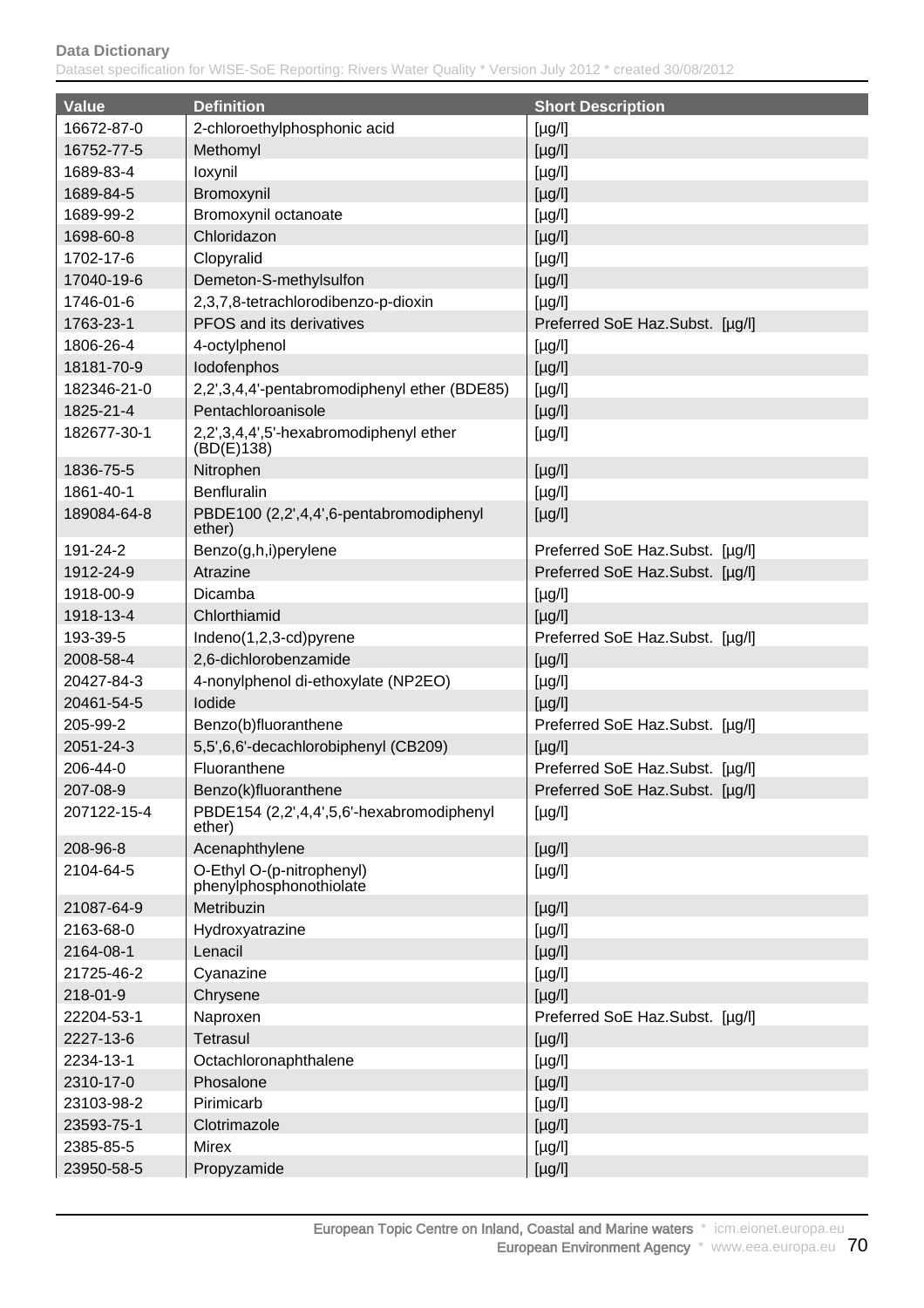| <b>Value</b> | <b>Definition</b>                                                 | <b>Short Description</b>        |
|--------------|-------------------------------------------------------------------|---------------------------------|
| 2440-02-0    | Heptachloronorbornene                                             | $[\mu g/l]$                     |
| 24959-67-9   | <b>Bromide</b>                                                    | $[\mu g/l]$                     |
| 25057-89-0   | Bentazone                                                         | $[\mu g/l]$                     |
| 25140-90-3   | 2-(2,6-dichlorophenoxy) propionic acid (2,6-<br>DCPP)             | $[\mu g/l]$                     |
| 25154-52-3   | Nonylphenol                                                       | $[\mu g/l]$                     |
| 25167-83-3   | Tetrachlorophenols                                                | $[\mu g/l]$                     |
| 2599-11-3    | Hydroxysimazine                                                   | $[\mu g/l]$                     |
| 262-12-4     | Dibenzodioxin                                                     | $[\mu g/l]$                     |
| 26225-79-6   | Ethofumesate                                                      | $[\mu g/l]$                     |
| 26259-45-0   | Secbumeton                                                        | $[\mu g/l]$                     |
| 28159-98-0   | Cybutryne                                                         | Preferred SoE Haz.Subst. [µg/l] |
| 29122-68-7   | Atenolol                                                          | Preferred SoE Haz.Subst. [µg/l] |
| 2921-88-2    | Chlorpyrifos                                                      | Preferred SoE Haz.Subst. [µg/l] |
| 294-62-2     | Cyclododecane                                                     | $[\mu g/l]$                     |
| 297-78-9     | Isobenzan                                                         | $[\mu g/l]$                     |
| 298-00-0     | Parathion-methyl                                                  | $[\mu g/l]$                     |
| 298-46-4     | Carbamazepin                                                      | Preferred SoE Haz.Subst. [µg/l] |
| 30125-63-4   | Desethylterbuthylazine                                            | $[\mu g/l]$                     |
| 309-00-2     | Aldrin                                                            | Preferred SoE Haz.Subst. [µg/l] |
| 3115-49-9    | Nonylphenoxyacetic acid (NPE1C)                                   | Preferred SoE Haz.Subst. [µg/l] |
| 314-40-9     | <b>Bromacil</b>                                                   | $[\mu g/l]$                     |
| 31508-00-6   | <b>PCB118</b>                                                     | $[\mu g/l]$                     |
| 319-84-6     | Alpha-HCH                                                         | $[\mu g/l]$                     |
| 319-85-7     | Beta-HCH                                                          | $[\mu g/l]$                     |
| 319-86-8     | Delta-HCH                                                         | $[\mu g/l]$                     |
| 3194-55-6    | Hexabromocyclododecane (HBCDD)                                    | Preferred SoE Haz.Subst. [µg/l] |
| 32241-08-0   | Heptachloronaphthalene                                            | $[\mu g/l]$                     |
| 32534-81-9   | Diphenyl ether, pentabromo derivative                             | $[\mu g/l]$                     |
| 32536-52-0   | Diphenyl ether, octabromo deviate                                 | $[\mu g/l]$                     |
| 32598-13-3   | PCB77                                                             | $[\mu g/l]$                     |
| 32598-14-4   | PCB105 (2,3,3',4,4'-pentachlorobiphenyl)                          | $[\mu g/l]$                     |
| 32774-16-6   | <b>PCB169</b>                                                     | $[\mu g/l]$                     |
| 330-54-1     | Diuron                                                            | Preferred SoE Haz.Subst. [µg/l] |
| 330-55-2     | Linuron                                                           | Preferred SoE Haz.Subst. [µg/l] |
| 3307-39-9    | 2-(4-chlorophenoxy) propionic acid (4-CPP)                        | $[\mu g/l]$                     |
| 33213-65-9   | Beta-Endosulfan                                                   | $[\mu g/l]$                     |
| 333-41-5     | Diazinon                                                          | Preferred SoE Haz.Subst. [µg/l] |
| 335-67-1     | <b>PFOA</b>                                                       | Preferred SoE Haz.Subst. [µg/l] |
| 33693-04-8   | Terbumeton                                                        | [µg/l]                          |
| 3397-62-4    | Deisopropyldeethylatrazine                                        | $[\mu g/l]$                     |
| 34123-59-6   | Isoproturon                                                       | Preferred SoE Haz.Subst. [µg/l] |
| 3424-82-6    | DDE, o,p'                                                         | $[\mu g/l]$                     |
| 34256-82-1   | Acetochlor                                                        | [µg/l]                          |
| 35065-27-1   | PCB153 (2,2',4,4',5,5'-hexachlorobiphenyl)                        | $[\mu g/l]$                     |
| 35065-28-2   | PCB138 (2,2',3,4,4',5'-hexachlorobiphenyl)                        | $[\mu g/l]$                     |
| 35065-29-3   | PCB180 (2,2',3,4,4',5,5'-heptachlorobiphenyl)                     | $[\mu g/l]$                     |
| 35065-30-6   | PCB170 (1,2,3,4-tetrachloro-5-(2,3,4-<br>trichlorophenyl)benzene) | $[\mu g/l]$                     |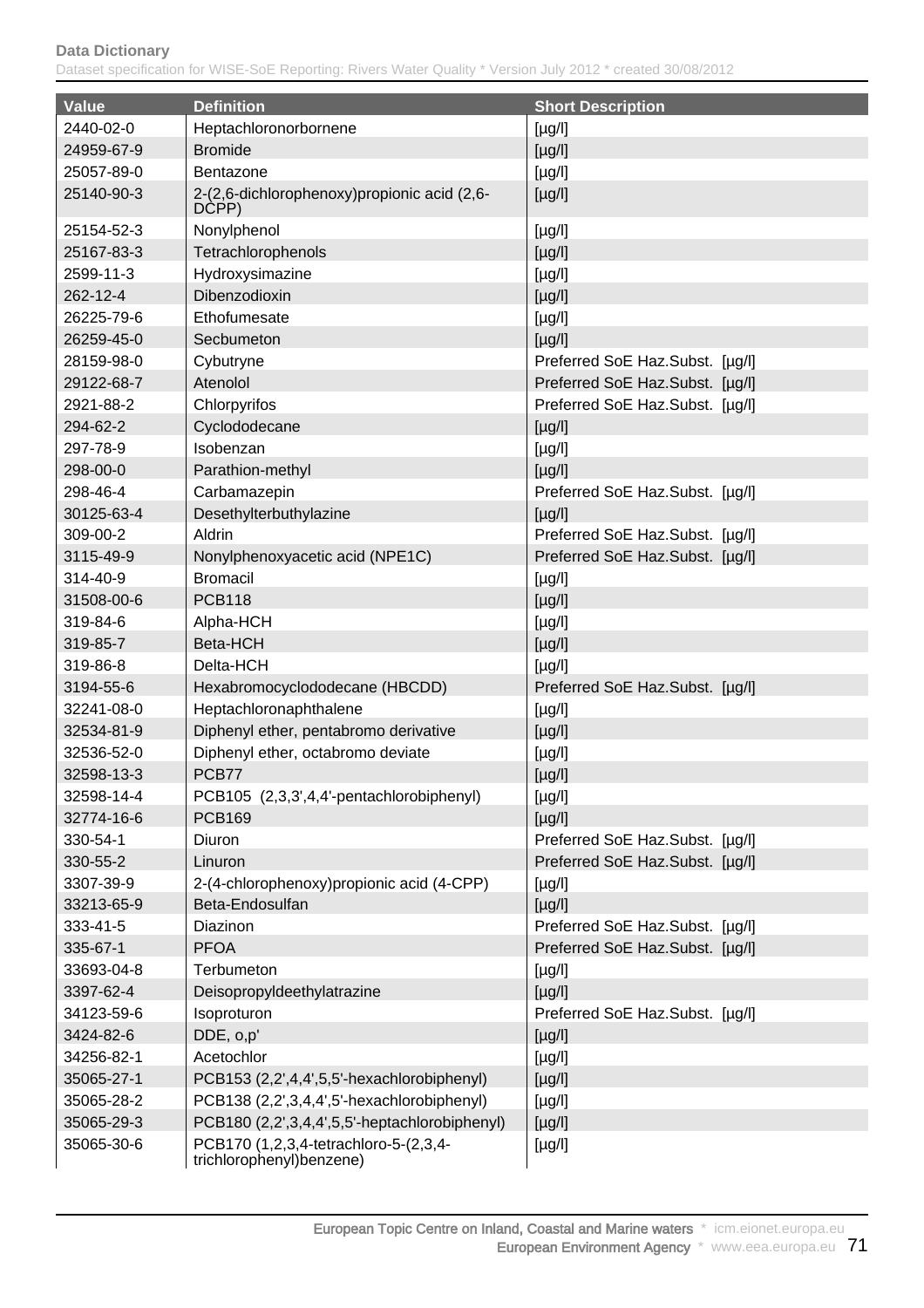| <b>Value</b>  | <b>Definition</b>                                                          | <b>Short Description</b>        |
|---------------|----------------------------------------------------------------------------|---------------------------------|
| 35693-99-3    | PCB52 (2,2',5,5'-tetrachlorobiphenyl)                                      | $[\mu g/l]$                     |
| 35694-08-7    | PCB194 (1,2,3,4-tetrachloro-5-(2,3,4,5-<br>tetrachlorophenyl) benzene)     | $[\mu g/l]$                     |
| 36065-30-2    | 2,4,6-tribromophenyl 2-methyl-2,3-<br>dibromopropyl ether                  | $[\mu g/l]$                     |
| 36355-01-8    | Hexabromobiphenyl                                                          | $[\mu g/l]$                     |
| 36643-28-4    | Tributyltin cation                                                         | Preferred SoE Haz.Subst. [µg/l] |
| 37350-58-6    | Metoprolol                                                                 | Preferred SoE Haz.Subst. [µg/l] |
| 37680-73-2    | PCB101 (2,2',4,5,5'-pentachlorobiphenyl)                                   | $[\mu g/l]$                     |
| 38380-08-4    | PCB156 (2,3,3',4,4',5-hexachlorobiphenyl)                                  | $[\mu g/l]$                     |
| 39635-31-9    | PCB189 (1,2,3,4-tetrachloro-5-(3,4,5-<br>trichlorophenyl)benzene)          | $[\mu g/l]$                     |
| 39765-80-5    | Nonachlor-trans                                                            | $[\mu g/l]$                     |
| 40487-42-1    | Pendimethalin                                                              | $[\mu g/l]$                     |
| 41318-75-6    | PBDE28                                                                     | $[\mu g/l]$                     |
| 41394-05-2    | Metamitron                                                                 | $[\mu g/l]$                     |
| 41859-67-0    | <b>Bezafibrate</b>                                                         | Preferred SoE Haz.Subst. [µg/l] |
| 4234-79-1     | Kelevan                                                                    | $[\mu g/l]$                     |
| 42576-02-3    | <b>Bifenox</b>                                                             | Preferred SoE Haz.Subst. [µg/l] |
| 4636-83-3     | Morfamquat                                                                 | $\lceil \mu g / I \rceil$       |
| 465-73-6      | Isodrin                                                                    | Preferred SoE Haz.Subst. [µg/l] |
| 470-90-6      | Chlorfenvinphos                                                            | Preferred SoE Haz.Subst. [µg/l] |
| 4901-51-3     | 2,3,4,5-tetrachlorophenol                                                  | $[\mu g/l]$                     |
| 4904-61-4     | 1,5,9-cyclododecatriene                                                    | $[\mu g/l]$                     |
| $50 - 00 - 0$ | Formaldehyde                                                               | $[\mu g/l]$                     |
| $50 - 28 - 2$ | 17beta-estradiol                                                           | Preferred SoE Haz.Subst. [µg/l] |
| 50-29-3       | DDT, p,p'                                                                  | Preferred SoE Haz.Subst. [µg/l] |
| $50-30-6$     | 2,6-dichlorobenzoic acid                                                   | $[\mu g/l]$                     |
| $50 - 32 - 8$ | Benzo(a)pyrene                                                             | Preferred SoE Haz.Subst. [µg/l] |
| 51000-52-3    | Vinyl neodecanoate                                                         | $[\mu g/l]$                     |
| 512-04-9      | Diosgenin                                                                  | [µg/l]                          |
| 51218-45-2    | Metolachlor                                                                | $[\mu g/l]$                     |
| 51235-04-2    | Hexazinone                                                                 | [µg/l]                          |
| 52236-30-3    | Desamino-diketo-metribuzin                                                 | $[\mu g/l]$                     |
| 52315-07-8    | Cypermethrin                                                               | Preferred SoE Haz.Subst. [µg/l] |
| 526-75-0      | 2,3-dimethyl-phenol                                                        | $[\mu g/l]$                     |
| 52645-53-1    | Permethrin                                                                 | [µg/l]                          |
| 52663-72-6    | PCB167 (1,2,3-trichloro-5-(2,4,5-<br>trichlorophenyl) benzene)             | $[\mu g/l]$                     |
| 53-19-0       | DDD, o,p'                                                                  | $[\mu g/l]$                     |
| 53-70-3       | Dibenzo(a,h)anthracene                                                     | $[\mu g/l]$                     |
| 534-52-1      | Dinitro-o-cresol (DNOC)                                                    | [µg/l]                          |
| 540-59-0      | 1,2-dichloroethene                                                         | $[\mu g/l]$                     |
| 541-73-1      | 1,3-dichlorobenzene                                                        | $[\mu g/l]$                     |
| 5436-43-1     | PBDE47 (2,2',4,4'-tetrabromodiphenyl ether)                                | $[\mu g/l]$                     |
| 55512-33-9    | Pyridate                                                                   | $[\mu g/l]$                     |
| 55525-54-7    | 3,3'-(ureylenedimethylene)bis(3,5,5'-<br>trimethylcyclohexyl) diisocyanate | $[\mu g/l]$                     |
| 5598-13-0     | Chlorpyrifos-methyl                                                        | $[\mu g/l]$                     |
| 56-23-5       | Tetrachloromethane                                                         | Preferred SoE Haz.Subst. [µg/l] |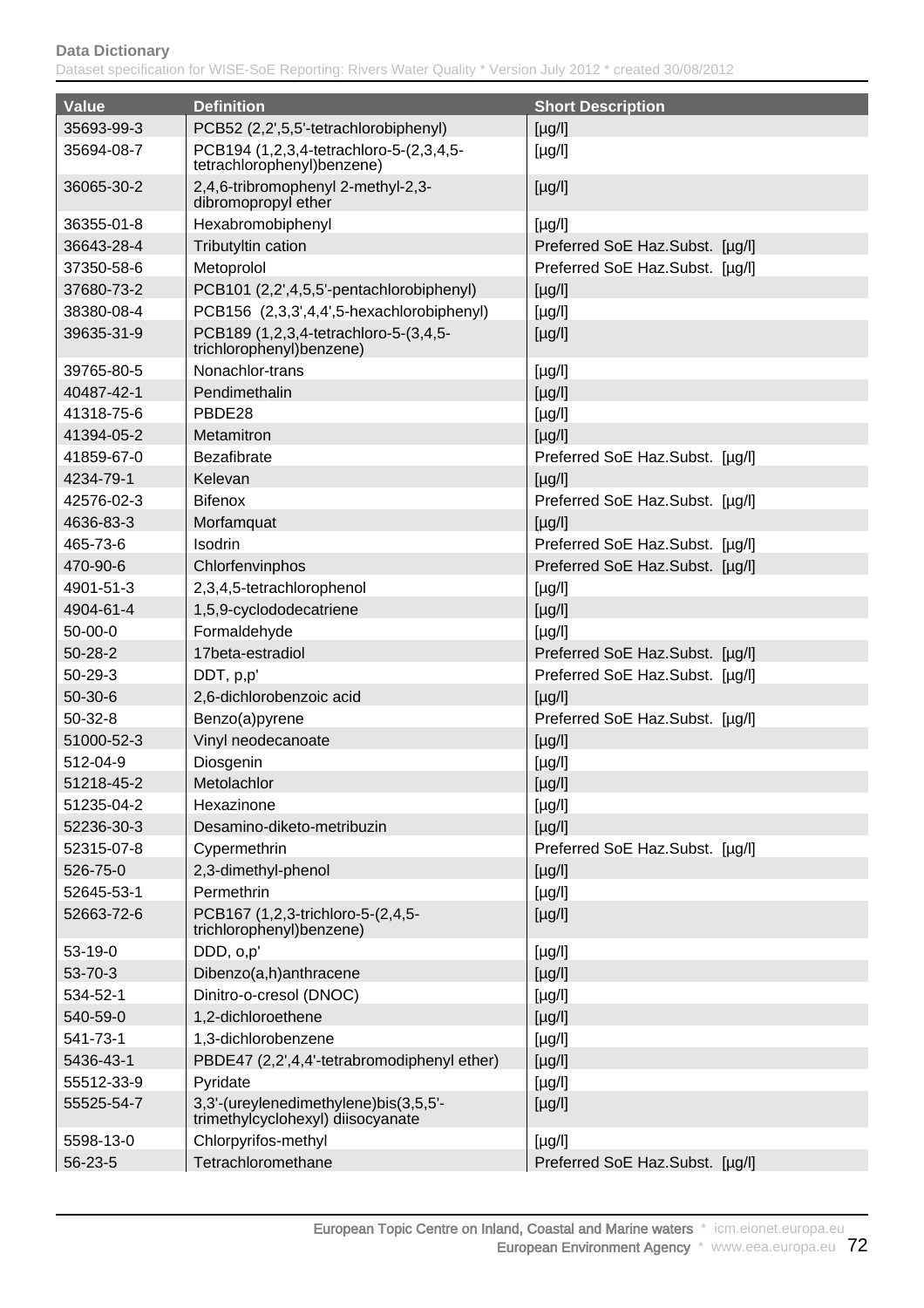| <b>Value</b>  | <b>Definition</b>                                             | <b>Short Description</b>        |
|---------------|---------------------------------------------------------------|---------------------------------|
| 56-38-2       | Parathion                                                     | $[\mu g/l]$                     |
| 56-55-3       | Benzo(a)anthracene                                            | $[\mu g/l]$                     |
| 563-58-6      | 1,1-dichloropropene                                           | $[\mu g/l]$                     |
| 56507-37-0    | Diketo-metribuzin                                             | $[\mu g/l]$                     |
| 56573-85-4    | Tributyltin                                                   | $[\mu g/l]$                     |
| $57-12-5$     | Cyanides (as total CN)                                        | $[\mu g/l]$                     |
| 57-63-6       | 17alpha-ethinylestradiol                                      | Preferred SoE Haz.Subst. [µg/l] |
| 57-74-9       | Chlordane                                                     | $[\mu g/l]$                     |
| 57465-28-8    | PCB126 (1,2,3-trichloro-5-(3,4-<br>dichlorophenyl) benzene)   | $[\mu g/l]$                     |
| 576-26-1      | 2,6-dimethyl-phenol                                           | $[\mu g/l]$                     |
| 57837-19-1    | Metalaxyl                                                     | $[\mu g/l]$                     |
| 58-08-2       | Caffeine                                                      | Preferred SoE Haz.Subst. [µg/l] |
| 58-89-9       | Gamma-HCH (Lindane)                                           | Preferred SoE Haz.Subst. [µg/l] |
| 58-90-2       | 2,3,4,6-tetrachlorophenol                                     | $[\mu g/l]$                     |
| 59-50-7       | 3-methyl-4-chlorophenol                                       | $[\mu g/l]$                     |
| 5915-41-3     | Terbuthylazine                                                | $[\mu g/l]$                     |
| 594-20-7      | 2,2-dichloropropane                                           | $[\mu g/l]$                     |
| 60-00-4       | <b>EDTA</b>                                                   | $[\mu g/l]$                     |
| $60 - 51 - 5$ | Dimethoate                                                    | $[\mu g/l]$                     |
| $60 - 57 - 1$ | <b>Dieldrin</b>                                               | Preferred SoE Haz.Subst. [µg/l] |
| 60145-21-3    | <b>PCB103</b>                                                 | $[\mu g/l]$                     |
| 60207-90-1    | Propiconazole                                                 | $[\mu g/l]$                     |
| 603-35-0      | Triphenylphosphine                                            | $[\mu g/l]$                     |
| 60328-60-9    | PBDE99                                                        | $[\mu g/l]$                     |
| 60348-60-9    | 2,2',4,4',5-pentabromodiphenyl ether (BDE99)                  | $[\mu g/l]$                     |
| 608-73-1      | Hexachlorocyclohexane (HCH)                                   | $[\mu g/l]$                     |
| 608-93-5      | Pentachlorobenzene                                            | Preferred SoE Haz.Subst. [µg/l] |
| 6108-10-07    | Epsilon-HCH                                                   | $[\mu g/l]$                     |
| 6164-98-3     | Chlordimeform                                                 | $[\mu g/l]$                     |
| 6190-65-4     | Desethylatrazine                                              | $[\mu g/l]$                     |
| 62-73-7       | <b>Dichlorvos</b>                                             | Preferred SoE Haz.Subst. [µg/l] |
| 630-20-6      | 1,1,1,2-tetrachloroethane                                     | $[\mu g/l]$                     |
| 64902-72-3    | Chlorsulfuron                                                 | $[\mu g/l]$                     |
| 65510-44-3    | PCB123 (1,2,3-trichloro-5-(2,4-<br>dichlorophenyl)benzene)    | $[\mu g/l]$                     |
| 66753-07-9    | Hydroxyterbuthylazine                                         | $[\mu g/l]$                     |
| 67-66-3       | Trichloromethane                                              | Preferred SoE Haz.Subst. [µg/l] |
| 67129-08-2    | Metazachlor                                                   | $[\mu g/l]$                     |
| 67564-91-4    | Fenpropimorph                                                 | $[\mu g/l]$                     |
| 68631-49-2    | PBDE153 (2,2',4,4',5,5'-hexabromodiphenyl<br>ether)           | $[\mu g/l]$                     |
| 688-73-3      | Tributyltin compounds                                         | Preferred SoE Haz.Subst. [µg/l] |
| 69782-90-7    | PCB157 (1,2,3-trichloro-5-(2,3,4-<br>trichlorophenyl)benzene) | $[\mu g/l]$                     |
| 7012-37-5     | PCB28 (2,4,4'-trichlorobiphenyl)                              | $[\mu g/l]$                     |
| 70124-77-5    | Flucythrinate                                                 | $[\mu g/l]$                     |
| 70362-41-3    | <b>PCB106</b>                                                 | $[\mu g/l]$                     |
| 70362-50-4    | PCB81 (3,4,4',5-tetrachlorobiphenyl)                          | $[\mu g/l]$                     |
| 70630-17-0    | Metalaxyl-M                                                   | $[\mu g/l]$                     |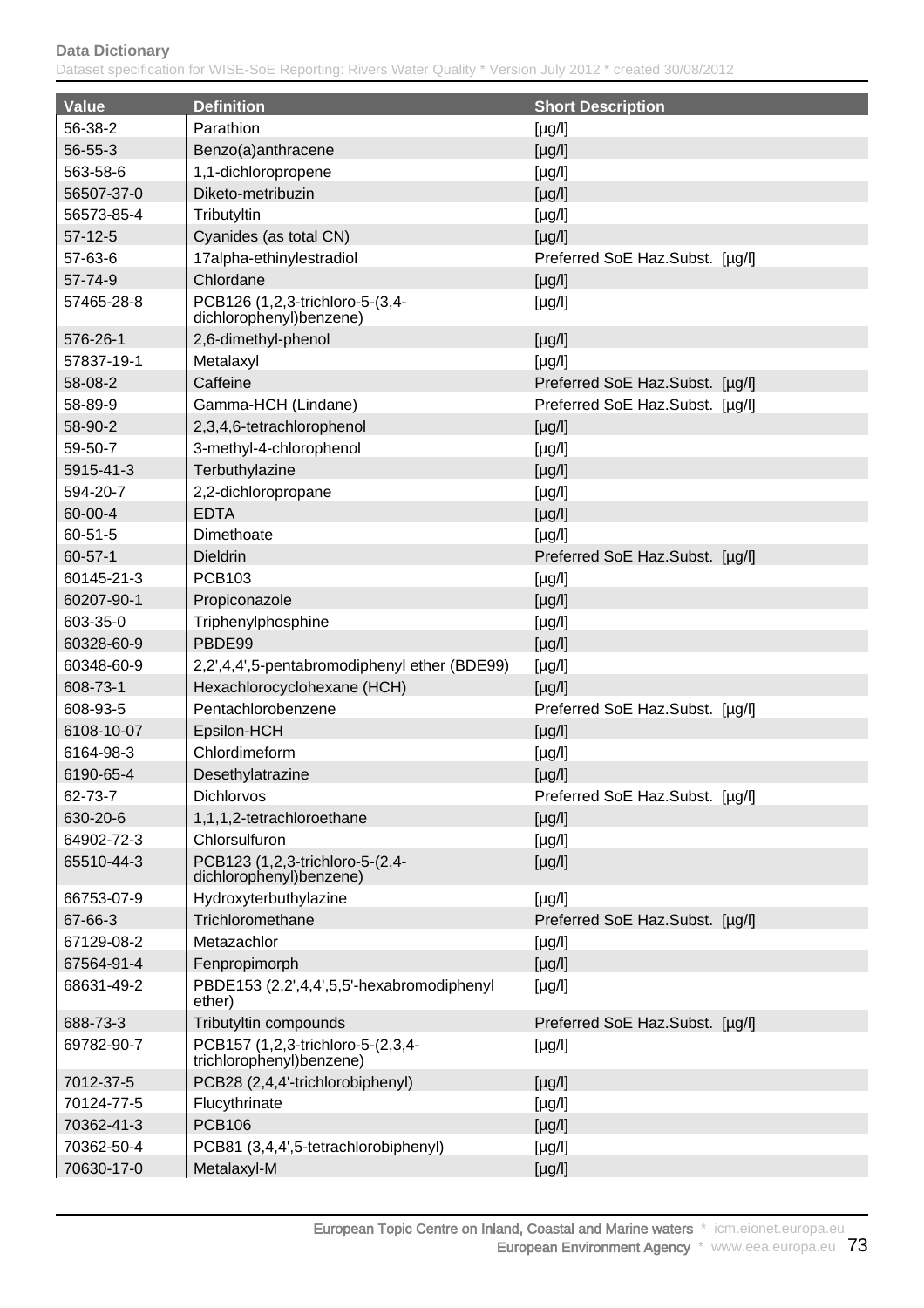| <b>Value</b>            | <b>Definition</b>               | <b>Short Description</b>        |
|-------------------------|---------------------------------|---------------------------------|
| 70776-03-3              | Naphthalene, chloro derivatives | $[\mu g/l]$                     |
| 7085-19-0               | Mecoprop                        | Preferred SoE Haz.Subst. [µg/l] |
| $71 - 43 - 2$           | Benzene                         | Preferred SoE Haz.Subst. [µg/l] |
| $71 - 55 - 6$           | 1,1,1-trichloroethane           | $[\mu g/l]$                     |
| 72-20-8                 | Endrin                          | Preferred SoE Haz.Subst. [µg/l] |
| 72-43-5                 | Methoxychlor                    | $[\mu g/l]$                     |
| 72-54-8                 | DDD, p,p'                       | Preferred SoE Haz.Subst. [µg/l] |
| 72-55-9                 | DDE, p,p'                       | Preferred SoE Haz.Subst. [µg/l] |
| 723-46-6                | Sulfamethoxazol                 | Preferred SoE Haz.Subst. [µg/l] |
| 7286-69-3               | Sebuthylazine                   | $[\mu g/l]$                     |
| 7287-19-6               | Prometryn                       | $[\mu g/l]$                     |
| 732-26-3                | 2,4,6-tri-tert-butylphenol      | $[\mu g/l]$                     |
| 738-70-5                | Trimethoprim                    | Preferred SoE Haz.Subst. [µg/l] |
| 74-83-9                 | <b>Bromomethane</b>             | $[\mu g/l]$                     |
| 74-95-3                 | Dibromomethane                  | $[\mu g/l]$                     |
| 74-97-5                 | Bromochloromethane              | $[\mu g/l]$                     |
| 74070-46-5              | Aclonifen                       | Preferred SoE Haz.Subst. [µg/l] |
| 74233-64-6              | Metsulfuronmethyl               | $[\mu g/l]$                     |
| 7429-90-5               | Aluminium and its compounds     | $[\mu g/l]$                     |
| 7429-90-<br>5 dissolved | Aluminium dissolved             | $[\mu g/l]$                     |
| 7439-89-6               | Iron and its compounds          | $[\mu g/l]$                     |
| 7439-89-<br>6_dissolved | Iron dissolved                  | $[\mu g/l]$                     |
| 7439-92-1               | Lead                            | Preferred SoE Haz.Subst. [µg/l] |
| 7439-92-<br>1 dissolved | Lead dissolved                  | Preferred SoE Haz.Subst. [µg/l] |
| 7439-93-2               | Lithium                         | $[\mu g/l]$                     |
| 7439-95-4               | Magnesium                       | [mg/l]                          |
| 7439-96-5               | Manganese and its compounds     | $[\mu g/l]$                     |
| 7439-96-<br>5_dissolved | Manganese dissolved             | $[\mu g/l]$                     |
| 7439-97-6               | Mercury                         | Preferred SoE Haz.Subst. [µg/l] |
| 7439-97-<br>6_dissolved | Mercury dissolved               | Preferred SoE Haz.Subst. [µg/l] |
| 7439-98-7               | Molybdenum and its compounds    | [µg/l]                          |
| 7440-02-0               | <b>Nickel</b>                   | Preferred SoE Haz.Subst. [µg/l] |
| 7440-02-<br>0_dissolved | Nickel dissolved                | Preferred SoE Haz.Subst. [µg/l] |
| 7440-09-7               | Potassium                       | [mg/l]                          |
| 7440-22-4               | Silver                          | $[\mu g/l]$                     |
| 7440-23-5               | Sodium                          | [mg/l]                          |
| 7440-24-6               | Strontium                       | $[\mu g/l]$                     |
| 7440-28-0               | Thallium                        | $[\mu g/l]$                     |
| 7440-31-5               | Tin and its compounds           | $[\mu g/l]$                     |
| 7440-32-6               | Titanium                        | $[\mu g/l]$                     |
| 7440-33-7               | Tungsten and its compounds      | $[\mu g/l]$                     |
| 7440-36-0               | Antimony                        | $[\mu g/l]$                     |
| 7440-38-2               | Arsenic                         | Preferred SoE Haz.Subst. [µg/l] |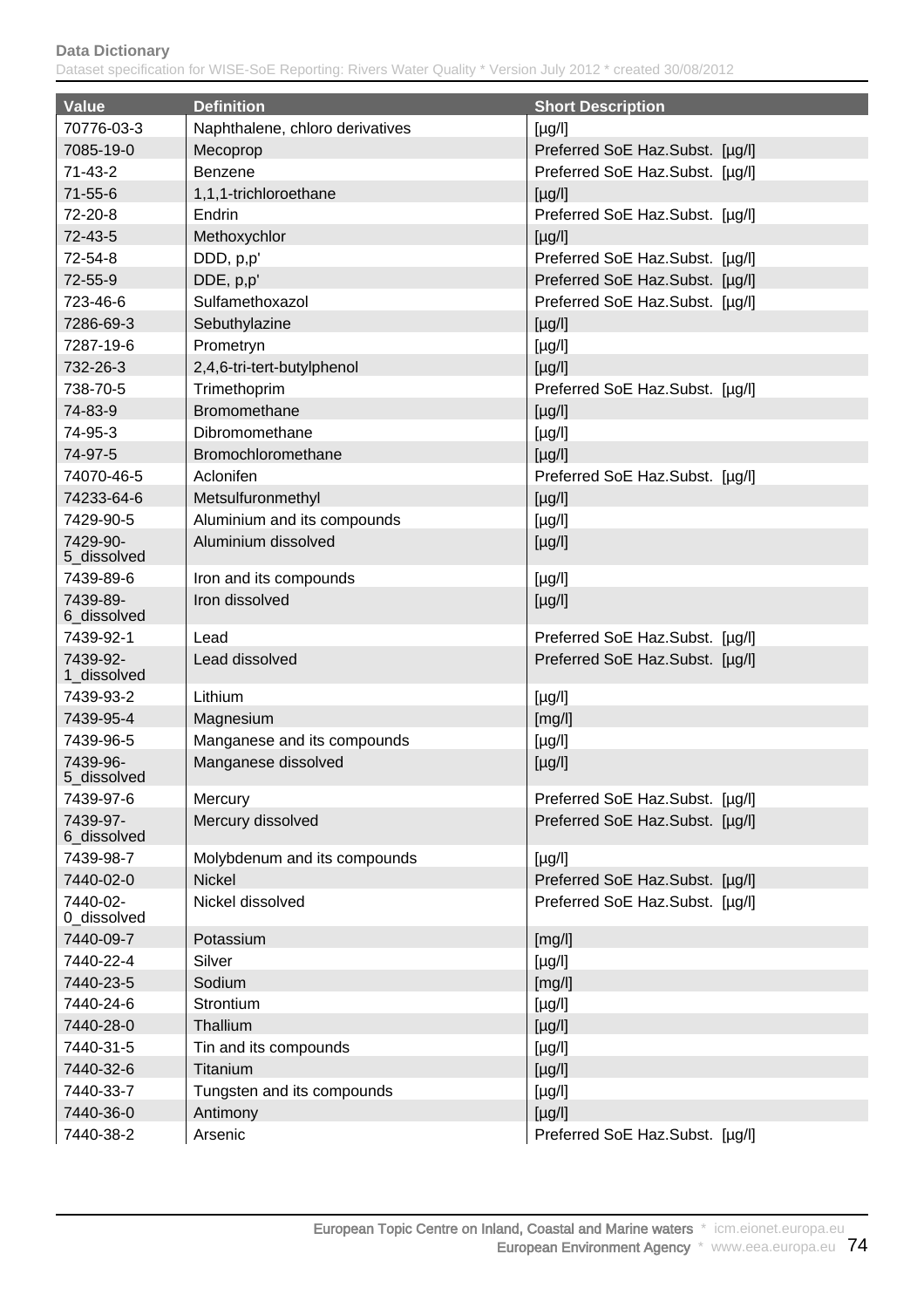| <b>Value</b>            | <b>Definition</b>                          | <b>Short Description</b>        |
|-------------------------|--------------------------------------------|---------------------------------|
| 7440-38-<br>2 dissolved | Arsenic dissolved                          | Preferred SoE Haz.Subst. [µg/l] |
| 7440-39-3               | <b>Barium</b>                              | $[\mu g/l]$                     |
| 7440-41-7               | <b>Beryllium</b>                           | $[\mu g/l]$                     |
| 7440-42-8               | <b>Boron</b>                               | $[\mu g/l]$                     |
| 7440-43-9               | Cadmium                                    | Preferred SoE Haz.Subst. [µg/l] |
| 7440-43-<br>9_dissolved | Cadmium dissolved                          | Preferred SoE Haz.Subst. [µg/l] |
| 7440-47-3               | Chromium                                   | Preferred SoE Haz.Subst. [µg/l] |
| 7440-47-<br>3_dissolved | Chromium dissolved                         | Preferred SoE Haz.Subst. [µg/l] |
| 7440-48-4               | Cobalt and its compounds                   | $[\mu g/l]$                     |
| 7440-50-8               | Copper                                     | Preferred SoE Haz.Subst. [µg/l] |
| 7440-50-<br>8_dissolved | Copper dissolved                           | Preferred SoE Haz.Subst. [µg/l] |
| 7440-61-1               | Uranium                                    | $[\mu g/l]$                     |
| 7440-62-2               | Vanadium and its compounds                 | $[\mu g/l]$                     |
| 7440-66-6               | Zinc                                       | Preferred SoE Haz.Subst. [µg/l] |
| 7440-66-<br>6_dissolved | Zinc dissolved                             | Preferred SoE Haz.Subst. [µg/l] |
| 7440-70-2               | Calcium                                    | [mg/l]                          |
| 74472-37-0              | PCB114 (2,3,4,4',5-pentachlorobiphenyl)    | $[\mu g/l]$                     |
| $75-01-4$               | Chloroethene (vinylchloride)               | $[\mu g/l]$                     |
| 75-09-2                 | Dichloromethane                            | Preferred SoE Haz.Subst. [µg/l] |
| 75-25-2                 | <b>Bromoform</b>                           | $[\mu g/l]$                     |
| $75 - 27 - 4$           | Dichlorobromomethane                       | $[\mu g/l]$                     |
| 75-34-3                 | 1,1-dichloroethane                         | $[\mu g/l]$                     |
| 75-35-4                 | 1,1-dichloroethene                         | $[\mu g/l]$                     |
| 75-69-4                 | Trichlorofluoromethane                     | $[\mu g/l]$                     |
| $75 - 71 - 8$           | Dichlorodifluoromethane                    | $[\mu g/l]$                     |
| 75-99-0                 | Dalapon                                    | $[\mu g/l]$                     |
| 76-03-9                 | Trichloroacetic acid                       | $[\mu g/l]$                     |
| 76-44-8                 | Heptachlor                                 | Preferred SoE Haz.Subst. [µg/l] |
| 77-47-4                 | Hexachlorocyclopentadiene (HCCP)           | $[\mu g/l]$                     |
| 7782-41-4               | <b>Fluorine</b>                            | $[\mu g/l]$                     |
| 7782-49-2               | Selenium and its compounds                 | [µg/l]                          |
| 78-87-5                 | 1,2-dichloropropane                        | $[\mu g/l]$                     |
| 789-02-6                | DDT, o,p'                                  | Preferred SoE Haz.Subst. [µg/l] |
| 79-00-5                 | 1,1,2-trichloroethane                      | $[\mu g/l]$                     |
| 79-01-6                 | 1,1,2-trichloroethene                      | Preferred SoE Haz.Subst. [µg/l] |
| 79-34-5                 | 1,1,2,2-tetrachloroethane                  | $[\mu g/l]$                     |
| 79-94-7                 | Tetrabromobisphenol A (TBBP-A)             | $[\mu g/l]$                     |
| 793-24-8                | 4-(dimethylbutylamino) diphenylamin (6PPD) | $[\mu g/l]$                     |
| 80-05-7                 | <b>Bisphenol A</b>                         | $[\mu g/l]$                     |
| 8001-35-2               | Toxaphene                                  | $[\mu g/l]$                     |
| $81 - 15 - 2$           | Musk xylene                                | $[\mu g/l]$                     |
| 81103-11-9              | Clarithromycin                             | Preferred SoE Haz.Subst. [µg/l] |
| 82-68-8                 | Quintozene                                 | $[\mu g/l]$                     |
| 83-32-9                 | Acenaphthene                               | $[\mu g/l]$                     |
| 834-12-8                | Ametryn                                    | $[\mu g/l]$                     |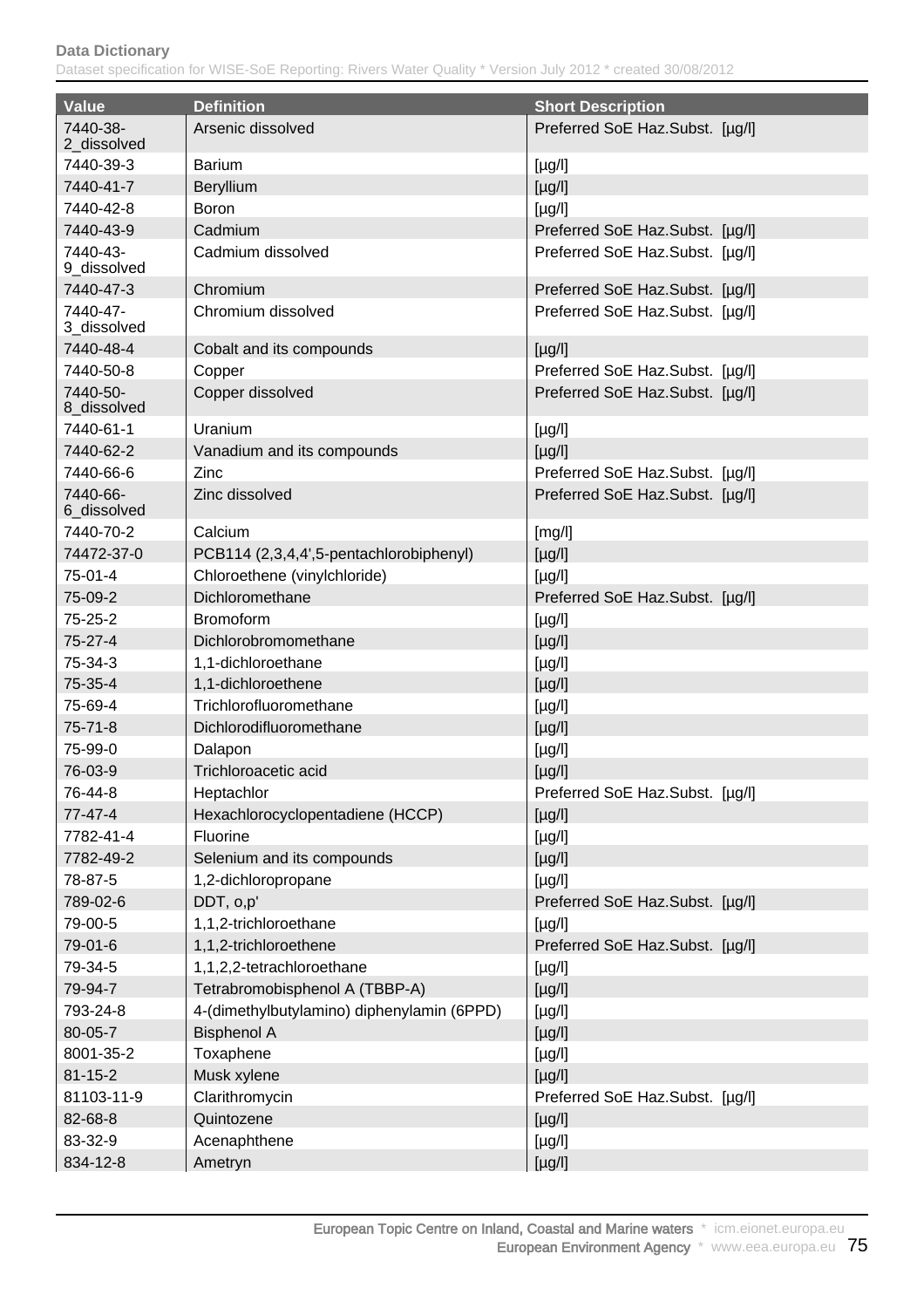| <b>Value</b>  | <b>Definition</b>                 | <b>Short Description</b>        |
|---------------|-----------------------------------|---------------------------------|
| 83905-01-5    | Azitromycin                       | Preferred SoE Haz.Subst. [µg/l] |
| 84-66-2       | Di-ethyl phthalate                | $[\mu g/l]$                     |
| 84-69-5       | Di-iso-butyl phthalate            | $[\mu g/l]$                     |
| 84-74-2       | Di-(n-butyl) phthalate            | $[\mu g/l]$                     |
| 84852-15-3    | 4-nonylphenol, branched           | $[\mu g/l]$                     |
| 85-01-8       | Phenanthrene                      | $[\mu g/l]$                     |
| 85-22-3       | Pentabromoethylbenzene            | $[\mu g/l]$                     |
| 85-68-7       | Butyl benzyl phthalate (BBP)      | $[\mu g/l]$                     |
| 85535-84-8    | Chloroalkanes C10-13              | Preferred SoE Haz.Subst. [µg/l] |
| 85540-50-1    | 6-chloro-2-dimethylphenol         | $[\mu g/l]$                     |
| 86-73-7       | Fluorene                          | $[\mu g/l]$                     |
| 87-61-6       | 1,2,3-trichlorobenzene            | $[\mu g/l]$                     |
| 87-65-0       | 2,6-dichlorophenol                | $[\mu g/l]$                     |
| 87-68-3       | Hexachlorobutadiene (HCBD)        | Preferred SoE Haz.Subst. [µg/l] |
| 87-86-5       | Pentachlorophenol                 | Preferred SoE Haz.Subst. [µg/l] |
| 88-06-2       | 2,4,6-trichlorophenol             | $[\mu g/l]$                     |
| 88-85-7       | Dinoseb                           | $[\mu g/l]$                     |
| 886-50-0      | Terbutryn                         | Preferred SoE Haz.Subst. [µg/l] |
| $90-12-0$     | 1-methylnaphthalene               | $[\mu g/l]$                     |
| 9016-45-9     | Nonylphenolethoxylate             | $[\mu g/l]$                     |
| $91 - 20 - 3$ | Naphthalene                       | Preferred SoE Haz.Subst. [µg/l] |
| $91 - 57 - 6$ | 2-methylnaphthalene               | $[\mu g/l]$                     |
| 919-86-8      | Demeton-S-methyl                  | $[\mu g/l]$                     |
| $93 - 72 - 1$ | Fenoprop                          | $[\mu g/l]$                     |
| 93-76-5       | $2,4,5 - T$                       | $[\mu g/l]$                     |
| 94-74-6       | <b>MCPA</b>                       | Preferred SoE Haz.Subst. [µg/l] |
| 94-75-7       | $2,4-D$                           | $[\mu g/l]$                     |
| 94-81-5       | <b>MCPB</b>                       | $[\mu g/l]$                     |
| 94-82-6       | $2,4-DB$                          | $[\mu g/l]$                     |
| 95-14-7       | Benzotriazol                      | Preferred SoE Haz.Subst. [µg/l] |
| 95-47-6       | O-xylene                          | $[\mu g/l]$                     |
| 95-48-7       | 2-methyl-phenol                   | $[\mu g/l]$                     |
| 95-49-8       | 2-chlorotoluene                   | [µg/l]                          |
| $95 - 50 - 1$ | 1,2-dichlorobenzene               | $[\mu g/l]$                     |
| 95-63-6       | 1,2,4-trimethylbenzene            | $[\mu g/l]$                     |
| 95-65-8       | 3,4-dimethyl-phenol               | $[\mu g/l]$                     |
| 95-87-4       | 2,5-dimethylphenol                | $[\mu g/l]$                     |
| 95-95-4       | 2,4,5-trichlorophenol             | $[\mu g/l]$                     |
| 959-98-8      | Alpha-Endosulfan                  | Preferred SoE Haz.Subst. [µg/l] |
| $96 - 12 - 8$ | 1,2-dibromo-3-chloropropane       | $[\mu g/l]$                     |
| 96-18-4       | 1,2,3-trichloropropane            | $[\mu g/l]$                     |
| 96-45-7       | Ethylenethiourea (ETU)            | $[\mu g/l]$                     |
| 98-06-6       | tert-butylbenzene                 | $[\mu g/l]$                     |
| $98 - 51 - 1$ | 4-tert-butyltoluene               | $[\mu g/l]$                     |
| 98-82-8       | Isopropylbenzene                  | $[\mu g/l]$                     |
| 99-87-6       | 4-isopropyltoluene                | $[\mu g/l]$                     |
| no CAS 1      | Adsorbable organic halogens (AOX) | $[\mu g/l]$                     |
| no CAS 10     | Radionuclides                     | $[\mu g/l]$                     |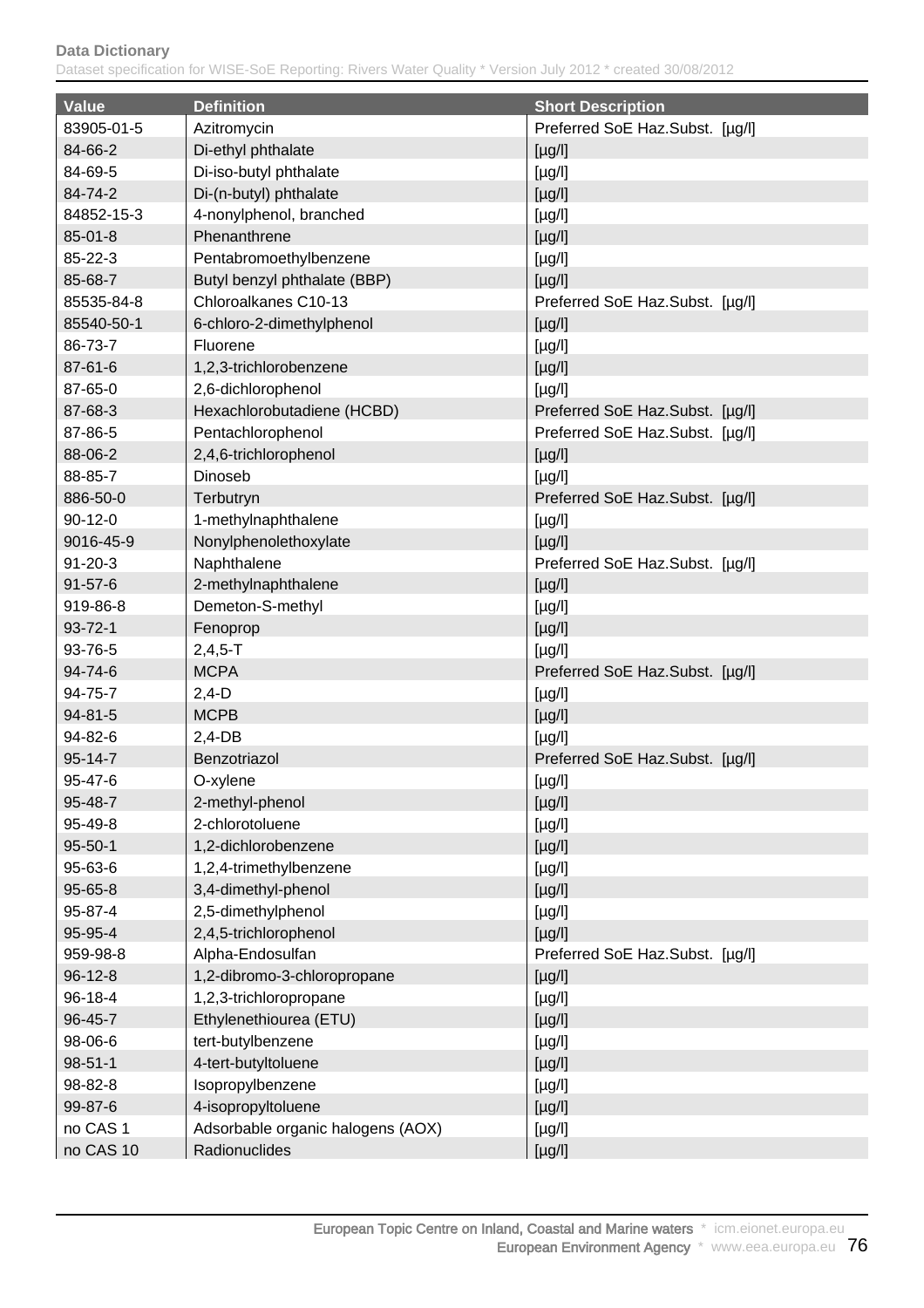| <b>Value</b>        | <b>Definition</b>                                                                                                              | <b>Short Description</b> |
|---------------------|--------------------------------------------------------------------------------------------------------------------------------|--------------------------|
| no CAS 11           | Chrysene+Triphenylene (sum)                                                                                                    | $[\mu g/l]$              |
| no CAS 12           | $DDT + DDE + DDD$ total = (DDT, $o, p' + DDT$ ,<br>$p, p' + DDE$ , $o, p' + DDE$ , $p, p' + DDD$ , $o, p' + DD$<br>DDD, p, p') | $[\mu g/l]$              |
| no CAS 13           | Polyaromatic hydro-carbons (PAH) (sum)                                                                                         | $[\mu g/l]$              |
| no CAS 14           | PAH excl Bicycl (sum)                                                                                                          | $[\mu g/l]$              |
| no CAS 15           | PCB (sum)                                                                                                                      | $[\mu g/l]$              |
| no CAS 16           | PCB7 (sum)                                                                                                                     | $[\mu g/l]$              |
| no CAS 17           | TCDD (dioxins and furans)                                                                                                      | $[\mu g/l]$              |
| no CAS 18           | <b>Total PCBs</b>                                                                                                              | $[\mu g/l]$              |
| no CAS 19           | <b>Brominated diphenylethers</b>                                                                                               | $[\mu g/l]$              |
| no CAS <sub>2</sub> | <b>Brominated flame retardants</b>                                                                                             | $[\mu g/l]$              |
| no CAS 20           | DDD (TDE) sum = (DDD, $o, p'$ + DDD, $p, p'$ )                                                                                 | $[\mu g/l]$              |
| no CAS 21           | DDE sum = $(DDE, o, p' + DDE, p, p')$                                                                                          | $[\mu g/l]$              |
| no CAS 22           | DDT sum = $(DDT, o, p' + DDT, p, p')$                                                                                          | $[\mu g/l]$              |
| no CAS 23           | DDT total according Directive 2008/105/EC =<br>$(DDT, o, p' + DDT, p, p' + DDE, p, p' + DDD, p, p')$                           | $[\mu g/l]$              |
| no CAS 24           | Dichlorobenzene                                                                                                                | $[\mu g/l]$              |
| no CAS 25           | Dichlorophenol                                                                                                                 | $[\mu g/l]$              |
| no CAS 26           | Chloride                                                                                                                       | [mg/l]                   |
| no CAS 27           | Chlorine CI-                                                                                                                   | [mg/l]                   |
| no CAS 28           | Chromium 3+                                                                                                                    | $[\mu g/l]$              |
| no CAS 29           | Chromium 6+                                                                                                                    | $[\mu g/l]$              |
| no CAS 3            | Detergents                                                                                                                     | $[\mu g/l]$              |
| no CAS 30           | Pesticides (sum)                                                                                                               | $[\mu g/l]$              |
| no CAS 32           | Sulphate                                                                                                                       | [mg/l]                   |
| no CAS 33           | Volatile organic halogens (VOX)                                                                                                | $[\mu g/l]$              |
| no CAS 34           | Phenols                                                                                                                        | $[\mu g/l]$              |
| no CAS 36           | meta + para xylene                                                                                                             | $[\mu g/l]$              |
| no CAS 4            | Extractable organically bound chlorine                                                                                         | $[\mu g/l]$              |
| no CAS <sub>5</sub> | Extractable persistent organically bound<br>chlorine                                                                           | $[\mu g/l]$              |
| no CAS 6            | Hydrocarbons                                                                                                                   | $[\mu g/l]$              |
| no CAS 8            | PCB Total (congeners 28, 52, 101, 118, 138,<br>153, 180)                                                                       | $[\mu g/l]$              |
| no CAS 9            | Polychlorinated dibenzodioxins (PCDD)                                                                                          | $[\mu g/l]$              |

# 4.4.4 CEN/ISO codelist

| Value         | <b>Definition</b>                                                                                                               | <b>Short Description</b> |
|---------------|---------------------------------------------------------------------------------------------------------------------------------|--------------------------|
| EN 12260:2003 | Water quality - Determination of nitrogen -<br>Determination of bound nitrogen (TNb),<br>following oxidation to nitrogen oxides |                          |
| EN 12338:1998 | Water quality - Determination of mercury -<br>Enrichment methods by amalgamation                                                |                          |
| EN 1233:1996  | Water quality - Determination of chromium -<br>Atomic absorption spectrometric methods                                          |                          |
| EN 12673:1998 | Water quality - Gas chromatographic<br>determination of some selected chlorophenols<br>in water                                 |                          |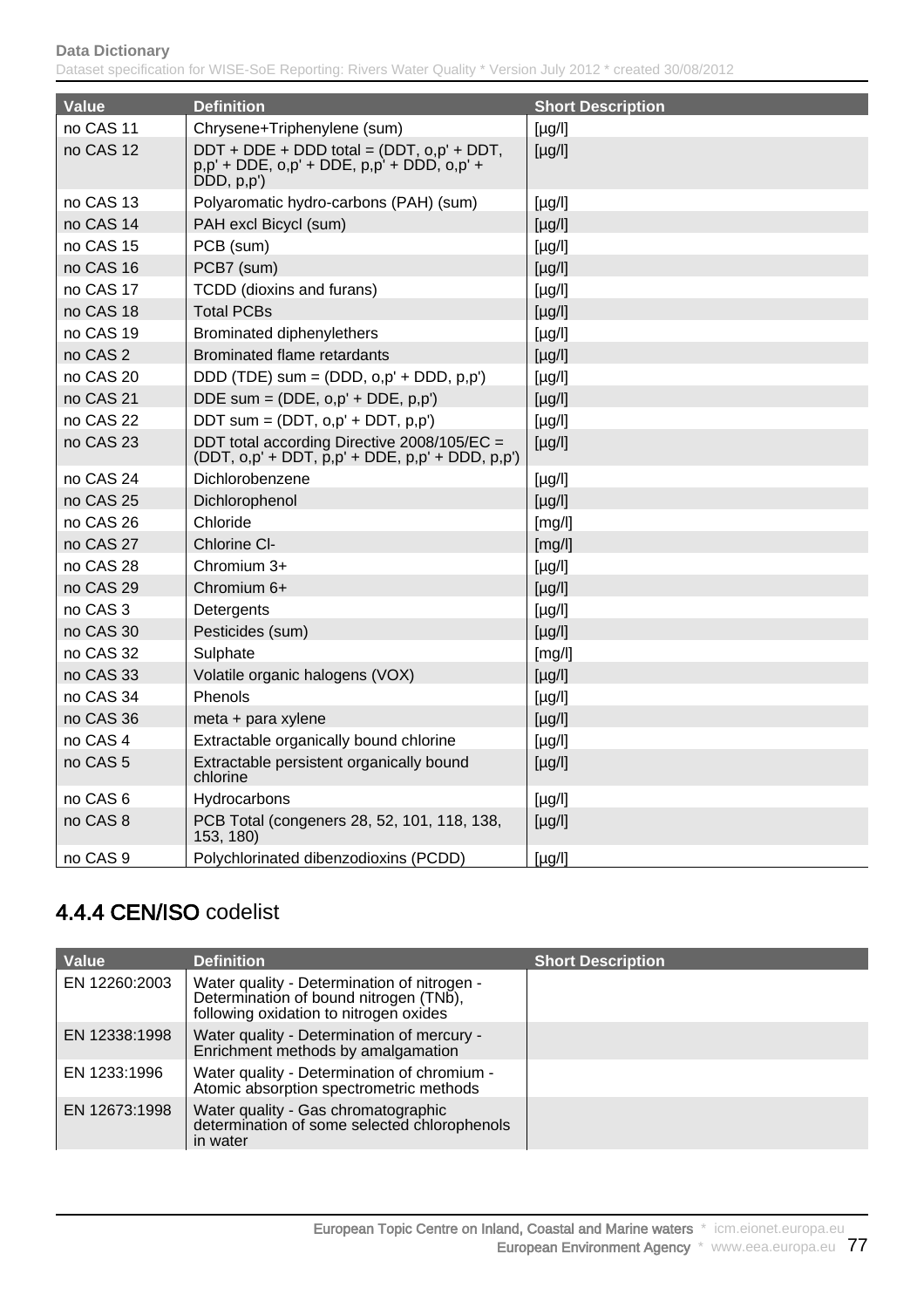| <b>Value</b>                 | <b>Definition</b>                                                                                                                                                                                                                                  | <b>Short Description</b> |
|------------------------------|----------------------------------------------------------------------------------------------------------------------------------------------------------------------------------------------------------------------------------------------------|--------------------------|
| EN 12918:1999                | Water quality - Determination of parathion,<br>parathion-methyl and some other<br>organophosphorus compounds in water by<br>dichloromethane extraction and gas<br>chromatographic analysis                                                         |                          |
| EN 13506:2001                | Water quality - Determination of mercury by<br>atomic fluorescence spectrometry                                                                                                                                                                    |                          |
| EN 14207:2003                | Water quality - Determination of epichlorohydrin                                                                                                                                                                                                   |                          |
| EN 1483:2007                 | Water quality - Determination of mercury -<br>Method using atomic absorption spectrometry                                                                                                                                                          |                          |
| EN 1484:1997                 | Water analysis - Guidelines for the<br>determination of total organic carbon (TOC) and<br>dissolved organic carbon (DOC)                                                                                                                           |                          |
| EN 14996:2006                | Water quality - Guidance on assuring the<br>quality of biological and ecological assessments<br>in the aquatic environment                                                                                                                         |                          |
| EN 1899-1:1998               | Water quality - Determination of biochemical<br>oxygen demand after n days (BODn) - Part 1:<br>Dilution and seeding method with allyIthiourea<br>addition (ISO 5815:1989, modified)                                                                |                          |
| EN 1899-2:1998               | Water quality - Determination of biochemical<br>oxygen demand after n days (BODn) - Part 2:<br>Method for undiluted samples (ISO 5815:1989,<br>modified)                                                                                           |                          |
| EN 25663:1993                | Water quality - Determination of Kjeldahl<br>nitrogen - Method after mineralization with<br>selenium (ISO 5663:1984)                                                                                                                               |                          |
| EN 25813:1992                | Water quality - Determination of dissolved<br>oxygen - Iodometric method (ISO 5813:1983)                                                                                                                                                           |                          |
| EN 25814:1992                | Water quality - Determination of dissolved<br>oxygen - Electrotechnical probe method (ISO<br>5814:1990)                                                                                                                                            |                          |
| EN 26595:1992                | Water quality - Determination of total arsenic -<br>Silver diethyldithiocarbamate<br>spectrophotometric method (ISO 6595:1982)                                                                                                                     |                          |
| EN<br>26595:1992/AC:<br>1992 | Water quality - Determination of total arsenic -<br>Silver diethyldithiocarbamate<br>spectrophotometric method (ISO 6595:1982)                                                                                                                     |                          |
| EN 26777:1993                | Water quality - Determination of nitrite -<br>Molecular nitrite absorption spectrometric<br>method (ISO 6777:1984)                                                                                                                                 |                          |
| EN 27888:1993                | Water quality - Determination of electrical<br>conductivity (ISO 7888:1985)                                                                                                                                                                        |                          |
| EN 872:2005                  | Water quality - Determination of suspended<br>solids - Method by filtration through glass fibre<br>filters                                                                                                                                         |                          |
| EN ISO<br>10301:1997         | Water quality - Determination of highly volatile<br>halogenated hydrocarbons - Gas-<br>chromatographic methods (ISO 10301:1997)                                                                                                                    |                          |
| EN ISO 10304-<br>1:1995      | Water quality - Determination of dissolved<br>fluoride, chloride, nitrite, orthophosphate,<br>bromide, nitrate and sulfate ions, using liquid<br>chromatography of ions - Part 1: Method for<br>water with low contamination (ISO 10304-<br>1:1992 |                          |
| EN ISO 10304-<br>2:1996      | Water quality - Determination of dissolved<br>anions by liquid chromatography of ions - Part<br>2: Determination of bromide, chloride, nitrate,<br>nitrite, orthophosphate and sulfate in waste<br>water (ISO 10304-2:1995)                        |                          |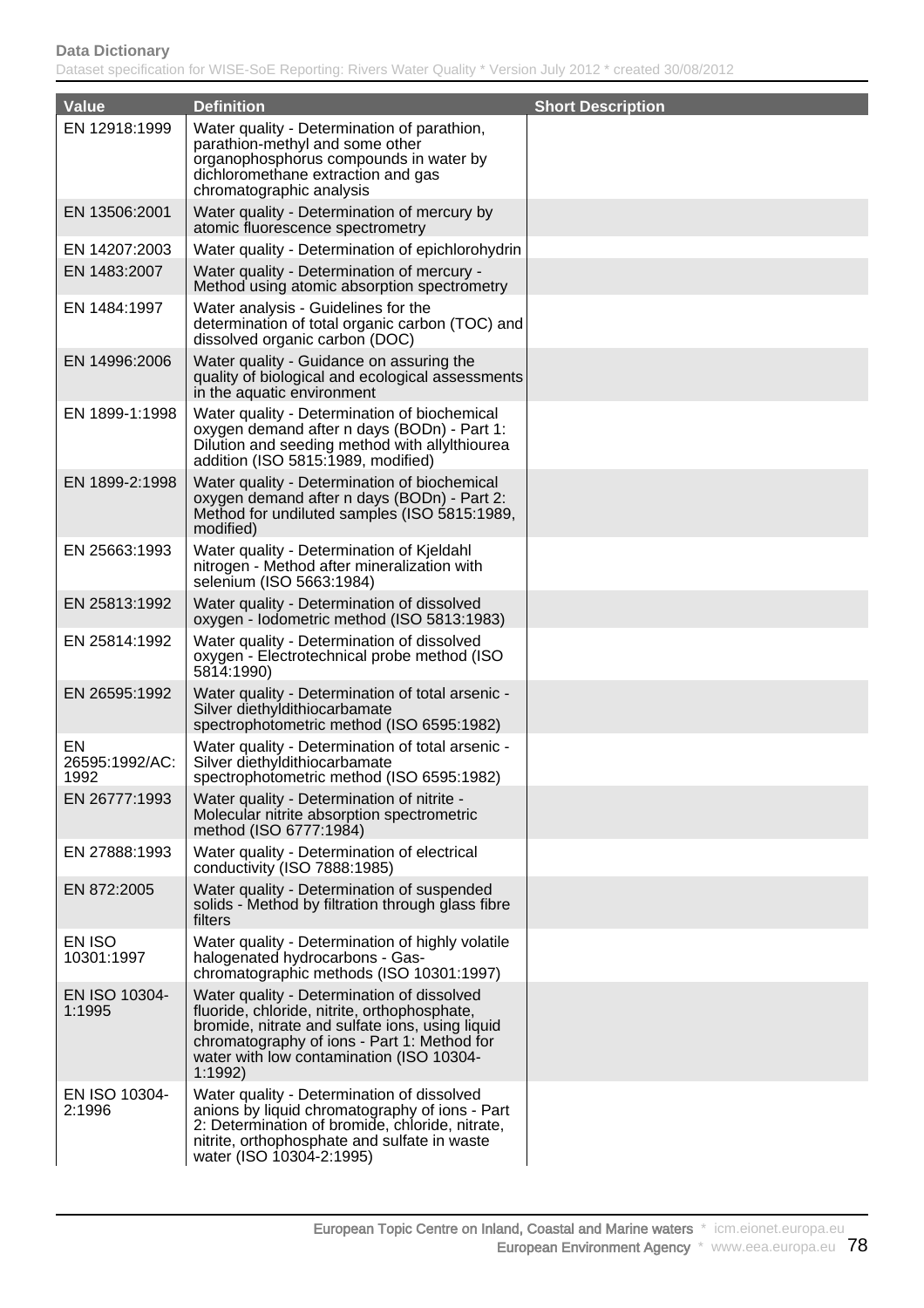| Value                           | <b>Definition</b>                                                                                                                                                                                                             | <b>Short Description</b> |
|---------------------------------|-------------------------------------------------------------------------------------------------------------------------------------------------------------------------------------------------------------------------------|--------------------------|
| EN ISO 10304-<br>3:1997         | Water quality - Determination of dissolved<br>anions by liquid chromatography of ions - Part<br>3: Determination of chromate, iodide, sulfite,<br>thiocyanate and thiosulfate (ISO 10304-3:1997)                              |                          |
| EN ISO 10304-<br>4:1999         | Water quality - Determination of dissolved<br>anions by liquid chromatography of ions - Part<br>4: Determination of chlorate, chloride and<br>chlorite in water with low contamination (ISO<br>10304-4:1997)                  |                          |
| EN <sub>ISO</sub><br>10695:2000 | Water quality - Determination of selected<br>organic nitrogen and phosphorus compounds -<br>Gas chromatographic methods (ISO<br>10695:2000)                                                                                   |                          |
| EN ISO<br>11732:2005            | Water quality - Determination of ammonium<br>nitrogen - Method by flow analysis (CFA and<br>FIA) and spectrometric detection (ISO<br>11732:2005)                                                                              |                          |
| EN ISO<br>11885:1997            | Water quality - Determination of 33 elements by<br>inductively coupled plasma atomic emission<br>spectroscopy (ISO 11885:1996)                                                                                                |                          |
| EN ISO 11905-<br>1:1998         | Water quality - Determination of nitrogen - Part<br>1: Method using oxidative digestion with<br>peroxodisulfate (ISO 11905-1:1997)                                                                                            |                          |
| EN ISO<br>11969:1996            | Water quality - Determination of arsenic -<br>Atomic absorption spectrometric method<br>(hydride technique) (ISO 11969:1996)                                                                                                  |                          |
| EN ISO<br>12020:2000            | Water quality - Determination of aluminium -<br>Atomic absorption spectrometric methods (ISO<br>12020:1997)                                                                                                                   |                          |
| EN ISO<br>13395:1996            | Water quality - Determination of nitrite nitrogen<br>and nitrate nitrogen and the sum of both by flow<br>analysis (CFA and FIA) and spectrometric<br>detection (ISO 13395:1996)                                               |                          |
| EN ISO<br>14402:1999            | Water quality - Determination of phenol index<br>by flow analysis (FIA and CFA)(ISO<br>14402:1999)                                                                                                                            |                          |
| EN ISO<br>14403:2002            | Water quality - Determination of total cyanide<br>and free cyanide by continuous flow analysis<br>(ISO 14403:2002)                                                                                                            |                          |
| EN ISO<br>14911:1999            | Water quality - Determination of dissolved Li+,<br>Na+, NH4+, K+, Mn2+, Ca2+, Mg2+, Sr2+ and<br>Ba2+ using ion chromatography - Method for<br>water and waste water (ISO 14911:1998)                                          |                          |
| EN ISO<br>15061:2001            | Water quality - Determination of dissolved<br>bromate - Method by liquid chromatography of<br>ions (ISO 15061:2001)                                                                                                           |                          |
| EN ISO<br>15586:2003            | Water quality - Determination of trace elements<br>using atomic absorption spectrometry with<br>graphite furnace (ISO 15586:2003)                                                                                             |                          |
| EN ISO<br>15680:2003            | Water quality - Gas-chromatographic<br>determination of a number of monocyclic<br>aromatic hydrocarbons, naphthalene and<br>several chlorinated compounds using purge-<br>and-trap and thermal desorption (ISO<br>15680:2003) |                          |
| EN ISO 15681-<br>1:2004         | Water quality - Determination of<br>orthophosphate and total phosphorus contents<br>by flow analysis (FIA and CFA) - Part 1: Method<br>by flow injection analysis (FIA) (ISO 15681-<br>1:2003                                 |                          |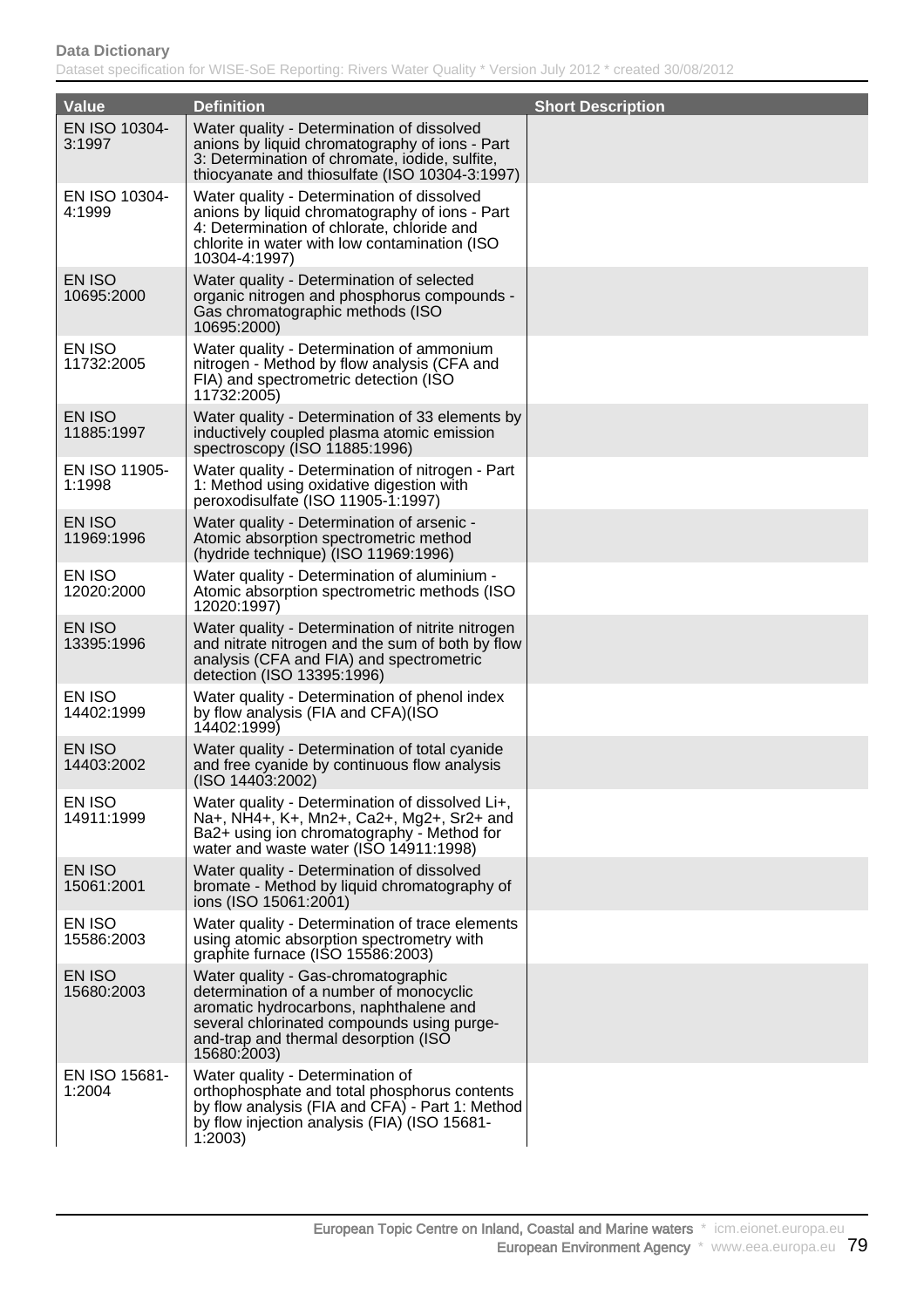| <b>Value</b>                     | <b>Definition</b>                                                                                                                                                                                                                               | <b>Short Description</b> |
|----------------------------------|-------------------------------------------------------------------------------------------------------------------------------------------------------------------------------------------------------------------------------------------------|--------------------------|
| EN ISO 15681-<br>2:2004          | Water quality - Determination of<br>orthophosphate and total phosphorus contents<br>by flow analysis (FIA and CFA) - Part 2: Method<br>by continuous flow analysis (CFA) (ISO 15681-<br>2:2003                                                  |                          |
| EN ISO<br>15682:2001             | Water quality - Determination of chloride by flow<br>analysis (CFA and FIA) and photometric or<br>potentiometric detection (ISO 15682:2000)                                                                                                     |                          |
| EN ISO<br>15913:2003             | Water quality - Determination of selected<br>phenoxyalkanoic herbicides, including<br>bentazones and hydroxybenzonitriles by gas<br>chromatography and mass spectrometry after<br>solid phase extraction and derivatization (ISO<br>15913:2000) |                          |
| EN ISO 17294-<br>1:2006          | Water quality - Application of inductively<br>coupled plasma mass spectrometry (ICP-MS) -<br>Part 1: General guidelines (ISO 17294-1:2004)                                                                                                      |                          |
| EN ISO 17294-<br>2:2004          | Water quality - Application of inductively<br>coupled plasma mass spectrometry (ICP-MS) -<br>Part 2: Determination of 62 elements (ISO<br>17294-2:2003)                                                                                         |                          |
| EN ISO<br>17353:2005             | Water quality - Determination of selected<br>organotin compounds - Gas chromatographic<br>method (ISO 17353:2004)                                                                                                                               |                          |
| EN ISO<br>17495:2003             | Water quality - Determination of selected<br>nitrophenols - Method by solid-phase extraction<br>and gas chromatography with mass<br>spectrometric detection (ISO 17495:2001)                                                                    |                          |
| EN ISO<br>17993:2003             | Water quality - Determination of 15 polycyclic<br>aromatic hydrocarbons (PAH) in water by HPLC<br>with fluorescence detection after liquid-liquid<br>extraction (ISO 17993:2002)                                                                |                          |
| EN ISO<br>18412:2006             | Water quality - Determination of chromium(VI) -<br>Photometric method for weakly contaminated<br>water (ISO 18412:2005)                                                                                                                         |                          |
| EN ISO<br>18856:2005             | Water quality - Determination of selected<br>phthalates using gas chromatography/mass<br>spectrometry (ISO 18856:2004)                                                                                                                          |                          |
| EN ISO 18857-<br>1:2006          | Water quality - Determination of selected<br>alkylphenols - Part 1: Method for non-filtered<br>samples using liquid-liquid extraction and gas<br>chromatography with mass selective detection<br>$(ISO 18857-1:2005)$                           |                          |
| EN ISO<br>23631:2006             | Water quality - Determination of dalapon,<br>trichloroacetic acid and selected haloacetic<br>acids - Method using gas chromatography (GC-<br>ECD and/or GC-MS detection) after liquid-liquid<br>extraction and derivatization (ISO 23631:2006)  |                          |
| EN ISO<br>23631:2006/AC:<br>2007 | Water quality - Determination of dalapon,<br>trichloroacetic acid and selected haloacetic<br>acids - Method using gas chromatography (GC-<br>ECD and/or GC-MS detection) after liquid-liquid<br>extraction and derivatization (ISO 23631:2006)  |                          |
| EN ISO 5667-<br>1:2006           | Water quality - Sampling - Part 1: Guidance on<br>the design of sampling programmes and<br>sampling techniques (ISO 5667-1:2006)                                                                                                                |                          |
| EN ISO 5667-<br>1:2006/AC:2007   | Water quality - Sampling - Part 1: Guidance on<br>the design of sampling programmes and<br>sampling techniques (ISO 5667-1:2006)                                                                                                                |                          |
| EN ISO 5667-<br>3:2003           | Water quality - Sampling - Part 3: Guidance on<br>the preservation and handling of water samples<br>$(ISO 5667-3:2003)$                                                                                                                         |                          |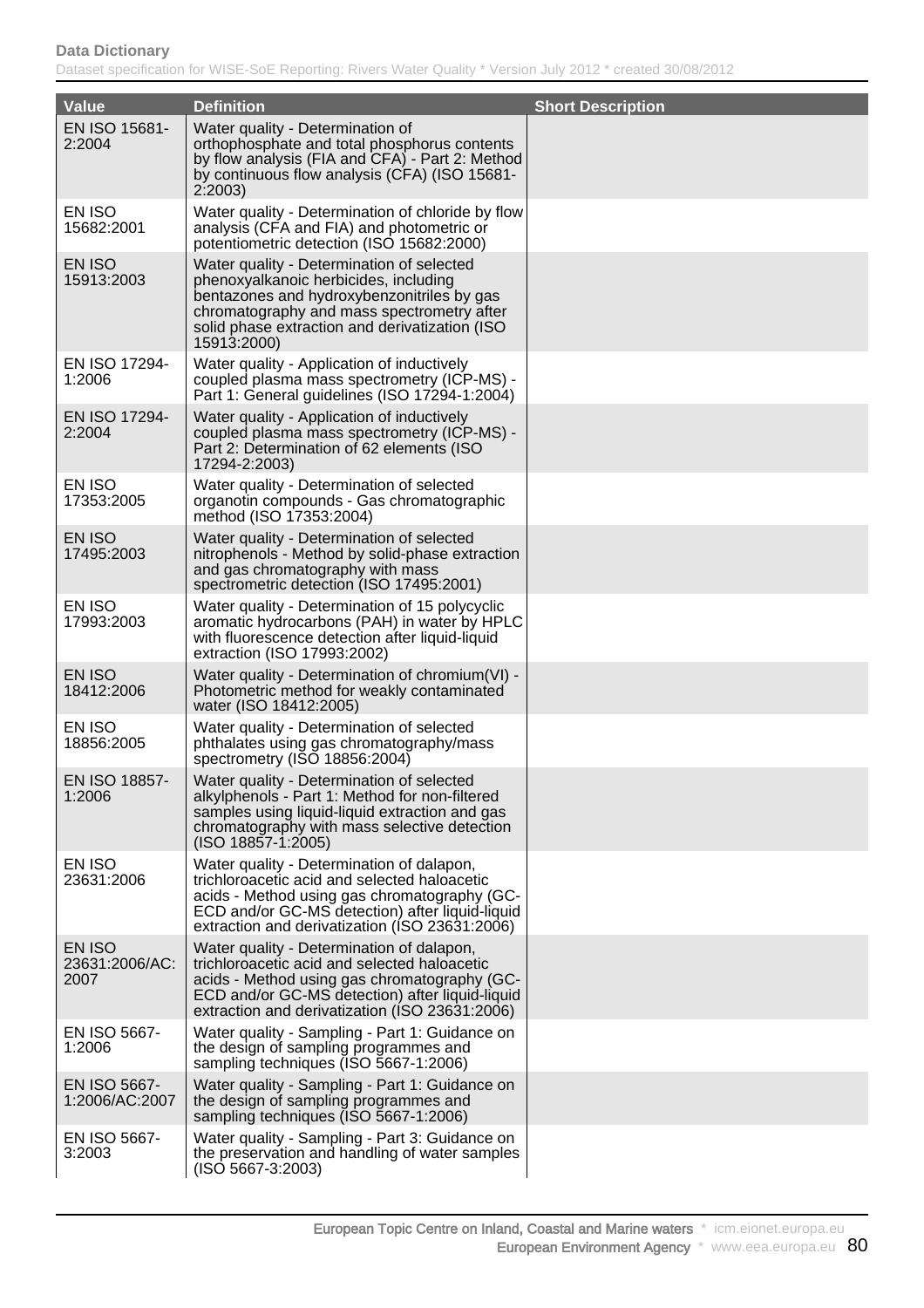| <b>Value</b>                  | <b>Definition</b>                                                                                                                                                                                          | <b>Short Description</b> |
|-------------------------------|------------------------------------------------------------------------------------------------------------------------------------------------------------------------------------------------------------|--------------------------|
| EN ISO<br>5961:1995           | Water quality - Determination of cadmium by<br>atomic absorption spectrometry (ISO<br>5961:1994)                                                                                                           |                          |
| EN ISO<br>6468:1996           | Water quality - Determination of certain<br>organochlorine insecticides, polychlorinated<br>biphenyls and chlorobenzenes - Gas<br>chromatographic method after liquid-liquid<br>extraction (ISO 6468:1996) |                          |
| EN ISO<br>6878:2004           | Water quality - Determination of phosphorus -<br>Ammonium molybdate spectrometric method<br>(ISO 6878:2004)                                                                                                |                          |
| EN ISO<br>7027:1999           | Water quality - Determination of turbidity (ISO<br>7027:1999)                                                                                                                                              |                          |
| EN ISO<br>7887:1994           | Water quality - Examination and determination<br>of colour (ISO 7887:1994)                                                                                                                                 |                          |
| EN ISO<br>7980:2000           | Water quality - Determination of calcium and<br>magnesium - Atomic absorption spectrometric<br>method (ISO 7980:1986)                                                                                      |                          |
| <b>EN ISO 9377-</b><br>2:2000 | Water quality - Determination of hydrocarbon oil<br>index - Part 2: Method using solvent extraction<br>and gas chromatography (ISO 9377-2:2000)                                                            |                          |
| EN ISO<br>9562:2004           | Water quality - Determination of adsorbable<br>organically bound halogens (AOX) (ISO<br>9562:2004)                                                                                                         |                          |
| <b>EN ISO 9963-</b><br>1:1995 | Water quality - Determination of alkalinity - Part<br>1: Determination of total and composite<br>alkalinity (ISO 9963-1:1994)                                                                              |                          |
| EN ISO 9963-<br>2:1995        | Water quality - Determination of alkalinity - Part<br>2: Determination of carbonate alkalinity (ISO<br>9963-2:1994)                                                                                        |                          |

### 4.5 Codelists for Hazardous Substances and Other Chemical Determinands in Rivers - Disaggregated Data table

# 4.5.1 Country Code codelist

| Value     | <b>Definition</b>      | <b>Short Description</b> |
|-----------|------------------------|--------------------------|
| <b>AL</b> | Albania                |                          |
| AT        | Austria                |                          |
| BA        | Bosnia and Herzegovina |                          |
| <b>BE</b> | Belgium                |                          |
| BG        | <b>Bulgaria</b>        |                          |
| CH        | Switzerland            |                          |
| <b>CY</b> | Cyprus                 |                          |
| CZ        | <b>Czech Republic</b>  |                          |
| DE        | Germany                |                          |
| DK        | Denmark                |                          |
| EE        | Estonia                |                          |
| ES        | Spain                  |                          |
| F1        | Finland                |                          |
| <b>FR</b> | France                 |                          |
| GB        | United Kingdom         |                          |
| GR        | Greece                 |                          |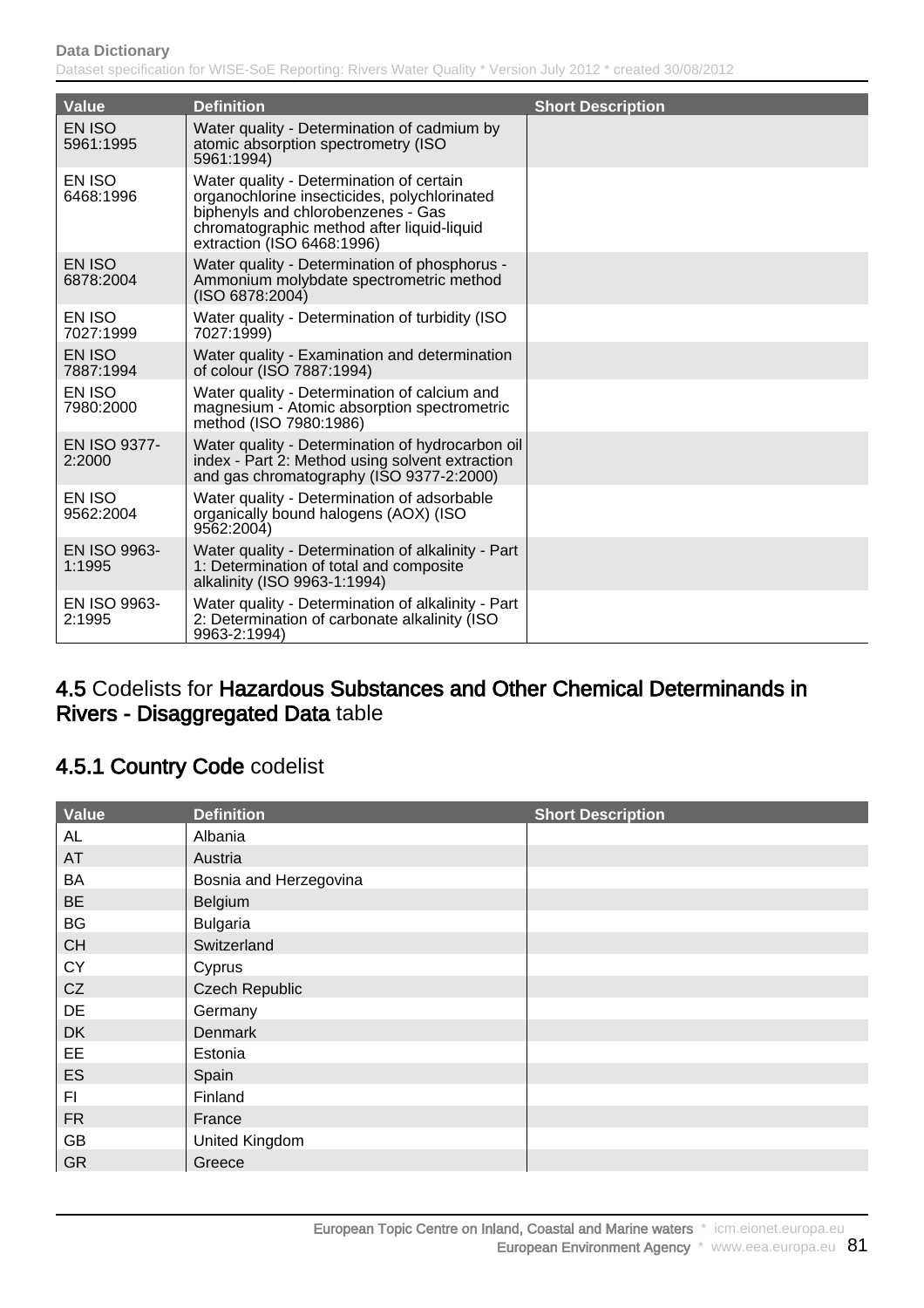Dataset specification for WISE-SoE Reporting: Rivers Water Quality \* Version July 2012 \* created 30/08/2012

| <b>Value</b>           | <b>Definition</b>                          | <b>Short Description</b> |
|------------------------|--------------------------------------------|--------------------------|
| <b>HR</b>              | Croatia                                    |                          |
| HU                     | Hungary                                    |                          |
| IE                     | Ireland                                    |                          |
| <b>IS</b>              | Iceland                                    |                          |
| $\sf IT$               | Italy                                      |                          |
| $\mathsf{L}\mathsf{L}$ | Liechtenstein                              |                          |
| LT                     | Lithuania                                  |                          |
| LU                     | Luxembourg                                 |                          |
| LV                     | Latvia                                     |                          |
| <b>ME</b>              | Montenegro                                 |                          |
| МK                     | Macedonia, the Former Yugoslav Republic of |                          |
| MT                     | Malta                                      |                          |
| NL                     | Netherlands                                |                          |
| <b>NO</b>              | Norway                                     |                          |
| PL                     | Poland                                     |                          |
| PT                     | Portugal                                   |                          |
| <b>RO</b>              | Romania                                    |                          |
| <b>RS</b>              | Serbia                                     |                          |
| <b>SE</b>              | Sweden                                     |                          |
| SI                     | Slovenia                                   |                          |
| SK                     | Slovakia                                   |                          |
| <b>TR</b>              | <b>Turkey</b>                              |                          |
| XK                     | Kosovo                                     |                          |

## 4.5.2 Unit of Measurement of Hazardous Substances codelist

| Value     | <b>Definition</b>          | <b>Short Description</b> |
|-----------|----------------------------|--------------------------|
| <b>Bq</b> | Becquerels (radionuclides) |                          |
| mg/g      | miligrammes per gram       |                          |
| mg/kg     | miligrammes per kilogram   |                          |
| mg/l      | miligrammes per liter      |                          |
| ng/g      | nanogrammes per gram       |                          |
| ng/kg     | nanogrammes per kilogram   |                          |
| ng/l      | nanogrammes per liter      |                          |
| $\mu$ g/g | microgrammes per gram      |                          |
| µg/kg     | microgrammes per kilogram  |                          |
| $\mu$ g/l | microgrammes per liter     |                          |

## 4.5.3 Chemical Abstract Service Number codelist

| Value          | <b>Definition</b>     | <b>Short Description</b>        |
|----------------|-----------------------|---------------------------------|
| 100-02-7       | Nitrophenol           | Preferred SoE Haz.Subst. [µg/l] |
| $100 - 41 - 4$ | Ethylbenzene          | $[\mu g/l]$                     |
| 100-42-5       | Styrene               | $[\mu g/l]$                     |
| 1002-53-5      | Dibutyltin            | $[\mu g/l]$                     |
| 10028-17-8     | Tritium               | $[\mu g/l]$                     |
| 10061-01-5     | c-1,3-dichloropropene | $[\mu g/l]$                     |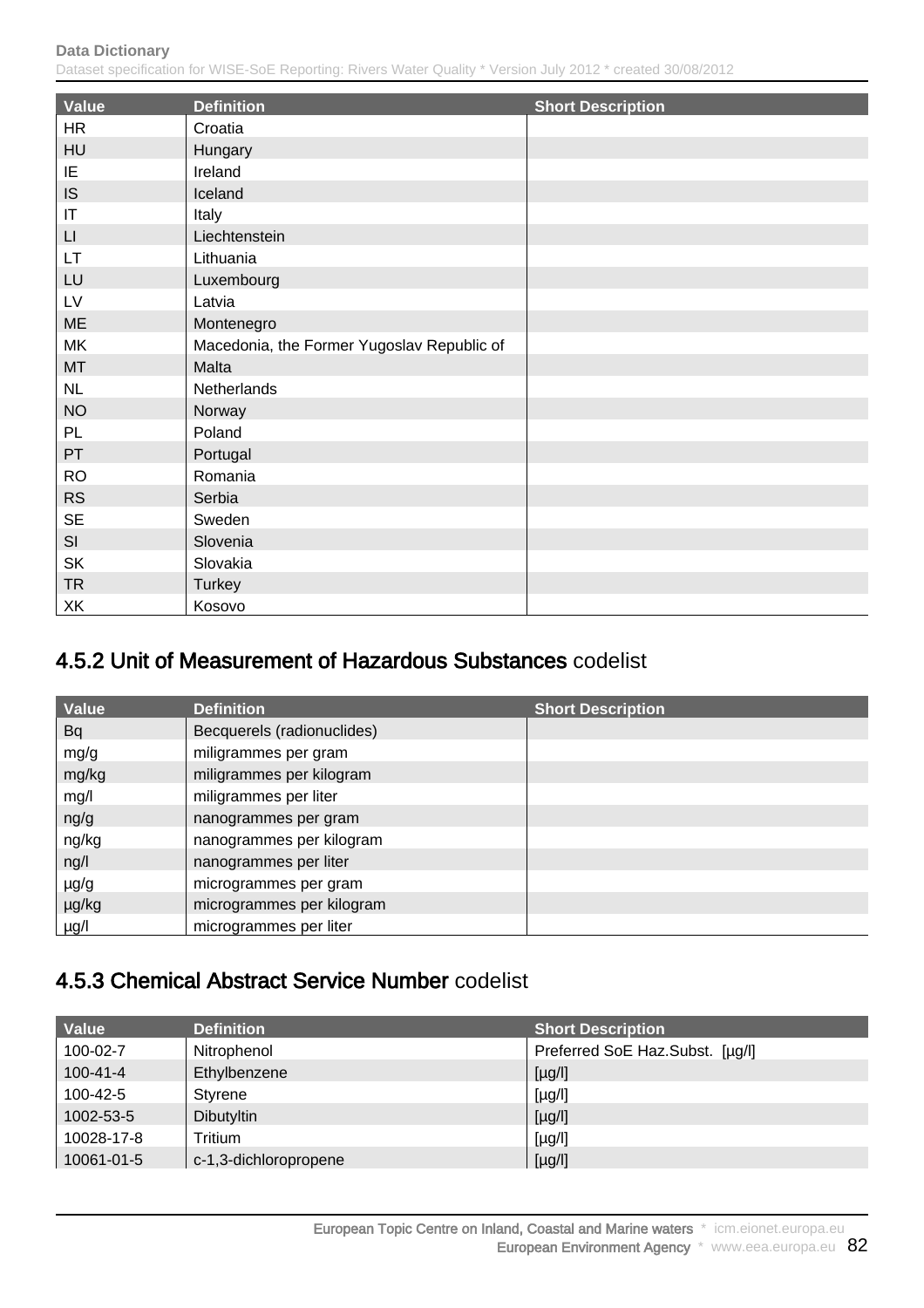| <b>Value</b>   | <b>Definition</b>                     | <b>Short Description</b>        |
|----------------|---------------------------------------|---------------------------------|
| 10061-02-6     | t-1,3-dichloropropene                 | $[\mu g/l]$                     |
| 1007-28-9      | Desisopropylatrazine                  | $[\mu g/l]$                     |
| 101-55-3       | 4-bromophenyl phenyl ether            | $[\mu g/l]$                     |
| 1014-69-3      | Desmetryn                             | $[\mu g/l]$                     |
| 1024-57-3      | Heptachloroepoxide                    | Preferred SoE Haz.Subst. [µg/l] |
| 10265-92-6     | Methamidophos                         | $[\mu g/l]$                     |
| 103-65-1       | n-propylbenzene                       | $[\mu g/l]$                     |
| 104-35-8       | 4-nonylphenol mono-ethoxylate (NP1EO) | $[\mu g/l]$                     |
| 104-40-5       | 4-nonylphenol                         | Preferred SoE Haz.Subst. [µg/l] |
| $104 - 51 - 8$ | n-butylbenzene                        | $[\mu g/l]$                     |
| 105-67-9       | 2,4-dimethyl-phenol                   | $[\mu g/l]$                     |
| 106-42-3       | P-xylene                              | $[\mu g/l]$                     |
| 106-43-4       | 4-chlorotoluene                       | $[\mu g/l]$                     |
| 106-44-4       | 4-methyl-phenol                       | $[\mu g/l]$                     |
| 106-44-5       | P-cresol                              | $[\mu g/l]$                     |
| 106-46-7       | 1,4-dichlorobenzene                   | $[\mu g/l]$                     |
| 106-93-4       | 1,2-dibromoethane                     | [µg/l]                          |
| 1066-51-9      | Aminomethylphosphonic acid (AMPA)     | $[\mu g/l]$                     |
| 107-06-2       | 1,2-dichloroethane                    | Preferred SoE Haz.Subst. [µg/l] |
| 107-13-1       | Acrylonitrile                         | $[\mu g/l]$                     |
| 107-46-0       | Hexamethyldisiloxane (HMDS)           | $[\mu g/l]$                     |
| 1070-78-6      | 1,1,1,3-tetrachloropropane            | $[\mu g/l]$                     |
| 1071-83-6      | Glyphosate                            | [µg/l]                          |
| 108-38-3       | M-xylene                              | $[\mu g/l]$                     |
| 108-67-8       | 1,3,5-trimethylbenzene                | $[\mu g/l]$                     |
| 108-70-3       | 1,3,5-trichlorobenzene                | $[\mu g/l]$                     |
| 108-86-1       | Bromobenzene                          | [yg/l]                          |
| 108-88-3       | Toluene                               | Preferred SoE Haz.Subst. [µg/l] |
| 108-90-7       | Chlorobenzene                         | [yg/l]                          |
| 108-95-2       | Phenol                                | $[\mu g/l]$                     |
| 1113-02-6      | Omethoate                             | $[\mu g/l]$                     |
| 112410-23-8    | Tebufenozide                          | $[\mu g/l]$                     |
| 115-29-7       | Endosulfan                            | $[\mu g/l]$                     |
| 115-32-2       | Dicofol                               | Preferred SoE Haz.Subst. [µg/l] |
| 1163-19-5      | Bis(pentabromophenyl) ether           | $[\mu g/l]$                     |
| 117-81-7       | Di (2-ethylhexyl) phthalate (DEHP)    | Preferred SoE Haz.Subst. [µg/l] |
| 118-74-1       | Hexachlorobenzene (HCB)               | Preferred SoE Haz.Subst. [µg/l] |
| 118-96-7       | 2,4,6-trinitrotoluene                 | $[\mu g/l]$                     |
| 1194-65-6      | Dichlobenil                           | $[\mu g/l]$                     |
| 120-12-7       | Anthracene                            | Preferred SoE Haz.Subst. [µg/l] |
| 120-36-5       | Dichlorprop (2,4-DP)                  | $[\mu g/l]$                     |
| 120-82-1       | 1,2,4-trichlorobenzene                | $[\mu g/l]$                     |
| 120-83-2       | 2,4-dichlorophenol                    | $[\mu g/l]$                     |
| 12002-48-1     | Trichlorobenzenes                     | Preferred SoE Haz.Subst. [µg/l] |
| 120928-09-8    | Fenazaquin                            |                                 |
| 121-14-2       | 2,4-dinitrotoluene                    | $[\mu g/l]$                     |
|                | Malathion                             | $[\mu g/l]$                     |
| 121-75-5       |                                       | [µg/l]                          |
| 122-14-5       | Fenitrothion                          | $[\mu g/l]$                     |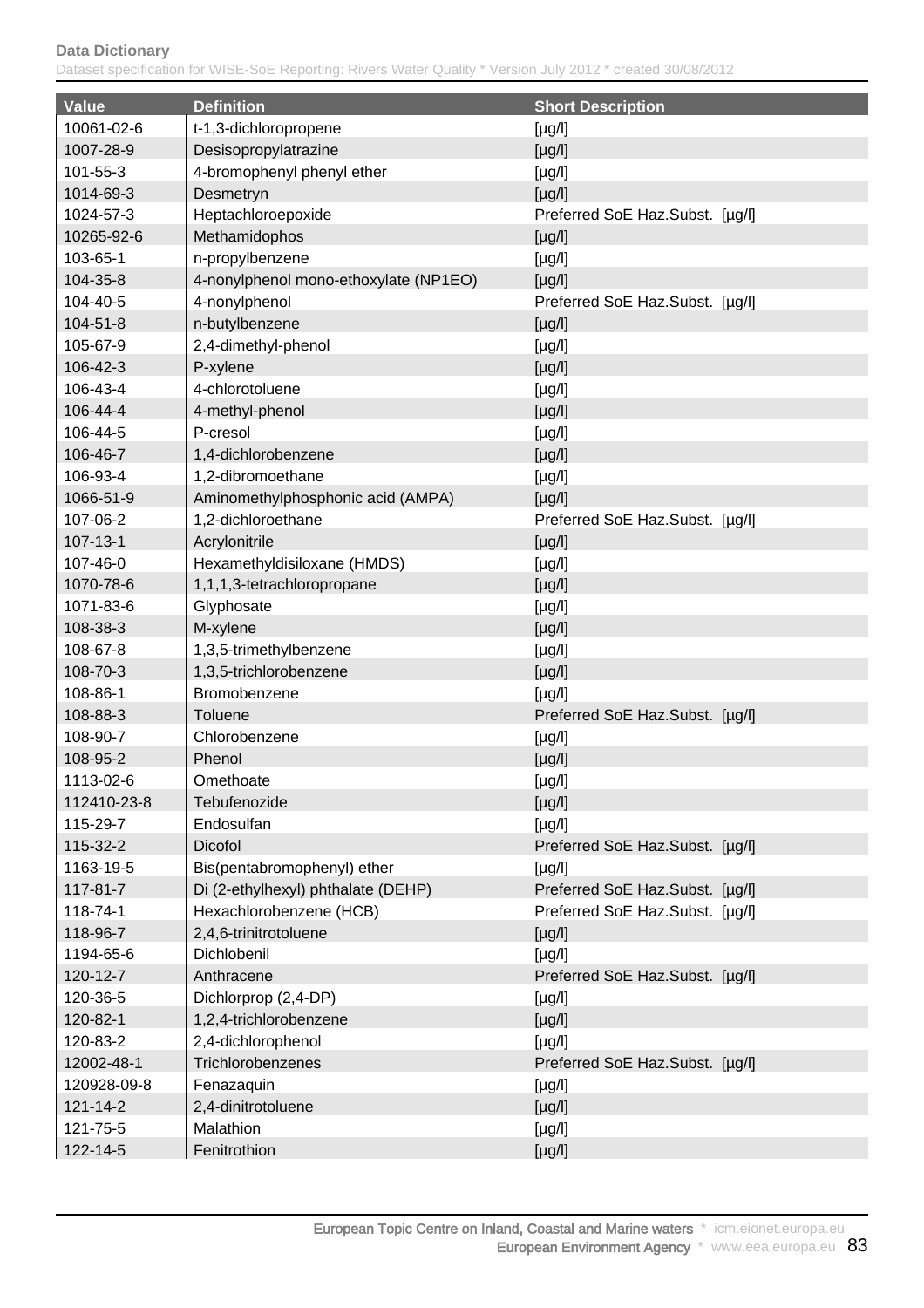| <b>Value</b>   | <b>Definition</b>                    | <b>Short Description</b>        |
|----------------|--------------------------------------|---------------------------------|
| 122-34-9       | Simazine                             | Preferred SoE Haz.Subst. [µg/l] |
| 123-33-1       | Maleinhydrazid                       | $[\mu g/l]$                     |
| 124-48-1       | Dibromochloromethane                 | $\lceil \mu g / I \rceil$       |
| 124495-18-7    | Quinoxyfen                           | Preferred SoE Haz.Subst. [µg/l] |
| 127-18-4       | 1,1,2,2-tetrachloroethene            | Preferred SoE Haz.Subst. [µg/l] |
| 12767-79-2     | Aroclor                              | $[\mu g/l]$                     |
| 129-00-0       | Pyrene                               | $[\mu g/l]$                     |
| 13071-79-9     | <b>Terbufos</b>                      | [µg/l]                          |
| $131 - 11 - 3$ | Dimethyl phthalate                   | $[\mu g/l]$                     |
| 131-16-8       | Dipropyl phthalate                   | $[\mu g/l]$                     |
| 131-18-0       | Dipentyl phthalate                   | $[\mu g/l]$                     |
| 1321-64-8      | Pentachloronaphthalene               | $[\mu g/l]$                     |
| 1321-65-9      | Trichloronaphthalene                 | $[\mu g/l]$                     |
| 133-06-2       | Captan                               | $[\mu g/l]$                     |
| 133-53-9       | 3,5-dimethyl-phenol                  | $[\mu g/l]$                     |
| 1330-20-7      | Xylene                               | $[\mu g/l]$                     |
| 1335-87-1      | Hexachloronaphthalene                | $[\mu g/l]$                     |
| 1335-88-2      | Tetrachloronaphthalene               | $[\mu g/l]$                     |
| 13351-73-0     | Tolyltriazole                        | Preferred SoE Haz.Subst. [µg/l] |
| 13356-08-6     | Fenbutatin oxide                     | $[\mu g/l]$                     |
| 1336-36-3      | Polychlorinated biphenyls            | $[\mu g/l]$                     |
| 133855-98-8    | Epoxiconazole                        | $[\mu g/l]$                     |
| 135-19-3       | 2-naphthol                           | $[\mu g/l]$                     |
| 135-98-8       | sec-butylbenzene                     | $[\mu g/l]$                     |
| 136-85-6       | Methylbenzotriazol                   | Preferred SoE Haz.Subst. [µg/l] |
| 136426-54-5    | Fluquinconazole                      | $[\mu g/l]$                     |
| 136677-10-6    | Polychlorinated dibenzofurans (PCDF) | $[\mu g/l]$                     |
| 13684-56-5     | Desmedipham                          | $[\mu g/l]$                     |
| 137-26-8       | Thiram                               | $[\mu g/l]$                     |
| 137-30-4       | Ziram                                | $[\mu g/l]$                     |
| 139-13-9       | <b>NTA</b>                           | $[\mu g/l]$                     |
| 139-40-2       | Propazine                            | $[\mu g/l]$                     |
| 140-57-8       | Aramite                              | $[\mu g/l]$                     |
| 140-66-9       | Para-tert-octylphenol                | Preferred SoE Haz.Subst. [µg/l] |
| 142-28-9       | 1,3-dichloropropane                  | [yg/l]                          |
| 143-50-0       | Chlordecone                          | $[\mu g/l]$                     |
| 144-49-0       | Fluoroacetic acid                    | $[\mu g/l]$                     |
| 151-21-3       | Sodium dodecyl sulfate               | $[\mu g/l]$                     |
| 15165-67-0     | Dichlorprop-P                        | $[\mu g/l]$                     |
| 15307-86-5     | Diclofenac                           | Preferred SoE Haz.Subst. [µg/l] |
| 156-52-9       | c-1,2-dichloroethene                 | $[\mu g/l]$                     |
| 156-59-2       | Cis-1,2-dichloroethene               | $[\mu g/l]$                     |
| 156-60-5       | Trans 1,2-dichloroethene             | $[\mu g/l]$                     |
| 1563-66-2      | Carbofuran                           | $[\mu g/l]$                     |
| 15687-27-1     | Ibuprofen                            | Preferred SoE Haz.Subst. [µg/l] |
| 1570-64-5      | 4-chloro-2-methylphenol              | $[\mu g/l]$                     |
| 1570-65-6      | 4,6-dichloro-2-methylphenol          | $[\mu g/l]$                     |
| 1582-09-8      | <b>Trifluralin</b>                   | Preferred SoE Haz.Subst. [µg/l] |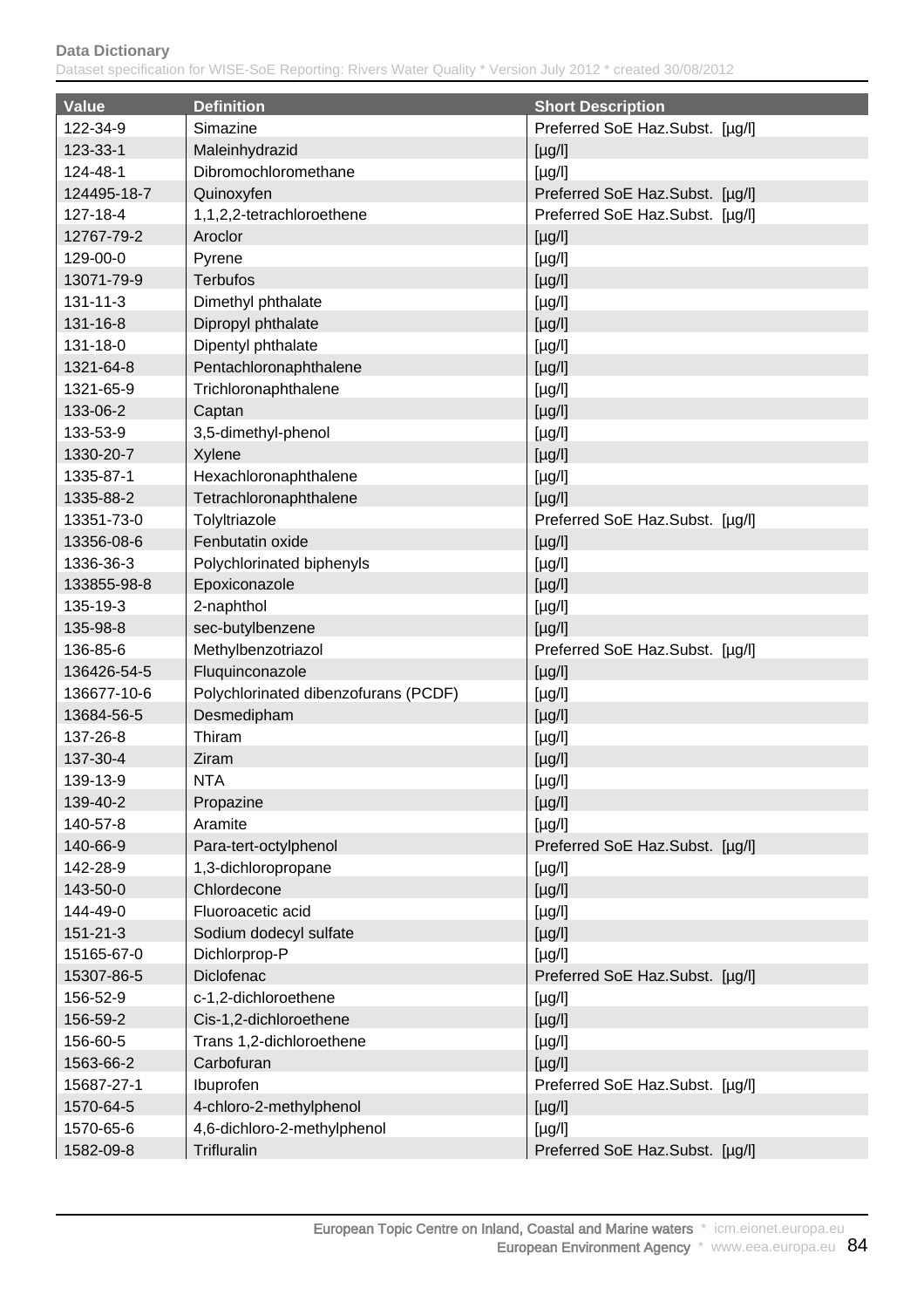| <b>Value</b> | <b>Definition</b>                                    | <b>Short Description</b>        |
|--------------|------------------------------------------------------|---------------------------------|
| 15972-60-8   | Alachlor                                             | Preferred SoE Haz.Subst. [µg/l] |
| 1610-18-0    | Prometon                                             | $[\mu g/l]$                     |
| 1634-04-4    | <b>MTBE</b>                                          | $[\mu g/l]$                     |
| 16478-18-5   | Pentachloroiodobenzene                               | $[\mu g/l]$                     |
| 16484-77-8   | Mecoprop-P (MCPP-P)                                  | $[\mu g/l]$                     |
| 16655-82-6   | 3-hydroxycarbofuran                                  | $[\mu g/l]$                     |
| 16672-87-0   | 2-chloroethylphosphonic acid                         | $[\mu g/l]$                     |
| 16752-77-5   | Methomyl                                             | $[\mu g/l]$                     |
| 1689-83-4    | loxynil                                              | $[\mu g/l]$                     |
| 1689-84-5    | Bromoxynil                                           | $[\mu g/l]$                     |
| 1689-99-2    | Bromoxynil octanoate                                 | $[\mu g/l]$                     |
| 1698-60-8    | Chloridazon                                          | $[\mu g/l]$                     |
| 1702-17-6    | Clopyralid                                           | $[\mu g/l]$                     |
| 17040-19-6   | Demeton-S-methylsulfon                               | $[\mu g/l]$                     |
| 1746-01-6    | 2,3,7,8-tetrachlorodibenzo-p-dioxin                  | $[\mu g/l]$                     |
| 1763-23-1    | PFOS and its derivatives                             | Preferred SoE Haz.Subst. [µg/l] |
| 1806-26-4    | 4-octylphenol                                        | $[\mu g/l]$                     |
| 18181-70-9   | lodofenphos                                          | $[\mu g/l]$                     |
| 182346-21-0  | 2,2',3,4,4'-pentabromodiphenyl ether (BDE85)         | $[\mu g/l]$                     |
| 1825-21-4    | Pentachloroanisole                                   | $[\mu g/l]$                     |
| 182677-30-1  | 2,2',3,4,4',5'-hexabromodiphenyl ether<br>(BD(E)138) | $[\mu g/l]$                     |
| 1836-75-5    | Nitrophen                                            | $[\mu g/l]$                     |
| 1861-40-1    | <b>Benfluralin</b>                                   | $[\mu g/l]$                     |
| 189084-64-8  | PBDE100 (2,2',4,4',6-pentabromodiphenyl<br>ether)    | $[\mu g/l]$                     |
| 191-24-2     | Benzo(g,h,i)perylene                                 | Preferred SoE Haz.Subst. [µg/l] |
| 1912-24-9    | Atrazine                                             | Preferred SoE Haz.Subst. [µg/l] |
| 1918-00-9    | Dicamba                                              | $[\mu g/l]$                     |
| 1918-13-4    | Chlorthiamid                                         | $[\mu g/l]$                     |
| 193-39-5     | Indeno(1,2,3-cd)pyrene                               | Preferred SoE Haz.Subst. [µg/l] |
| 2008-58-4    | 2,6-dichlorobenzamide                                | $[\mu g/l]$                     |
| 20427-84-3   | 4-nonylphenol di-ethoxylate (NP2EO)                  | $[\mu g/l]$                     |
| 20461-54-5   | lodide                                               | $[\mu g/l]$                     |
| 205-99-2     | Benzo(b)fluoranthene                                 | Preferred SoE Haz.Subst. [µg/l] |
| 2051-24-3    | 5,5',6,6'-decachlorobiphenyl (CB209)                 | $[\mu g/l]$                     |
| 206-44-0     | Fluoranthene                                         | Preferred SoE Haz.Subst. [µg/l] |
| 207-08-9     | Benzo(k)fluoranthene                                 | Preferred SoE Haz.Subst. [µg/l] |
| 207122-15-4  | PBDE154 (2,2',4,4',5,6'-hexabromodiphenyl<br>ether)  | $[\mu g/l]$                     |
| 208-96-8     | Acenaphthylene                                       | $[\mu g/l]$                     |
| 2104-64-5    | O-Ethyl O-(p-nitrophenyl)<br>phenylphosphonothiolate | $[\mu g/l]$                     |
| 21087-64-9   | Metribuzin                                           | $[\mu g/l]$                     |
| 2163-68-0    | Hydroxyatrazine                                      | $[\mu g/l]$                     |
| 2164-08-1    | Lenacil                                              | $[\mu g/l]$                     |
| 21725-46-2   | Cyanazine                                            | $[\mu g/l]$                     |
| 218-01-9     | Chrysene                                             | $[\mu g/l]$                     |
| 22204-53-1   | Naproxen                                             | Preferred SoE Haz.Subst. [µg/l] |
| 2227-13-6    | <b>Tetrasul</b>                                      | $[\mu g/l]$                     |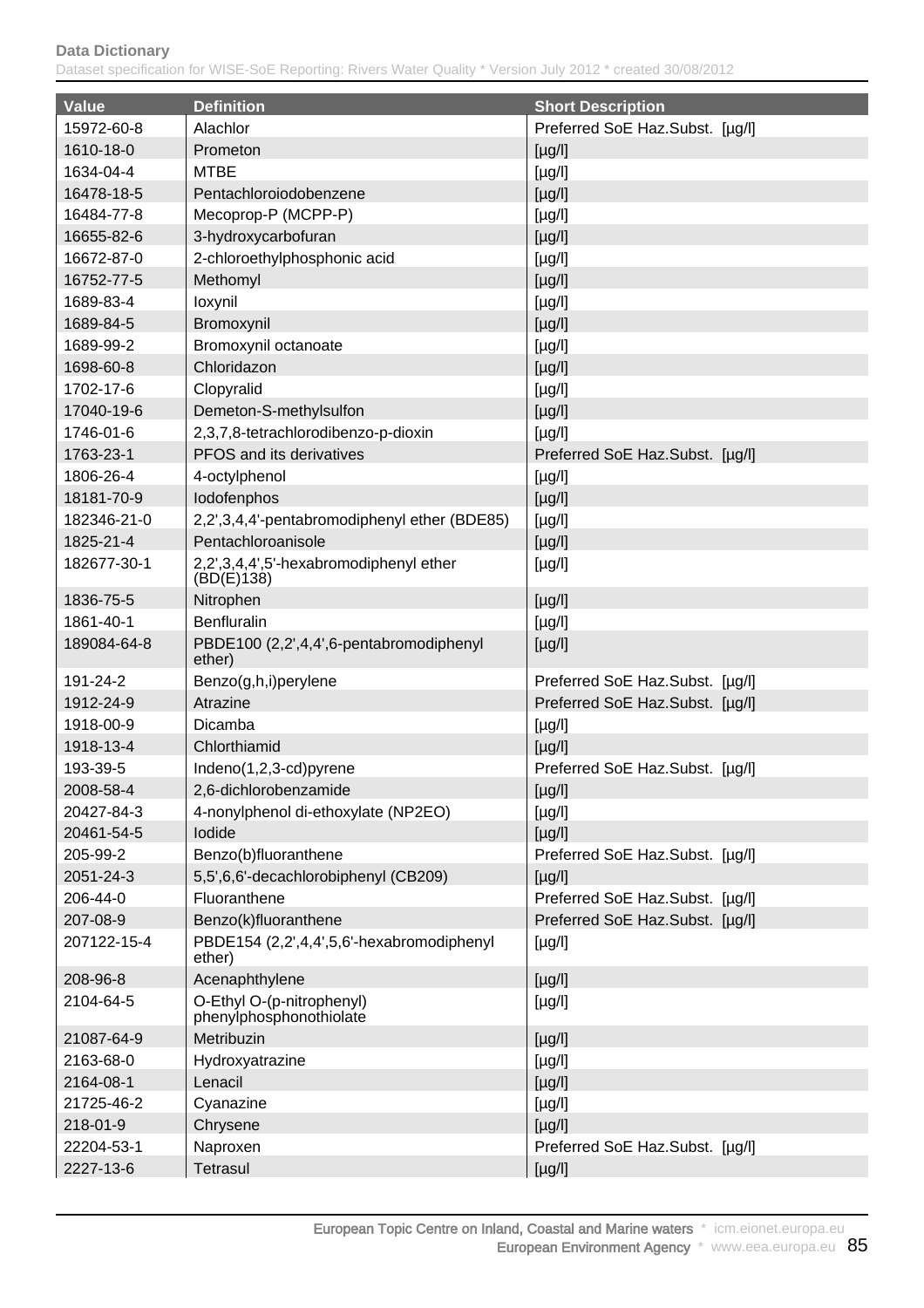| <b>Value</b> | <b>Definition</b>                                     | <b>Short Description</b>        |
|--------------|-------------------------------------------------------|---------------------------------|
| 2234-13-1    | Octachloronaphthalene                                 | $[\mu g/l]$                     |
| 2310-17-0    | Phosalone                                             | [µg/l]                          |
| 23103-98-2   | Pirimicarb                                            | $[\mu g/l]$                     |
| 23593-75-1   | Clotrimazole                                          | $[\mu g/l]$                     |
| 2385-85-5    | <b>Mirex</b>                                          | $[\mu g/l]$                     |
| 23950-58-5   | Propyzamide                                           | $[\mu g/l]$                     |
| 2440-02-0    | Heptachloronorbornene                                 | $[\mu g/l]$                     |
| 24959-67-9   | <b>Bromide</b>                                        | [µg/l]                          |
| 25057-89-0   | Bentazone                                             | $[\mu g/l]$                     |
| 25140-90-3   | 2-(2,6-dichlorophenoxy) propionic acid (2,6-<br>DCPP) | $[\mu g/l]$                     |
| 25154-52-3   | Nonylphenol                                           | $[\mu g/l]$                     |
| 25167-83-3   | Tetrachlorophenols                                    | [µg/l]                          |
| 2599-11-3    | Hydroxysimazine                                       | $[\mu g/l]$                     |
| 262-12-4     | Dibenzodioxin                                         | $[\mu g/l]$                     |
| 26225-79-6   | Ethofumesate                                          | $[\mu g/l]$                     |
| 26259-45-0   | Secbumeton                                            | $[\mu g/l]$                     |
| 28159-98-0   | Cybutryne                                             | Preferred SoE Haz.Subst. [µg/l] |
| 29122-68-7   | Atenolol                                              | Preferred SoE Haz.Subst. [µg/l] |
| 2921-88-2    | Chlorpyrifos                                          | Preferred SoE Haz.Subst. [µg/l] |
| 294-62-2     | Cyclododecane                                         | $[\mu g/l]$                     |
| 297-78-9     | Isobenzan                                             | $[\mu g/l]$                     |
| 298-00-0     | Parathion-methyl                                      | $[\mu g/l]$                     |
| 298-46-4     | Carbamazepin                                          | Preferred SoE Haz.Subst. [µg/l] |
| 30125-63-4   | Desethylterbuthylazine                                | $[\mu g/l]$                     |
| 309-00-2     | Aldrin                                                | Preferred SoE Haz.Subst. [µg/l] |
| 3115-49-9    | Nonylphenoxyacetic acid (NPE1C)                       | Preferred SoE Haz.Subst. [µg/l] |
| 314-40-9     | <b>Bromacil</b>                                       | $[\mu g/l]$                     |
| 31508-00-6   | <b>PCB118</b>                                         | $[\mu g/l]$                     |
| 319-84-6     | Alpha-HCH                                             | $[\mu g/l]$                     |
| 319-85-7     | <b>Beta-HCH</b>                                       | $[\mu g/l]$                     |
| 319-86-8     | Delta-HCH                                             | $[\mu g/l]$                     |
| 3194-55-6    | Hexabromocyclododecane (HBCDD)                        | Preferred SoE Haz.Subst. [µg/l] |
| 32241-08-0   | Heptachloronaphthalene                                | $[\mu g/l]$                     |
| 32534-81-9   | Diphenyl ether, pentabromo derivative                 | $[\mu g/l]$                     |
| 32536-52-0   | Diphenyl ether, octabromo deviate                     | $[\mu g/l]$                     |
| 32598-13-3   | PCB77                                                 | $[\mu g/l]$                     |
| 32598-14-4   | PCB105 (2,3,3',4,4'-pentachlorobiphenyl)              | $[\mu g/l]$                     |
| 32774-16-6   | <b>PCB169</b>                                         | $[\mu g/l]$                     |
| 330-54-1     | Diuron                                                | Preferred SoE Haz.Subst. [µg/l] |
| 330-55-2     | Linuron                                               | Preferred SoE Haz.Subst. [µg/l] |
| 3307-39-9    | 2-(4-chlorophenoxy) propionic acid (4-CPP)            | $[\mu g/l]$                     |
| 33213-65-9   | Beta-Endosulfan                                       | $[\mu g/l]$                     |
| 333-41-5     | Diazinon                                              | Preferred SoE Haz.Subst. [µg/l] |
| 335-67-1     | <b>PFOA</b>                                           | Preferred SoE Haz.Subst. [µg/l] |
| 33693-04-8   | Terbumeton                                            | $[\mu g/l]$                     |
| 3397-62-4    | Deisopropyldeethylatrazine                            | $[\mu g/l]$                     |
| 34123-59-6   | Isoproturon                                           | Preferred SoE Haz.Subst. [µg/l] |
| 3424-82-6    | DDE, o,p'                                             | $[\mu g/l]$                     |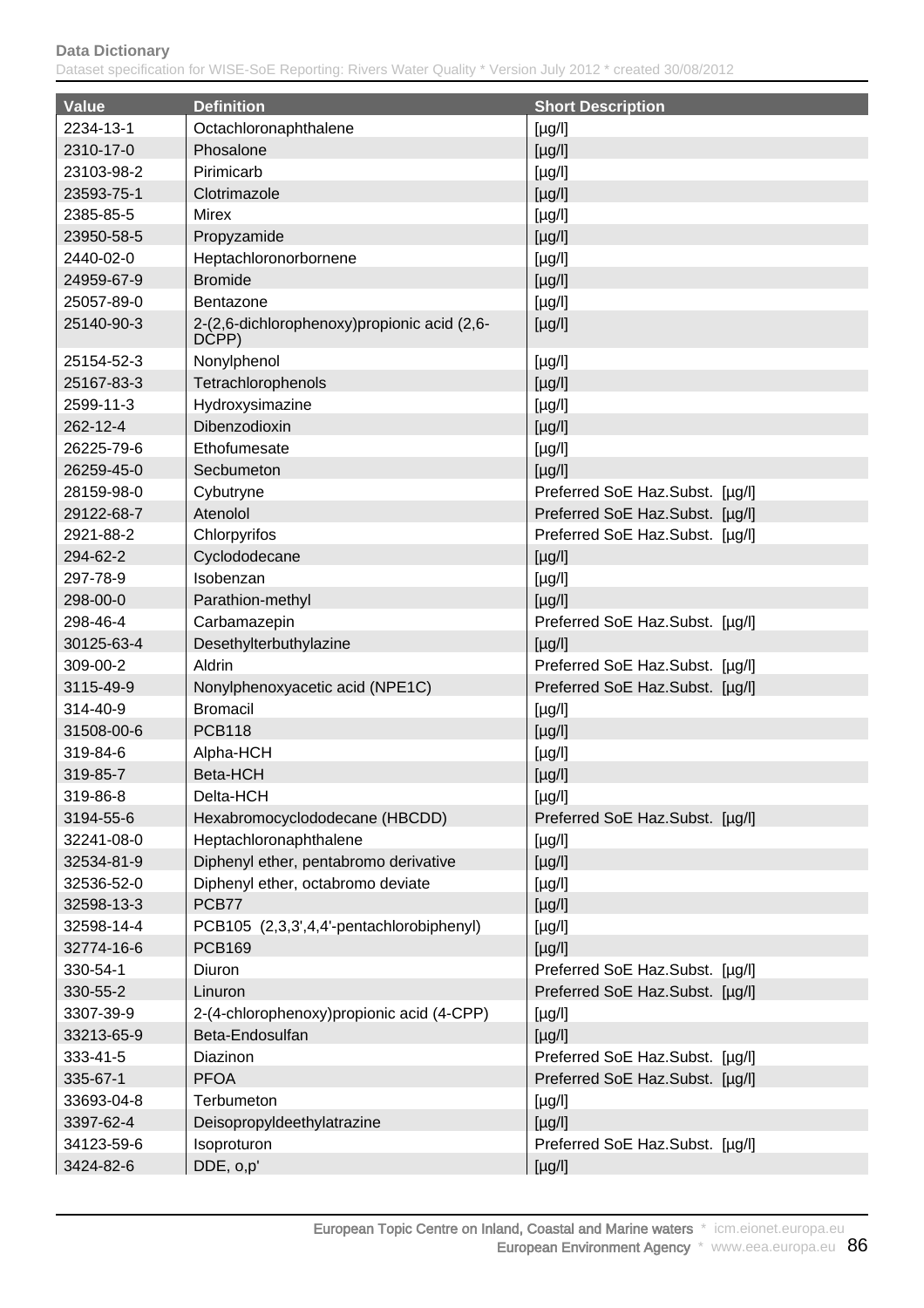| <b>Value</b>  | <b>Definition</b>                                                      | <b>Short Description</b>        |
|---------------|------------------------------------------------------------------------|---------------------------------|
| 34256-82-1    | Acetochlor                                                             | $[\mu g/l]$                     |
| 35065-27-1    | PCB153 (2,2',4,4',5,5'-hexachlorobiphenyl)                             | $[\mu g/l]$                     |
| 35065-28-2    | PCB138 (2,2',3,4,4',5'-hexachlorobiphenyl)                             | $[\mu g/l]$                     |
| 35065-29-3    | PCB180 (2,2',3,4,4',5,5'-heptachlorobiphenyl)                          | $[\mu g/l]$                     |
| 35065-30-6    | PCB170 (1,2,3,4-tetrachloro-5-(2,3,4-<br>trichlorophenyl) benzene)     | $[\mu g/l]$                     |
| 35693-99-3    | PCB52 (2,2',5,5'-tetrachlorobiphenyl)                                  | $[\mu g/l]$                     |
| 35694-08-7    | PCB194 (1,2,3,4-tetrachloro-5-(2,3,4,5-<br>tetrachlorophenyl) benzene) | $[\mu g/l]$                     |
| 36065-30-2    | 2,4,6-tribromophenyl 2-methyl-2,3-<br>dibromopropyl ether              | $[\mu g/l]$                     |
| 36355-01-8    | Hexabromobiphenyl                                                      | $[\mu g/l]$                     |
| 36643-28-4    | Tributyltin cation                                                     | Preferred SoE Haz.Subst. [µg/l] |
| 37350-58-6    | Metoprolol                                                             | Preferred SoE Haz.Subst. [µg/l] |
| 37680-73-2    | PCB101 (2,2',4,5,5'-pentachlorobiphenyl)                               | $[\mu g/l]$                     |
| 38380-08-4    | PCB156 (2,3,3',4,4',5-hexachlorobiphenyl)                              | $[\mu g/l]$                     |
| 39635-31-9    | PCB189 (1,2,3,4-tetrachloro-5-(3,4,5-<br>trichlorophenyl)benzene)      | $[\mu g/l]$                     |
| 39765-80-5    | Nonachlor-trans                                                        | $[\mu g/l]$                     |
| 40487-42-1    | Pendimethalin                                                          | $[\mu g/l]$                     |
| 41318-75-6    | PBDE28                                                                 | $[\mu g/l]$                     |
| 41394-05-2    | Metamitron                                                             | $[\mu g/l]$                     |
| 41859-67-0    | Bezafibrate                                                            | Preferred SoE Haz.Subst. [µg/l] |
| 4234-79-1     | Kelevan                                                                | $[\mu g/l]$                     |
| 42576-02-3    | <b>Bifenox</b>                                                         | Preferred SoE Haz.Subst. [µg/l] |
| 4636-83-3     | Morfamquat                                                             | $[\mu g/l]$                     |
| 465-73-6      | <b>Isodrin</b>                                                         | Preferred SoE Haz.Subst. [µg/l] |
| 470-90-6      | Chlorfenvinphos                                                        | Preferred SoE Haz.Subst. [µg/l] |
| 4901-51-3     | 2,3,4,5-tetrachlorophenol                                              | $[\mu g/l]$                     |
| 4904-61-4     | 1,5,9-cyclododecatriene                                                | $[\mu g/l]$                     |
| 50-00-0       | Formaldehyde                                                           | $[\mu g/l]$                     |
| $50 - 28 - 2$ | 17beta-estradiol                                                       | Preferred SoE Haz.Subst. [µg/l] |
| 50-29-3       | DDT, p,p'                                                              | Preferred SoE Haz.Subst. [µg/l] |
| $50 - 30 - 6$ | 2,6-dichlorobenzoic acid                                               | $[\mu g/l]$                     |
| $50 - 32 - 8$ | Benzo(a)pyrene                                                         | Preferred SoE Haz.Subst. [µg/l] |
| 51000-52-3    | Vinyl neodecanoate                                                     | $[\mu g/l]$                     |
| 512-04-9      | Diosgenin                                                              | $[\mu g/l]$                     |
| 51218-45-2    | Metolachlor                                                            | $[\mu g/l]$                     |
| 51235-04-2    | Hexazinone                                                             | $[\mu g/l]$                     |
| 52236-30-3    | Desamino-diketo-metribuzin                                             | $[\mu g/l]$                     |
| 52315-07-8    | Cypermethrin                                                           | Preferred SoE Haz.Subst. [µg/l] |
| 526-75-0      | 2,3-dimethyl-phenol                                                    | $[\mu g/l]$                     |
| 52645-53-1    | Permethrin                                                             | $[\mu g/l]$                     |
| 52663-72-6    | PCB167 (1,2,3-trichloro-5-(2,4,5-<br>trichlorophenyl) benzene)         | $[\mu g/l]$                     |
| 53-19-0       | DDD, o,p'                                                              | $[\mu g/l]$                     |
| 53-70-3       | Dibenzo(a,h)anthracene                                                 | $[\mu g/l]$                     |
| 534-52-1      | Dinitro-o-cresol (DNOC)                                                | $[\mu g/l]$                     |
| 540-59-0      | 1,2-dichloroethene                                                     | $[\mu g/l]$                     |
| 541-73-1      | 1,3-dichlorobenzene                                                    | $[\mu g/l]$                     |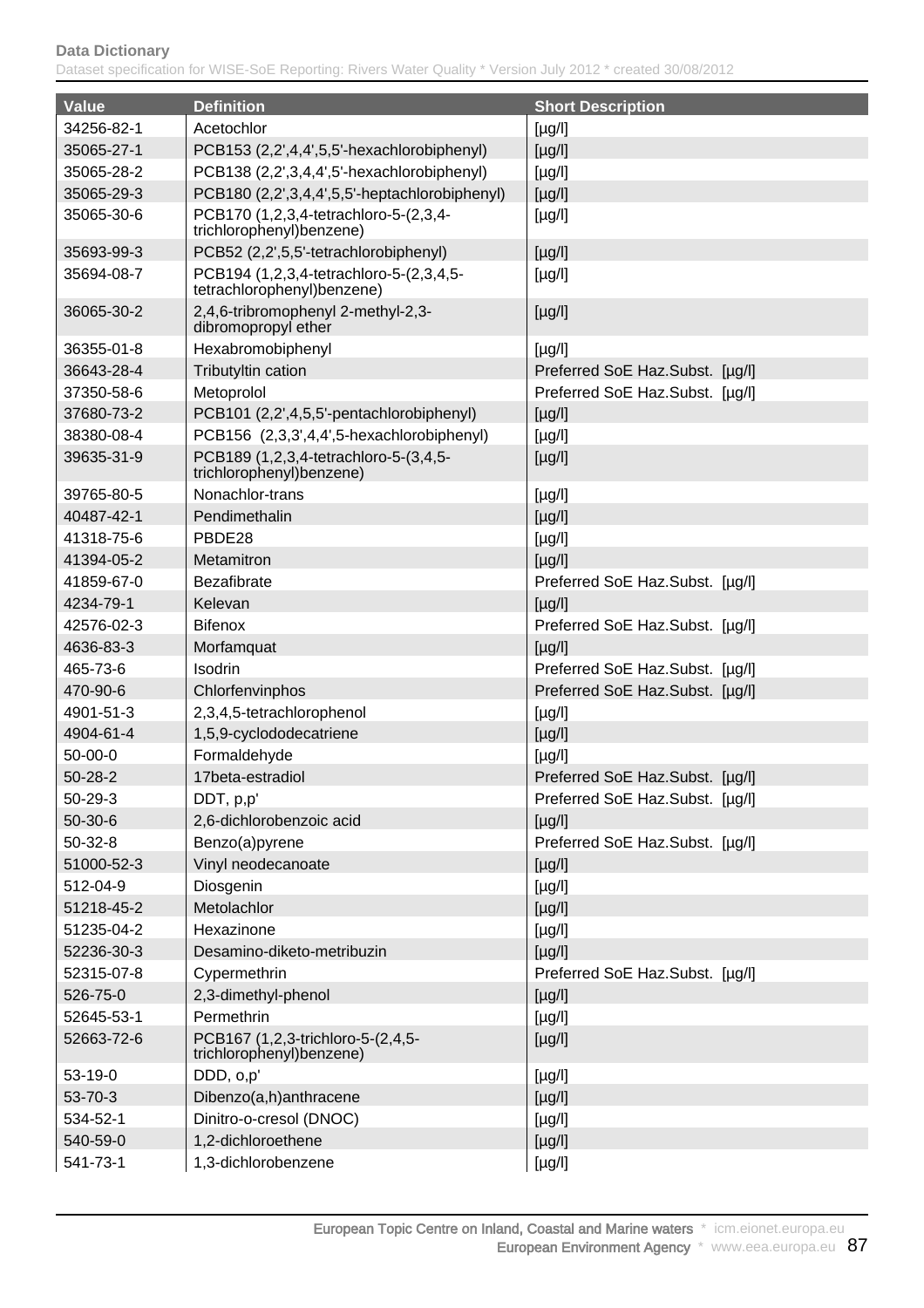| <b>Value</b>  | <b>Definition</b>                                                          | <b>Short Description</b>        |
|---------------|----------------------------------------------------------------------------|---------------------------------|
| 5436-43-1     | PBDE47 (2,2',4,4'-tetrabromodiphenyl ether)                                | $[\mu g/l]$                     |
| 55512-33-9    | Pyridate                                                                   | $[\mu g/l]$                     |
| 55525-54-7    | 3,3'-(ureylenedimethylene)bis(3,5,5'-<br>trimethylcyclohexyl) diisocyanate | $[\mu g/l]$                     |
| 5598-13-0     | Chlorpyrifos-methyl                                                        | $[\mu g/l]$                     |
| 56-23-5       | Tetrachloromethane                                                         | Preferred SoE Haz.Subst. [µg/l] |
| 56-38-2       | Parathion                                                                  | $[\mu g/l]$                     |
| 56-55-3       | Benzo(a)anthracene                                                         | $[\mu g/l]$                     |
| 563-58-6      | 1,1-dichloropropene                                                        | $[\mu g/l]$                     |
| 56507-37-0    | Diketo-metribuzin                                                          | $[\mu g/l]$                     |
| 56573-85-4    | Tributyltin                                                                | $[\mu g/l]$                     |
| $57-12-5$     | Cyanides (as total CN)                                                     | $[\mu g/l]$                     |
| 57-63-6       | 17alpha-ethinylestradiol                                                   | Preferred SoE Haz.Subst. [µg/l] |
| 57-74-9       | Chlordane                                                                  | $[\mu g/l]$                     |
| 57465-28-8    | PCB126 (1,2,3-trichloro-5-(3,4-<br>dichlorophenyl) benzene)                | $[\mu g/l]$                     |
| 576-26-1      | 2,6-dimethyl-phenol                                                        | $[\mu g/l]$                     |
| 57837-19-1    | Metalaxyl                                                                  | $[\mu g/l]$                     |
| 58-08-2       | Caffeine                                                                   | Preferred SoE Haz.Subst. [µg/l] |
| 58-89-9       | Gamma-HCH (Lindane)                                                        | Preferred SoE Haz.Subst. [µg/l] |
| 58-90-2       | 2,3,4,6-tetrachlorophenol                                                  | $[\mu g/l]$                     |
| 59-50-7       | 3-methyl-4-chlorophenol                                                    | $[\mu g/l]$                     |
| 5915-41-3     | Terbuthylazine                                                             | $[\mu g/l]$                     |
| 594-20-7      | 2,2-dichloropropane                                                        | $[\mu g/l]$                     |
| 60-00-4       | <b>EDTA</b>                                                                | $[\mu g/l]$                     |
| $60 - 51 - 5$ | Dimethoate                                                                 | $[\mu g/l]$                     |
| $60 - 57 - 1$ | <b>Dieldrin</b>                                                            | Preferred SoE Haz.Subst. [µg/l] |
| 60145-21-3    | <b>PCB103</b>                                                              | $[\mu g/l]$                     |
| 60207-90-1    | Propiconazole                                                              | $[\mu g/l]$                     |
| 603-35-0      | Triphenylphosphine                                                         | $[\mu g/l]$                     |
| 60328-60-9    | PBDE99                                                                     | $[\mu g/l]$                     |
| 60348-60-9    | 2,2',4,4',5-pentabromodiphenyl ether (BDE99)                               | $[\mu g/l]$                     |
| 608-73-1      | Hexachlorocyclohexane (HCH)                                                | $[\mu g/l]$                     |
| 608-93-5      | Pentachlorobenzene                                                         | Preferred SoE Haz.Subst. [µg/l] |
| 6108-10-07    | Epsilon-HCH                                                                | $[\mu g/l]$                     |
| 6164-98-3     | Chlordimeform                                                              | $[\mu g/l]$                     |
| 6190-65-4     | Desethylatrazine                                                           | $[\mu g/l]$                     |
| 62-73-7       | Dichlorvos                                                                 | Preferred SoE Haz.Subst. [µg/l] |
| 630-20-6      | 1,1,1,2-tetrachloroethane                                                  | $[\mu g/l]$                     |
| 64902-72-3    | Chlorsulfuron                                                              | [yg/l]                          |
| 65510-44-3    | PCB123 (1,2,3-trichloro-5-(2,4-<br>dichlorophenyl)benzene)                 | $[\mu g/l]$                     |
| 66753-07-9    | Hydroxyterbuthylazine                                                      | $[\mu g/l]$                     |
| 67-66-3       | Trichloromethane                                                           | Preferred SoE Haz.Subst. [µg/l] |
| 67129-08-2    | Metazachlor                                                                | $[\mu g/l]$                     |
| 67564-91-4    | Fenpropimorph                                                              | $[\mu g/l]$                     |
| 68631-49-2    | PBDE153 (2,2',4,4',5,5'-hexabromodiphenyl<br>ether)                        | $[\mu g/l]$                     |
| 688-73-3      | Tributyltin compounds                                                      | Preferred SoE Haz.Subst. [µg/l] |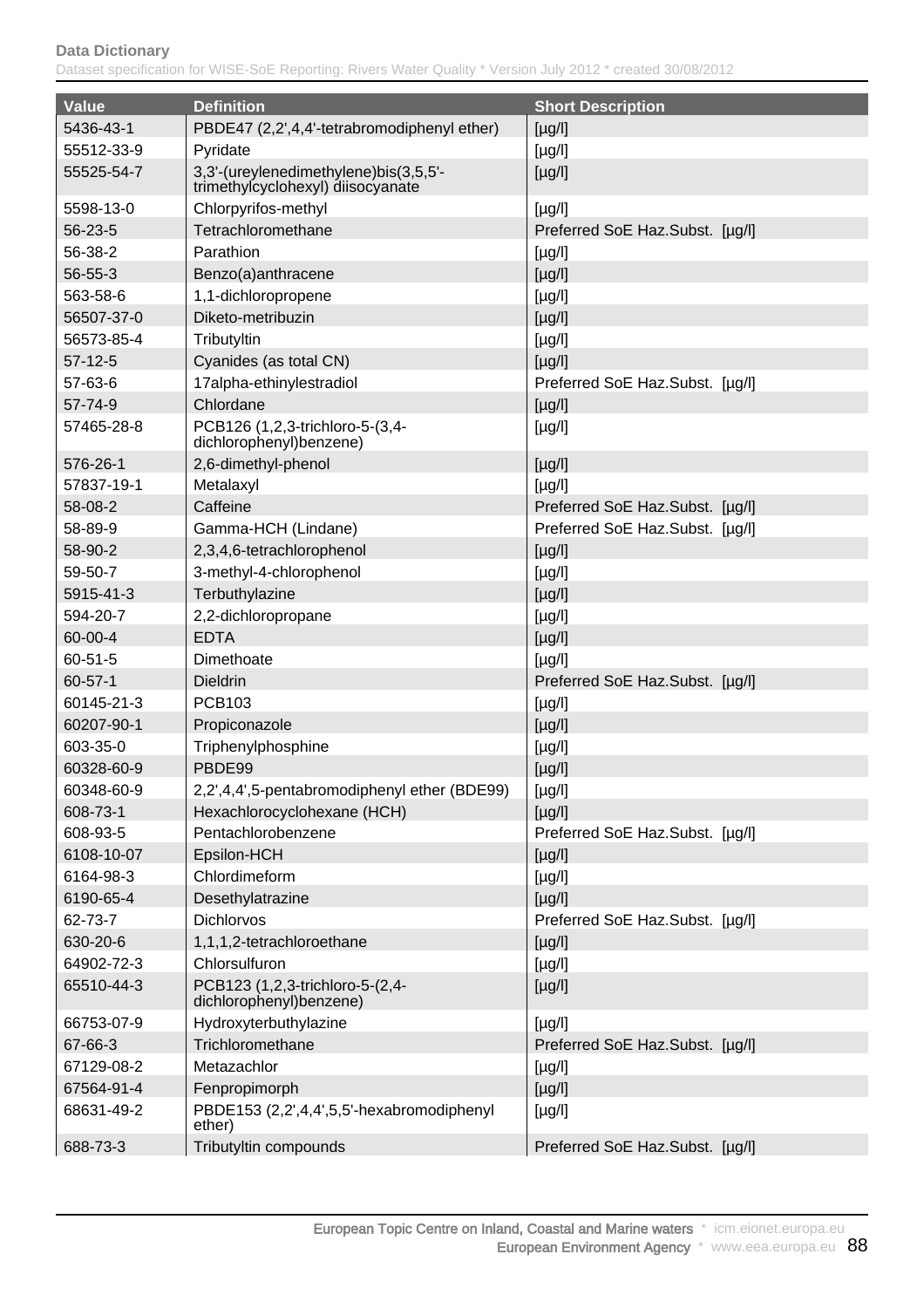| <b>Value</b>            | <b>Definition</b>                                             | <b>Short Description</b>        |
|-------------------------|---------------------------------------------------------------|---------------------------------|
| 69782-90-7              | PCB157 (1,2,3-trichloro-5-(2,3,4-<br>trichlorophenyl)benzene) | $[\mu g/l]$                     |
| 7012-37-5               | PCB28 (2,4,4'-trichlorobiphenyl)                              | $[\mu g/l]$                     |
| 70124-77-5              | Flucythrinate                                                 | $[\mu g/l]$                     |
| 70362-41-3              | <b>PCB106</b>                                                 | $[\mu g/l]$                     |
| 70362-50-4              | PCB81 (3,4,4',5-tetrachlorobiphenyl)                          | $[\mu g/l]$                     |
| 70630-17-0              | Metalaxyl-M                                                   | $[\mu g/l]$                     |
| 70776-03-3              | Naphthalene, chloro derivatives                               | $[\mu g/l]$                     |
| 7085-19-0               | Mecoprop                                                      | Preferred SoE Haz.Subst. [µg/l] |
| $71-43-2$               | Benzene                                                       | Preferred SoE Haz.Subst. [µg/l] |
| $71 - 55 - 6$           | 1,1,1-trichloroethane                                         | $[\mu g/l]$                     |
| 72-20-8                 | Endrin                                                        | Preferred SoE Haz.Subst. [µg/l] |
| 72-43-5                 | Methoxychlor                                                  | $[\mu g/l]$                     |
| 72-54-8                 | DDD, p,p'                                                     | Preferred SoE Haz.Subst. [µg/l] |
| 72-55-9                 | DDE, p,p'                                                     | Preferred SoE Haz.Subst. [µg/l] |
| 723-46-6                | Sulfamethoxazol                                               | Preferred SoE Haz.Subst. [µg/l] |
| 7286-69-3               | Sebuthylazine                                                 | $[\mu g/l]$                     |
| 7287-19-6               | Prometryn                                                     | $[\mu g/l]$                     |
| 732-26-3                | 2,4,6-tri-tert-butylphenol                                    | $[\mu g/l]$                     |
| 738-70-5                | Trimethoprim                                                  | Preferred SoE Haz.Subst. [µg/l] |
| 74-83-9                 | <b>Bromomethane</b>                                           | $[\mu g/l]$                     |
| 74-95-3                 | Dibromomethane                                                | $[\mu g/l]$                     |
| 74-97-5                 | Bromochloromethane                                            | $[\mu g/l]$                     |
| 74070-46-5              | Aclonifen                                                     | Preferred SoE Haz.Subst. [µg/l] |
| 74233-64-6              | Metsulfuronmethyl                                             | $[\mu g/l]$                     |
| 7429-90-5               | Aluminium and its compounds                                   | $[\mu g/l]$                     |
| 7429-90-<br>5_dissolved | Aluminium dissolved                                           | $[\mu g/l]$                     |
| 7439-89-6               | Iron and its compounds                                        | $[\mu g/l]$                     |
| 7439-89-<br>6_dissolved | Iron dissolved                                                | $[\mu g/l]$                     |
| 7439-92-1               | Lead                                                          | Preferred SoE Haz.Subst. [µg/l] |
| 7439-92-<br>1_dissolved | Lead dissolved                                                | Preferred SoE Haz.Subst. [µg/l] |
| 7439-93-2               | Lithium                                                       | $[\mu g/l]$                     |
| 7439-95-4               | Magnesium                                                     | [mg/l]                          |
| 7439-96-5               | Manganese and its compounds                                   | $[\mu g/l]$                     |
| 7439-96-<br>5_dissolved | Manganese dissolved                                           | $[\mu g/l]$                     |
| 7439-97-6               | Mercury                                                       | Preferred SoE Haz.Subst. [µg/l] |
| 7439-97-<br>6_dissolved | Mercury dissolved                                             | Preferred SoE Haz.Subst. [µg/l] |
| 7439-98-7               | Molybdenum and its compounds                                  | $[\mu g/l]$                     |
| 7440-02-0               | <b>Nickel</b>                                                 | Preferred SoE Haz.Subst. [µg/l] |
| 7440-02-<br>0_dissolved | Nickel dissolved                                              | Preferred SoE Haz.Subst. [µg/l] |
| 7440-09-7               | Potassium                                                     | [mg/l]                          |
| 7440-22-4               | Silver                                                        | $[\mu g/l]$                     |
| 7440-23-5               | Sodium                                                        | [mg/l]                          |
| 7440-24-6               | Strontium                                                     | $[\mu g/l]$                     |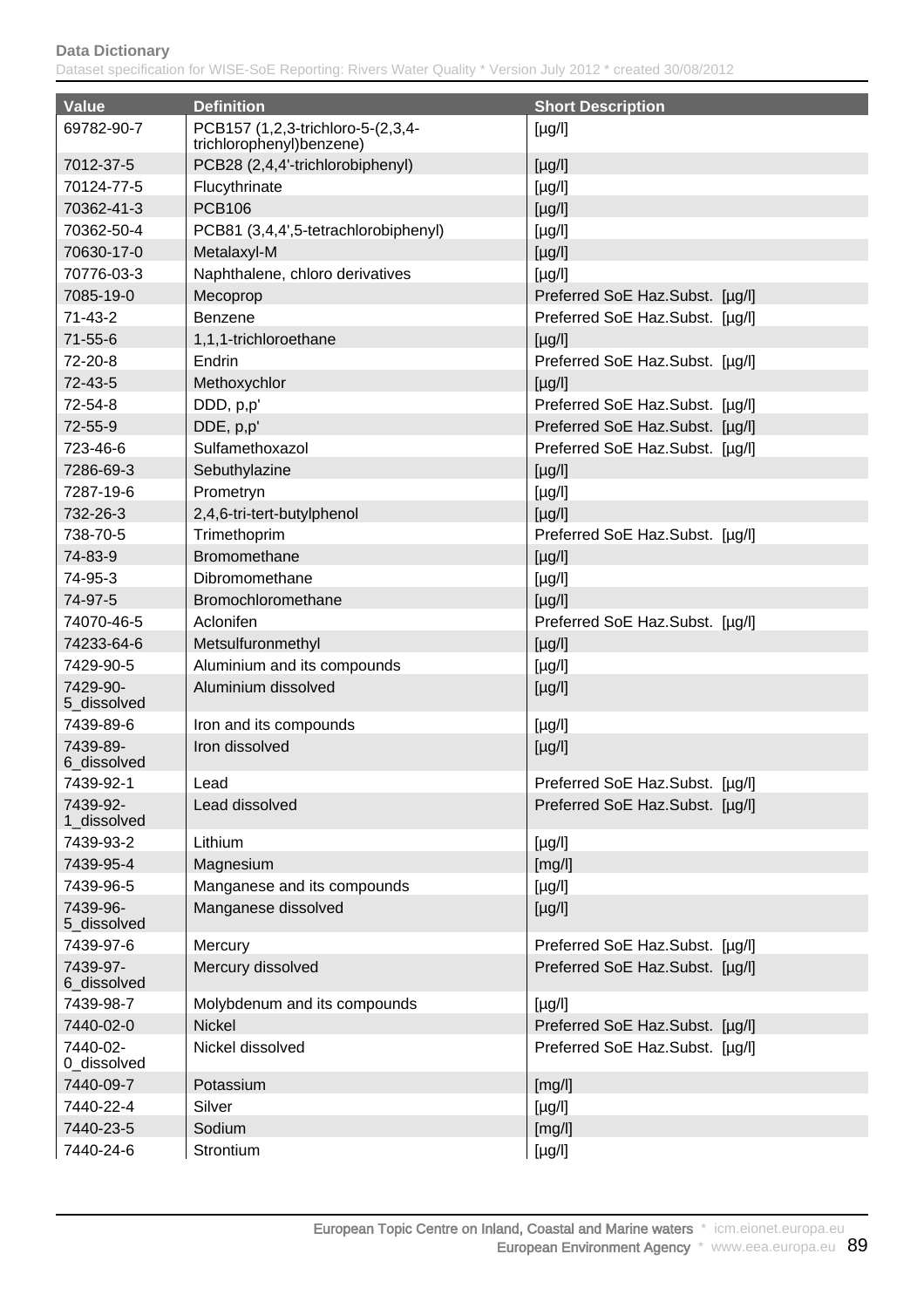| <b>Value</b>            | <b>Definition</b>                          | <b>Short Description</b>        |
|-------------------------|--------------------------------------------|---------------------------------|
| 7440-28-0               | Thallium                                   | $[\mu g/l]$                     |
| 7440-31-5               | Tin and its compounds                      | $[\mu g/l]$                     |
| 7440-32-6               | Titanium                                   | $[\mu g/l]$                     |
| 7440-33-7               | Tungsten and its compounds                 | $[\mu g/l]$                     |
| 7440-36-0               | Antimony                                   | $[\mu g/l]$                     |
| 7440-38-2               | Arsenic                                    | Preferred SoE Haz.Subst. [µg/l] |
| 7440-38-<br>2 dissolved | Arsenic dissolved                          | Preferred SoE Haz.Subst. [µg/l] |
| 7440-39-3               | Barium                                     | $[\mu g/l]$                     |
| 7440-41-7               | <b>Beryllium</b>                           | $[\mu g/l]$                     |
| 7440-42-8               | <b>Boron</b>                               | $[\mu g/l]$                     |
| 7440-43-9               | Cadmium                                    | Preferred SoE Haz.Subst. [µg/l] |
| 7440-43-<br>9_dissolved | Cadmium dissolved                          | Preferred SoE Haz.Subst. [µg/l] |
| 7440-47-3               | Chromium                                   | Preferred SoE Haz.Subst. [µg/l] |
| 7440-47-<br>3 dissolved | Chromium dissolved                         | Preferred SoE Haz.Subst. [µg/l] |
| 7440-48-4               | Cobalt and its compounds                   | [µq/l]                          |
| 7440-50-8               | Copper                                     | Preferred SoE Haz.Subst. [µg/l] |
| 7440-50-<br>8 dissolved | Copper dissolved                           | Preferred SoE Haz.Subst. [µg/l] |
| 7440-61-1               | Uranium                                    | $[\mu g/l]$                     |
| 7440-62-2               | Vanadium and its compounds                 | $[\mu g/l]$                     |
| 7440-66-6               | Zinc                                       | Preferred SoE Haz.Subst. [µg/l] |
| 7440-66-<br>6 dissolved | Zinc dissolved                             | Preferred SoE Haz.Subst. [µg/l] |
| 7440-70-2               | Calcium                                    | [mg/l]                          |
| 74472-37-0              | PCB114 (2,3,4,4',5-pentachlorobiphenyl)    | $[\mu g/l]$                     |
| $75-01-4$               | Chloroethene (vinylchloride)               | $[\mu g/l]$                     |
| 75-09-2                 | Dichloromethane                            | Preferred SoE Haz.Subst. [µg/l] |
| $75 - 25 - 2$           | <b>Bromoform</b>                           | $[\mu g/l]$                     |
| $75 - 27 - 4$           | Dichlorobromomethane                       | $[\mu g/l]$                     |
| 75-34-3                 | 1,1-dichloroethane                         | [µg/l]                          |
| 75-35-4                 | 1,1-dichloroethene                         | $[\mu g/l]$                     |
| 75-69-4                 | Trichlorofluoromethane                     | $[\mu g/l]$                     |
| $75 - 71 - 8$           | Dichlorodifluoromethane                    | $[\mu g/l]$                     |
| 75-99-0                 | Dalapon                                    | $[\mu g/l]$                     |
| 76-03-9                 | Trichloroacetic acid                       | $[\mu g/l]$                     |
| 76-44-8                 | Heptachlor                                 | Preferred SoE Haz.Subst. [µg/l] |
| 77-47-4                 | Hexachlorocyclopentadiene (HCCP)           | $[\mu g/l]$                     |
| 7782-41-4               | Fluorine                                   | $[\mu g/l]$                     |
| 7782-49-2               | Selenium and its compounds                 | $[\mu g/l]$                     |
| 78-87-5                 | 1,2-dichloropropane                        | $[\mu g/l]$                     |
| 789-02-6                | DDT, o,p'                                  | Preferred SoE Haz.Subst. [µg/l] |
| 79-00-5                 | 1,1,2-trichloroethane                      | $[\mu g/l]$                     |
| 79-01-6                 | 1,1,2-trichloroethene                      | Preferred SoE Haz.Subst. [µg/l] |
| 79-34-5                 | 1,1,2,2-tetrachloroethane                  | $[\mu g/l]$                     |
| 79-94-7                 | Tetrabromobisphenol A (TBBP-A)             | $[\mu g/l]$                     |
| 793-24-8                | 4-(dimethylbutylamino) diphenylamin (6PPD) | $[\mu g/l]$                     |
| 80-05-7                 | <b>Bisphenol A</b>                         | $[\mu g/l]$                     |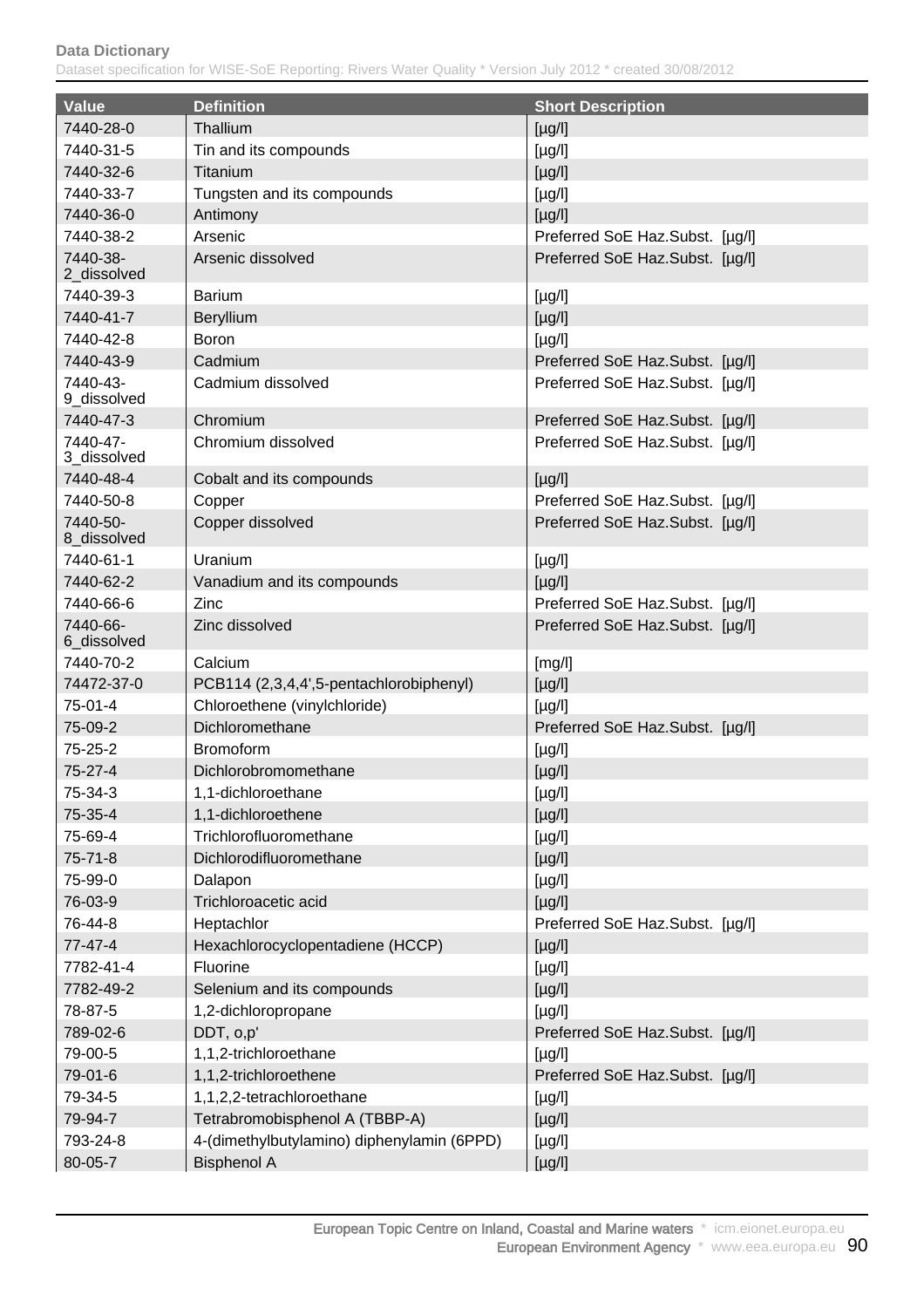| <b>Value</b>  | <b>Definition</b>            | <b>Short Description</b>        |
|---------------|------------------------------|---------------------------------|
| 8001-35-2     | Toxaphene                    | $[\mu g/l]$                     |
| $81 - 15 - 2$ | Musk xylene                  | $[\mu g/l]$                     |
| 81103-11-9    | Clarithromycin               | Preferred SoE Haz.Subst. [µg/l] |
| 82-68-8       | Quintozene                   | $[\mu g/l]$                     |
| 83-32-9       | Acenaphthene                 | $[\mu g/l]$                     |
| 834-12-8      | Ametryn                      | $[\mu g/l]$                     |
| 83905-01-5    | Azitromycin                  | Preferred SoE Haz.Subst. [µg/l] |
| 84-66-2       | Di-ethyl phthalate           | $[\mu g/l]$                     |
| 84-69-5       | Di-iso-butyl phthalate       | $[\mu g/l]$                     |
| 84-74-2       | Di-(n-butyl) phthalate       | $[\mu g/l]$                     |
| 84852-15-3    | 4-nonylphenol, branched      | $[\mu g/l]$                     |
| 85-01-8       | Phenanthrene                 | $[\mu g/l]$                     |
| 85-22-3       | Pentabromoethylbenzene       | $[\mu g/l]$                     |
| 85-68-7       | Butyl benzyl phthalate (BBP) | [µg/l]                          |
| 85535-84-8    | Chloroalkanes C10-13         | Preferred SoE Haz.Subst. [µg/l] |
| 85540-50-1    | 6-chloro-2-dimethylphenol    | $[\mu g/l]$                     |
| 86-73-7       | Fluorene                     | $[\mu g/l]$                     |
| 87-61-6       | 1,2,3-trichlorobenzene       | $[\mu g/l]$                     |
| 87-65-0       | 2,6-dichlorophenol           | $[\mu g/l]$                     |
| 87-68-3       | Hexachlorobutadiene (HCBD)   | Preferred SoE Haz.Subst. [µg/l] |
| 87-86-5       | Pentachlorophenol            | Preferred SoE Haz.Subst. [µg/l] |
| 88-06-2       | 2,4,6-trichlorophenol        | $[\mu g/l]$                     |
| 88-85-7       | Dinoseb                      | $[\mu g/l]$                     |
| 886-50-0      | Terbutryn                    | Preferred SoE Haz.Subst. [µg/l] |
| $90 - 12 - 0$ | 1-methylnaphthalene          | $[\mu g/l]$                     |
| 9016-45-9     | Nonylphenolethoxylate        | $[\mu g/l]$                     |
| $91 - 20 - 3$ | Naphthalene                  | Preferred SoE Haz.Subst. [µg/l] |
| $91 - 57 - 6$ | 2-methylnaphthalene          | $[\mu g/l]$                     |
| 919-86-8      | Demeton-S-methyl             | $[\mu g/l]$                     |
| 93-72-1       | Fenoprop                     | $[\mu g/l]$                     |
| 93-76-5       | $2,4,5 - T$                  | $[\mu g/l]$                     |
| $94 - 74 - 6$ | <b>MCPA</b>                  | Preferred SoE Haz.Subst. [µg/l] |
| 94-75-7       | $2,4-D$                      | $[\mu g/l]$                     |
| 94-81-5       | <b>MCPB</b>                  | $[\mu g/l]$                     |
| 94-82-6       | $2,4$ -DB                    | $[\mu g/l]$                     |
| 95-14-7       | Benzotriazol                 | Preferred SoE Haz.Subst. [µg/l] |
| 95-47-6       | O-xylene                     | $[\mu g/l]$                     |
| 95-48-7       | 2-methyl-phenol              | $[\mu g/l]$                     |
| 95-49-8       | 2-chlorotoluene              | [yg/l]                          |
| $95 - 50 - 1$ | 1,2-dichlorobenzene          | $[\mu g/l]$                     |
| 95-63-6       | 1,2,4-trimethylbenzene       | [yg/l]                          |
| 95-65-8       | 3,4-dimethyl-phenol          | $[\mu g/l]$                     |
| 95-87-4       | 2,5-dimethylphenol           | $[\mu g/l]$                     |
| 95-95-4       | 2,4,5-trichlorophenol        | $[\mu g/l]$                     |
| 959-98-8      | Alpha-Endosulfan             | Preferred SoE Haz.Subst. [µg/l] |
| $96 - 12 - 8$ | 1,2-dibromo-3-chloropropane  | $[\mu g/l]$                     |
| 96-18-4       | 1,2,3-trichloropropane       | [yg/l]                          |
| 96-45-7       | Ethylenethiourea (ETU)       | $[\mu g/l]$                     |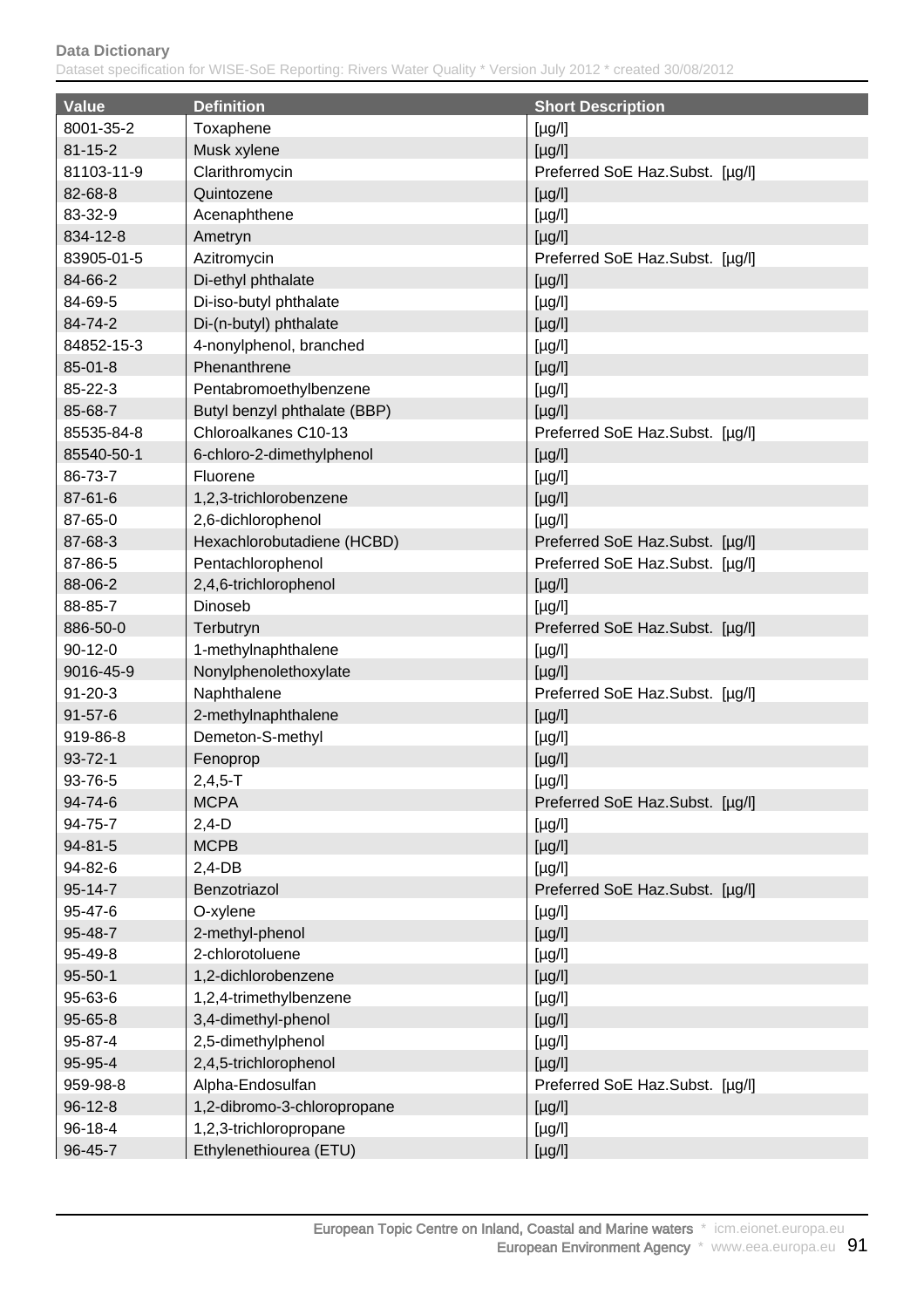| <b>Value</b>        | <b>Definition</b>                                                                                                        | <b>Short Description</b> |
|---------------------|--------------------------------------------------------------------------------------------------------------------------|--------------------------|
| 98-06-6             | tert-butylbenzene                                                                                                        | $[\mu g/l]$              |
| $98 - 51 - 1$       | 4-tert-butyltoluene                                                                                                      | $[\mu g/l]$              |
| 98-82-8             | Isopropylbenzene                                                                                                         | $[\mu g/l]$              |
| 99-87-6             | 4-isopropyltoluene                                                                                                       | $[\mu g/l]$              |
| no CAS 1            | Adsorbable organic halogens (AOX)                                                                                        | $[\mu g/l]$              |
| no CAS 10           | Radionuclides                                                                                                            | $[\mu g/l]$              |
| no CAS 11           | Chrysene+Triphenylene (sum)                                                                                              | $[\mu g/l]$              |
| no CAS 12           | $DDT + DDE + DDD$ total = (DDT, $o, p' + DDT$ ,<br>$p, p'$ + DDE, $o, p'$ + DDE, $p, p'$ + DDD, $o, p'$ +<br>DDD, p, p') | $[\mu g/l]$              |
| no CAS 13           | Polyaromatic hydro-carbons (PAH) (sum)                                                                                   | $[\mu g/l]$              |
| no CAS 14           | PAH excl Bicycl (sum)                                                                                                    | $[\mu g/l]$              |
| no CAS 15           | PCB (sum)                                                                                                                | [µg/l]                   |
| no CAS 16           | PCB7 (sum)                                                                                                               | $[\mu g/l]$              |
| no CAS 17           | TCDD (dioxins and furans)                                                                                                | [µg/l]                   |
| no CAS 18           | <b>Total PCBs</b>                                                                                                        | $[\mu g/l]$              |
| no CAS 19           | <b>Brominated diphenylethers</b>                                                                                         | $[\mu g/l]$              |
| no CAS <sub>2</sub> | <b>Brominated flame retardants</b>                                                                                       | $[\mu g/l]$              |
| no CAS 20           | DDD (TDE) sum = (DDD, $o, p'$ + DDD, $p, p'$ )                                                                           | $[\mu g/l]$              |
| no CAS 21           | DDE sum = $(DDE, o, p' + DDE, p, p')$                                                                                    | $[\mu g/l]$              |
| no CAS 22           | DDT sum = $(DDT, o, p' + DDT, p, p')$                                                                                    | $[\mu g/l]$              |
| no CAS 23           | DDT total according Directive 2008/105/EC =<br>$(DDT, o, p' + DDT, p, p' + DDE, p, p' + DDD, p, p')$                     | $[\mu g/l]$              |
| no CAS 24           | Dichlorobenzene                                                                                                          | [µg/l]                   |
| no CAS 25           | Dichlorophenol                                                                                                           | $[\mu g/l]$              |
| no CAS 26           | Chloride                                                                                                                 | [mg/l]                   |
| no CAS 27           | <b>Chlorine CI-</b>                                                                                                      | [mg/l]                   |
| no CAS 28           | Chromium 3+                                                                                                              | $[\mu g/l]$              |
| no CAS 29           | Chromium 6+                                                                                                              | $[\mu g/l]$              |
| no CAS <sub>3</sub> | Detergents                                                                                                               | $[\mu g/l]$              |
| no CAS 30           | Pesticides (sum)                                                                                                         | $[\mu g/l]$              |
| no CAS 32           | Sulphate                                                                                                                 | [mg/l]                   |
| no CAS 33           | Volatile organic halogens (VOX)                                                                                          | $[\mu g/l]$              |
| no CAS 34           | Phenols                                                                                                                  | [µg/l]                   |
| no CAS 36           | meta + para xylene                                                                                                       | $[\mu g/l]$              |
| no CAS 4            | Extractable organically bound chlorine                                                                                   | $[\mu g/l]$              |
| no CAS 5            | Extractable persistent organically bound<br>chlorine                                                                     | $[\mu g/l]$              |
| no CAS 6            | Hydrocarbons                                                                                                             | $[\mu g/l]$              |
| no CAS 8            | PCB Total (congeners 28, 52, 101, 118, 138,<br>153, 180)                                                                 | $[\mu g/l]$              |
| no CAS 9            | Polychlorinated dibenzodioxins (PCDD)                                                                                    | [µg/l]                   |

# 4.5.4 CEN/ISO codelist

| <b>Value</b>  | <b>Definition</b>                                                                                                               | <b>Short Description</b> |
|---------------|---------------------------------------------------------------------------------------------------------------------------------|--------------------------|
| EN 12260:2003 | Water quality - Determination of nitrogen -<br>Determination of bound nitrogen (TNb),<br>following oxidation to nitrogen oxides |                          |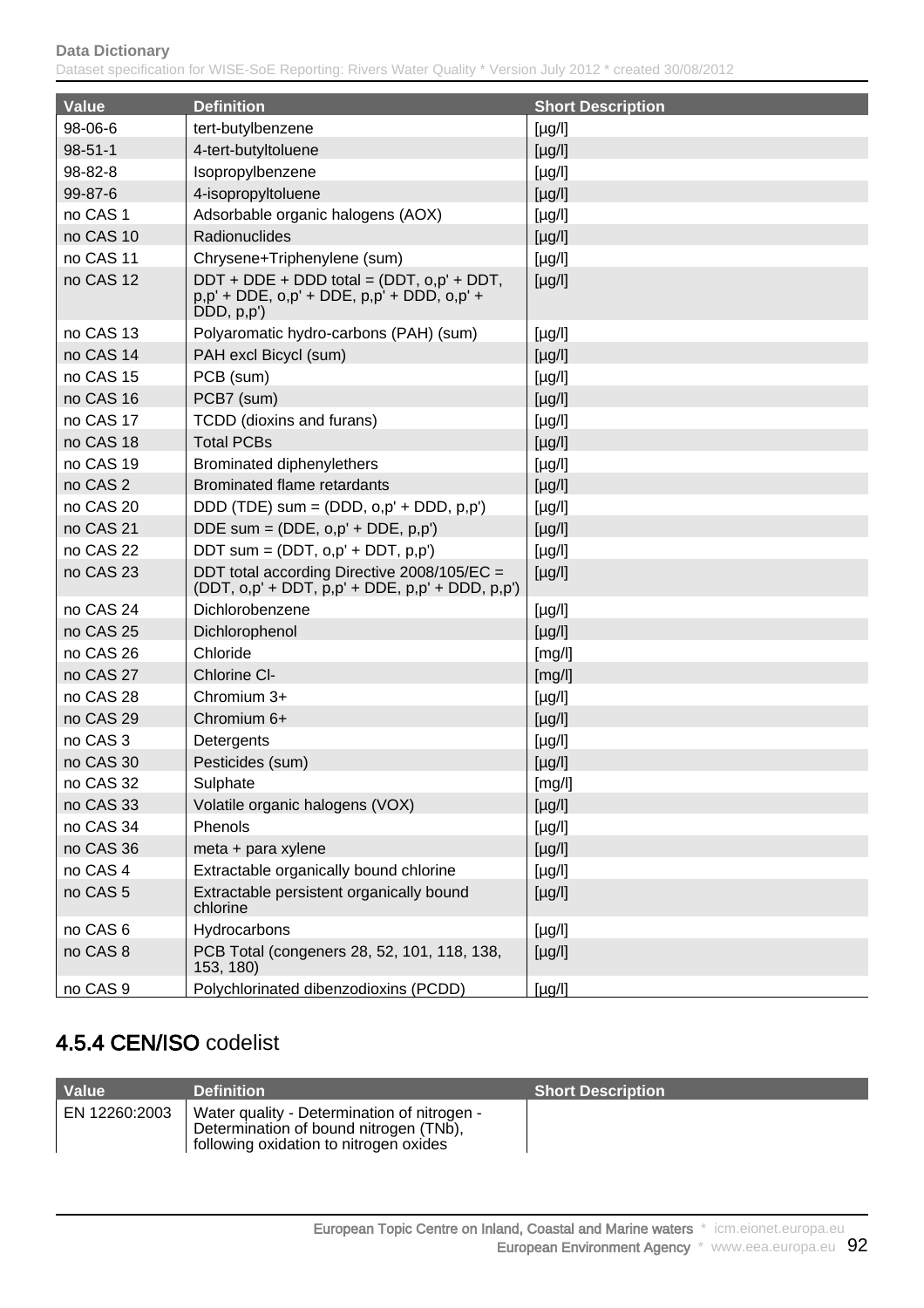| <b>Value</b>                 | <b>Definition</b>                                                                                                                                                                          |                          |
|------------------------------|--------------------------------------------------------------------------------------------------------------------------------------------------------------------------------------------|--------------------------|
|                              |                                                                                                                                                                                            | <b>Short Description</b> |
| EN 12338:1998                | Water quality - Determination of mercury -<br>Enrichment methods by amalgamation                                                                                                           |                          |
| EN 1233:1996                 | Water quality - Determination of chromium -<br>Atomic absorption spectrometric methods                                                                                                     |                          |
| EN 12673:1998                | Water quality - Gas chromatographic<br>determination of some selected chlorophenols<br>in water                                                                                            |                          |
| EN 12918:1999                | Water quality - Determination of parathion,<br>parathion-methyl and some other<br>organophosphorus compounds in water by<br>dichloromethane extraction and gas<br>chromatographic analysis |                          |
| EN 13506:2001                | Water quality - Determination of mercury by<br>atomic fluorescence spectrometry                                                                                                            |                          |
| EN 14207:2003                | Water quality - Determination of epichlorohydrin                                                                                                                                           |                          |
| EN 1483:2007                 | Water quality - Determination of mercury -<br>Method using atomic absorption spectrometry                                                                                                  |                          |
| EN 1484:1997                 | Water analysis - Guidelines for the<br>determination of total organic carbon (TOC) and<br>dissolved organic carbon (DOC)                                                                   |                          |
| EN 14996:2006                | Water quality - Guidance on assuring the<br>quality of biological and ecological assessments<br>in the aquatic environment                                                                 |                          |
| EN 1899-1:1998               | Water quality - Determination of biochemical<br>oxygen demand after n days (BODn) - Part 1:<br>Dilution and seeding method with ally thiourea<br>addition (ISO 5815:1989, modified)        |                          |
| EN 1899-2:1998               | Water quality - Determination of biochemical<br>oxygen demand after n days (BODn) - Part 2:<br>Method for undiluted samples (ISO 5815:1989,<br>modified)                                   |                          |
| EN 25663:1993                | Water quality - Determination of Kjeldahl<br>nitrogen - Method after mineralization with<br>selenium (ISO 5663:1984)                                                                       |                          |
| EN 25813:1992                | Water quality - Determination of dissolved<br>oxygen - Iodometric method (ISO 5813:1983)                                                                                                   |                          |
| EN 25814:1992                | Water quality - Determination of dissolved<br>oxygen - Electrotechnical probe method (ISO<br>5814:1990)                                                                                    |                          |
| EN 26595:1992                | Water quality - Determination of total arsenic -<br>Silver diethyldithiocarbamate<br>spectrophotometric method (ISO 6595:1982)                                                             |                          |
| EN<br>26595:1992/AC:<br>1992 | Water quality - Determination of total arsenic -<br>Silver diethyldithiocarbamate<br>spectrophotometric method (ISO 6595:1982)                                                             |                          |
| EN 26777:1993                | Water quality - Determination of nitrite -<br>Molecular nitrite absorption spectrometric<br>method (ISO 6777:1984)                                                                         |                          |
| EN 27888:1993                | Water quality - Determination of electrical<br>conductivity (ISO 7888:1985)                                                                                                                |                          |
| EN 872:2005                  | Water quality - Determination of suspended<br>solids - Method by filtration through glass fibre<br>filters                                                                                 |                          |
| EN ISO<br>10301:1997         | Water quality - Determination of highly volatile<br>halogenated hydrocarbons - Gas-<br>chromatographic methods (ISO 10301:1997)                                                            |                          |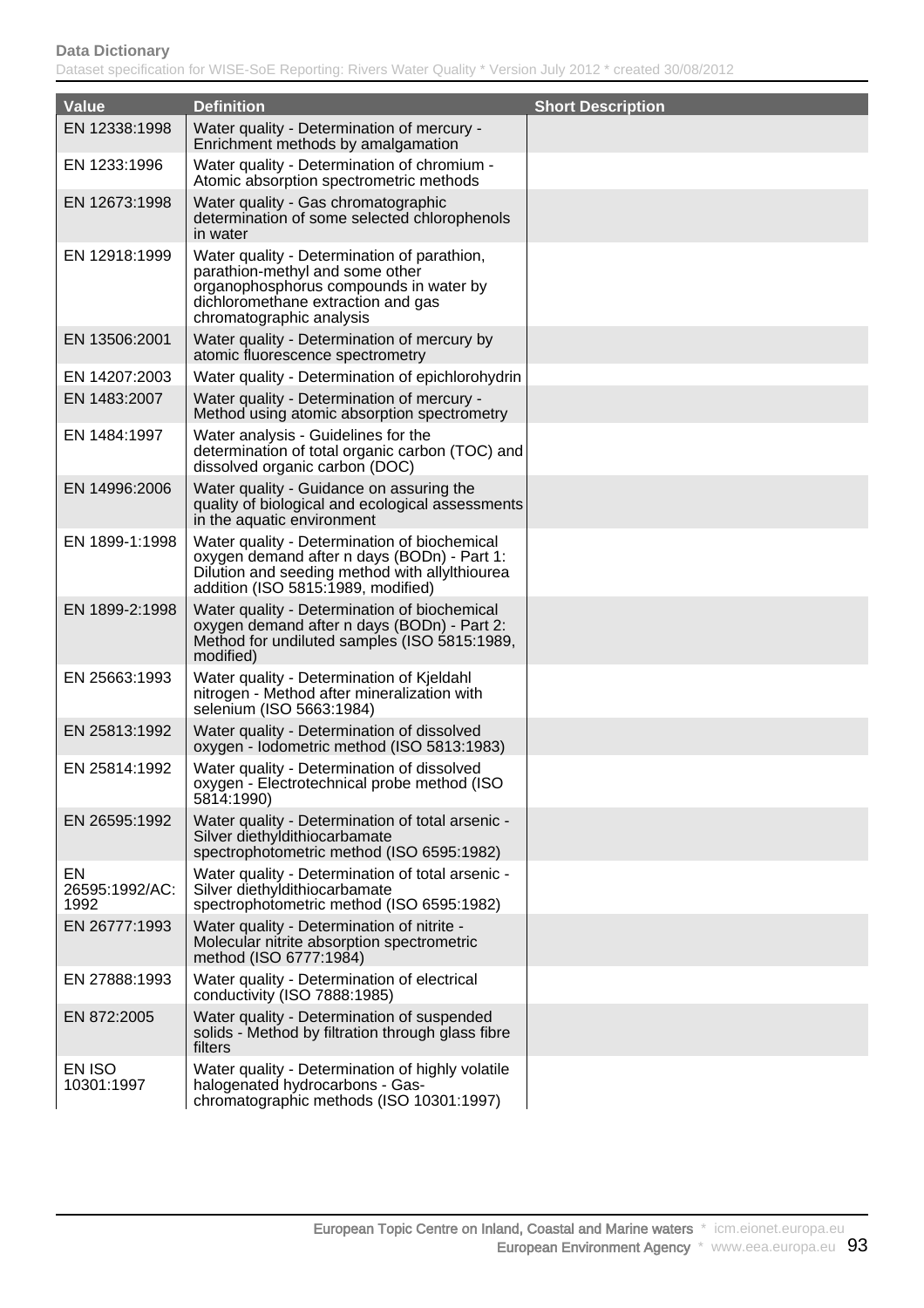| Value                       | <b>Definition</b>                                                                                                                                                                                                                                   | <b>Short Description</b> |
|-----------------------------|-----------------------------------------------------------------------------------------------------------------------------------------------------------------------------------------------------------------------------------------------------|--------------------------|
| EN ISO 10304-<br>1:1995     | Water quality - Determination of dissolved<br>fluoride, chloride, nitrite, orthophosphate,<br>bromide, nitrate and sulfate ions, using liquid<br>chromatography of ions - Part 1: Method for<br>water with low contamination (ISO 10304-<br>1:1992) |                          |
| EN ISO 10304-<br>2:1996     | Water quality - Determination of dissolved<br>anions by liquid chromatography of ions - Part<br>2: Determination of bromide, chloride, nitrate,<br>nitrite, orthophosphate and sulfate in waste<br>water (ISO 10304-2:1995)                         |                          |
| EN ISO 10304-<br>3:1997     | Water quality - Determination of dissolved<br>anions by liquid chromatography of ions - Part<br>3: Determination of chromate, iodide, sulfite,<br>thiocyanate and thiosulfate (ISO 10304-3:1997)                                                    |                          |
| EN ISO 10304-<br>4:1999     | Water quality - Determination of dissolved<br>anions by liquid chromatography of ions - Part<br>4: Determination of chlorate, chloride and<br>chlorite in water with low contamination (ISO<br>10304-4:1997)                                        |                          |
| EN ISO<br>10695:2000        | Water quality - Determination of selected<br>organic nitrogen and phosphorus compounds -<br>Gas chromatographic methods (ISO<br>10695:2000)                                                                                                         |                          |
| EN ISO<br>11732:2005        | Water quality - Determination of ammonium<br>nitrogen - Method by flow analysis (CFA and<br>FIA) and spectrometric detection (ISO<br>11732:2005)                                                                                                    |                          |
| EN ISO<br>11885:1997        | Water quality - Determination of 33 elements by<br>inductively coupled plasma atomic emission<br>spectroscopy (ISO 11885:1996)                                                                                                                      |                          |
| EN ISO 11905-<br>1:1998     | Water quality - Determination of nitrogen - Part<br>1: Method using oxidative digestion with<br>peroxodisulfate (ISO 11905-1:1997)                                                                                                                  |                          |
| <b>EN ISO</b><br>11969:1996 | Water quality - Determination of arsenic -<br>Atomic absorption spectrometric method<br>(hydride technique) (ISO 11969:1996)                                                                                                                        |                          |
| EN ISO<br>12020:2000        | Water quality - Determination of aluminium -<br>Atomic absorption spectrometric methods (ISO<br>12020:1997)                                                                                                                                         |                          |
| EN ISO<br>13395:1996        | Water quality - Determination of nitrite nitrogen<br>and nitrate nitrogen and the sum of both by flow<br>analysis (CFA and FIA) and spectrometric<br>detection (ISO 13395:1996)                                                                     |                          |
| EN ISO<br>14402:1999        | Water quality - Determination of phenol index<br>by flow analysis (FIA and CFA)(ISO<br>14402:1999)                                                                                                                                                  |                          |
| <b>EN ISO</b><br>14403:2002 | Water quality - Determination of total cyanide<br>and free cyanide by continuous flow analysis<br>(ISO 14403:2002)                                                                                                                                  |                          |
| EN ISO<br>14911:1999        | Water quality - Determination of dissolved Li+,<br>Na+, NH4+, K+, Mn2+, Ca2+, Mg2+, Sr2+ and<br>Ba2+ using ion chromatography - Method for<br>water and waste water (ISO 14911:1998)                                                                |                          |
| EN ISO<br>15061:2001        | Water quality - Determination of dissolved<br>bromate - Method by liquid chromatography of<br>ions (ISO 15061:2001)                                                                                                                                 |                          |
| EN ISO<br>15586:2003        | Water quality - Determination of trace elements<br>using atomic absorption spectrometry with<br>graphite furnace (ISO 15586:2003)                                                                                                                   |                          |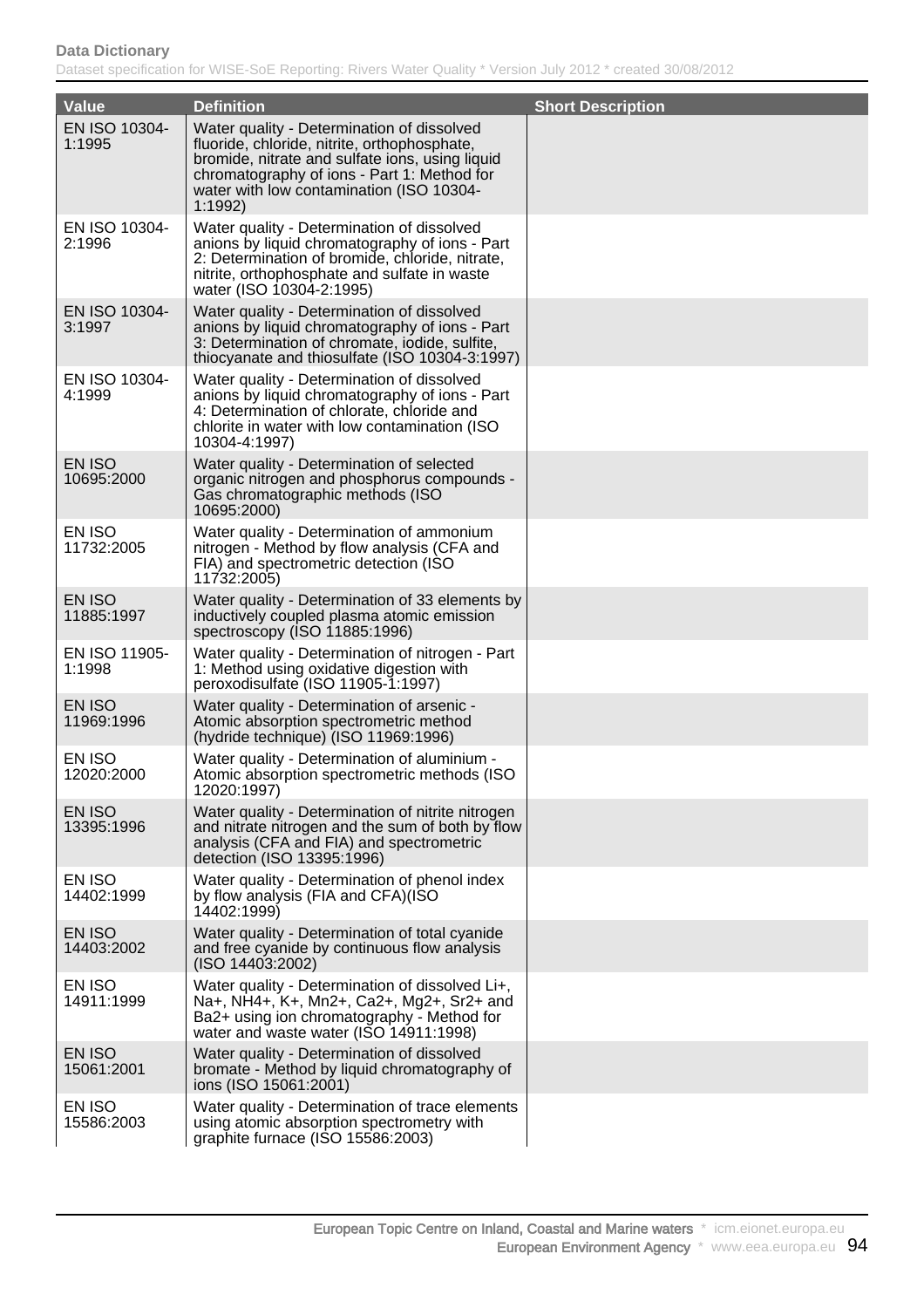| <b>Value</b>                   | <b>Definition</b>                                                                                                                                                                                                                               | <b>Short Description</b> |
|--------------------------------|-------------------------------------------------------------------------------------------------------------------------------------------------------------------------------------------------------------------------------------------------|--------------------------|
| EN ISO<br>15680:2003           | Water quality - Gas-chromatographic<br>determination of a number of monocyclic<br>aromatic hydrocarbons, naphthalene and<br>several chlorinated compounds using purge-<br>and-trap and thermal desorption (ISO<br>15680:2003)                   |                          |
| EN ISO 15681-<br>1:2004        | Water quality - Determination of<br>orthophosphate and total phosphorus contents<br>by flow analysis (FIA and CFA) - Part 1: Method<br>by flow injection analysis (FIA) (ISO 15681-<br>1:2003                                                   |                          |
| EN ISO 15681-<br>2:2004        | Water quality - Determination of<br>orthophosphate and total phosphorus contents<br>by flow analysis (FIA and CFA) - Part 2: Method<br>by continuous flow analysis (CFA) (ISO 15681-<br>2:2003                                                  |                          |
| EN ISO<br>15682:2001           | Water quality - Determination of chloride by flow<br>analysis (CFA and FIA) and photometric or<br>potentiometric detection (ISO 15682:2000)                                                                                                     |                          |
| EN ISO<br>15913:2003           | Water quality - Determination of selected<br>phenoxyalkanoic herbicides, including<br>bentazones and hydroxybenzonitriles by gas<br>chromatography and mass spectrometry after<br>solid phase extraction and derivatization (ISO<br>15913:2000) |                          |
| EN ISO 17294-<br>1:2006        | Water quality - Application of inductively<br>coupled plasma mass spectrometry (ICP-MS) -<br>Part 1: General guidelines (ISO 17294-1:2004)                                                                                                      |                          |
| <b>EN ISO 17294-</b><br>2:2004 | Water quality - Application of inductively<br>coupled plasma mass spectrometry (ICP-MS) -<br>Part 2: Determination of 62 elements (ISO<br>17294-2:2003)                                                                                         |                          |
| EN ISO<br>17353:2005           | Water quality - Determination of selected<br>organotin compounds - Gas chromatographic<br>method (ISO 17353:2004)                                                                                                                               |                          |
| EN ISO<br>17495:2003           | Water quality - Determination of selected<br>nitrophenols - Method by solid-phase extraction<br>and gas chromatography with mass<br>spectrometric detection (ISO 17495:2001)                                                                    |                          |
| EN ISO<br>17993:2003           | Water quality - Determination of 15 polycyclic<br>aromatic hydrocarbons (PAH) in water by HPLC<br>with fluorescence detection after liquid-liquid<br>extraction (ISO 17993:2002)                                                                |                          |
| EN ISO<br>18412:2006           | Water quality - Determination of chromium(VI) -<br>Photometric method for weakly contaminated<br>water (ISO 18412:2005)                                                                                                                         |                          |
| EN ISO<br>18856:2005           | Water quality - Determination of selected<br>phthalates using gas chromatography/mass<br>spectrometry (ISO 18856:2004)                                                                                                                          |                          |
| EN ISO 18857-<br>1:2006        | Water quality - Determination of selected<br>alkylphenols - Part 1: Method for non-filtered<br>samples using liquid-liquid extraction and gas<br>chromatography with mass selective detection<br>$(ISO 18857-1:2005)$                           |                          |
| EN ISO<br>23631:2006           | Water quality - Determination of dalapon,<br>trichloroacetic acid and selected haloacetic<br>acids - Method using gas chromatography (GC-<br>ECD and/or GC-MS detection) after liquid-liquid<br>extraction and derivatization (ISO 23631:2006)  |                          |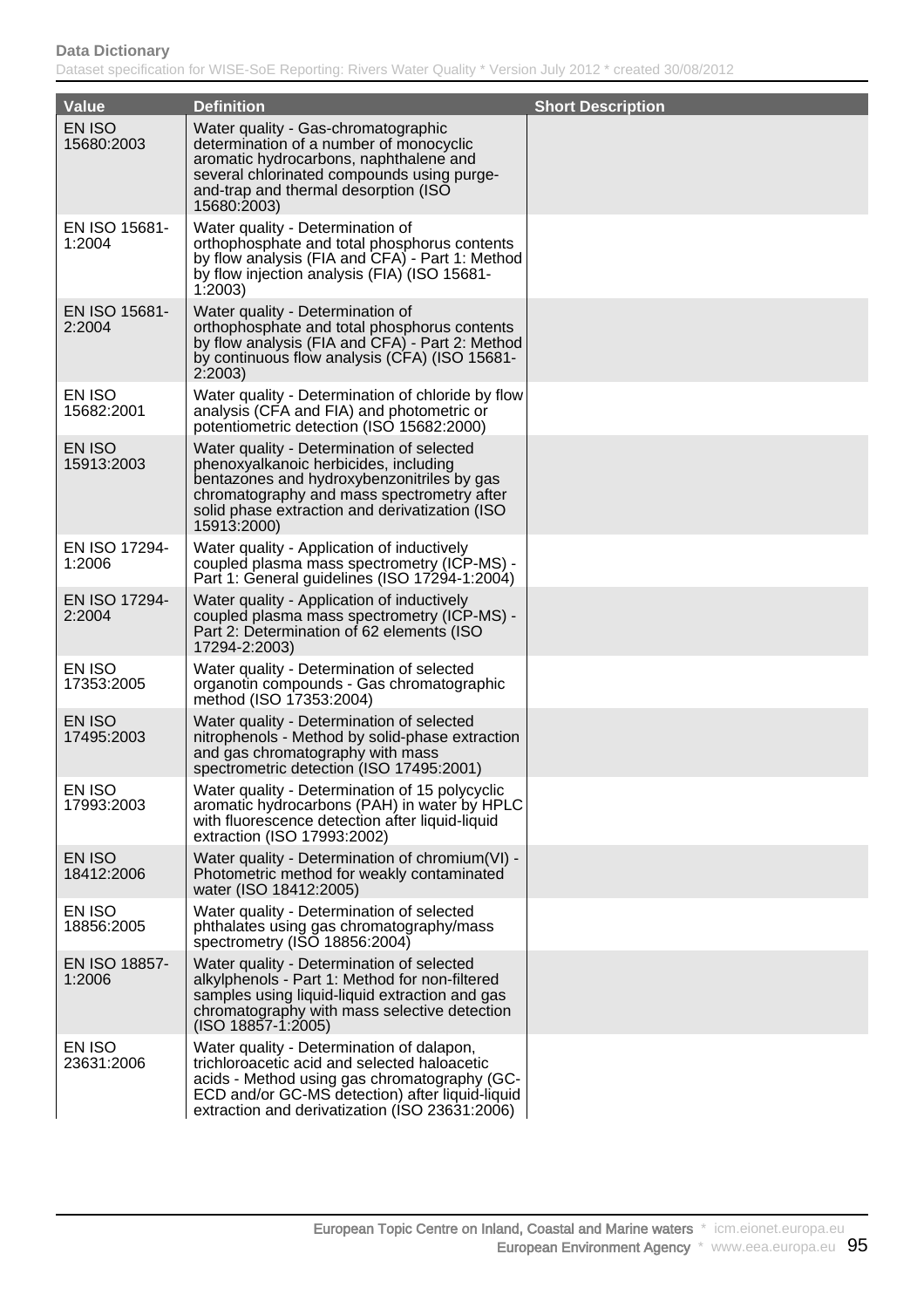| Value                            | <b>Definition</b>                                                                                                                                                                                                                              | <b>Short Description</b> |
|----------------------------------|------------------------------------------------------------------------------------------------------------------------------------------------------------------------------------------------------------------------------------------------|--------------------------|
| EN ISO<br>23631:2006/AC:<br>2007 | Water quality - Determination of dalapon,<br>trichloroacetic acid and selected haloacetic<br>acids - Method using gas chromatography (GC-<br>ECD and/or GC-MS detection) after liquid-liquid<br>extraction and derivatization (ISO 23631:2006) |                          |
| EN ISO 5667-<br>1:2006           | Water quality - Sampling - Part 1: Guidance on<br>the design of sampling programmes and<br>sampling techniques (ISO 5667-1:2006)                                                                                                               |                          |
| EN ISO 5667-<br>1:2006/AC:2007   | Water quality - Sampling - Part 1: Guidance on<br>the design of sampling programmes and<br>sampling techniques (ISO 5667-1:2006)                                                                                                               |                          |
| EN ISO 5667-<br>3:2003           | Water quality - Sampling - Part 3: Guidance on<br>the preservation and handling of water samples<br>$(ISO 5667-3:2003)$                                                                                                                        |                          |
| EN ISO<br>5961:1995              | Water quality - Determination of cadmium by<br>atomic absorption spectrometry (ISO<br>5961:1994)                                                                                                                                               |                          |
| EN ISO<br>6468:1996              | Water quality - Determination of certain<br>organochlorine insecticides, polychlorinated<br>biphenyls and chlorobenzenes - Gas<br>chromatographic method after liquid-liquid<br>extraction (ISO 6468:1996)                                     |                          |
| EN ISO<br>6878:2004              | Water quality - Determination of phosphorus -<br>Ammonium molybdate spectrometric method<br>(ISO 6878:2004)                                                                                                                                    |                          |
| EN ISO<br>7027:1999              | Water quality - Determination of turbidity (ISO<br>7027:1999)                                                                                                                                                                                  |                          |
| EN ISO<br>7887:1994              | Water quality - Examination and determination<br>of colour (ISO 7887:1994)                                                                                                                                                                     |                          |
| EN ISO<br>7980:2000              | Water quality - Determination of calcium and<br>magnesium - Atomic absorption spectrometric<br>method (ISO 7980:1986)                                                                                                                          |                          |
| EN ISO 9377-<br>2:2000           | Water quality - Determination of hydrocarbon oil<br>index - Part 2: Method using solvent extraction<br>and gas chromatography (ISO 9377-2:2000)                                                                                                |                          |
| EN ISO<br>9562:2004              | Water quality - Determination of adsorbable<br>organically bound halogens (AOX) (ISO<br>9562:2004)                                                                                                                                             |                          |
| <b>EN ISO 9963-</b><br>1:1995    | Water quality - Determination of alkalinity - Part<br>1: Determination of total and composite<br>alkalinity (ISO 9963-1:1994)                                                                                                                  |                          |
| EN ISO 9963-<br>2:1995           | Water quality - Determination of alkalinity - Part<br>2: Determination of carbonate alkalinity (ISO<br>9963-2:1994)                                                                                                                            |                          |

## 4.5.5 LOD\_LOQ\_Flag codelist

| Definition                           | <b>Short Description</b> |
|--------------------------------------|--------------------------|
| sample below limit of quantification |                          |
| sample below limit of detection      |                          |

### 4.6 Codelists for Hazardous Substances in Rivers - Supportive Determinands table

### 4.6.1 Country Code codelist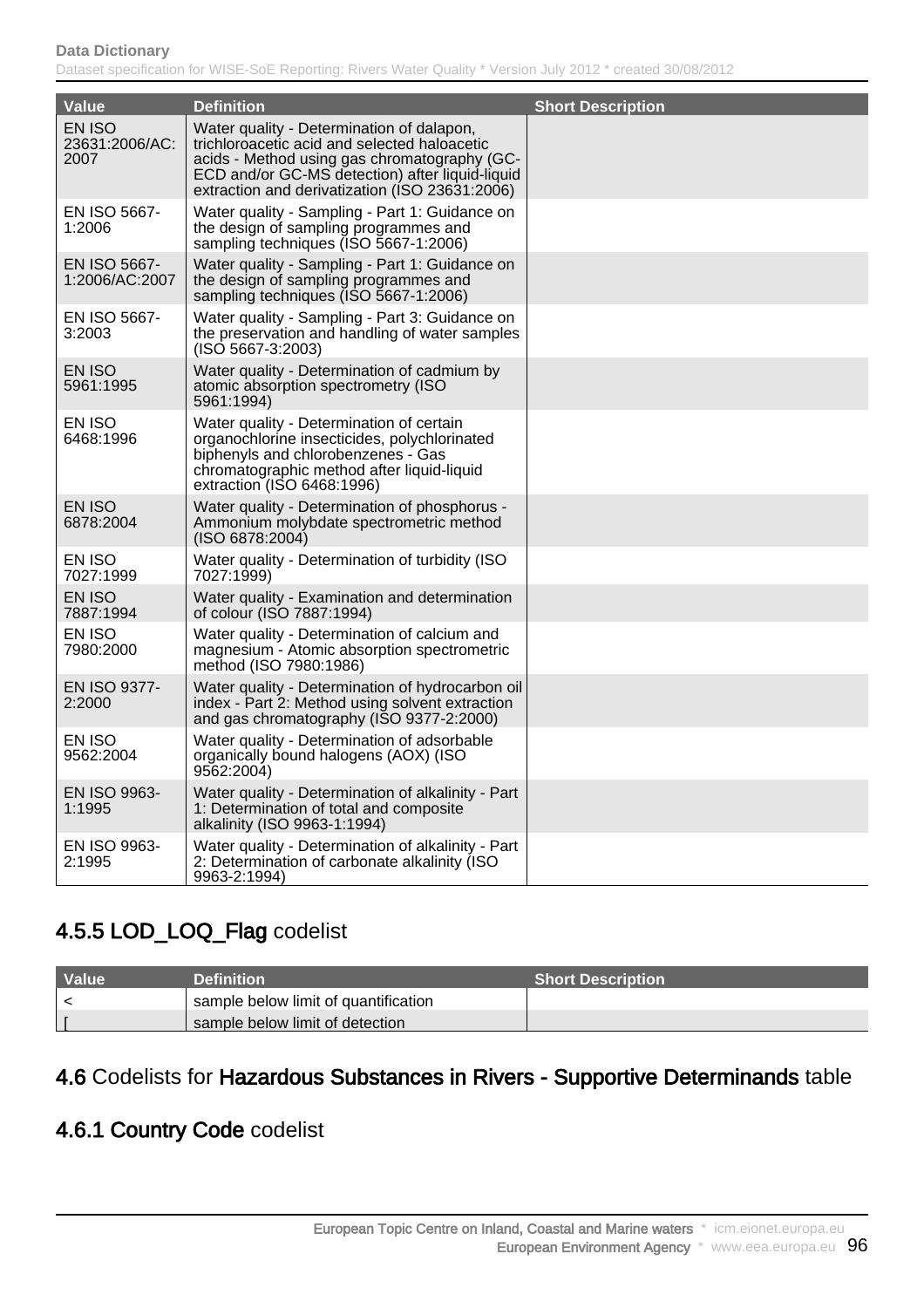| <b>Value</b>           | <b>Definition</b>                          | <b>Short Description</b> |
|------------------------|--------------------------------------------|--------------------------|
| AL                     | Albania                                    |                          |
| AT                     | Austria                                    |                          |
| BA                     | Bosnia and Herzegovina                     |                          |
| <b>BE</b>              | Belgium                                    |                          |
| BG                     | <b>Bulgaria</b>                            |                          |
| CH                     | Switzerland                                |                          |
| CY                     | Cyprus                                     |                          |
| CZ                     | <b>Czech Republic</b>                      |                          |
| DE                     | Germany                                    |                          |
| DK                     | Denmark                                    |                          |
| EE                     | Estonia                                    |                          |
| ES                     | Spain                                      |                          |
| F1                     | Finland                                    |                          |
| ${\sf FR}$             | France                                     |                          |
| GB                     | United Kingdom                             |                          |
| <b>GR</b>              | Greece                                     |                          |
| HR                     | Croatia                                    |                          |
| HU                     | Hungary                                    |                          |
| IE                     | Ireland                                    |                          |
| IS                     | Iceland                                    |                          |
| $\mathsf{I}\mathsf{T}$ | Italy                                      |                          |
| $\mathsf{L}\mathsf{I}$ | Liechtenstein                              |                          |
| LT.                    | Lithuania                                  |                          |
| LU                     | Luxembourg                                 |                          |
| LV                     | Latvia                                     |                          |
| ME                     | Montenegro                                 |                          |
| MK                     | Macedonia, the Former Yugoslav Republic of |                          |
| MT                     | Malta                                      |                          |
| NL                     | Netherlands                                |                          |
| <b>NO</b>              | Norway                                     |                          |
| PL                     | Poland                                     |                          |
| PT                     | Portugal                                   |                          |
| <b>RO</b>              | Romania                                    |                          |
| RS                     | Serbia                                     |                          |
| $\sf SE$               | Sweden                                     |                          |
| SI                     | Slovenia                                   |                          |
| SK                     | Slovakia                                   |                          |
| <b>TR</b>              | Turkey                                     |                          |
| <b>XK</b>              | Kosovo                                     |                          |

# 4.6.2 Hazardous Substance Supportive Determinand codelist

| Value | <b>Definition</b>         | <b>Short Description</b> |
|-------|---------------------------|--------------------------|
| Ca    | Concentration of calcium. | Datatype: float          |
|       |                           | Requested unit: [mg/l]   |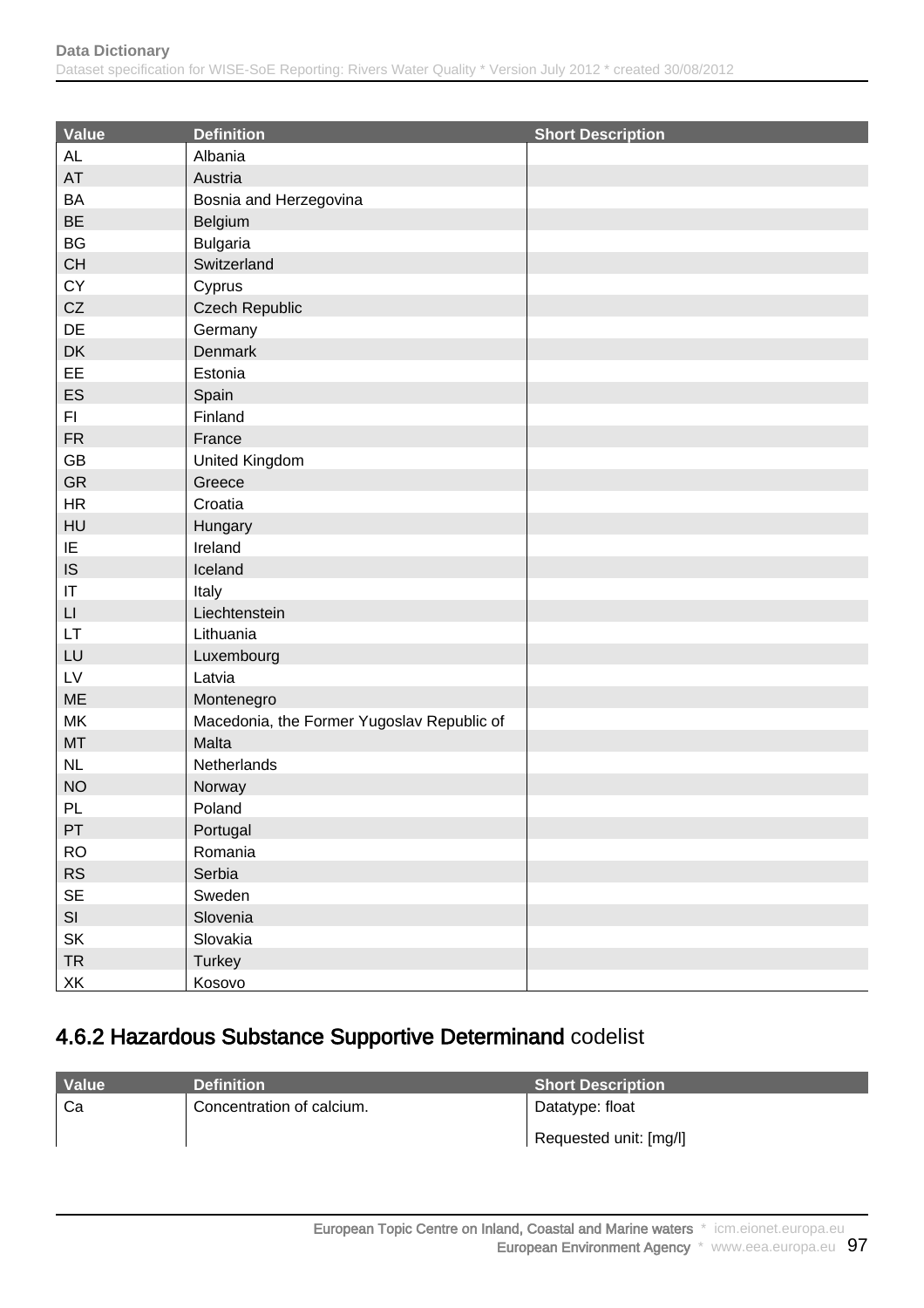Dataset specification for WISE-SoE Reporting: Rivers Water Quality \* Version July 2012 \* created 30/08/2012

| <b>Value</b>     | <b>Definition</b>                                                                           | <b>Short Description</b>                                                                                            |
|------------------|---------------------------------------------------------------------------------------------|---------------------------------------------------------------------------------------------------------------------|
| CI               | Concentration of chloride.                                                                  | Datatype: float                                                                                                     |
|                  |                                                                                             | Requested unit: [mg/l]                                                                                              |
| <b>DOC</b>       | Concentration of dissolved organic carbon.                                                  | Datatype: float                                                                                                     |
|                  |                                                                                             | Requested unit: [mg/l]                                                                                              |
| <b>Hardness</b>  | Water hardness                                                                              | Water hardness is a measure of the<br>magnesium and calcium carbonate<br>concentrations given in calcium carbonate. |
|                  |                                                                                             | Datatype: float                                                                                                     |
|                  |                                                                                             | Requested unit: [mg/l CaCO3]                                                                                        |
| HCO <sub>3</sub> | Concentration of hydrogen carbonate.                                                        | Datatype: float                                                                                                     |
|                  |                                                                                             | Requested unit: [mg/l]                                                                                              |
| K                | Concentration of kalium.                                                                    | Datatype: float                                                                                                     |
|                  |                                                                                             | Requested unit: [mg/l]                                                                                              |
| Mg               | Concentration of magnesium.                                                                 | Datatype: float                                                                                                     |
|                  |                                                                                             | Requested unit: [mg/l]                                                                                              |
| <b>Na</b>        | Concentration of natrium.                                                                   | Datatype: float                                                                                                     |
|                  |                                                                                             | Requested unit: [mg/l]                                                                                              |
| pH               | $pH = -log[H]$                                                                              | Electronoc pH meters are generally the mos<br>accurate means to measurepH values.                                   |
|                  |                                                                                             | Datatype: float                                                                                                     |
|                  |                                                                                             | Requested unit: [pH]                                                                                                |
| SO <sub>4</sub>  | Concentration of sulphate.                                                                  | Datatype: float                                                                                                     |
|                  |                                                                                             | Requested unit: [mg/l]                                                                                              |
| <b>SPM</b>       | Concentration of suspended particulate matter                                               | Filtration, drying and weighting the filter.                                                                        |
|                  | (such as clay, or other mineral particles, detrital<br>particles, bacteria and algal cells) | Datatype: float                                                                                                     |
|                  |                                                                                             | Requested unit: [mg/l]                                                                                              |
| Temperature      | Water temperature                                                                           | Datatype: float                                                                                                     |
|                  |                                                                                             | Requested unit: [°C] (degrees Celsius)                                                                              |

### 4.6.3 Unit of Measurement of Hazardous Substances Supportive Determinands codelist

| Value      | <b>Definition</b>             | <b>Short Description</b> |
|------------|-------------------------------|--------------------------|
| mg/l       |                               |                          |
| mg/l C     | Dissolved Organic Carbon      |                          |
| mg/l CACO3 | <b>Hardness</b>               |                          |
| pH         | pH                            |                          |
| °C         | degrees Celsius (Temperature) |                          |

## 4.7 Codelists for Biology in Rivers - Aggregated data table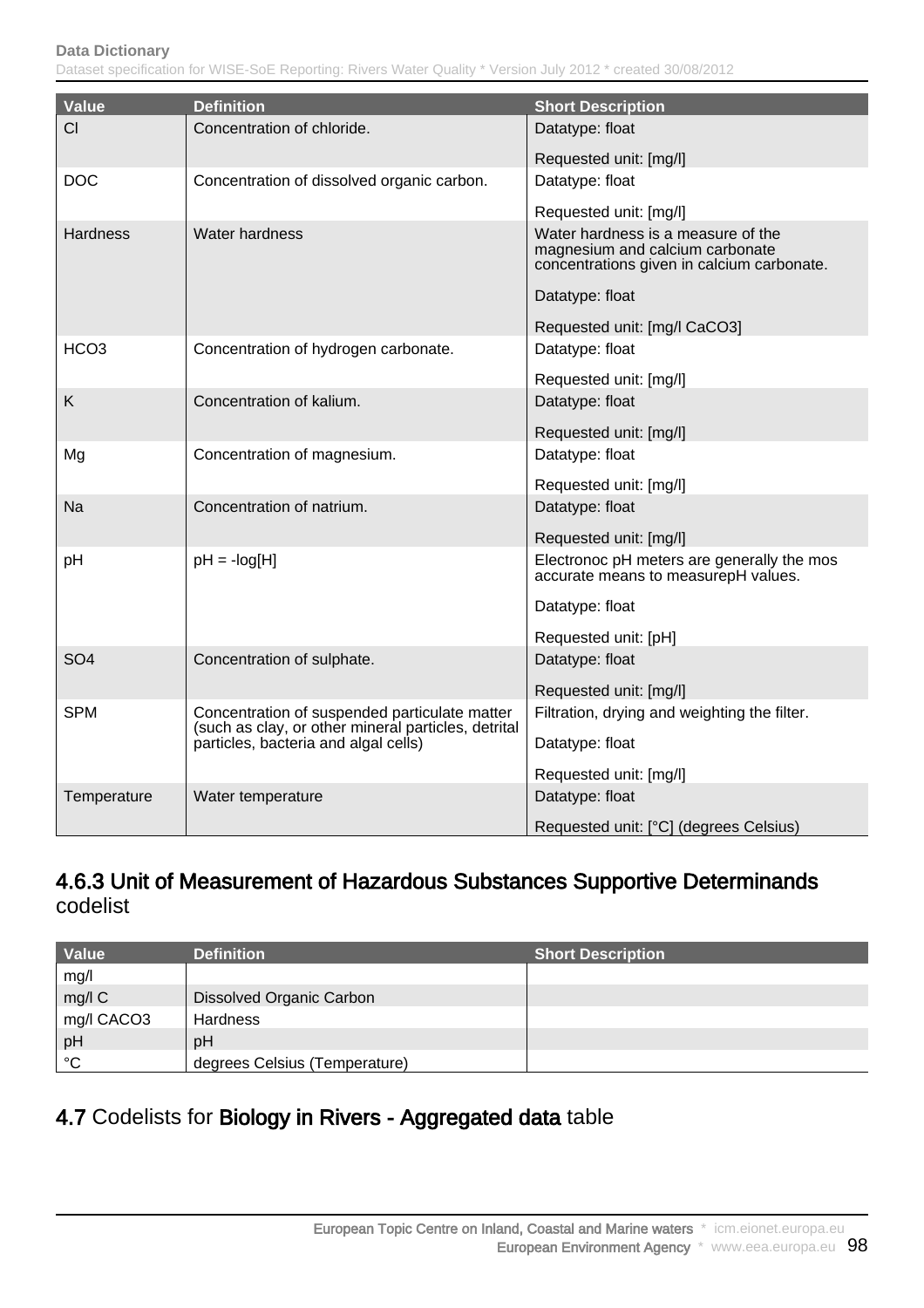# 4.7.1 Country Code codelist

| Value                  | <b>Definition</b>                          | <b>Short Description</b> |
|------------------------|--------------------------------------------|--------------------------|
| <b>AL</b>              | Albania                                    |                          |
| AT                     | Austria                                    |                          |
| <b>BA</b>              | Bosnia and Herzegovina                     |                          |
| <b>BE</b>              | Belgium                                    |                          |
| BG                     | <b>Bulgaria</b>                            |                          |
| CH                     | Switzerland                                |                          |
| CY                     | Cyprus                                     |                          |
| CZ                     | <b>Czech Republic</b>                      |                          |
| DE                     | Germany                                    |                          |
| DK                     | Denmark                                    |                          |
| EE                     | Estonia                                    |                          |
| ES                     | Spain                                      |                          |
| FI.                    | Finland                                    |                          |
| <b>FR</b>              | France                                     |                          |
| GB                     | United Kingdom                             |                          |
| GR                     | Greece                                     |                          |
| HR                     | Croatia                                    |                          |
| HU                     | Hungary                                    |                          |
| IE                     | Ireland                                    |                          |
| IS                     | Iceland                                    |                          |
| $\mathsf{I}\mathsf{T}$ | Italy                                      |                          |
| $\mathsf{L}\mathsf{I}$ | Liechtenstein                              |                          |
| LT.                    | Lithuania                                  |                          |
| LU                     | Luxembourg                                 |                          |
| LV                     | Latvia                                     |                          |
| ME                     | Montenegro                                 |                          |
| MK                     | Macedonia, the Former Yugoslav Republic of |                          |
| MT                     | Malta                                      |                          |
| NL                     | Netherlands                                |                          |
| <b>NO</b>              | Norway                                     |                          |
| PL                     | Poland                                     |                          |
| PT                     | Portugal                                   |                          |
| <b>RO</b>              | Romania                                    |                          |
| RS                     | Serbia                                     |                          |
| <b>SE</b>              | Sweden                                     |                          |
| SI                     | Slovenia                                   |                          |
| SK                     | Slovakia                                   |                          |
| ${\sf TR}$             | Turkey                                     |                          |
| <b>XK</b>              | Kosovo                                     |                          |

# 4.7.2 Water Category codelist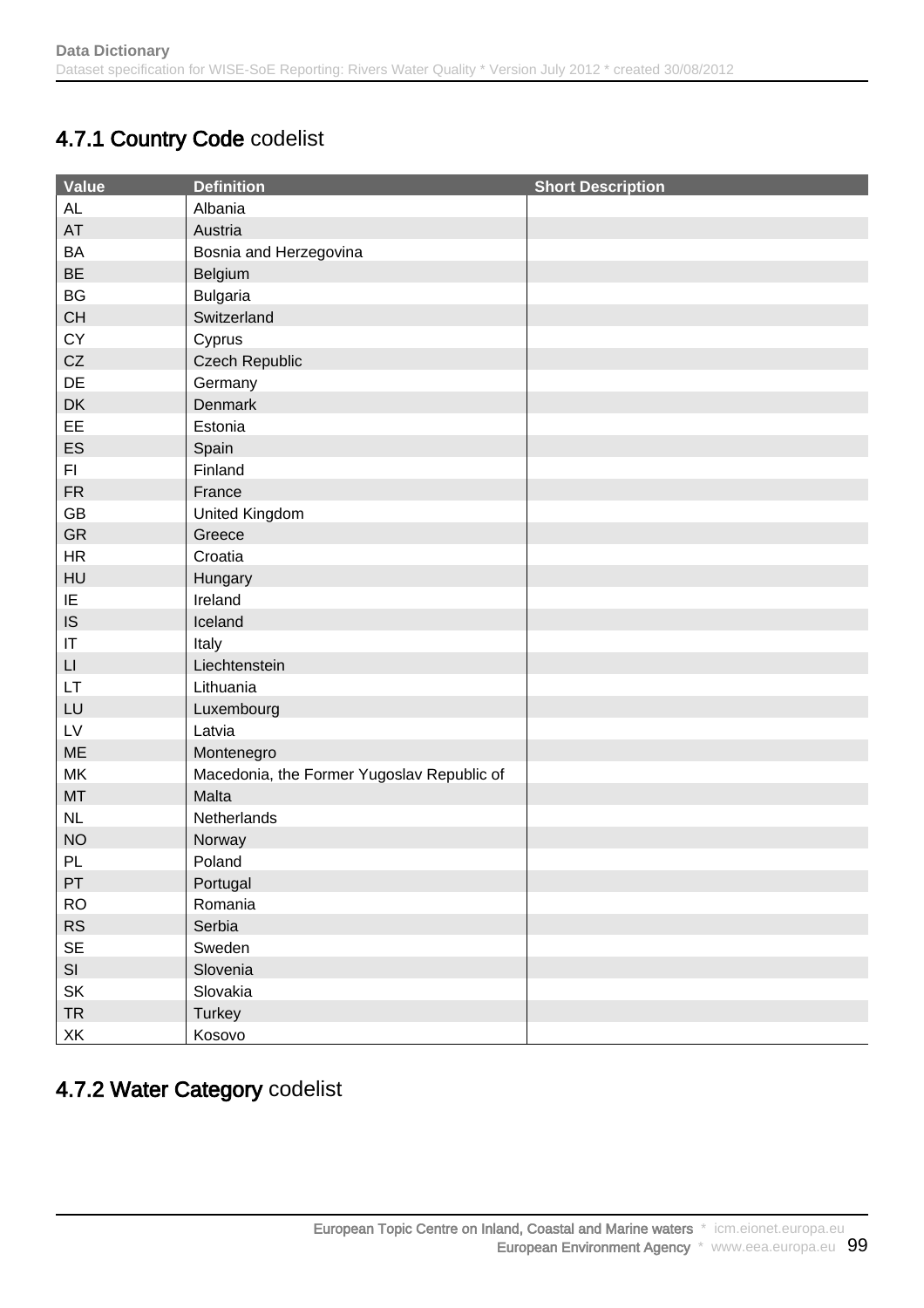| Value     | <b>Definition</b>                                   | <b>Short Description</b> |
|-----------|-----------------------------------------------------|--------------------------|
| C         | Coastal water (TCM), as defined by the WFD.         |                          |
| CN        | Canal (Rivers)                                      |                          |
| LK        | Lake (Lakes)                                        |                          |
| M         | Marine water (TCM)                                  |                          |
| <b>RS</b> | Reservoir (Lakes)                                   |                          |
| <b>RV</b> | <b>River (Rivers)</b>                               |                          |
|           | Transitional water (TCM), as defined by the<br>WFD. |                          |

## 4.7.3 Intercalibration waterbody type codelist

| <b>Value</b>       | <b>Definition</b>                                                                          | <b>Short Description</b> |
|--------------------|--------------------------------------------------------------------------------------------|--------------------------|
| $L-A1$             | Lowland, shallow, calcareous, small                                                        |                          |
| $L-A2$             | Lowland, shallow, calcareous, large                                                        |                          |
| $L-A3$             | Lowland, shallow, peat, small                                                              |                          |
| L-AL3              | Lowland or mid-altitude, deep, moderate to high<br>alkalinity (alpine influence), large    |                          |
| L-AL4              | Mid-altitude, shallow, moderate to high alkalinity<br>(alpine influence), large            |                          |
| L-CB1              | Lowland, shallow, stratified, calcareous                                                   |                          |
| L-CB <sub>2</sub>  | Lowland, very shallow, calcareous                                                          |                          |
| L-CB3              | Lowland, shallow, siliceous, vegetation<br>dominated by lobelia                            |                          |
| $L-M1$             | Lowland, shallow, calcareous, large                                                        |                          |
| $L-M5$             | Reservoirs, deep, large, siliceous, low altitude                                           |                          |
| $L-M7$             | Reservoirs, deep, large, siliceous, mid-altitude                                           |                          |
| $L-M8$             | Reservoirs, deep, large, calcareous, between<br>low and highland                           |                          |
| $L-N1$             | Lowland, shallow, mod alk, clear                                                           |                          |
| L-N10              | polyhumic, low to moderate alk, shallow, small<br>or medium size, lowland and mid-altitude |                          |
| $L-N11$            | polyhumic, low alk, very shallow, lowland                                                  |                          |
| L-N <sub>2</sub> a | Lowland, shallow, siliceous, low alkalinity, large                                         |                          |
| $L-N2b$            | Lowland, deep, siliceous, low alkalinity, large                                            |                          |
| L-N <sub>3</sub> a | Lowland, shallow, humic, low alk.                                                          |                          |
| L-N <sub>3</sub> b | Lowland, shallow, polyhumic, low alk.                                                      |                          |
| $L-N5$             | Boreal, shallow, clear, large                                                              |                          |
| L-N <sub>6a</sub>  | Mid-altitude, shallow, humic, low alk.                                                     |                          |
| L-N6b              | Mid-altitude, shallow, polyhumic, low alk.                                                 |                          |
| $L-N7$             | Highland, shallow, siliceous, low alkalinity, large                                        |                          |
| L-N <sub>8</sub> a | Lowland, shallow, mod alk, humic                                                           |                          |
| L-N8b              | Lowland, shallow, mod alk, polyhumic                                                       |                          |
| $L-N9$             | large, deep, moderate alk., clear                                                          |                          |
| $R-A1$             | Pre-alpine - Small to medium, high altitude<br>calcareous                                  |                          |
| $R-A2$             | Alpine -Small to medium, high altitude, siliceous                                          |                          |
| $R-C1$             | Small lowland siliceous sand                                                               |                          |
| $R-C2$             | Small lowland siliceous - rock                                                             |                          |
| $R-C3$             | Small mid-altitude siliceous                                                               |                          |
| $R-C4$             | Medium lowland mixed                                                                       |                          |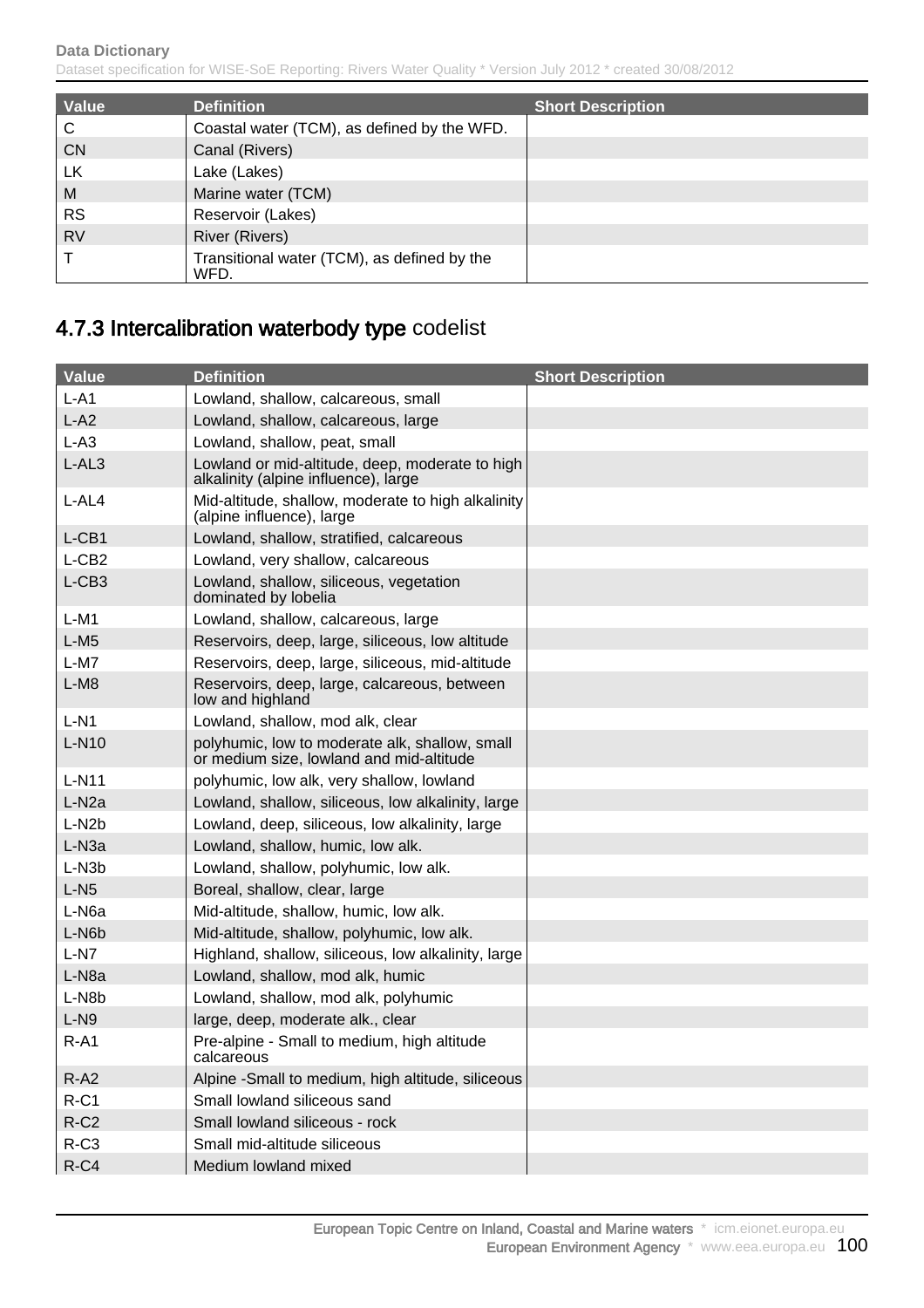| <b>Value</b> | <b>Definition</b>                                                        | <b>Short Description</b> |
|--------------|--------------------------------------------------------------------------|--------------------------|
| $R-C5$       | Large lowland mixed                                                      |                          |
| $R-C6$       | Small, lowland, calcareous                                               |                          |
| $R-E1$       | Carpathians: small to medium, mid-altitude                               |                          |
| $R-E2$       | Plains: medium-sized, lowland                                            |                          |
| $R-E3$       | Plains: large and very large, lowland                                    |                          |
| $R-E4$       | Plains: medium-sized, mid-altitude                                       |                          |
| $R-E5$       | Balkans: medium-sized, mid-altitude                                      |                          |
| $R-E6$       | Danube River: middle and downstream                                      |                          |
| $R-M1$       | Small, mid altitude                                                      |                          |
| $R-M2$       | Medium, lowland                                                          |                          |
| $R-M3$       | Large, lowland                                                           |                          |
| $R-M4$       | Small/Medium Mediterranean mountains                                     |                          |
| $R-M5$       | Small Mediterranean temporary                                            |                          |
| $R-N1$       | Small lowland siliceous moderate alkalinity,<br>clear                    |                          |
| $R-N2$       | Small-medium lowland siliceous low alkalinity,<br>clear                  |                          |
| $R-N3$       | Smal-medium lowland siliceous low alkalinity,<br>organic (humic)         |                          |
| $R-N4$       | Medium lowland siliceous moderate alkalinity,<br>clear                   |                          |
| $R-N5$       | Small mid-altitude siliceous low alkalinity, clear                       |                          |
| R-N7         | Small highland siliceous low alkalinity, clear                           |                          |
| R-N9         | Small - medium mid-altitude siliceous low<br>alkalinity, organic (humic) |                          |

# 4.7.4 Aggregation Period codelist

| <b>Value</b>  | <b>Definition</b>                                                                                                      | <b>Short Description</b> |
|---------------|------------------------------------------------------------------------------------------------------------------------|--------------------------|
| Annual        | Data aggregated over a year.                                                                                           |                          |
| Autumn        | Data aggregated over autumn months (~<br>September, October, November).                                                |                          |
| GrowingSeason | Data aggregated over the growing season for<br>phytoplankton (normally April-October, but may<br>vary among countries) |                          |
| Spring        | Data aggregated over spring months (~ March,<br>April, May).                                                           |                          |
| Summer        | Data aggregated over summer months (~ June,<br>July, August).                                                          |                          |
| Winter        | Data aggregated over winter months (~<br>December, January, February).                                                 |                          |

# 4.7.5 Determinand name for biological metrics codelist

| Value                   | <b>Definition</b>                                                                                     | <b>Short Description</b>                                       |
|-------------------------|-------------------------------------------------------------------------------------------------------|----------------------------------------------------------------|
| AngiospermsEQ           | Ecologial Quality Ratio for national<br>angiosperms metric used as indicator of the<br>pressure       | TC waters only. MetricScale: EQR.                              |
| CharaphytesPre<br>sence | Values 0 (absence) or 1 (presence). (Can be<br>decimal number if averaged over multiple<br>stations.) | Moderate-high-alkalinity lakes only.<br>MetricScale: Original. |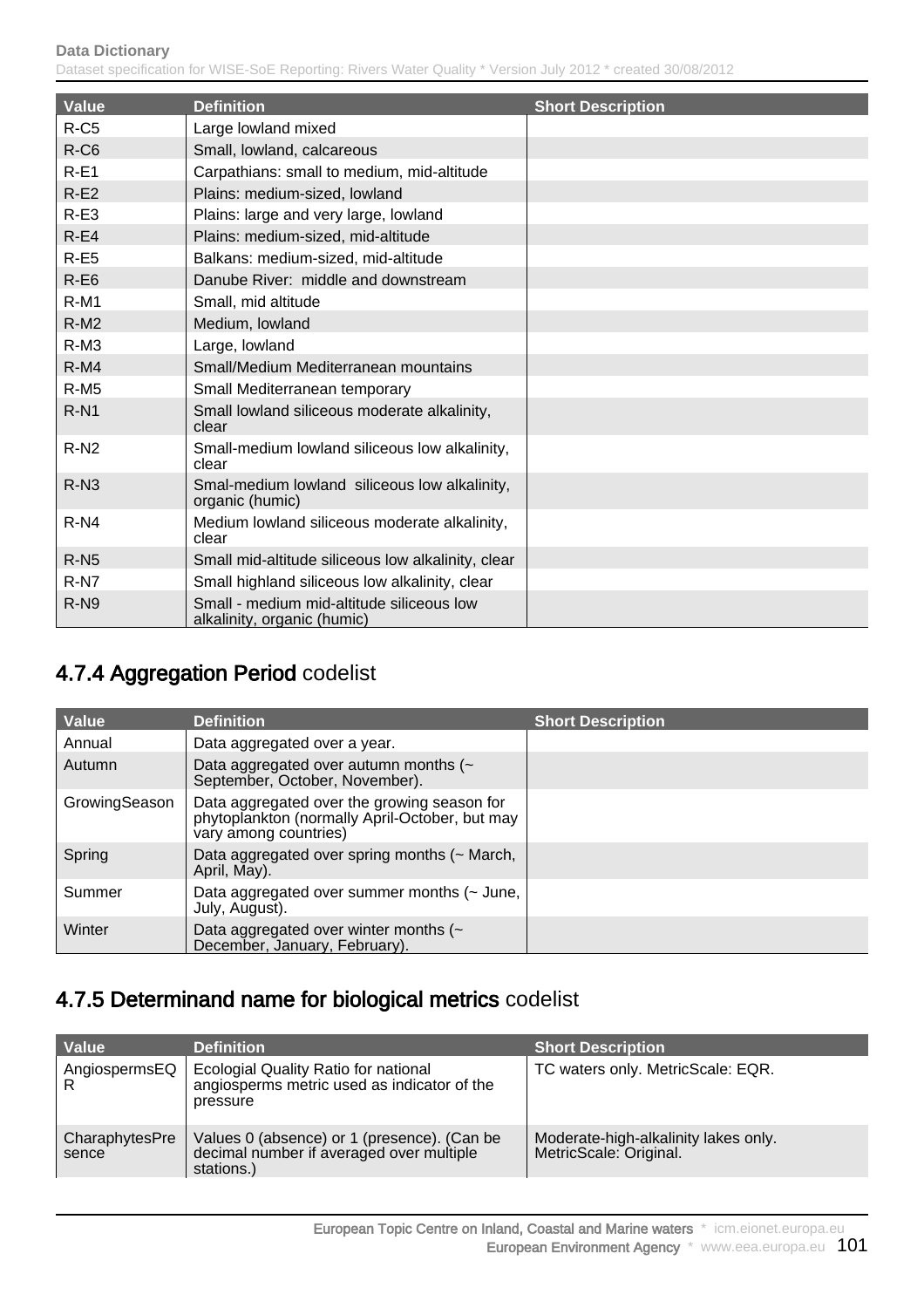| <b>Value</b>                                | <b>Definition</b>                                                                                                                                                       | <b>Short Description</b>                                      |
|---------------------------------------------|-------------------------------------------------------------------------------------------------------------------------------------------------------------------------|---------------------------------------------------------------|
| Chlorophyll_a                               | Phytoplankton chlorophyll a. Unit: µg/l                                                                                                                                 | Lakes and TC waters only. MetricScale:<br>Original.           |
| CyanobacteriaBi<br>omass                    | Total biomass of cyanobacteria. Unit: mg/l                                                                                                                              | Lakes only. MetricScale: Original.                            |
| CyanobacteriaPr<br>oportion                 | Proportion cyanobacteria of the total<br>phytplanktonbiomass (excluding<br>Chroococcales, but including Microcystis and<br>Woronichinia). Unit: proportion (range 0-1). | Lakes only. MetricScale: Original.                            |
| InvertebrateEQR                             | Ecologial Quality Ratio for national invertebrate<br>metric used as indicator of the pressure                                                                           | TC waters only. MetricScale: EQR.                             |
| InvertebrateEQR<br>$\overline{\phantom{a}}$ | Ecologial Quality Ratio for national invertebrate<br>metric used as indicator of the pressure<br>Acidification.                                                         | Rivers only. MetricScale: EQR.                                |
| InvertebrateEQR<br>E                        | Ecologial Quality Ratio for national invertebrate<br>metric used as indicator of the pressure<br>Eutrophication.                                                        | Rivers only. MetricScale: EQR.                                |
| InvertebrateEQR<br>_G                       | Ecologial Quality Ratio for national invertebrate<br>metric used as indicator of the pressure<br>General degradation.                                                   | Rivers only. MetricScale: EQR.                                |
| InvertebrateEQR<br>$\mathsf{H}$             | Ecologial Quality Ratio for national invertebrate<br>metric used as indicator of the pressure<br>Hydromorphology.                                                       | Rivers only. MetricScale: EQR.                                |
| IsoetidesPresen<br>ce                       | Values 0 (absence) or 1 (presence). (Can be<br>decimal number if averaged over multiple<br>stations.)                                                                   | Low-moderate-alkalinity lakes only.<br>MetricScale: Original. |
| MacroalgaeEQR                               | Ecologial Quality Ratio for national macroalgae<br>metric used as indicator of the pressure                                                                             | TC waters only. MetricScale: EQR.                             |
| MacrophyteDept<br>hLimit                    | Depth limit of lake macrophytes. Unit: m                                                                                                                                | Lakes only. MetricScale: Original.                            |
| MacrophyteEQR<br>$\overline{\phantom{a}}$   | Ecologial Quality Ratio for national macrophyte<br>metric used as indicator of the pressure<br>Acidification.                                                           | Lakes only. MetricScale: EQR.                                 |
| MacrophyteEQR<br>$\_E$                      | Ecologial Quality Ratio for national macrophyte<br>metric used as indicator of the pressure<br>Eutrophication.                                                          | Lakes only. MetricScale: EQR.                                 |
| MacrophyteEQR<br>$\_{\rm G}$                | Ecologial Quality Ratio for national macrophyte   Lakes only. MetricScale: EQR.<br>metric used as indicator of the pressure<br>General degradation.                     |                                                               |
| MacrophyteEQR<br>$\mathsf{H}_-$             | Ecologial Quality Ratio for national macrophyte<br>metric used as indicator of the pressure<br>Hydromorphology.                                                         | Lakes only. MetricScale: EQR.                                 |
| PhytobenthosEQ<br>R_A                       | <b>Ecologial Quality Ratio for national</b><br>phytobenthos metric used as indicator of the<br>pressure Acidification.                                                  | Rivers only. MetricScale: EQR.                                |
| PhytobenthosEQ<br>$R_E$                     | <b>Ecologial Quality Ratio for national</b><br>phytobenthos metric used as indicator of the<br>pressure Eutrophication.                                                 | Rivers only. MetricScale: EQR.                                |
| PhytobenthosEQ<br>$R_G$                     | <b>Ecologial Quality Ratio for national</b><br>phytobenthos metric used as indicator of the<br>pressure General degradation.                                            | Rivers only. MetricScale: EQR.                                |
| PhytobenthosEQ<br>$R_H$                     | Ecologial Quality Ratio for national<br>phytobenthos metric used as indicator of the<br>pressure Hydromorphology.                                                       | Rivers only. MetricScale: EQR.                                |
| PhytoplanktonBl<br>oomsEQR                  | <b>Ecologial Quality Ratio for national</b><br>phytoplankton blooms metric used as indicator<br>of the pressure                                                         | TC waters only. MetricScale: EQR.                             |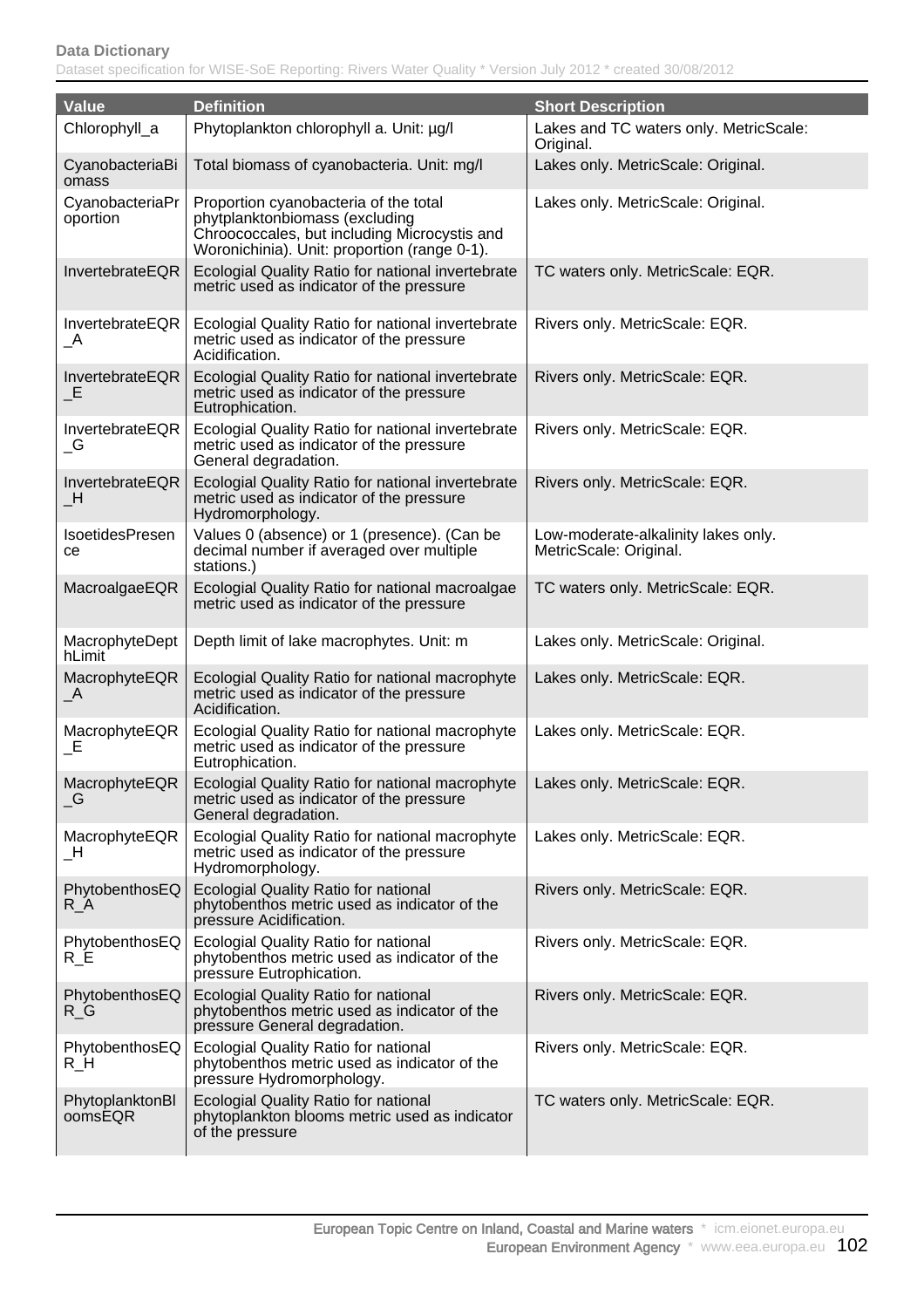| <b>Value</b>                  | <b>Definition</b>                                                                                                         | <b>Short Description</b>           |
|-------------------------------|---------------------------------------------------------------------------------------------------------------------------|------------------------------------|
| PhytoplanktonE<br>QR A        | <b>Ecologial Quality Ratio for national</b><br>phytoplankton metric used as indicator of the<br>pressure Acidification.   | Lakes only. MetricScale: EQR.      |
| PhytoplanktonE<br>QR E        | Ecologial Quality Ratio for national<br>phytoplankton metric used as indicator of the<br>pressure Eutrophication.         | Lakes only. MetricScale: EQR.      |
| PhytoplanktonE<br>QR G        | Ecologial Quality Ratio for national<br>phytoplankton metric used as indicator of the<br>pressure General degradation.    | Lakes only. MetricScale: EQR.      |
| PhytoplanktonE<br>QR H        | <b>Ecologial Quality Ratio for national</b><br>phytoplankton metric used as indicator of the<br>pressure Hydromorphology. | Lakes only. MetricScale: EQR.      |
| TotalPhytoplankt<br>onBiomass | Total phytoplankton biomass. Unit: mg/l                                                                                   | Lakes only. MetricScale: Original. |

# 4.7.6 Unit of Biological Metrics codelist

| Value      | <b>Definition</b>                                                                                                                                                  | <b>Short Description</b> |
|------------|--------------------------------------------------------------------------------------------------------------------------------------------------------------------|--------------------------|
| m          |                                                                                                                                                                    |                          |
| mg/l       |                                                                                                                                                                    |                          |
| Presence   | Values 0 (absence) or 1 (presence).                                                                                                                                |                          |
| Proportion | Proportion cyanobacteria biomass of the total<br>phytplanktonbiomass (excluding<br>Chroococcales, but including Microcystis and<br>Woronichinia).<br>Range: 0 - 1. |                          |
| Ratio      | For EQR: Metric value divided by reference<br>value. Range: 0 - 1 (can in certain cases<br>exceed 1 for High status class).                                        |                          |
| $\mu$ g/l  |                                                                                                                                                                    |                          |

# 4.7.7 Biological Quality Element codelist

| Value     | <b>Definition</b> | <b>Short Description</b> |
|-----------|-------------------|--------------------------|
| AN        | Angiosperms       | TC waters only           |
| <b>MA</b> | Macroalgae        | TC waters only           |
| MI        | Macroinvertebrate | Rivers or TC waters only |
| <b>MP</b> | Macrophyte        | Lakes only               |
| <b>PB</b> | Phytobenthos      | Rivers only              |
| <b>PP</b> | Phytoplankton     | Lakes or TC waters only  |

# 4.7.8 Scale of biological metric codelist

| Value    | <b>Definition</b>                                                                                                                                                           | <b>Short Description</b> |
|----------|-----------------------------------------------------------------------------------------------------------------------------------------------------------------------------|--------------------------|
| EQR      | Ecologial Quality Ratio (calculated by data<br>provider as biological metric value in original<br>metric scale divided by reference condition in<br>original metric scale). |                          |
| Original | The original scale of the metric.                                                                                                                                           |                          |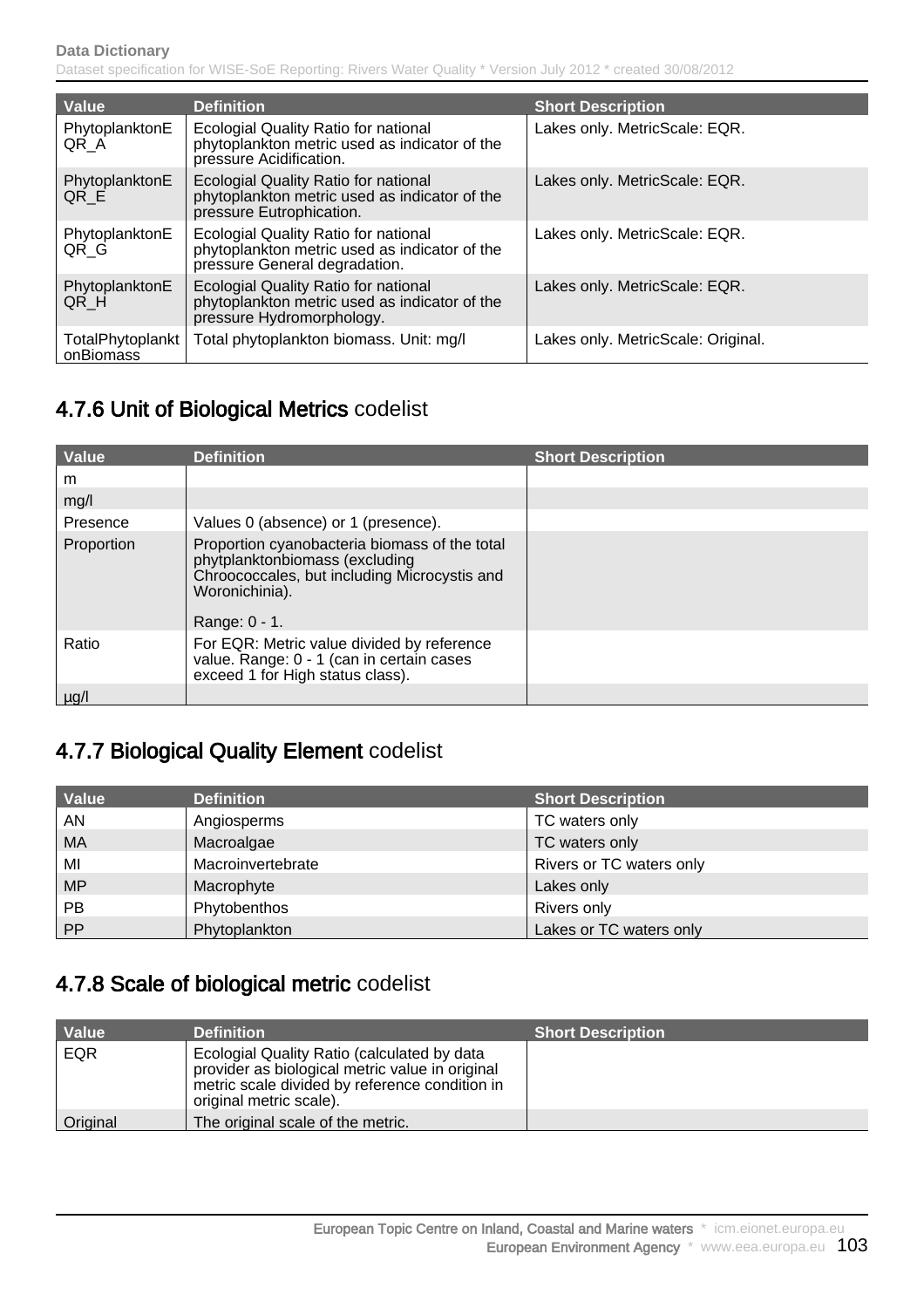# 4.7.9 Ecological status class per biological determinand codelist

| Value      | <b>Definition</b>                                                                                                      | <b>Short Description</b> |
|------------|------------------------------------------------------------------------------------------------------------------------|--------------------------|
| B          | Bad ecological status, as defined by the WFD                                                                           |                          |
| G          | Good ecological status, as defined by the WFD                                                                          |                          |
| <b>GEP</b> | Good ecological potential (for artificial and<br>heavily modified waterbodies), as defined by<br>the WFD               |                          |
| H          | High ecological status, as defined by the WFD                                                                          |                          |
| M          | Moderate ecological status, as defined by the<br><b>WFD</b>                                                            |                          |
| MaxEP      | Maximum ecological potential (for artificial and<br>heavily modified waterbodies)                                      |                          |
| <b>MPB</b> | Moderate, poor or bad status or potential (to be<br>used in cases where more exact classification<br>is not available) |                          |
| P          | Poor ecological status, as defined by the WFD                                                                          |                          |

### 4.8 Codelists for Classification system for Ecological Status Classes in Rivers table

### 4.8.1 Country Code codelist

| <b>Value</b>           | <b>Definition</b>      | <b>Short Description</b> |
|------------------------|------------------------|--------------------------|
| AL                     | Albania                |                          |
| AT                     | Austria                |                          |
| BA                     | Bosnia and Herzegovina |                          |
| <b>BE</b>              | Belgium                |                          |
| BG                     | <b>Bulgaria</b>        |                          |
| CH                     | Switzerland            |                          |
| CY                     | Cyprus                 |                          |
| CZ                     | <b>Czech Republic</b>  |                          |
| DE                     | Germany                |                          |
| DK                     | Denmark                |                          |
| EE                     | Estonia                |                          |
| ES                     | Spain                  |                          |
| FI.                    | Finland                |                          |
| <b>FR</b>              | France                 |                          |
| GB                     | United Kingdom         |                          |
| GR                     | Greece                 |                          |
| HR                     | Croatia                |                          |
| HU                     | Hungary                |                          |
| IE                     | Ireland                |                          |
| <b>IS</b>              | Iceland                |                          |
| $\mathsf{I}\mathsf{T}$ | Italy                  |                          |
| $\mathsf{L}\mathsf{I}$ | Liechtenstein          |                          |
| LT.                    | Lithuania              |                          |
| LU                     | Luxembourg             |                          |
| LV                     | Latvia                 |                          |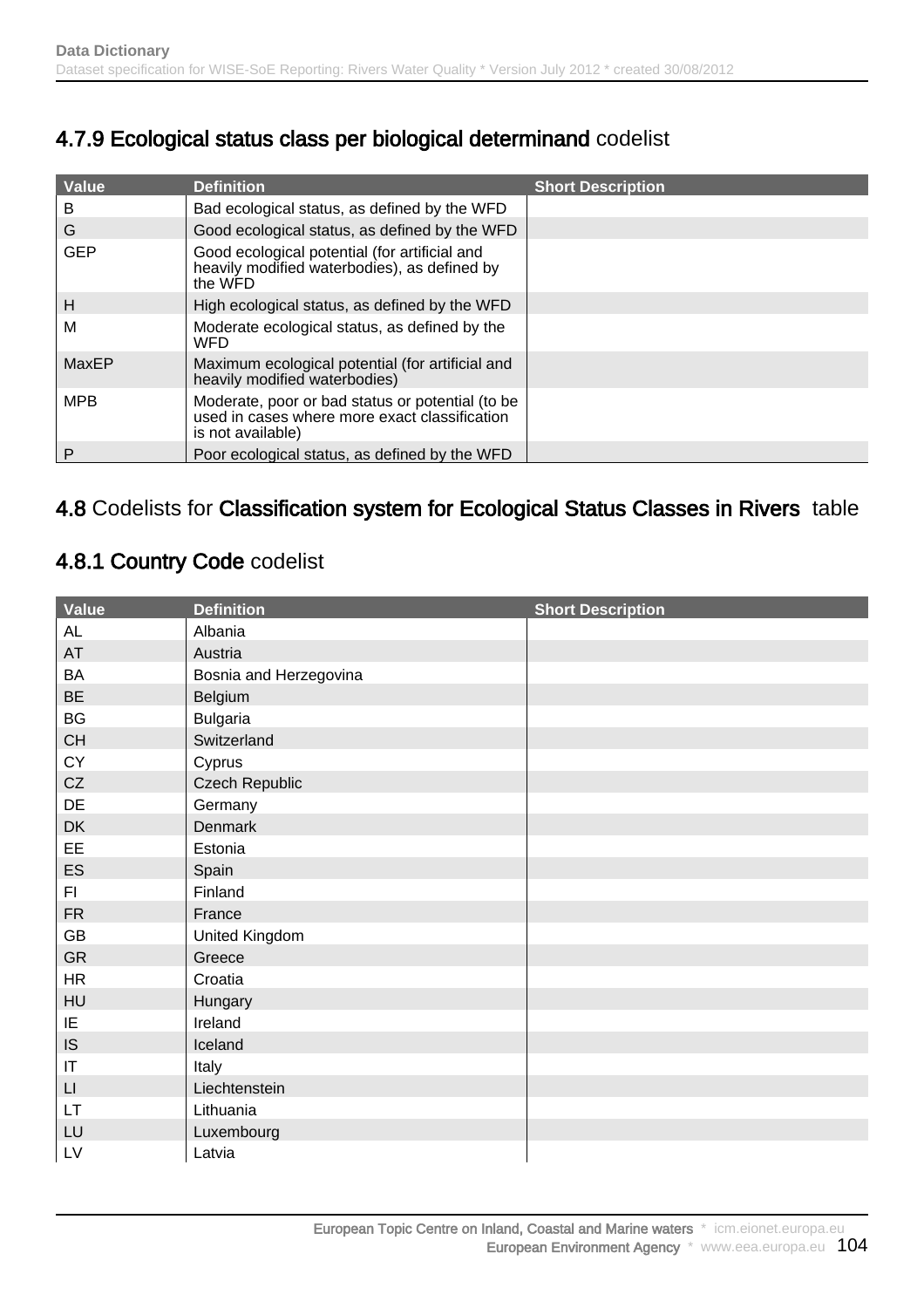#### **Data Dictionary** Dataset specification for WISE-SoE Reporting: Rivers Water Quality \* Version July 2012 \* created 30/08/2012

| Value     | <b>Definition</b>                          | <b>Short Description</b> |
|-----------|--------------------------------------------|--------------------------|
| <b>ME</b> | Montenegro                                 |                          |
| MK        | Macedonia, the Former Yugoslav Republic of |                          |
| <b>MT</b> | Malta                                      |                          |
| <b>NL</b> | Netherlands                                |                          |
| <b>NO</b> | Norway                                     |                          |
| PL        | Poland                                     |                          |
| PT        | Portugal                                   |                          |
| <b>RO</b> | Romania                                    |                          |
| <b>RS</b> | Serbia                                     |                          |
| <b>SE</b> | Sweden                                     |                          |
| SI        | Slovenia                                   |                          |
| <b>SK</b> | Slovakia                                   |                          |
| <b>TR</b> | Turkey                                     |                          |
| XK        | Kosovo                                     |                          |

# 4.8.2 Water Category codelist

| Value     | <b>Definition</b>                                   | <b>Short Description</b> |
|-----------|-----------------------------------------------------|--------------------------|
| C         | Coastal water (TCM), as defined by the WFD.         |                          |
| <b>CN</b> | Canal (Rivers)                                      |                          |
| <b>LK</b> | Lake (Lakes)                                        |                          |
| M         | Marine water (TCM)                                  |                          |
| <b>RS</b> | Reservoir (Lakes)                                   |                          |
| <b>RV</b> | <b>River (Rivers)</b>                               |                          |
|           | Transitional water (TCM), as defined by the<br>WFD. |                          |

# 4.8.3 Determinand name for biological metrics codelist

| <b>Value</b>                                | <b>Definition</b>                                                                                                                                                       | <b>Short Description</b>                                       |
|---------------------------------------------|-------------------------------------------------------------------------------------------------------------------------------------------------------------------------|----------------------------------------------------------------|
| AngiospermsEQ<br>R.                         | <b>Ecologial Quality Ratio for national</b><br>angiosperms metric used as indicator of the<br>pressure                                                                  | TC waters only. MetricScale: EQR.                              |
| CharaphytesPre<br>sence                     | Values 0 (absence) or 1 (presence). (Can be<br>decimal number if averaged over multiple<br>stations.)                                                                   | Moderate-high-alkalinity lakes only.<br>MetricScale: Original. |
| Chlorophyll_a                               | Phytoplankton chlorophyll a. Unit: µg/l                                                                                                                                 | Lakes and TC waters only. MetricScale:<br>Original.            |
| CyanobacteriaBi<br>omass                    | Total biomass of cyanobacteria. Unit: mg/l                                                                                                                              | Lakes only. MetricScale: Original.                             |
| CyanobacteriaPr<br>oportion                 | Proportion cyanobacteria of the total<br>phytplanktonbiomass (excluding<br>Chroococcales, but including Microcystis and<br>Woronichinia). Unit: proportion (range 0-1). | Lakes only. MetricScale: Original.                             |
| InvertebrateEQR                             | Ecologial Quality Ratio for national invertebrate<br>metric used as indicator of the pressure                                                                           | TC waters only. MetricScale: EQR.                              |
| InvertebrateEQR<br>$\overline{\phantom{a}}$ | Ecologial Quality Ratio for national invertebrate<br>metric used as indicator of the pressure<br>Acidification.                                                         | Rivers only. MetricScale: EQR.                                 |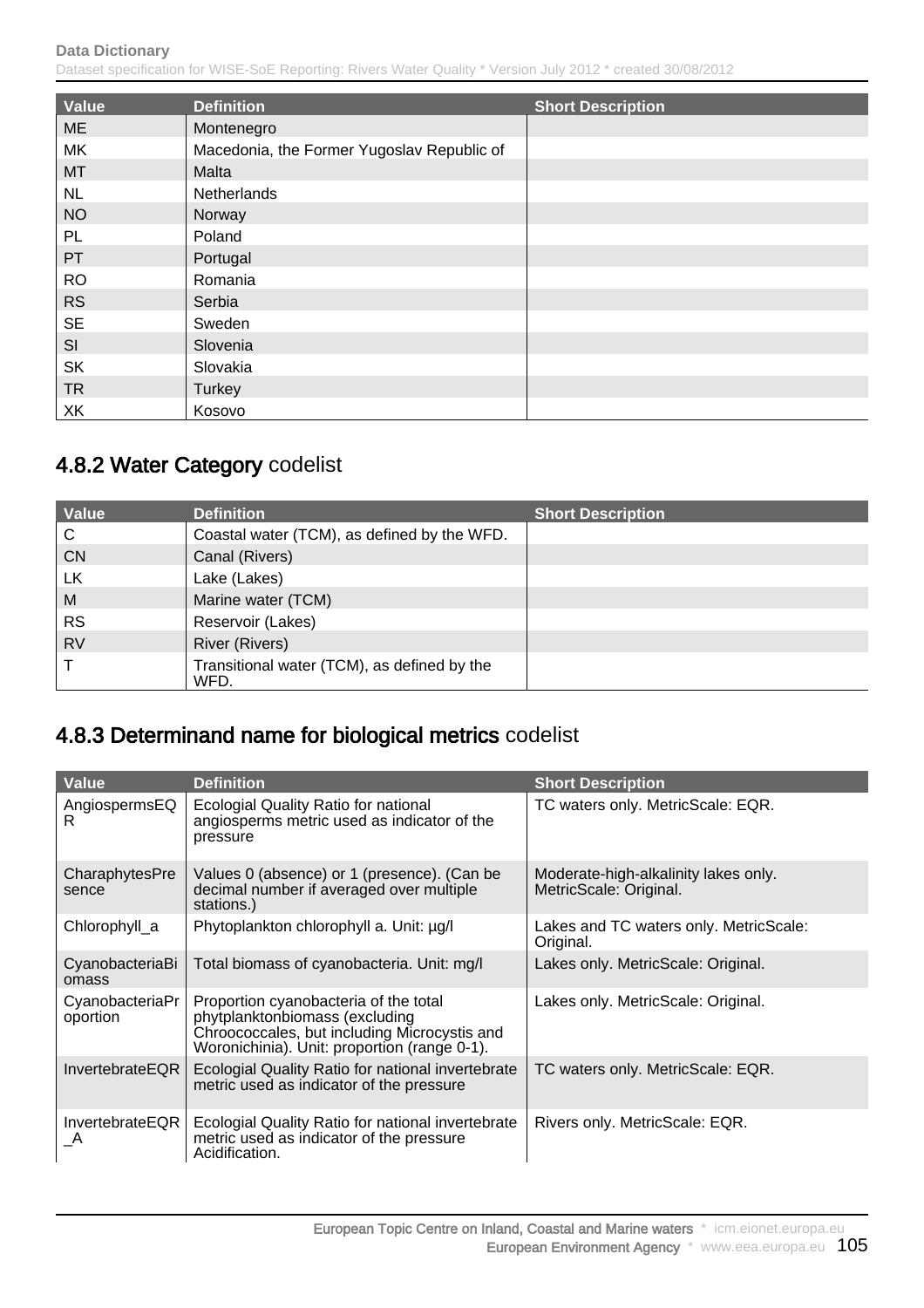| <b>Value</b>                                           | <b>Definition</b>                                                                                                            | <b>Short Description</b>                                      |
|--------------------------------------------------------|------------------------------------------------------------------------------------------------------------------------------|---------------------------------------------------------------|
| InvertebrateEQR<br>$\_E$                               | Ecologial Quality Ratio for national invertebrate<br>metric used as indicator of the pressure<br>Eutrophication.             | Rivers only. MetricScale: EQR.                                |
| InvertebrateEQR<br>_G                                  | Ecologial Quality Ratio for national invertebrate<br>metric used as indicator of the pressure<br>General degradation.        | Rivers only. MetricScale: EQR.                                |
| InvertebrateEQR<br>$\mathsf{H}_\mathsf{L}$             | Ecologial Quality Ratio for national invertebrate<br>metric used as indicator of the pressure<br>Hydromorphology.            | Rivers only. MetricScale: EQR.                                |
| IsoetidesPresen<br>ce                                  | Values 0 (absence) or 1 (presence). (Can be<br>decimal number if averaged over multiple<br>stations.)                        | Low-moderate-alkalinity lakes only.<br>MetricScale: Original. |
| MacroalgaeEQR                                          | Ecologial Quality Ratio for national macroalgae<br>metric used as indicator of the pressure                                  | TC waters only. MetricScale: EQR.                             |
| MacrophyteDept<br>hLimit                               | Depth limit of lake macrophytes. Unit: m                                                                                     | Lakes only. MetricScale: Original.                            |
| MacrophyteEQR<br>$\overline{\phantom{a}}^{\mathsf{A}}$ | Ecologial Quality Ratio for national macrophyte<br>metric used as indicator of the pressure<br>Acidification.                | Lakes only. MetricScale: EQR.                                 |
| MacrophyteEQR<br>_E                                    | Ecologial Quality Ratio for national macrophyte<br>metric used as indicator of the pressure<br>Eutrophication.               | Lakes only. MetricScale: EQR.                                 |
| MacrophyteEQR<br>_G                                    | Ecologial Quality Ratio for national macrophyte<br>metric used as indicator of the pressure<br>General degradation.          | Lakes only. MetricScale: EQR.                                 |
| MacrophyteEQR<br>$\mathsf{H}_\mathsf{L}$               | Ecologial Quality Ratio for national macrophyte<br>metric used as indicator of the pressure<br>Hydromorphology.              | Lakes only. MetricScale: EQR.                                 |
| PhytobenthosEQ<br>$R_A$                                | <b>Ecologial Quality Ratio for national</b><br>phytobenthos metric used as indicator of the<br>pressure Acidification.       | Rivers only. MetricScale: EQR.                                |
| PhytobenthosEQ<br>$R_E$                                | <b>Ecologial Quality Ratio for national</b><br>phytobenthos metric used as indicator of the<br>pressure Eutrophication.      | Rivers only. MetricScale: EQR.                                |
| PhytobenthosEQ<br>$R_G$                                | <b>Ecologial Quality Ratio for national</b><br>phytobenthos metric used as indicator of the<br>pressure General degradation. | Rivers only. MetricScale: EQR.                                |
| PhytobenthosEQ<br>R_H                                  | Ecologial Quality Ratio for national<br>phytobenthos metric used as indicator of the<br>pressure Hydromorphology.            | Rivers only. MetricScale: EQR.                                |
| PhytoplanktonBI<br>oomsEQR                             | <b>Ecologial Quality Ratio for national</b><br>phytoplankton blooms metric used as indicator<br>of the pressure              | TC waters only. MetricScale: EQR.                             |
| PhytoplanktonE<br>QR_A                                 | <b>Ecologial Quality Ratio for national</b><br>phytoplankton metric used as indicator of the<br>pressure Acidification.      | Lakes only. MetricScale: EQR.                                 |
| PhytoplanktonE<br>QR E                                 | <b>Ecologial Quality Ratio for national</b><br>phytoplankton metric used as indicator of the<br>pressure Eutrophication.     | Lakes only. MetricScale: EQR.                                 |
| PhytoplanktonE<br>QR_G                                 | Ecologial Quality Ratio for national<br>phytoplankton metric used as indicator of the<br>pressure General degradation.       | Lakes only. MetricScale: EQR.                                 |
| PhytoplanktonE<br>QR_H                                 | <b>Ecologial Quality Ratio for national</b><br>phytoplankton metric used as indicator of the<br>pressure Hydromorphology.    | Lakes only. MetricScale: EQR.                                 |
| TotalPhytoplankt<br>onBiomass                          | Total phytoplankton biomass. Unit: mg/l                                                                                      | Lakes only. MetricScale: Original.                            |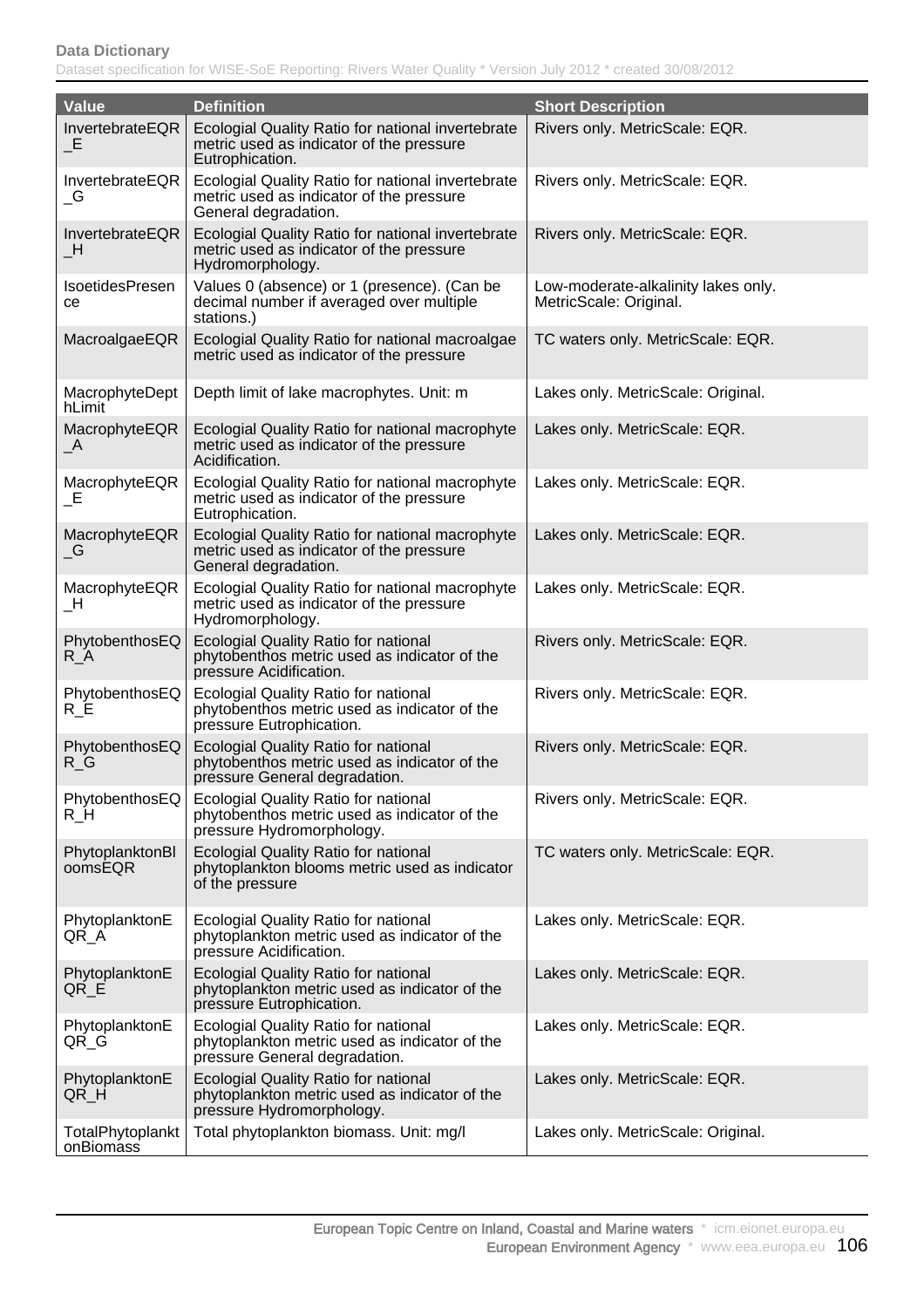## 4.8.4 Biological Quality Element codelist

| <b>Value</b> | <b>Definition</b> | <b>Short Description</b> |
|--------------|-------------------|--------------------------|
| AN           | Angiosperms       | TC waters only           |
| <b>MA</b>    | Macroalgae        | TC waters only           |
| MI           | Macroinvertebrate | Rivers or TC waters only |
| <b>MP</b>    | Macrophyte        | Lakes only               |
| PB           | Phytobenthos      | Rivers only              |
| PP           | Phytoplankton     | Lakes or TC waters only  |

# 4.8.5 Physicochemical impact for biological determinand codelist

| Value                  | <b>Definition</b> | <b>Short Description</b> |
|------------------------|-------------------|--------------------------|
| Acidification          |                   |                          |
| Eutrophication         |                   |                          |
| General<br>degradation |                   |                          |
| Hydromorpholog         |                   |                          |

### 4.8.6 Heavily modified water body codelist

| Value | <b>Definition</b>        | <b>Short Description</b> |
|-------|--------------------------|--------------------------|
| false | Value auto-created by DD | Auto-created by DD       |
| true  | Value auto-created by DD | Auto-created by DD       |

### 4.8.7 Artificial water body codelist

| <b>Value</b> | <b>Definition</b>        | <b>Short Description</b> |
|--------------|--------------------------|--------------------------|
| false        | Value auto-created by DD | Auto-created by DD       |
| true         | Value auto-created by DD | Auto-created by DD       |

### 4.8.8 Intercalibration status of the biological determinand codelist

| Value | <b>Definition</b>                                       | <b>Short Description</b> |
|-------|---------------------------------------------------------|--------------------------|
| no    | Biological determinand has not been<br>intercalibrated. |                          |
| yes   | Biological determinand has been<br>intercalibrated.     |                          |

### 4.8.9 Intercalibration status of the class boundaries of the biological determinand codelist